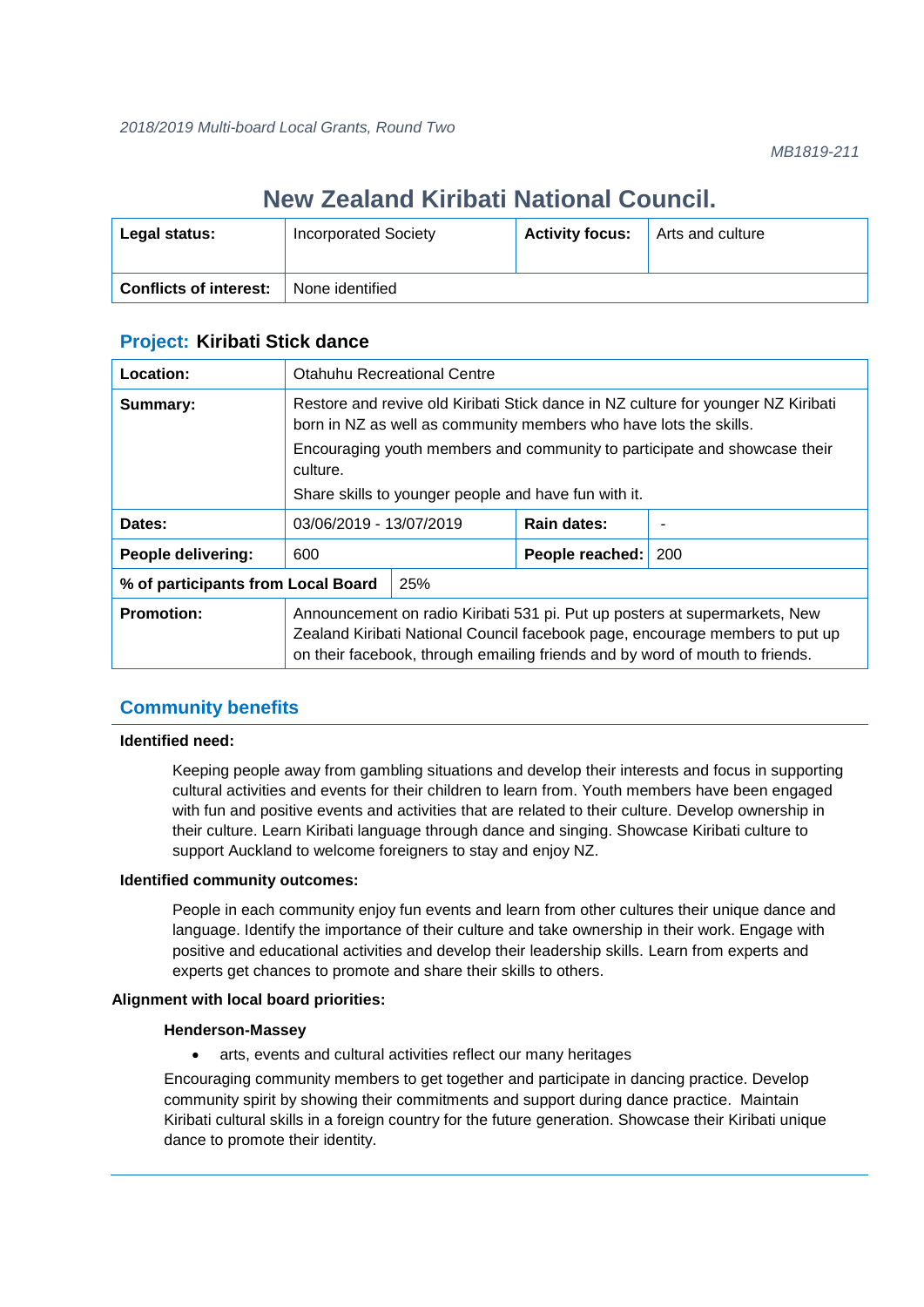| <b>Collaborating organisation/individual</b> | Role                                                                                                                                                                                                                                              |
|----------------------------------------------|---------------------------------------------------------------------------------------------------------------------------------------------------------------------------------------------------------------------------------------------------|
| NZ Kiribati Primary Teacher x 2              | Teaching students Kiribati language and delivering<br>Kiribati dance skills to children to suit their levels.<br>Supporting dance expertises to create movements that<br>are easy to follow especially children who are involved in<br>the dance. |
| Social Worker Team Leader x 1                | To explain the important of stick dance and teaching<br>skills from central part of Kiribati.                                                                                                                                                     |
| NZ doctor x 1                                | To support for medical care & accident. Talk about<br>safety and fitness with healthy living through social<br>community spirit.                                                                                                                  |
| Kiribati Police from Waitakere               | To look after safety and encouraging youth members to<br>get involved in fun activities.                                                                                                                                                          |
| Kiribati Legal Advice x 1                    | To explain the important of stick dance and teaching<br>skills form southern Kiribati.                                                                                                                                                            |

# **Demographics**

| Māori outcomes:                           | None identified                                                                                                                                                                                                                                                                                                                   |
|-------------------------------------------|-----------------------------------------------------------------------------------------------------------------------------------------------------------------------------------------------------------------------------------------------------------------------------------------------------------------------------------|
| Accessible to people with<br>disabilities | $No -$                                                                                                                                                                                                                                                                                                                            |
| <b>Target ethnic groups:</b>              | Specific ethnic group Pacific Peoples, Other: Kiribati                                                                                                                                                                                                                                                                            |
| <b>Promoting SmokeFree:</b>               | Put up signs to inform people of not smoking in the premises. Announce on<br>the NZ Kiribati radio - 531pi that nobody is allowed to smoke in the building.<br>Have a brief talk on the mic by MC to remind people that smoke is not good<br>for health.                                                                          |
| Zero waste minimisation                   | Put up signs to remind people of reducing rubbish by collecting their own and<br>take them home. Provide rubbish bag to every corner of the building for<br>people to use them to keep their rubbish away. Have youth members in<br>different communities to walk around and collect rubbish and take them away<br>in their cars. |

| Percentage of males targeted | Percentage of females targeted   All - not targeted male/female |      |
|------------------------------|-----------------------------------------------------------------|------|
| %                            | %                                                               | 100% |

| 0-5 years | $<$ 15 years | 15-24 years | $\vert$ 25-44 years | $\vert$ 45-64 years $\vert$ >65 years |   | All ages |
|-----------|--------------|-------------|---------------------|---------------------------------------|---|----------|
| %         | %            | $\%$        | %                   | %                                     | % | 100%     |

# **Financial information**

| <b>Amount requested:</b> | \$21505.00                                                                                                                                                                                                 |
|--------------------------|------------------------------------------------------------------------------------------------------------------------------------------------------------------------------------------------------------|
| Requesting grant for:    | Artists, venue, Kaumatua, resources, catering, teaching Kiribati language<br>through singing and dancing, transports, contractors, trophies, PA system,<br>Pastor, Project Manager, Volunteers, stationary |

**If part funded, how would you make up the difference:**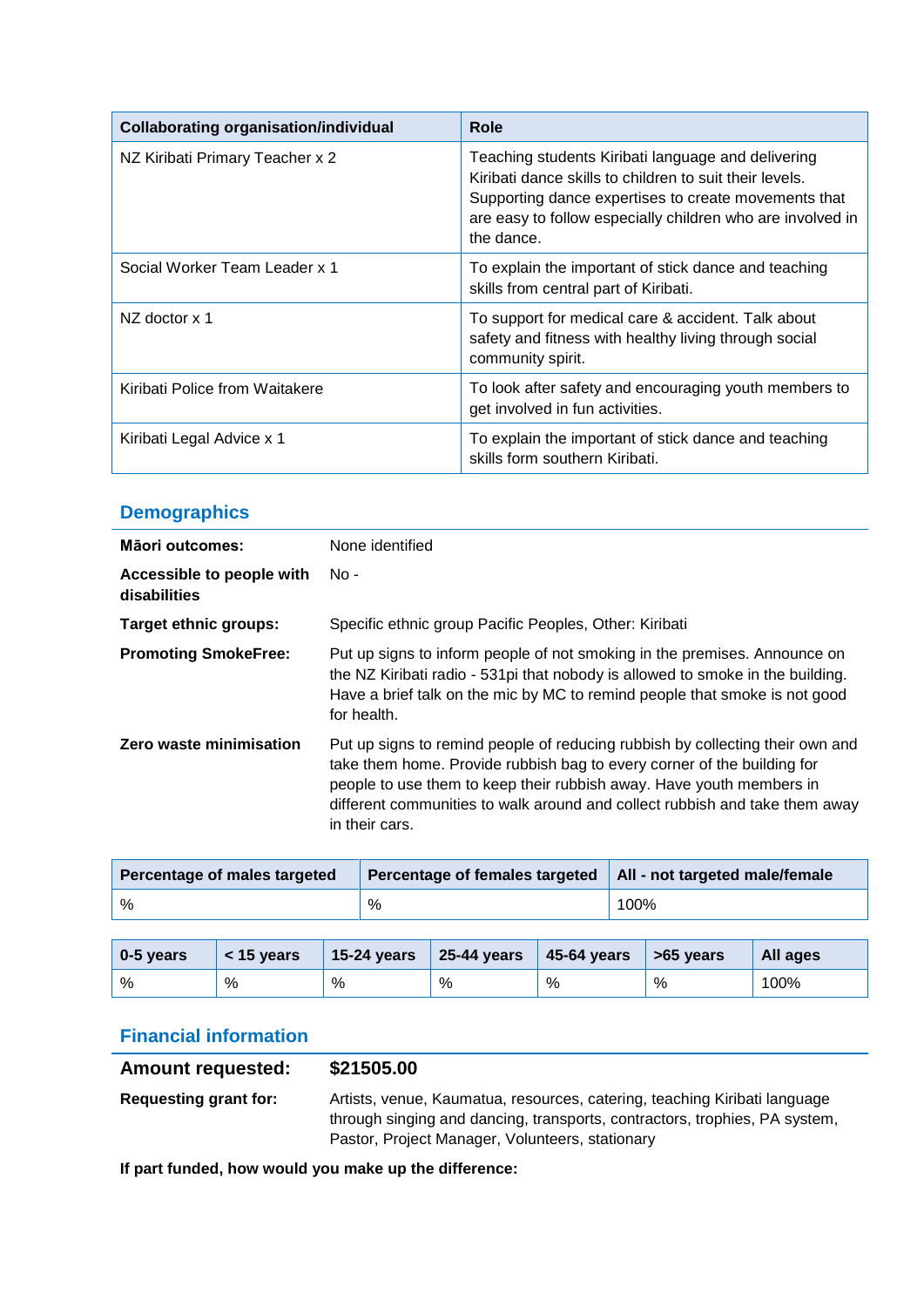Negotiate with Artists to accept what the New Zealand Kiribati National Council can offer for their services and time. Encourage community members to contribute some money to pay their artists as well as encouraging them to find their own resources to make their dance happening. Reduce the amount of rate for Key people in the project.

**Cost of participation:** Gold coin donation - Expecting \$200

| <b>Total expenditure</b> | Total income | Other grants approved | <b>Applicant contribution</b> |
|--------------------------|--------------|-----------------------|-------------------------------|
| \$0.00                   | \$1,325.00   | \$100.00              | \$100.00                      |

| <b>Expenditure item</b> | <b>Amount</b> |
|-------------------------|---------------|
| Venue                   | \$330.00      |
| <b>Resources</b>        | \$2,200.00    |
| Kaumatua                | \$200.00      |
| 8 Artists               | \$6,000.00    |
| <b>Transport Vocher</b> | \$2,200.00    |
| Contractors             | \$4,950.00    |
| Catering                | \$4,000.00    |
| PA system               | \$500.00      |
| 3Trophy                 | \$1,500.00    |
| Pastor                  | \$200.00      |
| Project Manager         | \$750.00      |

| Income description                  | Amount   |
|-------------------------------------|----------|
| Community fee@\$25 x 11 communities | \$575.00 |
| Gold coin donation                  | \$200.00 |
| Fee toward the project@\$50x11      | \$550.00 |

| <b>Other funding sources</b>          | Amount   | <b>Current Status</b> |
|---------------------------------------|----------|-----------------------|
| New Zealand Kiribati National Council | \$100.00 | Pending               |

| <b>Donated materials</b>                           | Amount |
|----------------------------------------------------|--------|
| Kiribati Flag - Donated                            | \$0.00 |
| New Zealand Flag - Donated                         | \$0.00 |
| Radio Announcement - New Zealand Kiribati Annoucer | \$0.00 |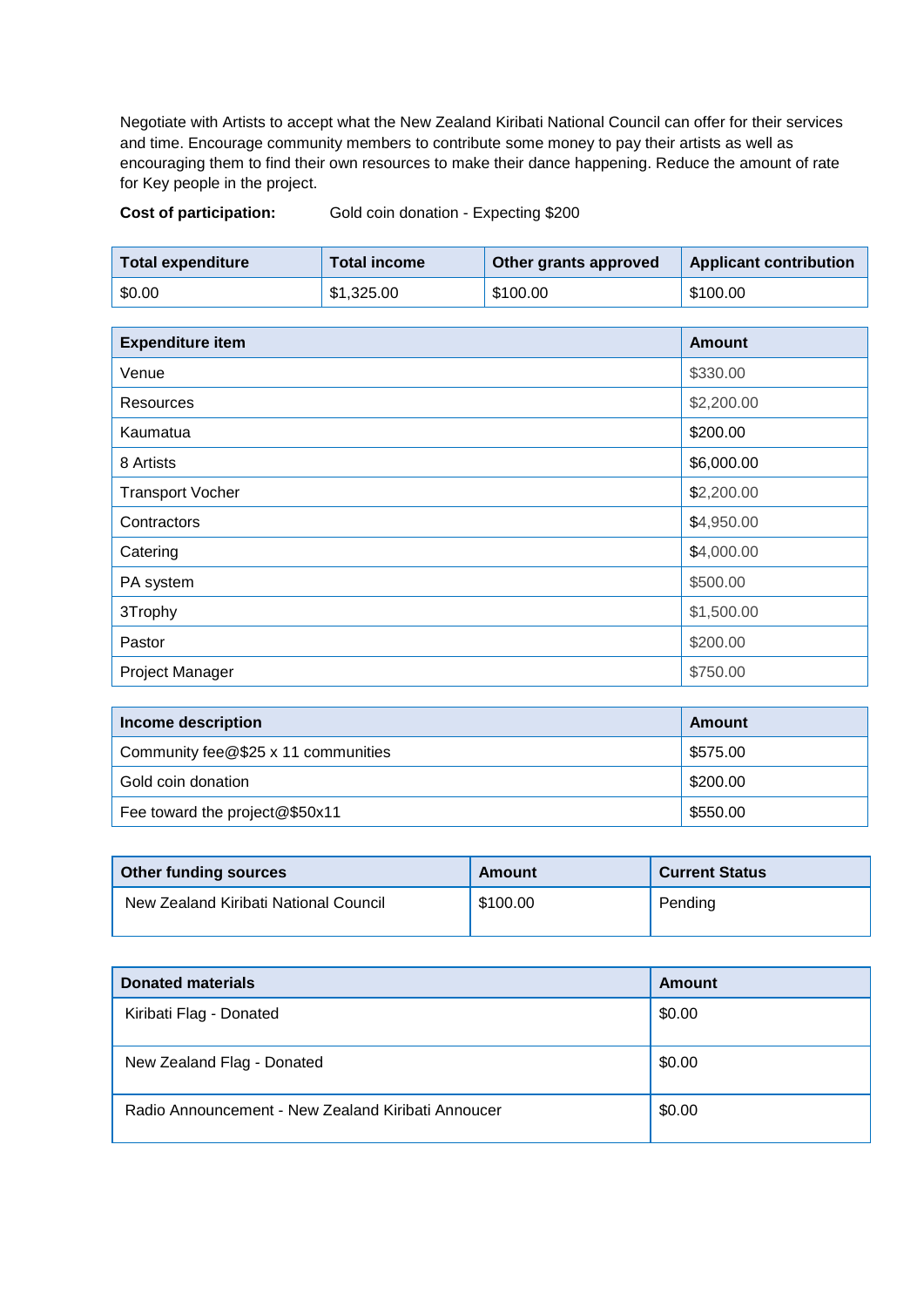| Total number volunteer hours | <b>Total number specialised</b><br>volunteer hours | Amount     |
|------------------------------|----------------------------------------------------|------------|
| 4 hours x 15 days            | 22 contractors x 15 days x \$20<br>per day         | \$4,950.00 |

| <b>Application ID</b>                                                                                        | <b>Project title</b><br>Round - Stage                                                                   | <b>Decision</b><br>Allocation |
|--------------------------------------------------------------------------------------------------------------|---------------------------------------------------------------------------------------------------------|-------------------------------|
| LG1810-202                                                                                                   | Kiribati Dancing Youth Competition<br>2017/2018 Manurewa Local Grants, Round Two - Acquitted            | Approved<br>\$6,880.00        |
| CCS17 2 168                                                                                                  | Kiribati Stick Dance - Tirere & Karanga<br>Creative Communities Scheme 2017_2 - Regional Committee 17_2 | Approved<br>\$6,000.00        |
| Applications prior to the 2015/2016 financial year have all been accounted for and omitted from this summary |                                                                                                         |                               |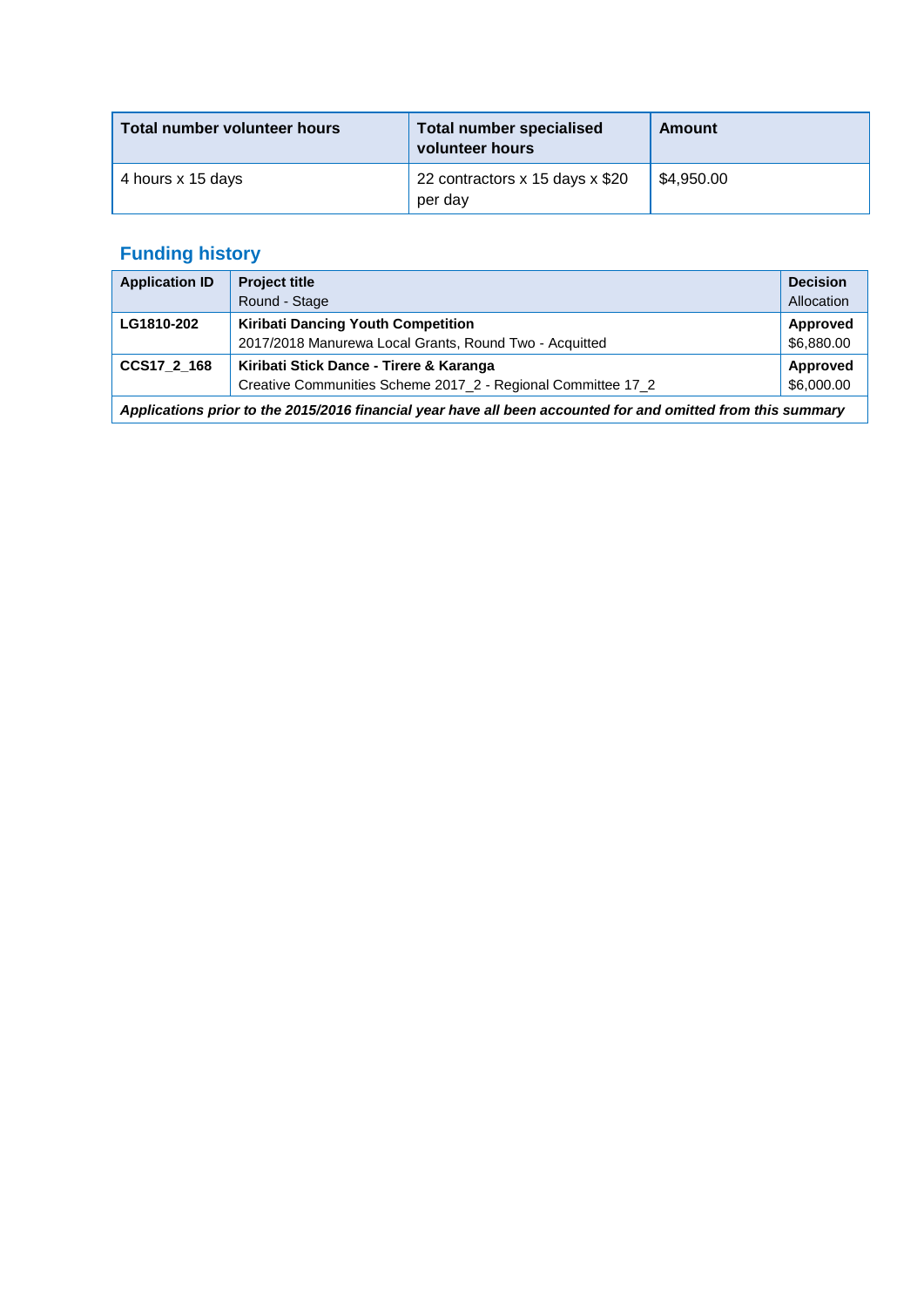# **Proudly Asian Theatre**

| Legal status:                 | <b>Limited Liability Company</b> | <b>Activity focus:</b> | Arts and culture |
|-------------------------------|----------------------------------|------------------------|------------------|
| <b>Conflicts of interest:</b> | None identified                  |                        |                  |

# **Project: Pinay**

| Location:                                 | Basement Theatre, Lower Greys Avenue, Auckland CBD                                                                                                                                                                                                                                                                                                                                                                                                                                                                                                                                                                                                                                                                                                                                                                                                                                                                          |  |                    |     |
|-------------------------------------------|-----------------------------------------------------------------------------------------------------------------------------------------------------------------------------------------------------------------------------------------------------------------------------------------------------------------------------------------------------------------------------------------------------------------------------------------------------------------------------------------------------------------------------------------------------------------------------------------------------------------------------------------------------------------------------------------------------------------------------------------------------------------------------------------------------------------------------------------------------------------------------------------------------------------------------|--|--------------------|-----|
| Summary:                                  | PINAY by Marianne Infante is a play developed with Proudly Asian Theatre (PAT)<br>ready for presentation. The play explores the experiences of a child of Filipino<br>migrant and the cross-generational and cultural impact of the search for a better<br>life and navigating the rules of love across cultures. This play is the first Filipino-<br>New Zealand bilingual theatre production in the world. The making and delivery of<br>this project aim to bring the NZ Asian community (with a focus on Filipino<br>communities) together through its collaboration with PAT and Basement Theatre.<br>The play will also incorporate contemporary movement, traditional Filipino dance<br>and kapa haka plus Filipino's charisma through its karaoke-culture as a<br>celebration of our diverse and multi-ethnic nation.                                                                                               |  |                    |     |
| Dates:                                    | 01/07/2019 - 31/08/2019                                                                                                                                                                                                                                                                                                                                                                                                                                                                                                                                                                                                                                                                                                                                                                                                                                                                                                     |  | <b>Rain dates:</b> |     |
| People delivering:                        | 18                                                                                                                                                                                                                                                                                                                                                                                                                                                                                                                                                                                                                                                                                                                                                                                                                                                                                                                          |  | People reached:    | 500 |
| % of participants from Local Board<br>50% |                                                                                                                                                                                                                                                                                                                                                                                                                                                                                                                                                                                                                                                                                                                                                                                                                                                                                                                             |  |                    |     |
| <b>Promotion:</b>                         | Our marketing strategy consists of the collateral for the theatre show and our<br>concerted efforts for targeting community groups.<br>The marketing will involve the inclusion of a poster, media releases for<br>newspapers and television coverage in diverse platforms and release a teaser<br>trailer. These will be supplemented by further face-to-face engagement of the<br>community. We will have open rehearsals and attend Filipino cultural events.<br>PAT to engage with Unitec and previous audiences/participants to spread the<br>word. Philippines Embassy and a number of Filipino community leaders have<br>already expressed interest in assisting in promoting Pinay. These people are<br>Romy Udanga (Labour Multicultural Sector), Sam Dignadice (previous Filipino<br>Community Representative), Winternational Fiesta 2019 and students of Filipino<br>Student Association (Auckland University), |  |                    |     |

# **Community benefits**

### **Identified need:**

The Filipino population has more than tripled in size since 2001. In 2013, Stats NZ reported a population of 40,350 Filipinos becoming the third largest and fastest growing Asian population in New Zealand after Chinese and Indian. The majority of the Filipino population live in Auckland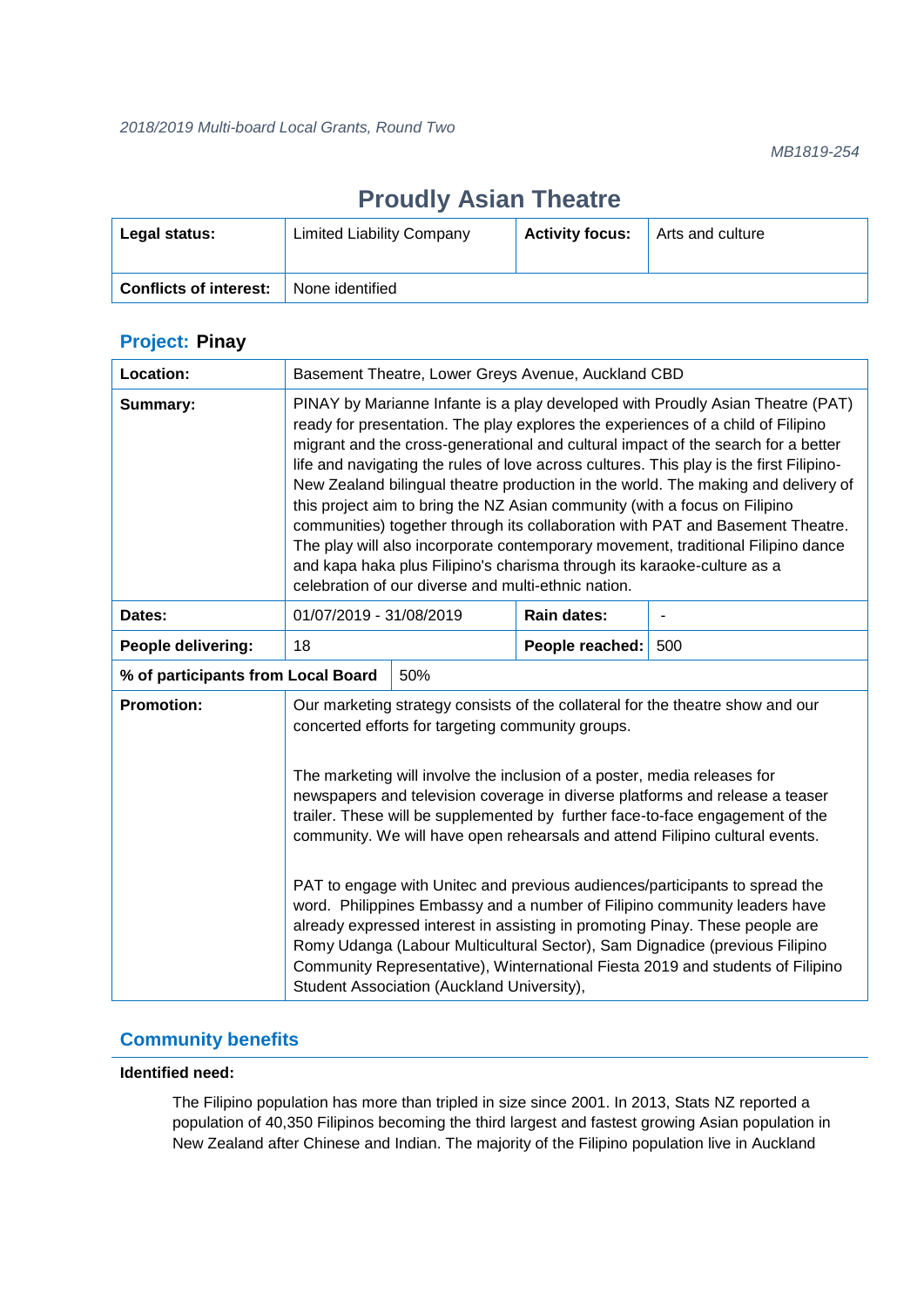(50.8% as of 2013 Census) yet, there has been no representation of their community in New Zealand theatre, making our project a milestone as the first Filipino-Kiwi bilingual play.

The Filipino community is aware of this desperate need for Arts representation. New Zealand Ambassador for the Phillippines, Jesus Domingo publically expressed support for PINAY and writer Marianne Infante was nominated the volunteer ambassador for Phillippines Arts and Culture in NZ.

#### **Identified community outcomes:**

- Filipino audience development

There is a very low engagement of Asian audiences with the Arts. This may be attributed to the lack of Arts offerings that represent the Asian demographic or prioritise Asian stories. Although there are some "Asian" arts offerings to the community, this is often Chinese-focused and there has been no Filipino representation in theatre. As a result, we will engage the Filipino community to develop an audience base that wants to engage with the Arts through active community outreach and forming a relationship.

#### - Representation of underrepresented communities

PINAY puts a young Filipino woman, her familial and romantic relationships at the centre of the story. As the first Filipino-Kiwi play in NZ, this representation will result in a sense of unity and pride from the Filipino diaspora in our society. PINAY will also cultivate a sense of cultural understanding of Filipino culture to a wider pan-Asian community and beyond.

Engagement of young Asian creative talent

- PINAY strives to put Filipino stories within Filipino creative talent to nurture their professional careers, and we strive to encourage up and coming young creatives of colour. We will engage with schools and Asian youth to encourage and engage them in the Arts.

#### **Alignment with local board priorities:**

#### **Henderson-Massey**

• diversity and difference is embraced and valued

The demographics of the Henderson Massey board include 12.1% of Filipinos in New Zealand and has the 2nd largest Maori population of the 21 local boards (2013). PINAY's script explores the connection of Filipino values and Maori values, exploring their shared mana and kaupapa particularly surrounding whanau. A primary relationship the play explores is how (Filipina) Alex begins to feel at home in Christchurch through the shared value systems with Tane, a young Maori man. PINAY embraces and values differences and diversity. In the writing process of PINAY, a Maori advisor was brought on board for the respectful representation and characterisation of Tane and the narrative's connection with the spirituality of Papatuanuku.

We will reach out to the Maori and Filipino community in the Henderson-Massy area to offer open playreadings to engage with both the Maori and Filipino experience in New Zealand. This will increase the accessibility of the opportunity to experience PINAY without financial constraints. We will also engage with the local Filipino community in the Henderson Massy area to create relationships with community groups that are underrepresented and encourage them to see the play. Henderson hosts weekly basketball and volleyball games for Filipino youths, and a large Filipino church (Holy Cross Parish).

| <b>Collaborating organisation/individual</b> | Role                |
|----------------------------------------------|---------------------|
| Valda Anne Shadbolt                          | Maori Advisor       |
| ' Celina Torres                              | Dance Choreographer |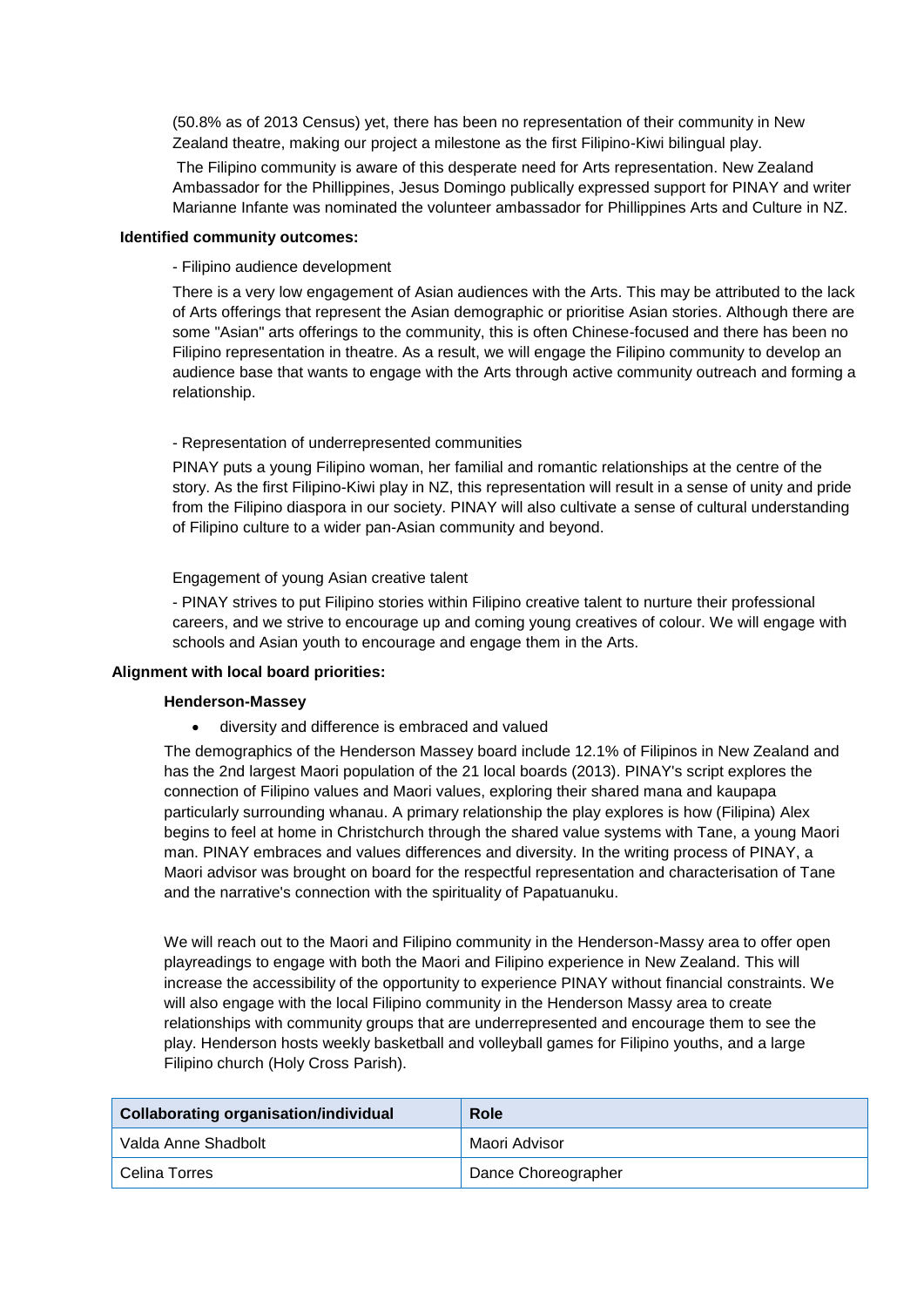# **Demographics**

| <b>Māori outcomes:</b>                    | Māori focus - tikanga (practises), mātauranga (knowledge), reo (language)                                                                                                                                                                                                                                                                                                                                                                                          |
|-------------------------------------------|--------------------------------------------------------------------------------------------------------------------------------------------------------------------------------------------------------------------------------------------------------------------------------------------------------------------------------------------------------------------------------------------------------------------------------------------------------------------|
|                                           | Recent Asia NZ study reveals the strong relationship between Filipino<br>indigenous culture and tikanga Maori. This was established in 2018 where<br>lead educators from the Philippines toured across New Zealand and<br>established relations with local Maori iwi.                                                                                                                                                                                              |
|                                           | Tikanga Maori a vital part of the story where Filipina Alex adapts to<br>Aotearoa's cultural fabric through the pakeha and Maori lens. Inspired by<br>Marianne's upbringing, her Filipino culture merges with tikanga Maori through<br>her engagement with kapahaka, karakia and waiata. We explore the hybrid<br>culture, a Filipina cultivated in Aotearoa, 'PINAY' explores two cultures'<br>collision, and the topics of belonging and acceptance in Aotearoa. |
|                                           | A Maori adviser has been consulted to guide the storyline with it's connection<br>to Papatuanuku.                                                                                                                                                                                                                                                                                                                                                                  |
| Accessible to people with<br>disabilities | Yes - Basement Theatre has wheelchair access in the main theatre space.                                                                                                                                                                                                                                                                                                                                                                                            |
| <b>Target ethnic groups:</b>              | Specific ethnic group New Zealand European, Māori, Pacific Peoples,<br>Chinese, Korean, Indian, Other Asian                                                                                                                                                                                                                                                                                                                                                        |
| <b>Promoting SmokeFree:</b>               | PINAY does not present or promote the habit of smoking.                                                                                                                                                                                                                                                                                                                                                                                                            |
| Zero waste minimisation                   | No. However the play connects to the spirituality of Papatuanuku and<br>kaupapa of Te Ao Maori.                                                                                                                                                                                                                                                                                                                                                                    |

| Percentage of males targeted | Percentage of females targeted | All - not targeted male/female |
|------------------------------|--------------------------------|--------------------------------|
| %                            | %                              | 100%                           |

| 0-5 years | $<$ 15 vears | 15-24 years 25-44 years |     | $\vert$ 45-64 years | $\vert$ >65 years | All ages |
|-----------|--------------|-------------------------|-----|---------------------|-------------------|----------|
| %         | 5%           | 40%                     | 40% | %                   | 15%               | %        |

# **Financial information**

| <b>Amount requested:</b>     | \$10000.00                                                                                                                                                                                                                                                                                                                                                                                                             |
|------------------------------|------------------------------------------------------------------------------------------------------------------------------------------------------------------------------------------------------------------------------------------------------------------------------------------------------------------------------------------------------------------------------------------------------------------------|
| <b>Requesting grant for:</b> | We are requesting funding for personnel costs and costs associated with our<br>targeted marketing outreach. We request funding for the creation of a high-<br>quality show that audiences can feel proud of. To achieve this, we are asking<br>for the fair compensation of our practitioners' time. This funding will go into<br>the nurturing of Filipino, people of colour, and gender non-binary<br>practitioners. |

We are also requesting funding for community outreach efforts. This is a wider effort for the engagement of Filipino communities with the Arts, for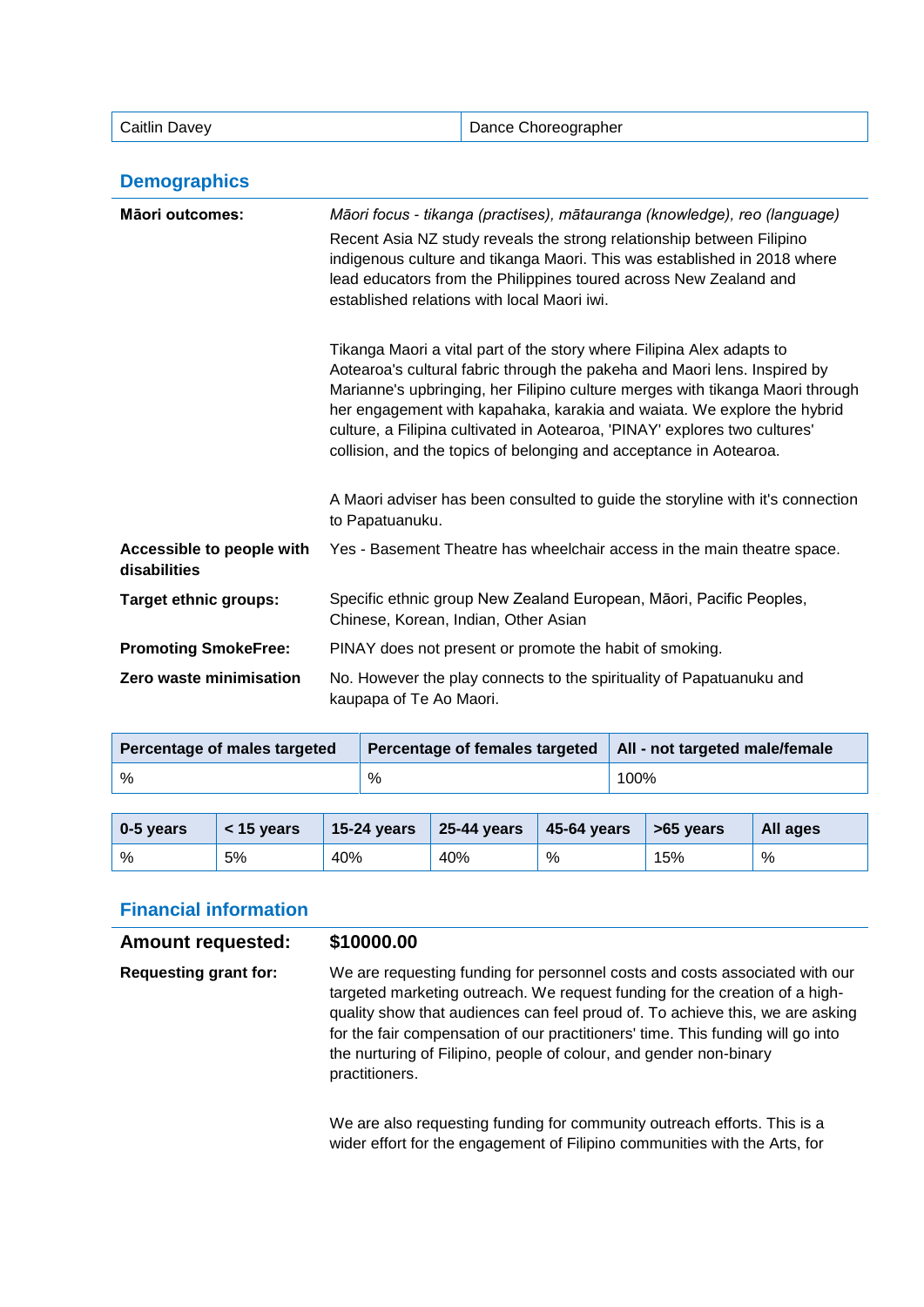young Asian creatives and for wider cultural education and understanding of Filipino culture in Aotearoa.

#### **If part funded, how would you make up the difference:**

Unfortunately, if this project isn't funded, our marketing outreach for Filipino and Maori communities will be heavily reduced. Our production team will have to offer in-kind (unpaid) support to reach and serve our underrepresented communities for these events. We will have to ask for further in-kind support from venues who want to support the project as well as attempt crowd-funding to cover the absolute basic requirements of the production such as set materials, costumes and marketing/community outreach initiative costs.

**Cost of participation:** Tickets will be \$30-25 ranging from Adults, concession and students. This is necessary to support the Basement Theatre as a venue partner. If funding is achieved, targeted communities will be offered a special discount to reduce financial barriers of access.

| <b>Total expenditure</b> | Total income | Other grants approved | <b>Applicant contribution</b> |
|--------------------------|--------------|-----------------------|-------------------------------|
| \$23,827.50              | \$8,250.00   | \$800.00              | \$0.00                        |

| <b>Expenditure item</b>                                                                         | Amount      |
|-------------------------------------------------------------------------------------------------|-------------|
| Basement Venue Technician: 10 hours @ \$86.25                                                   | \$862.50    |
| Venue Hire: 6 hours @ \$20/h x 20 days, plus 4 hours for community outreach<br>initiative event | \$2,480.00  |
| Set Material Budget                                                                             | \$500.00    |
| Props Budget                                                                                    | \$200.00    |
| Costume Budget                                                                                  | \$500.00    |
| Lighting/Technical Budget                                                                       | \$300.00    |
| Sound Equipment Budget                                                                          | \$150.00    |
| <b>Transport Budget</b>                                                                         | \$100.00    |
| Consumables Prop budget                                                                         | \$100.00    |
| <b>APRA Music Budget</b>                                                                        | \$500.00    |
| Community Outreach Budget, not inclusive of venue costs                                         | \$1,000.00  |
| Posters Flyer Budget                                                                            | \$200.00    |
| <b>Graphic Designer</b>                                                                         | \$200.00    |
| Photography Budget                                                                              | \$200.00    |
| Videography Budget                                                                              | \$300.00    |
| Social Media Booster                                                                            | \$105.00    |
| <b>Traditional Media Advertising</b>                                                            | \$200.00    |
| <b>Personnel Cost</b>                                                                           | \$15,930.00 |

| Income description                       | Amount     |
|------------------------------------------|------------|
| 300 tickets (at 60% houses) @ 27.50 each | \$8,250.00 |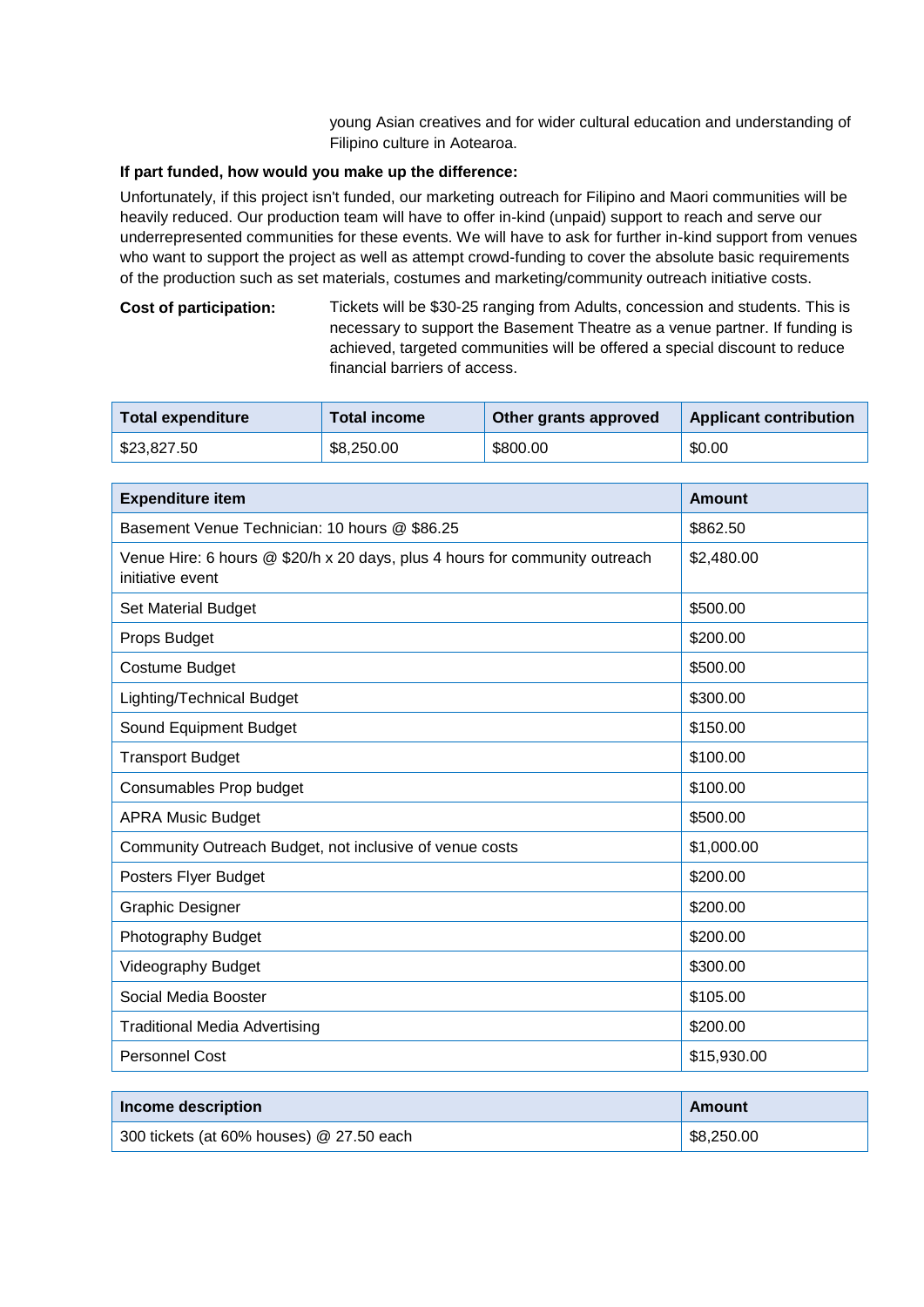| Other funding sources                              | Amount   | <b>Current Status</b> |
|----------------------------------------------------|----------|-----------------------|
| Albert-Eden Local Board - Maori Advisor            | \$300.00 | Approved              |
| NZ Ambassador to the Philippines - Gary<br>Domingo | \$500.00 | Approved              |

| <b>Donated materials</b>     | Amount                                             |        |
|------------------------------|----------------------------------------------------|--------|
| None identified              | \$0.00                                             |        |
| Total number volunteer hours | <b>Total number specialised</b><br>volunteer hours | Amount |
| None identified              |                                                    | \$0.00 |

| <b>Application ID</b> | <b>Project title</b>                                                                                         | <b>Decision</b> |
|-----------------------|--------------------------------------------------------------------------------------------------------------|-----------------|
|                       | Round - Stage                                                                                                | Allocation      |
| QR1901-226            | <b>PINAY - Play Development</b>                                                                              | Approved        |
|                       | 2018/2019 Albert-Eden Quick Response, Round Two - Project in progress                                        | \$300.00        |
| QR1801-332            | <b>Fresh Off the Page</b>                                                                                    | Approved        |
|                       | 2017/2018 Albert-Eden Quick Response, Round Three - Review accountability                                    | \$500.00        |
|                       | Applications prior to the 2015/2016 financial year have all been accounted for and omitted from this summary |                 |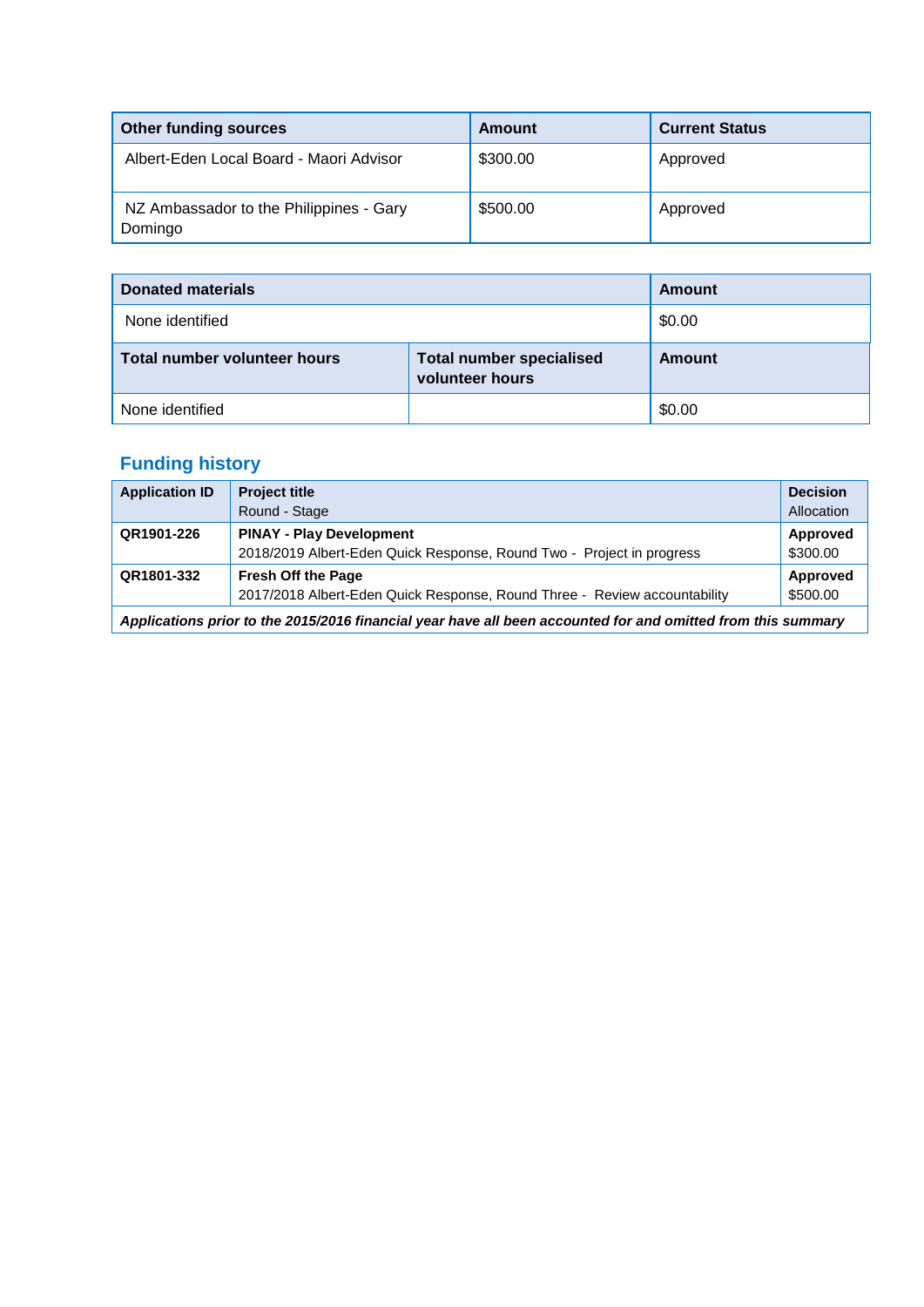# **Sisters United**

| Legal status:                 | <b>Charitable Trust</b> | <b>Activity focus:</b> | Arts and culture, Community |
|-------------------------------|-------------------------|------------------------|-----------------------------|
| <b>Conflicts of interest:</b> | None identified         |                        |                             |

### **Project: Sisters United Girls Conference**

| Location:                          | Vodaonfe Events Centre - 770 Great South Road, Manukau, Auckland                                                                                                                                                                                                                                                                                                                                                                                                                                                                                                                                                                                                                           |     |                 |     |
|------------------------------------|--------------------------------------------------------------------------------------------------------------------------------------------------------------------------------------------------------------------------------------------------------------------------------------------------------------------------------------------------------------------------------------------------------------------------------------------------------------------------------------------------------------------------------------------------------------------------------------------------------------------------------------------------------------------------------------------|-----|-----------------|-----|
| Summary:                           | Sisters United Girls Conference is an annual conference for 300 Pacific and Māori<br>Young women aged 12 -18 in Auckland. This a full day of creative art delivery<br>workshops and speakers empowering the girls by equipping them with strategies<br>and resources to help them make wise decisions and combat daily issues; thus<br>enhancing their mental, social, spiritual, physical and emotional well-being. The<br>conference builds a sisterhood of support for the girls by creating positive new life<br>friendships and relationships uniting girls from different communities and walks of<br>life. The day is run by inspiring and positive Māori and Pasifika role models. |     |                 |     |
| Dates:                             | 02/08/2019 - 02/08/2019                                                                                                                                                                                                                                                                                                                                                                                                                                                                                                                                                                                                                                                                    |     | Rain dates:     |     |
| People delivering:                 | 8 team members                                                                                                                                                                                                                                                                                                                                                                                                                                                                                                                                                                                                                                                                             |     | People reached: | 300 |
| % of participants from Local Board |                                                                                                                                                                                                                                                                                                                                                                                                                                                                                                                                                                                                                                                                                            | 25% |                 |     |
| <b>Promotion:</b>                  | We will be promoting through local Auckland high schools with posters and<br>presentations in schools as well as a big push of social media marketing. We will<br>also be using local Pacific and Māori inspiring role models to do videos to promote<br>the conference and encourage girls to come.                                                                                                                                                                                                                                                                                                                                                                                       |     |                 |     |

# **Community benefits**

#### **Identified need:**

Studies by The Ministry of Health report that Pacific and Māori people have a higher prealence of mental illness than the general population and Over half of suicides reported were of young people under the age of 21 years with a significant increase of them being girls and Māori. Girls today face many issues including low self-esteem and body image insecurities, identity issues and often face them alone. To alieviate these challenges, we at Sister United Trust have developed the right Conference that will empower young women of Māori and Pasifika descent in Auckland. Through creative workshops that including dance, photography, drama, visual arts and spoken word, we will help our participants re-connect with their inner-selves through cultural discovery.

#### **Identified community outcomes:**

- Foster and teach creative arts such as dance, music, spoken word and art to girls within Auckland
- Provide a safe, smoke-free programme and space for girls to address issues such as suicide,

bullying, low-self esteem and lack of self-confidecne, drug and alcohol use.

- The girls to build new life skills to help them throughout their life
- Through creative arts girls will develop new skills and ways to express themselves to help them get through their issues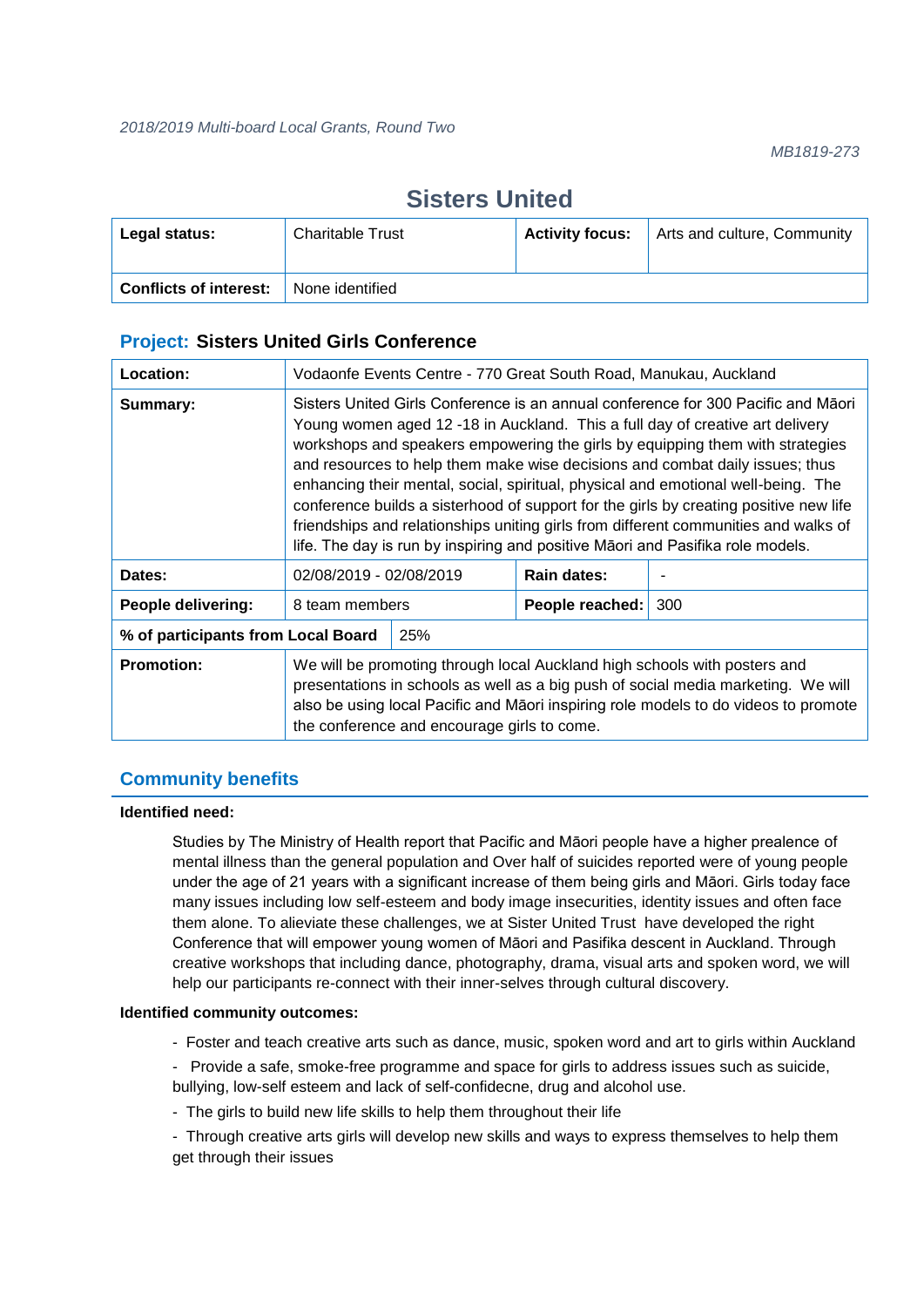- Develop positive friendships and sisterhood within the school and community and to celebrate each others diversity

#### **Alignment with local board priorities:**

#### **Henderson-Massey**

• arts, events and cultural activities reflect our many heritages

All the Sisters United Conference workshops and activities will be facilitated through creative art mediums including dance, photography, spoken word, music and performing arts. Through the creative medium, the girls will explore their own identity, who they are, where they come from, their culture and heritage. We will all celebrate each other and our differences and cultures through different activities within the conference. It will be a safe space to be who you are.

| <b>Collaborating organisation/individual</b> | <b>Role</b>                                                                                             |
|----------------------------------------------|---------------------------------------------------------------------------------------------------------|
| The Palace Dance Studio                      | Provide dancers to perform aslo to run the dance<br>classes and helping of the organisation of the day. |
| Parris Goebel: World renowned choreographer. | Guest speaker focusing on overcoming obstacles                                                          |

### **Demographics**

| Māori outcomes:                           | Māori focus - tikanga (practises), mātauranga (knowledge), reo (language)                                                                                                                                                                                                                                                                                                                                                                                |
|-------------------------------------------|----------------------------------------------------------------------------------------------------------------------------------------------------------------------------------------------------------------------------------------------------------------------------------------------------------------------------------------------------------------------------------------------------------------------------------------------------------|
|                                           | There will be a high percentage of Maori young women in attendance at the<br>conference. We will include the following:                                                                                                                                                                                                                                                                                                                                  |
|                                           | Tino Rangatiratanga - all our participants are given the autonomy to be<br>themselves and embrace their cultural hertiage. Their self-determination will<br>be encouraged and control of their own aspirations and goals fostered<br>through the conference.                                                                                                                                                                                             |
|                                           | Te reo - we will be using te reo throughout the whole day of the conference.                                                                                                                                                                                                                                                                                                                                                                             |
|                                           | Tikanga - we will use the right protocols and practises including opening the<br>conference with the blessing of the kaumatua and a prayer and waiata as<br>well as blessing of the food.                                                                                                                                                                                                                                                                |
| Accessible to people with<br>disabilities | Yes - The venue for the conference has accessability for people with<br>disabilities including bathrooms. We will also have allocated areas within the<br>front of the rooms and with easy access for each workshop and room. If<br>there are girls that need extra support we will organise a head of time and<br>make sure they have that support on the day. There will be 1 staff allocated<br>to oragnise and support the girls with disabillities. |
| <b>Target ethnic groups:</b>              | Specific ethnic group Māori, Pacific Peoples                                                                                                                                                                                                                                                                                                                                                                                                             |
| <b>Promoting SmokeFree:</b>               | This will be a smoke-free event, this will be advertised on our posters and<br>announced throughout the event.                                                                                                                                                                                                                                                                                                                                           |
| Zero waste minimisation                   | None identified                                                                                                                                                                                                                                                                                                                                                                                                                                          |

|             | Percentage of males targeted |               | Percentage of females targeted |             | All - not targeted male/female |  |          |
|-------------|------------------------------|---------------|--------------------------------|-------------|--------------------------------|--|----------|
| %           | 100%<br>%                    |               |                                |             |                                |  |          |
|             |                              |               |                                |             |                                |  |          |
| $0-5$ years | $<$ 15 years                 | $15-24$ years | 25-44 years                    | 45-64 years | >65 vears                      |  | All ages |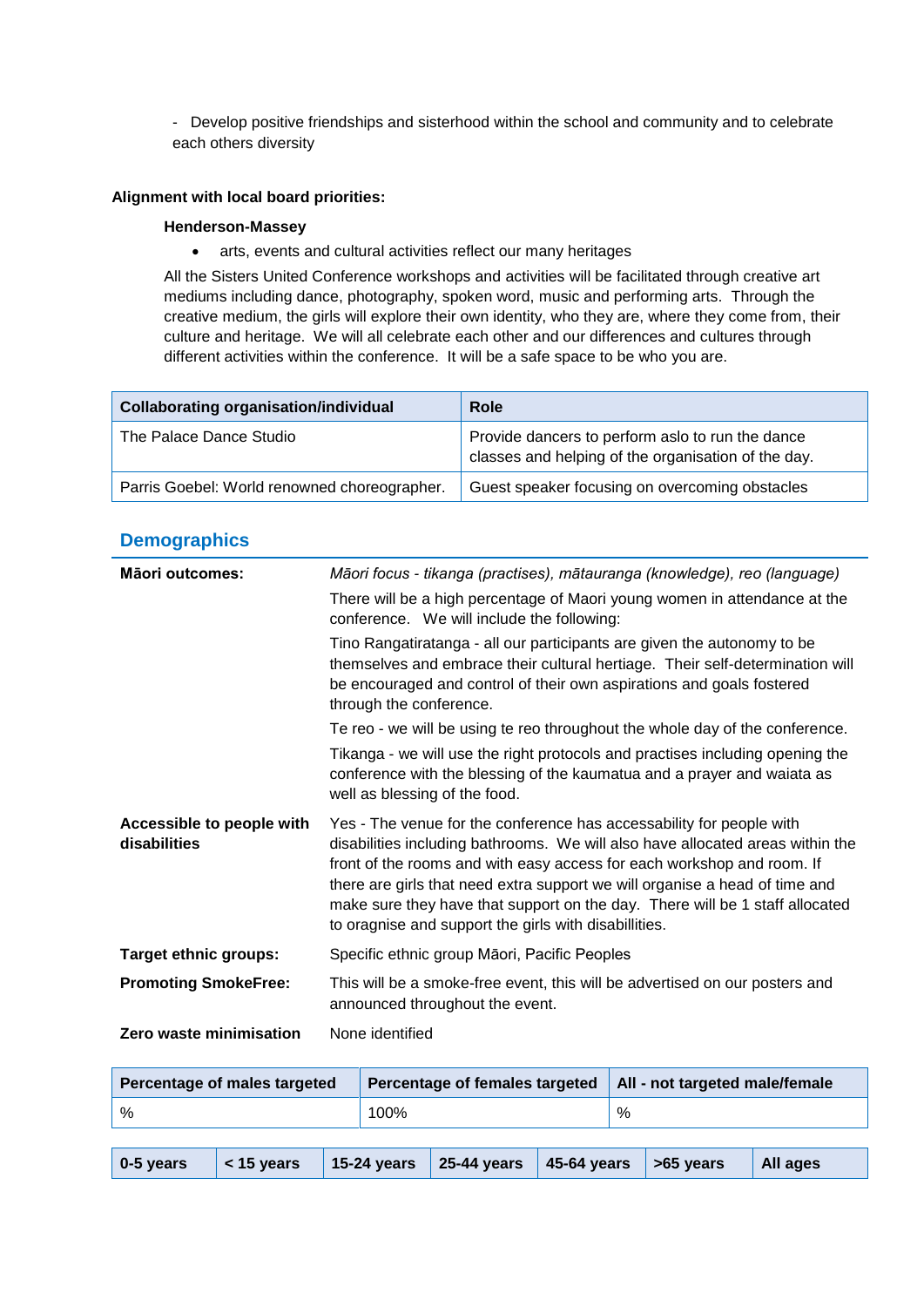| $\mathsf{o}_k$ | 200'<br>-- | <b>ዓ</b> በ‰<br>oυ | $\mathsf{o}_\mathsf{A}$ | Ω,<br>"∕o | % | $\mathsf{o}_\mathsf{A}$ |
|----------------|------------|-------------------|-------------------------|-----------|---|-------------------------|
|----------------|------------|-------------------|-------------------------|-----------|---|-------------------------|

### **Financial information**

| <b>Amount requested:</b>     | \$21041.00          |
|------------------------------|---------------------|
| <b>Requesting grant for:</b> | - Venue hire        |
|                              | - Facilitator costs |
|                              | - Resources         |
|                              | - Catering          |

#### **If part funded, how would you make up the difference:**

We will make it a smaller conference with smaller numbers rather than 300 participants and charge each young girl to attend. We will then choose a smaller venue that is a budget we can afford due to ticket sales.

### **Cost of participation:** No cost of participation

| <b>Total expenditure</b> | Total income | Other grants approved | <b>Applicant contribution</b> |
|--------------------------|--------------|-----------------------|-------------------------------|
| \$31,840.74              | \$3,500.00   | \$0.00                | \$10,800.00                   |

| <b>Expenditure item</b>                                                   | <b>Amount</b> |
|---------------------------------------------------------------------------|---------------|
| Venue hire including Customer service manager, ushers,                    | \$7,920.00    |
| Catering for morning tea and lunch bags for 300 people                    | \$10,695.00   |
| Facilitator: The Palace Dance Studio - 3 x 1 hour workhsops at \$150 each | \$450.00      |
| Facilitator: Photography Workshop - 3 x 1 hour workshops at \$150 each    | \$450.00      |
| Facilitator: Art Workshop 3 x \$150 each                                  | \$450.00      |
| Facilitator: Music Workshop - 3 x \$150 each                              | \$450.00      |
| Resources: Photobooth hire - 24 hours                                     | \$890.00      |
| Project Co-ordinator Salary                                               | \$10,000.00   |
| Resources: Art workshop - 8 x \$10 pack                                   | \$80.00       |
| Resources: Art workshop - 26 x \$5.99                                     | \$155.74      |
| Resoures: Photography Workshop - Photo printing: 300 x \$1.00             | \$300.00      |

| Income description       | Amount     |
|--------------------------|------------|
| Donation - Studio 23 Ltd | \$2,500.00 |
| <b>Fundraising Event</b> | \$1,000.00 |

| <b>Other funding sources</b> | Amount | <b>Current Status</b> |
|------------------------------|--------|-----------------------|
| None identified              | \$0.00 | None identified       |

| Amount |
|--------|
|--------|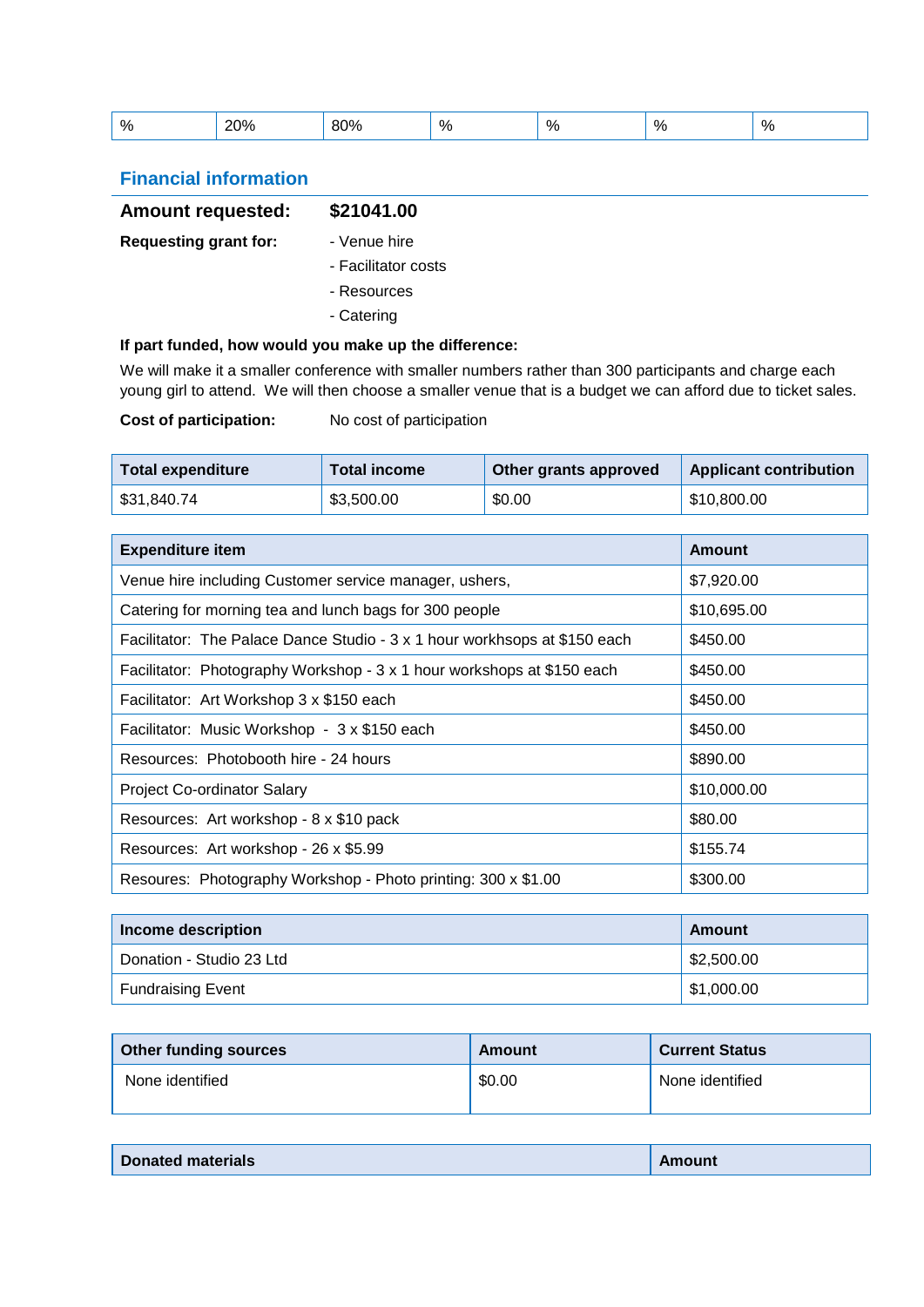| x300 AUT Tote Bags for goodie bags              | \$600.00 |
|-------------------------------------------------|----------|
| x300 Dove Products for goodie bags              | \$900.00 |
| x20 Leonie's Pacific earrings for prizes        | \$200.00 |
| x20 The Palace Dance Studio t-shirts for prizes | \$600.00 |
| x300 pens and pads from AUT                     | \$800.00 |

| Total number volunteer hours | <b>Total number specialised</b><br>volunteer hours | Amount  |
|------------------------------|----------------------------------------------------|---------|
| 300                          |                                                    | \$20.00 |

| <b>Application ID</b>                                                                                        | <b>Project title</b><br>Round - Stage                                                                                       | <b>Decision</b><br>Allocation |
|--------------------------------------------------------------------------------------------------------------|-----------------------------------------------------------------------------------------------------------------------------|-------------------------------|
| RegPr19_2000<br>52                                                                                           | <b>Young Queens Camp</b><br>Regional Arts & Culture Grants Programme 19_2 - Submitted                                       | <b>Undecided</b><br>\$0.00    |
| QR1805-336                                                                                                   | <b>Crown Yourself Girls Programme</b><br>2017/2018 Henderson-Massey Quick Response, Round Three - Accountability<br>overdue | Approved<br>\$1,400.00        |
| 2017/201804                                                                                                  | <b>Young Queens Crown Yourself Project</b><br>Maungakiekie-Tāmaki Strategic Partnership Programme - Submitted               | <b>Undecided</b><br>\$0.00    |
| Applications prior to the 2015/2016 financial year have all been accounted for and omitted from this summary |                                                                                                                             |                               |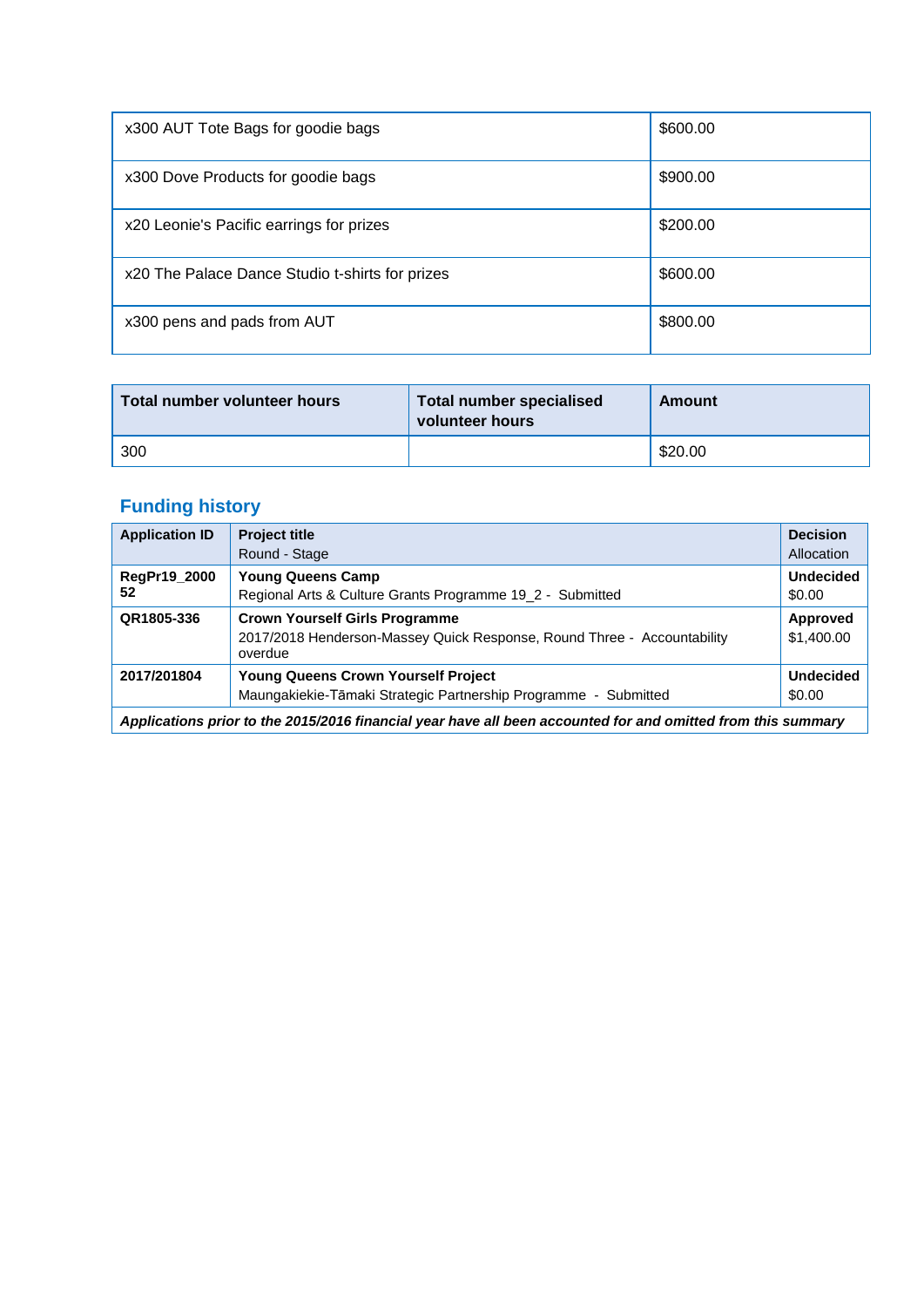# **Tuileapa Youth Mentoring Service**

| Legal status:                 | <b>Charitable Trust</b> | <b>Activity focus:</b> | Community |
|-------------------------------|-------------------------|------------------------|-----------|
| <b>Conflicts of interest:</b> | None identified         |                        |           |

# **Project: Youth Mentoring; breaking the cycle of disengagement for Pasifika/Māori youth.**

| Location:                          |                                                                                                                                                                                                                                                                                                                                                                                                                                                                                                                                                                                                                                                                                                                                                              | across Auckland |                 |     |
|------------------------------------|--------------------------------------------------------------------------------------------------------------------------------------------------------------------------------------------------------------------------------------------------------------------------------------------------------------------------------------------------------------------------------------------------------------------------------------------------------------------------------------------------------------------------------------------------------------------------------------------------------------------------------------------------------------------------------------------------------------------------------------------------------------|-----------------|-----------------|-----|
| Summary:                           | We want young people feel a sense of pride and belonging in our communities,<br>living their full potential. We do this through supporting young males at risk of<br>exclusion from school. TYMS wants the young people we work with to become<br>strong, empowered, confident and passionate learners, who have good, positive<br>relationships with their peers and adults (including teachers, family and wider<br>community). Developing strong trusting mentoring relationships with the boys in<br>our service is vital and often achieved through engaging in activities they do not<br>have the opportunity to participate in. These young men have a high rate of<br>completion of our programmes, due to the sense of belonging that is developed. |                 |                 |     |
| Dates:                             | 01/06/2019 - 31/05/2020                                                                                                                                                                                                                                                                                                                                                                                                                                                                                                                                                                                                                                                                                                                                      |                 | Rain dates:     |     |
| People delivering:                 | 6                                                                                                                                                                                                                                                                                                                                                                                                                                                                                                                                                                                                                                                                                                                                                            |                 | People reached: | 300 |
| % of participants from Local Board | 25%                                                                                                                                                                                                                                                                                                                                                                                                                                                                                                                                                                                                                                                                                                                                                          |                 |                 |     |
| <b>Promotion:</b>                  | Many of our clients come to us through referral from schools and agencies that<br>are already aware of our service. A few come from referral by their family, but all<br>have to want to engage with us.<br>If we can successfully increase our mentor funding we will be actively promoting<br>the service at community notices and events, via facebook, with schools and<br>posters in the community                                                                                                                                                                                                                                                                                                                                                      |                 |                 |     |

# **Community benefits**

#### **Identified need:**

The need for this project was established when the need for culturally appropriate support for Pasific communities was identified. Holistic models of engaging boys at risk of disengagement from education were not widely available or research based. Rather than waiting for the problem to be fixed after someone has been excluded from school we aim to intervene at a point were they may still be able to remain at school or move to another one more smoothly. Eually, the education system does not fit everyone and we aim to ensure that these boys move on to other suitable training or employment if appropriate. Statistics still show Māori and Pacific students in Auckland as having the lowest achievements in education

http://www.cometauckland.org.nz/wawcs0162148/Snapshots.html .

#### **Identified community outcomes:**

We expect that the community outcomes of our project are that young people: have greater confidence and self esteem.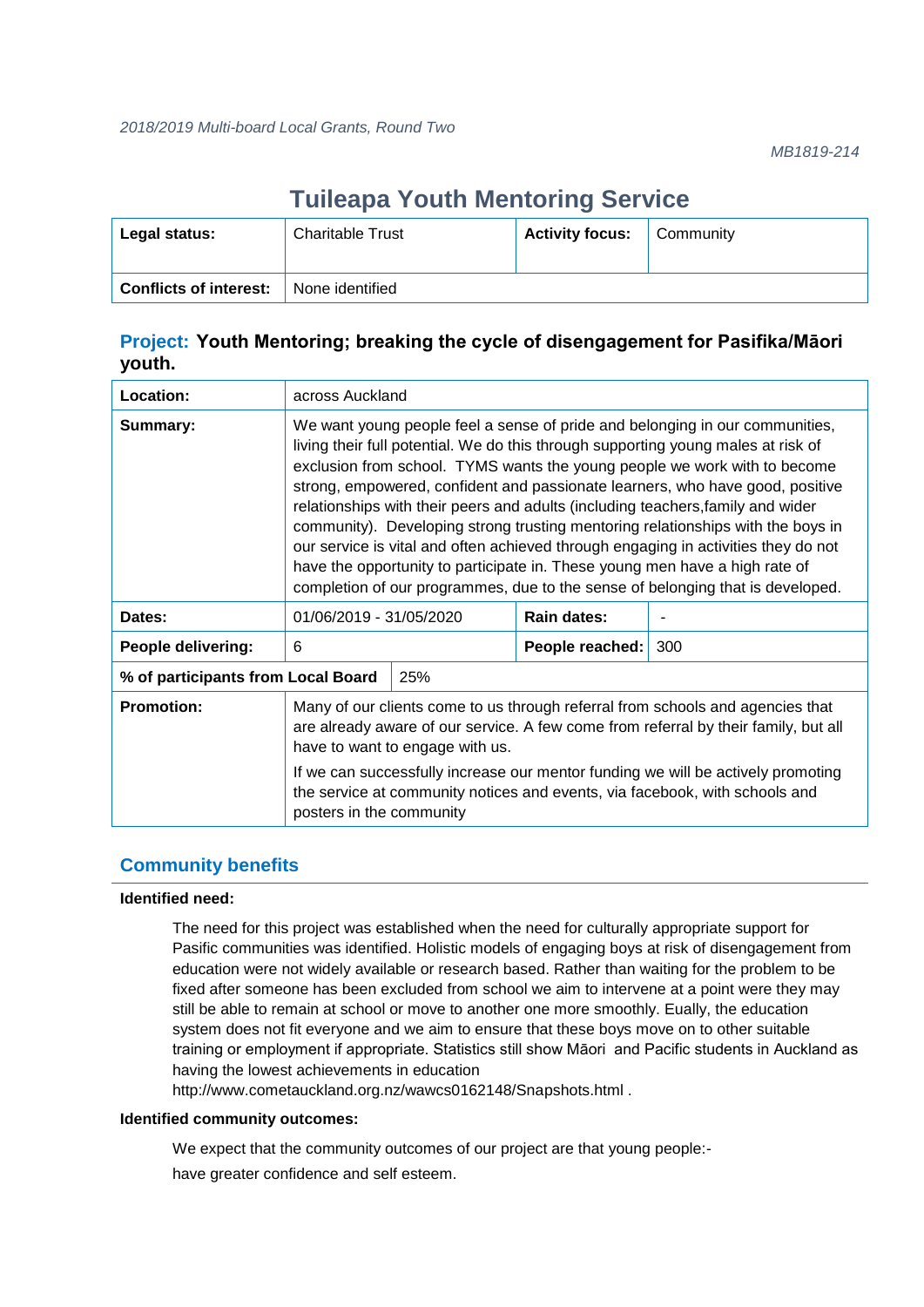are positively engaged in their education pathway.

are more active.

have a positive influence on their family and peers.

are more involved in their community, improving the overall well-being of the area.

### **Alignment with local board priorities:**

#### **Henderson-Massey**

• strong community organisations are making a difference

Many of the organisations we work with share the work we do in the belief that we are doing a good job and making a difference to the lives of young people and the wider community. We know this from the letters of support that they provide for us, and that they make regular referrals to our service. Parents have also written letters of support for us acknowledging the difference we made to their child and their family life.

| <b>Collaborating organisation/individual</b> | <b>Role</b>     |
|----------------------------------------------|-----------------|
| N/A                                          | None identified |

### **Demographics**

| <b>Māori outcomes:</b>                    | Māori focus - tikanga (practises), mātauranga (knowledge), reo (language)<br>We provide our Māori youth with a holistic model that references Mãoritanga<br>that better caters to young Mãori people's needs. We are developing a youth<br>advisory group in 2019 that will be made up of both Pasifica and Māori youth<br>to feed into our practice and governance. |
|-------------------------------------------|----------------------------------------------------------------------------------------------------------------------------------------------------------------------------------------------------------------------------------------------------------------------------------------------------------------------------------------------------------------------|
| Accessible to people with<br>disabilities | Yes - No person is excluded from our services on the basis of any disability.<br>We will work with them to ensure that appropriate spaces are available and<br>accessible to them should they be needed.                                                                                                                                                             |
| <b>Target ethnic groups:</b>              | Specific ethnic group Māori, Pacific Peoples                                                                                                                                                                                                                                                                                                                         |
| <b>Promoting SmokeFree:</b>               | All of our work promotes the benefits of being smoke, alcohol and drug free.                                                                                                                                                                                                                                                                                         |
| Zero waste minimisation                   | n/a                                                                                                                                                                                                                                                                                                                                                                  |

| Percentage of males targeted | Percentage of females targeted   All - not targeted male/female |   |
|------------------------------|-----------------------------------------------------------------|---|
| 100%                         | 0%                                                              | % |

| 0-5 years | $<$ 15 vears | 15-24 years | $\vert$ 25-44 years | $\vert$ 45-64 years | $\sim$ 55 years | <b>All ages</b> |
|-----------|--------------|-------------|---------------------|---------------------|-----------------|-----------------|
| %         | 15%          | 85%         | %                   | %                   | %               | %               |

### **Financial information**

**Amount requested: \$40000.00 Requesting grant for:** We are requesting funding for a contribution towards mentor salaries across the region as identified. These grassroots roles are the most vital within our organisation in supporting youth at risk of disengaging with their education or employment pathway.

**If part funded, how would you make up the difference:**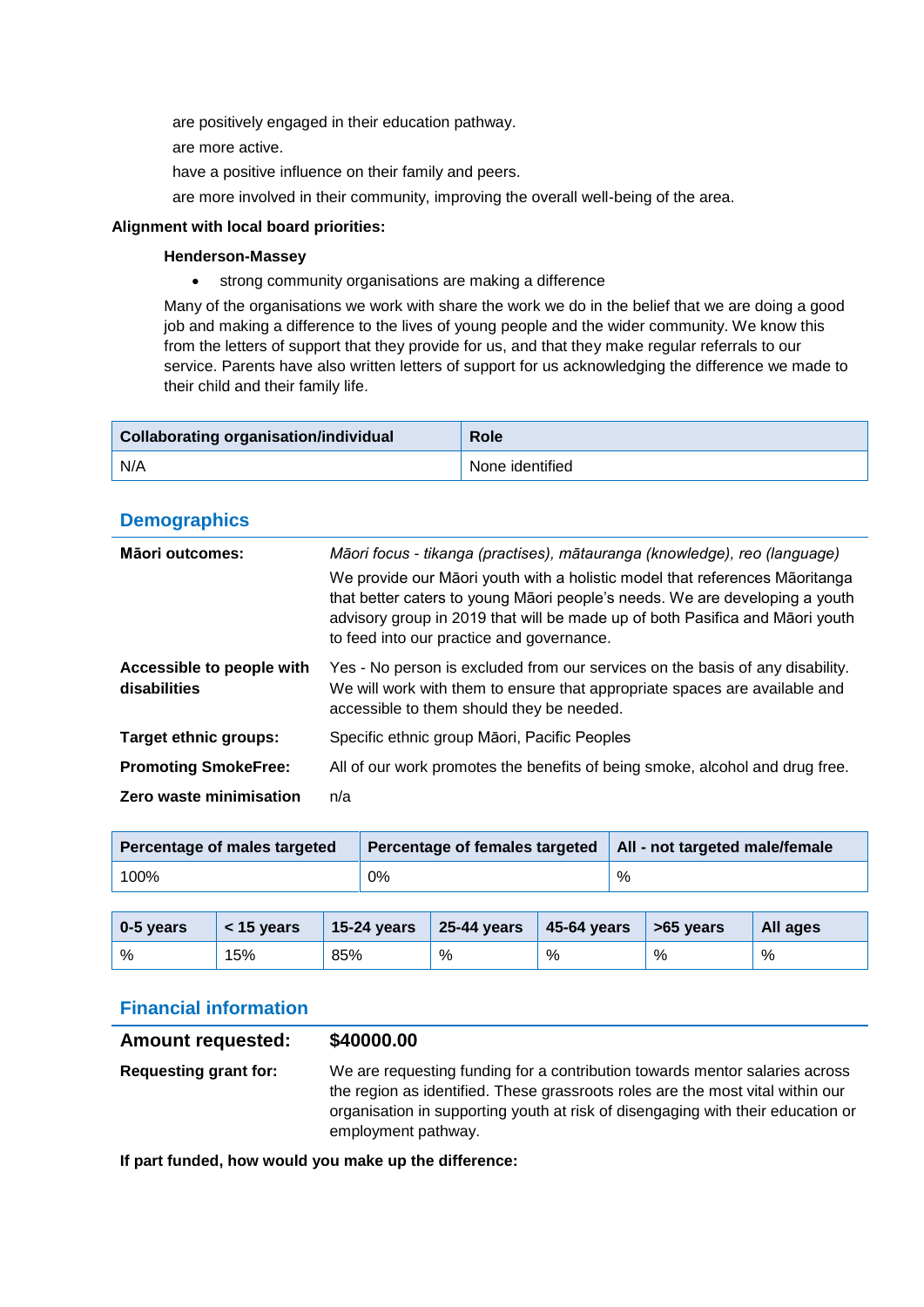We would have to look at either increasing funding requests from other funders or reducing the available service.

**Cost of participation:** There is no cost involved to the client for the mentoring service.

| <b>Total expenditure</b> | Total income | Other grants approved | <b>Applicant contribution</b> |
|--------------------------|--------------|-----------------------|-------------------------------|
| \$310,850.00             | \$000        | \$155,000.00          | \$15,542.00                   |

| <b>Expenditure item</b>         | <b>Amount</b> |
|---------------------------------|---------------|
| salary for 6 mentors            | \$245,000.00  |
| management and associated costs | \$25,250.00   |
| Mileage                         | \$24,000.00   |
| resources for mentoring         | \$7,000.00    |
| external supervision            | \$6,000.00    |
| Phone costs                     | \$3,600.00    |

| Income description | Amount |
|--------------------|--------|
| None identified    | \$0.00 |

| <b>Other funding sources</b>                                                         | Amount      | <b>Current Status</b> |
|--------------------------------------------------------------------------------------|-------------|-----------------------|
| <b>Foundation North</b>                                                              | \$40,000.00 | Approved              |
| Auckland Fdtn Grassroots Fund                                                        | \$10,000.00 | Approved              |
| Lion Foundation in process of submission                                             | \$15,000.00 | Pending               |
| Pub Charity in process of submission                                                 | \$30,000.00 | Pending               |
| Steadfast Fdtn in process of submission                                              | \$10,000.00 | Pending               |
| Youthtown in process of submission                                                   | \$40,000.00 | Pending               |
| Constellation Communities Trust in process of<br>submission                          | \$10,000.00 | Pending               |
| success of these applications will influence our<br>next steps with \$100k remaining |             |                       |

| <b>Donated materials</b> | Amount |
|--------------------------|--------|
| None identified          | \$0.00 |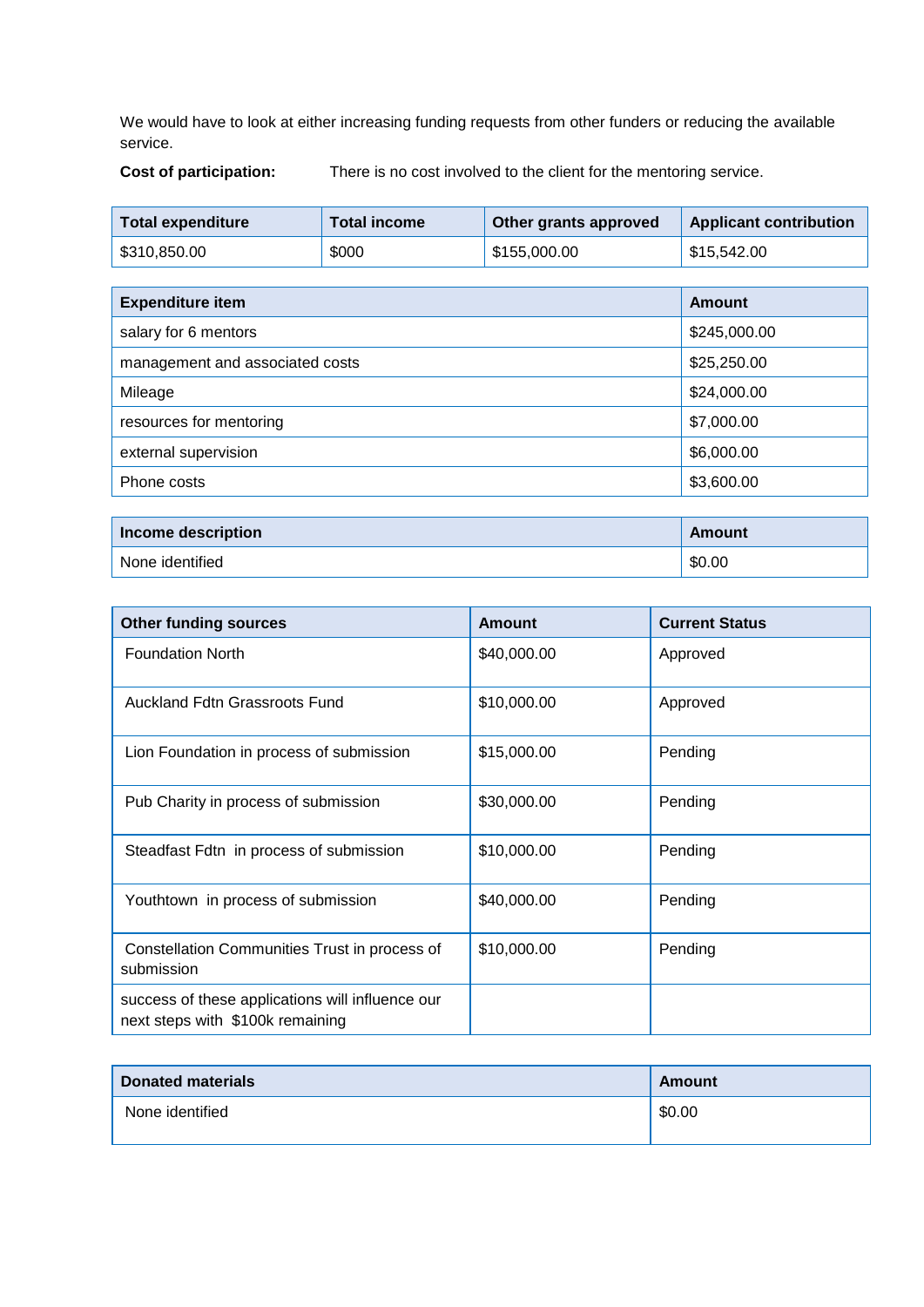| Total number volunteer hours | <b>Total number specialised</b><br>volunteer hours | Amount      |
|------------------------------|----------------------------------------------------|-------------|
| -80                          | 450                                                | \$10,892.00 |

| <b>Application ID</b> | <b>Project title</b><br>Round - Stage                                                                        | <b>Decision</b><br>Allocation |
|-----------------------|--------------------------------------------------------------------------------------------------------------|-------------------------------|
|                       |                                                                                                              |                               |
| <b>REGCD19-19</b>     | Youth Mentoring: Breaking the Cycle of Pasific and Maori Youth Disengagement                                 | <b>Declined</b>               |
|                       | Regional Community Development 2018/2019 - Submitted                                                         | \$0.00                        |
| QR1919-217            | POLYJAM SUMMER BASKETBALL CLASSIC                                                                            | <b>Declined</b>               |
|                       | 2018/2019 Waitākere Ranges Quick Response, Round Two - Declined                                              | \$0.00                        |
| QR1810-323            | Youth Mentoring; breaking the cycle of disengagement for Pasifika/Maori youth.                               | Approved                      |
|                       | 2017/2018 Manurewa Quick Response, Round Three - Project in progress                                         | \$2,000.00                    |
| QR1819-412            | Healthy Relationships - breaking cycle of disengagement for Pasifika/Maori                                   | Approved                      |
|                       | youth                                                                                                        | \$1,500.00                    |
|                       | 2017/2018 Waitākere Ranges Quick Response, Round Four - Accountability overdue                               |                               |
| QR1802-321            | Healthy Relationships - breaking cycle of disengagement for Pasifika/Maori                                   | <b>Declined</b>               |
|                       | youth                                                                                                        | \$0.00                        |
|                       | 2017/2018 Devonport-Takapuna Quick Response, Round Three - Declined                                          |                               |
| LG1705-250            | The POLYJAM SUMMER BASKETBALL CLASSIC                                                                        | Approved                      |
|                       | 2016/2017 Henderson-Massey Local Grants, Round Two - Accountability overdue                                  | \$2,000.00                    |
| QR1619-5019           | <b>TYMS Trades/Mentoring programmes.</b>                                                                     | <b>Declined</b>               |
|                       | Waitākere Ranges Quick Response, Round Five, 2015/16 - Declined                                              | \$0.00                        |
| MO15-1022             | TYMS Pacific BridgeBACK project 2015                                                                         | <b>Declined</b>               |
|                       | Ōtara-Papatoetoe Local Board Community Group Funding - 2014/2015 Round 1 -                                   | \$0.00                        |
|                       | Declined                                                                                                     |                               |
| CWF15_1019            | <b>BridgeBACK Project 2015</b>                                                                               | <b>Declined</b>               |
|                       | West - Community Wellbeing Fund, 2014/2015 Round 1 - Declined                                                | \$0.00                        |
| <b>YPF15 1012</b>     | The Pasifika BridgeBACK Project                                                                              | Approved                      |
|                       | West - Youth Programme Fund, 2014/2015 - Accountability extended                                             | \$2,000.00                    |
| MT14_100016           | Pacifika BridgeBACK Project                                                                                  | Approved                      |
|                       | LB - Maungakiekie-Tamaki Local Board Community Grant - Round 1 2013/2014 -                                   | \$2,000.00                    |
|                       | Acquitted                                                                                                    |                               |
|                       | Applications prior to the 2015/2016 financial year have all been accounted for and omitted from this summary |                               |

*Applications prior to the 2015/2016 financial year have all been accounted for and omitted from this summary*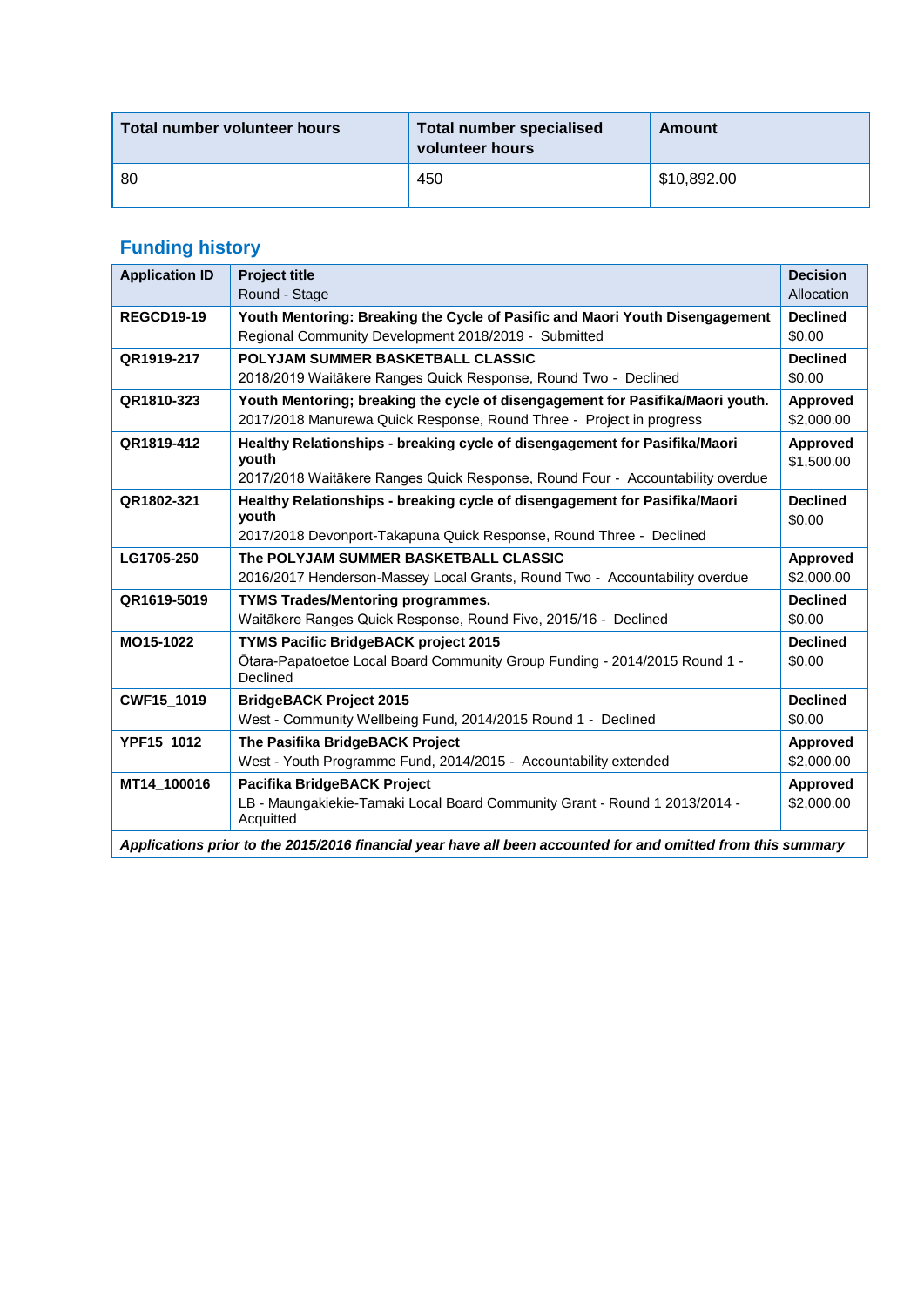# **Fix Up, Look Sharp**

| Legal status:                 | <b>Charitable Trust</b> | <b>Activity focus:</b> | Community |
|-------------------------------|-------------------------|------------------------|-----------|
| <b>Conflicts of interest:</b> | None identified         |                        |           |

# **Project: Supporting men access jobs**

| Location:                          | 3094 Great North Road, New Lynn 0600                                                                                                                                                                                                                                                                                                                                                                                                                                                                                                                                                                                                                                                                                        |     |                 |                                                                                                                                                                                                    |
|------------------------------------|-----------------------------------------------------------------------------------------------------------------------------------------------------------------------------------------------------------------------------------------------------------------------------------------------------------------------------------------------------------------------------------------------------------------------------------------------------------------------------------------------------------------------------------------------------------------------------------------------------------------------------------------------------------------------------------------------------------------------------|-----|-----------------|----------------------------------------------------------------------------------------------------------------------------------------------------------------------------------------------------|
| Summary:                           | In order to keep the charity operating, we need our donations vehicle maintained<br>and fuelled, marketing tools costs paid for including the website and referral form<br>upgraded, business cards, funding for brochures and marketing for the sale. For<br>the community sale, we will also need Marque, trestle table, food truck hire-age<br>and volunteer refreshments. Cleaning products to keep the facilities hygienic. With<br>the branch also opening in South Auckland we will need extra petrol costs paid to<br>volunteers transporting donations from West Auckland to South Auckland. During<br>volunteer training in South Auckland we will need, refreshments, sizing resources<br>and storage equipment. |     |                 |                                                                                                                                                                                                    |
| Dates:                             | 08/06/2019 - 06/06/2020                                                                                                                                                                                                                                                                                                                                                                                                                                                                                                                                                                                                                                                                                                     |     | Rain dates:     |                                                                                                                                                                                                    |
| People delivering:                 | 6 volunteers and 4 board<br>members                                                                                                                                                                                                                                                                                                                                                                                                                                                                                                                                                                                                                                                                                         |     | People reached: | To date we have assisted<br>220 In the forthcoming year<br>with the opening of South<br>Auckland and the community<br>sale along with financial<br>support we aim to support<br>another 400 males. |
| % of participants from Local Board |                                                                                                                                                                                                                                                                                                                                                                                                                                                                                                                                                                                                                                                                                                                             | 20% |                 |                                                                                                                                                                                                    |
| <b>Promotion:</b>                  | Yes Through: Fix Up, Look social media avenue's such as the website, Facebook<br>and Instagram. Also through the New Lynn Business Association and local<br>business networks. Work and Income New Lynn program co-ordinators. Posters<br>on the front lawn of venue. Through Dress for Success's networks.                                                                                                                                                                                                                                                                                                                                                                                                                 |     |                 |                                                                                                                                                                                                    |

# **Community benefits**

#### **Identified need:**

Unemployment in Henderson/Massey was 9.7% higher than the regional average. The rate for young people is 24.6%. The number of people claiming benefits has risen over the 3 years to 2016 with 11.6% of Auckland benefit claims from the area whereas the population is 7.6% of the region.

FULS is the only organisation dedicated to helping men gain confidence through appropriate clothing and preparing them for job interviews. The economic benefits are more people earning a wage and contributing to the local economy. Social improvements include reducing individual, whanau and family stress through not having to buy clothing and self- image when someone is employed.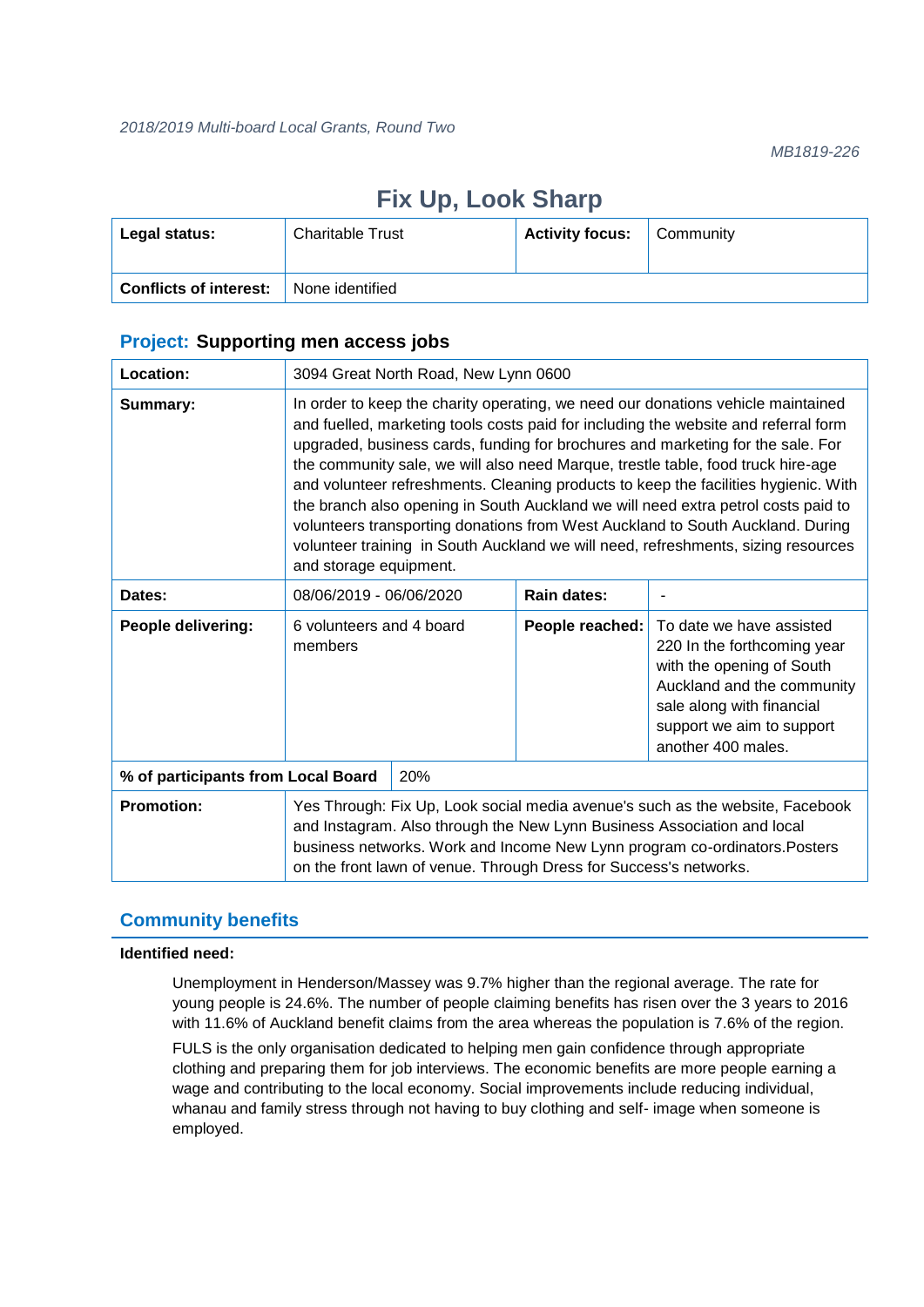#### **Identified community outcomes:**

Resourcing men to secure employment

Enabling men to contribute to their communities Improving incomes to individual, whanau and families Supporting young men achieve their potential Extending the network of referring agencies Increasing knowledge and access to FULS

Forming connections within the community and local business

Extending the service to meet the demand in South Auckland.

#### **Alignment with local board priorities:**

#### **Henderson-Massey**

• strong community organisations are making a difference

FULS has been operating out of West Auckland for 5 years and serving many Henderson/Massey clients over these years. Including Walsh Trust, Man Alive, Waipareira Trust and Work and Income. Reliance Dry-cleaners in Henderson are one of our biggest supporters acting as a main drop off and holding location for donations. This drop off point enabling more awareness and promotion of the Henderson dry-cleaning branch which enables more business for the locally run business.

| <b>Collaborating organisation/individual</b> | <b>Role</b>                                |
|----------------------------------------------|--------------------------------------------|
| <b>Dress for Success</b>                     | South Auckland collaborated branch Opening |
| New Lynn Business Association                | <b>Fundraising Sale networks</b>           |

### **Demographics**

| <b>Māori outcomes:</b>                    | Māori participation - Māori priority group, target group, high representation or<br>Māori staff delivering                                                                                                                                                                                                                                  |  |  |
|-------------------------------------------|---------------------------------------------------------------------------------------------------------------------------------------------------------------------------------------------------------------------------------------------------------------------------------------------------------------------------------------------|--|--|
|                                           | FULS styles at least 1 Maori client a week with free interview appropriate<br>attire. FULS is therefore encouraging Maori to take positive steps towards<br>participating in the workforce. The Taha Tinana (physical health/grooming &<br>presentation) of Maori is also a dimension of wellbeing that is met through<br>the FULS service. |  |  |
| Accessible to people with<br>disabilities | Yes - Some of the referring providers Fix Up, Look Sharp service are Walsh<br>Trust, Workbridge and Workforces. These clients are often males with<br>physical disabilities and mental health difficulties.                                                                                                                                 |  |  |
| <b>Target ethnic groups:</b>              | All/everyone                                                                                                                                                                                                                                                                                                                                |  |  |
| <b>Promoting SmokeFree:</b>               | I encourage clients not to smoke at least an hour before their job interviews<br>and to refrain from smoking in their job interview attire all together, because<br>the smell of smoke on them can prejudice against them in a job interview.                                                                                               |  |  |
| Zero waste minimisation                   | Fix Up, look Sharp is an up-cycling charity. We provide local donators with<br>an avenue to re-resource their unwanted interview suitable clothing. The<br>fundraising sale will also be an avenue in which to purchase up-cycled<br>clothing for low prices to encourage community members to re-use.                                      |  |  |

| Percentage of males targeted | Percentage of females targeted | All - not targeted male/female |
|------------------------------|--------------------------------|--------------------------------|
| 100%                         | %                              | %                              |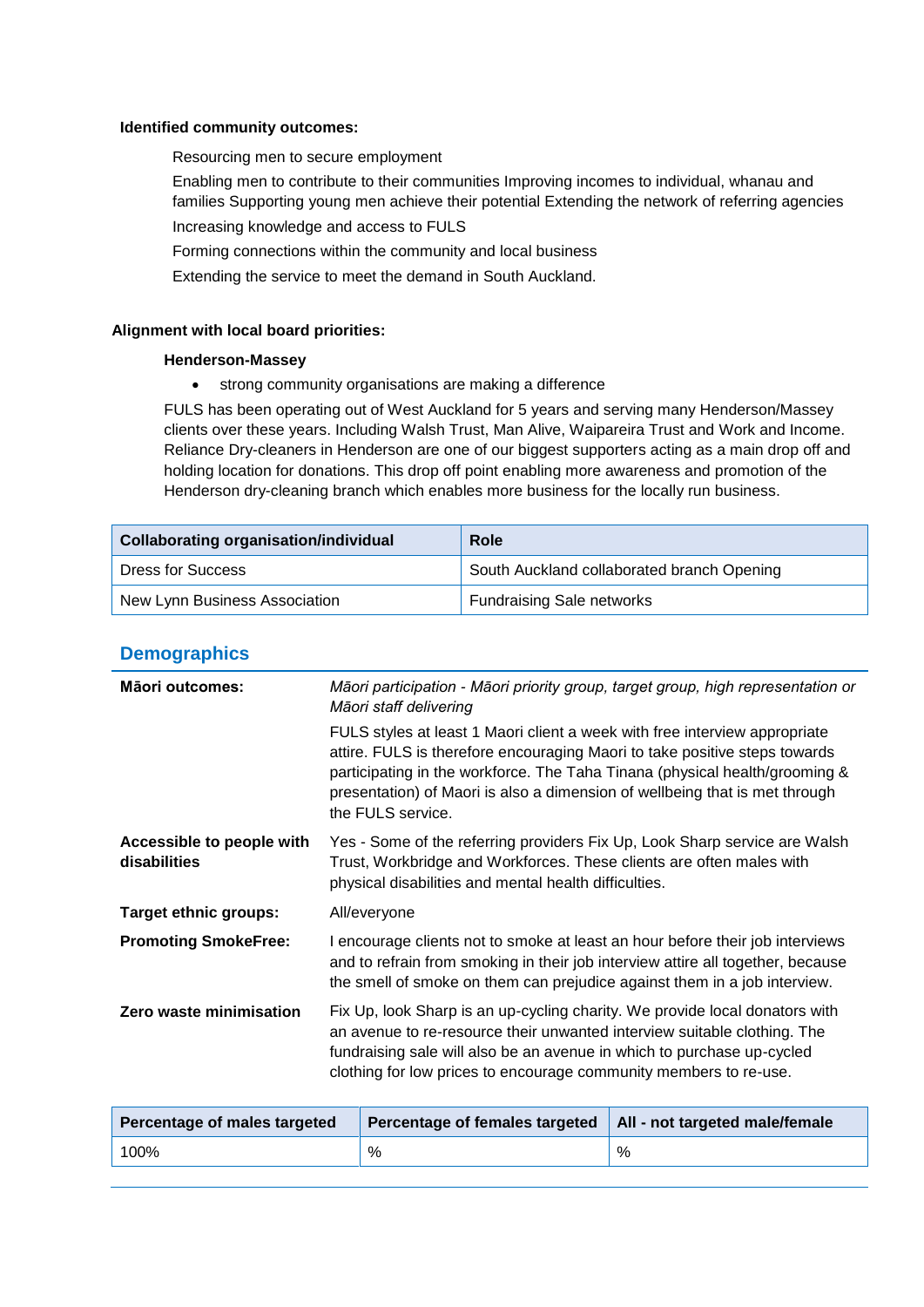| 0-5 years | $<$ 15 vears | <b>15-24 years</b> | $\vert$ 25-44 years | $\vert$ 45-64 years | $\vert$ >65 years | All ages |
|-----------|--------------|--------------------|---------------------|---------------------|-------------------|----------|
| %         | %            | 40%                | 55%                 | %                   | 5%                | %        |

# **Financial information**

| <b>Amount requested:</b>     | \$6495.00                                                                                               |
|------------------------------|---------------------------------------------------------------------------------------------------------|
| <b>Requesting grant for:</b> | Operational costs which include, donation vehicle costs, marketing, storage,<br>volunteer costs, phone. |
|                              | Fundraising sale would include marketing, furniture hire-age, refreshments                              |
|                              | South Auckland Branch would include, transport costs, volunteer training<br>costs, storage              |
|                              |                                                                                                         |

# **If part funded, how would you make up the difference:**

**Cost of participation:** Free

| <b>Total expenditure</b> | Total income | Other grants approved | <b>Applicant contribution</b> |
|--------------------------|--------------|-----------------------|-------------------------------|
| \$6,994.51               | \$2,190.00   | \$0.00                | \$700.00                      |

| <b>Expenditure item</b>                  | <b>Amount</b> |
|------------------------------------------|---------------|
| Website, cards, brochure costs           | \$870.51      |
| Donation Vehicle costs                   | \$2,000.00    |
| Work Mobile                              | \$504.00      |
| Fundraising sale storage hire-age        | \$1,500.00    |
| Bank Fees & Volunteer Trainings/meetings | \$200.00      |
| Travel costs to South Auckland           | \$1,920.00    |

| Income description                                                 | Amount     |
|--------------------------------------------------------------------|------------|
| Work & Income clients using their TTW (FULS as a supplier to WINZ) | \$190.00   |
| <b>Fundraising Sale</b>                                            | \$2,000.00 |

| <b>Other funding sources</b> | Amount | <b>Current Status</b> |
|------------------------------|--------|-----------------------|
| None identified              | \$0.00 | None identified       |

| <b>Donated materials</b> | Amount |
|--------------------------|--------|
|                          | \$0.00 |

| Total number volunteer hours | Total number specialised | Amount |
|------------------------------|--------------------------|--------|
|                              | volunteer hours          |        |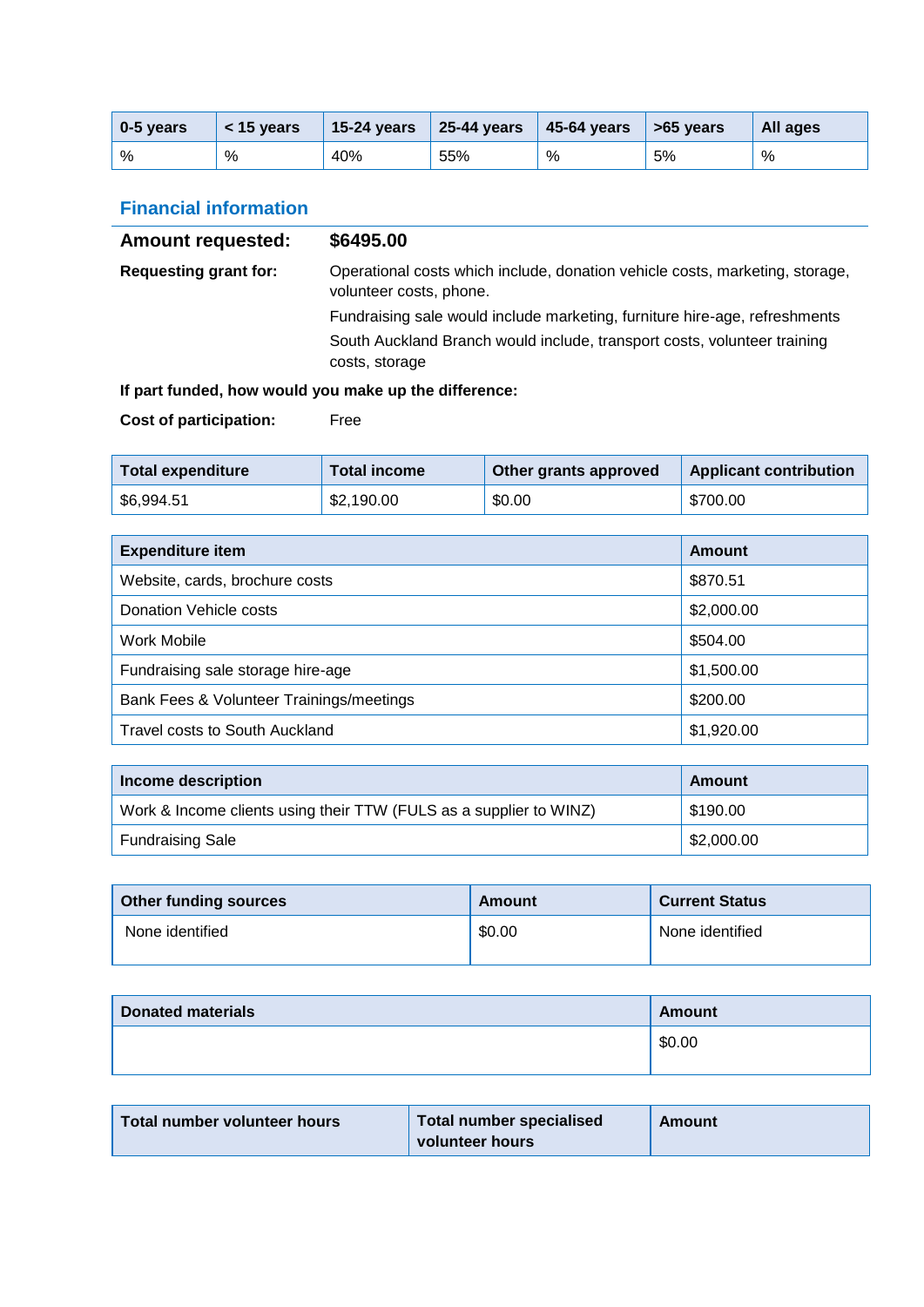| 168 | 336 | \$6,904.80 |
|-----|-----|------------|
|     |     |            |

| <b>Application ID</b> | <b>Project title</b><br>Round - Stage                                                                                                                                          | <b>Decision</b><br>Allocation |
|-----------------------|--------------------------------------------------------------------------------------------------------------------------------------------------------------------------------|-------------------------------|
| LG1805-220            | Supporting men access jobs<br>2017/2018 Henderson-Massey Local Grants, Round Two - Project in progress                                                                         | Approved<br>\$5,000.00        |
| QR1705-209            | A free professional personal styling service that equips men for the job<br>interview process.<br>2016/2017 Henderson-Massey Quick Response, Round Two - Review accountability | Approved<br>\$2,000.00        |
|                       | Applications prior to the 2015/2016 financial year have all been accounted for and omitted from this summary                                                                   |                               |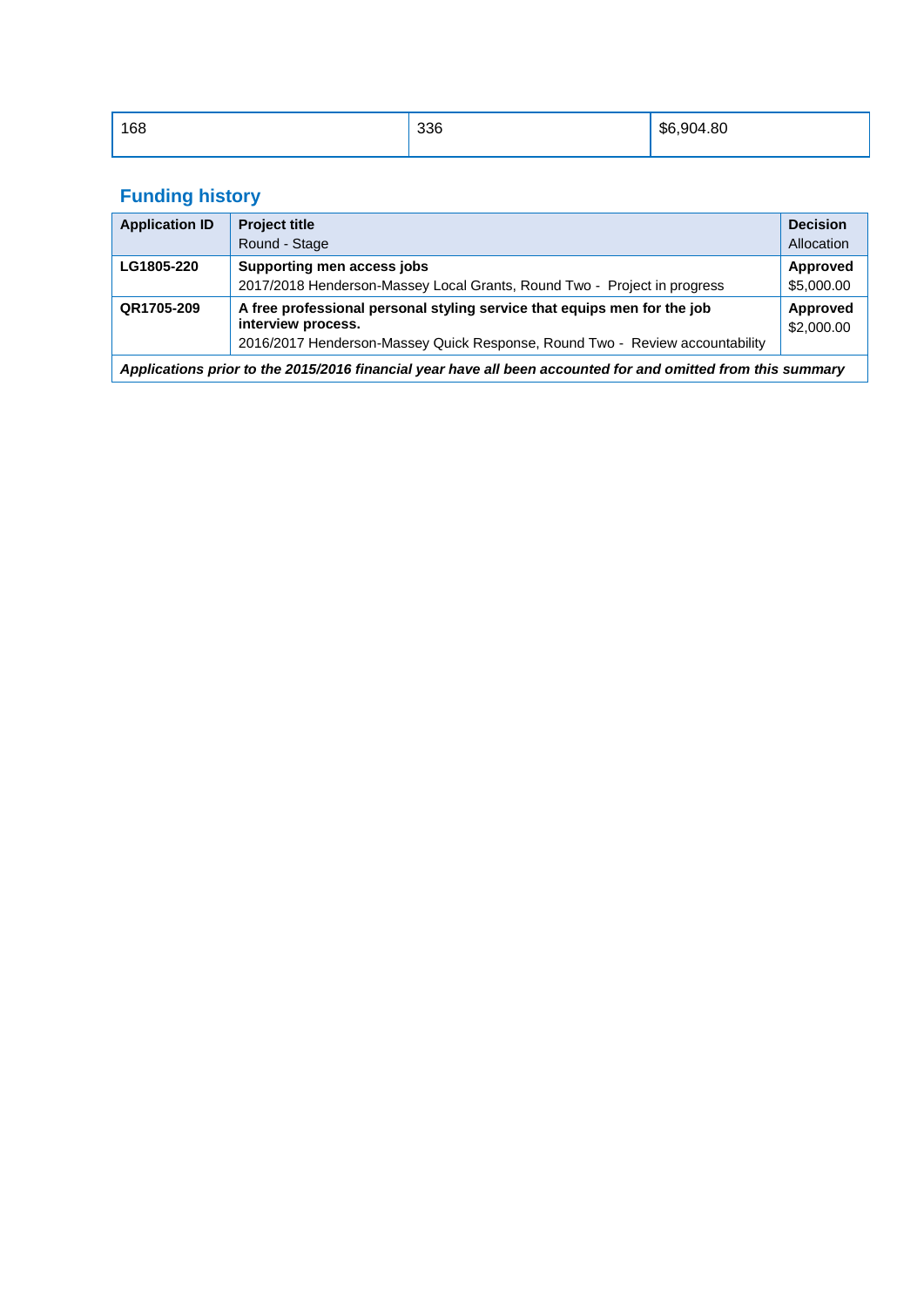# **Zeal Education Trust**

| Legal status:                 | <b>Charitable Trust</b> | <b>Activity focus:</b> | Community |
|-------------------------------|-------------------------|------------------------|-----------|
| <b>Conflicts of interest:</b> | None identified         |                        |           |

# **Project: West Auckland Street Youth Work and Community Activations**

| Location:                          | Streets and public and community places across West Auckland                                                                                                                                                                                                                                                                                                                                                                                                                                                                                                                                                                                                                                                                                                                                                                |  |                    |                    |
|------------------------------------|-----------------------------------------------------------------------------------------------------------------------------------------------------------------------------------------------------------------------------------------------------------------------------------------------------------------------------------------------------------------------------------------------------------------------------------------------------------------------------------------------------------------------------------------------------------------------------------------------------------------------------------------------------------------------------------------------------------------------------------------------------------------------------------------------------------------------------|--|--------------------|--------------------|
| Summary:                           | The West-Auckland Street Youth Work project focuses on providing solutions<br>concerning the safety and wellbeing of young people frequenting West-Auckland<br>hot-spots. Zeal has seen first-hand the vulnerability of young people and the<br>issues around anti-social behaviour, homelessness and safety, and has worked to<br>provide an innovative coordinated approach to address these concerns. In<br>Henderson and Ranui the project will involve teams of youth workers going out<br>onto the streets multiple times a week to connect with vulnerable and disengaged<br>youth. In Henderson/Massey, Waitakere Ranges and Whau, Zeal youth workers<br>will run a series of community activations designed to connect young people to<br>local services to help build sustainable pathways for youth development. |  |                    |                    |
| Dates:                             | 01/07/2019 - 30/06/2020                                                                                                                                                                                                                                                                                                                                                                                                                                                                                                                                                                                                                                                                                                                                                                                                     |  | <b>Rain dates:</b> |                    |
| People delivering:                 | 8                                                                                                                                                                                                                                                                                                                                                                                                                                                                                                                                                                                                                                                                                                                                                                                                                           |  | People reached:    | Approximately 5000 |
| % of participants from Local Board | 60%                                                                                                                                                                                                                                                                                                                                                                                                                                                                                                                                                                                                                                                                                                                                                                                                                         |  |                    |                    |
| <b>Promotion:</b>                  | All of the youth workers wear branded clothing which promotes the Street Youth<br>Work project and enables the youth workers to be easily identified. Youth workers<br>make themselves known to local businesses in the areas where we operate.<br>Community activations will be promoted through social media and posters and by<br>contacting local community support services.                                                                                                                                                                                                                                                                                                                                                                                                                                           |  |                    |                    |

# **Community benefits**

#### **Identified need:**

The West-Auckland Street Youth Work Project was originally established in Henderson in response to the killing of dairy owner Arun Kumar by two teenagers in 2014 along with a spike in youth crime in the area. The project was then extended to Ranui, Glen Eden and New Lynn. Many young people on the streets are disconnected and have fallen through the cracks. The use of synthetic drugs is one of the most significant problems encountered by our youth-workers along with anti-social behaviour, loitering, violence, vandalism, homelessness, alcohol abuse and misuse, and petty crime. Using a strengths-based approach youth-workers build positive youth engagement, enhance community safety and ensure young people get the right support and the right services.

#### **Identified community outcomes:**

This project focuses on improving community safety and the safety and wellbeing of vulnerable young people who frequent West Auckland hot-spots at peak times and to engage disengaged youth in positive activities. Specific community outcomes include:

• Engage the most vulnerable young people on the streets in West Auckland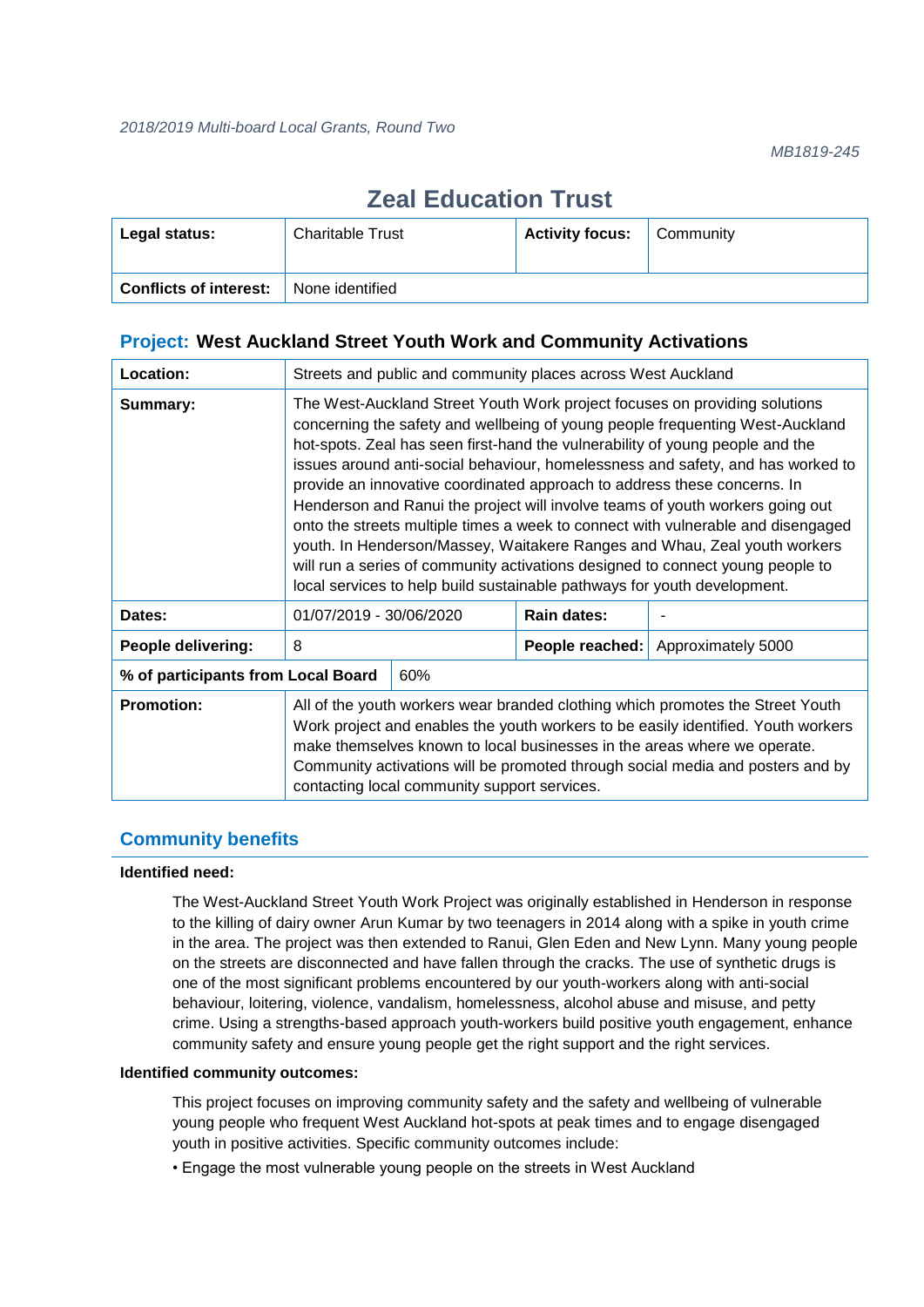• Build positive and trusting relationships and ensure the proper support for young people using a strengths-based approach

- Support young people to engage with community services and providers
- Reduce truancy and connect young people into education, training or employment
- Reduce anti-social behaviour, enhancing community safety

• Connect young people to Zeal's youth facility and the many youth development activities and opportunities it provides

• Collaborate with other youth, community and welfare services in West Auckland to provide wraparound services for young people

#### **Alignment with local board priorities:**

#### **Henderson-Massey**

• strong community organisations are making a difference

Due to an increase in youth crime and anti-social behaviour in West Auckland, Zeal established the West Auckland Street Youth Work Project. In collaboration with Ranui135, Zeal places teams of youth-workers on the streets of Henderson and Ranui to engage with young people in known "hotspots" at peak times. Youth workers meet young people on the streets on their territory, connecting and building relationships of trust. They engage with approximately 400 young people per month. Youth workers connect/refer approximately 45 young people per month to support services such as emergency food, education, legal help, counselling and guidance, emergency help and community based activities.

By providing a consistent presence on the streets where young people can go for help, a place of safety in the form of Zeal's youth facility and the services it offers, along with a range of other referral agencies, Zeal makes a significant difference to community safety and young people's wellbeing.

Zeal will also run three activations across the local board over the next 12 months with the aim of raising awareness about support services available to local young people in their neighborhood in order to build sustainable pathways for youth development. Zeal has created a synergy with other youth agencies, health promotion agencies, employment pathway organizations and other youth development focused companies. Through targeted activations we will highlight these services connecting young people with appropriate services that meet their needs.

Activations will include an organized activity (ranging from basketball competitions, an open mic, talent quest, a creative arts workshop, graffiti boards, live performances etc), a free street BBQ, a chill out area and music. Every activation will be staffed by at least three youth workers who can connect with rangatahi and broker a pathway to other service providers. Ideally other service providers will also be onsite, so connections can be made more efficiently. The events will be smoke-free, zero waste and include healthy food options.

Partnerships in Henderson/Massey include Corban Estate Arts Centre, Kakano Youth Arts, Sport Waitakere, Ranui 135, Massey Matter, Massey Community Trust, MPHS, WAVES, Library, Community Waitakere, Eco Matters, Panuku, Crescendo Trust Aotearoa, Waitakere Alternative Education Syndicate, Vaka Tautua, Health West, TYMS.

Possible activation sites include Panuku site at Civic Centre, Triangle Park, Falls car park, Tui Glen Reserve, Corner of Swanson Rd and Rathgar Rd, Te Atatu Peninsula Community Centre,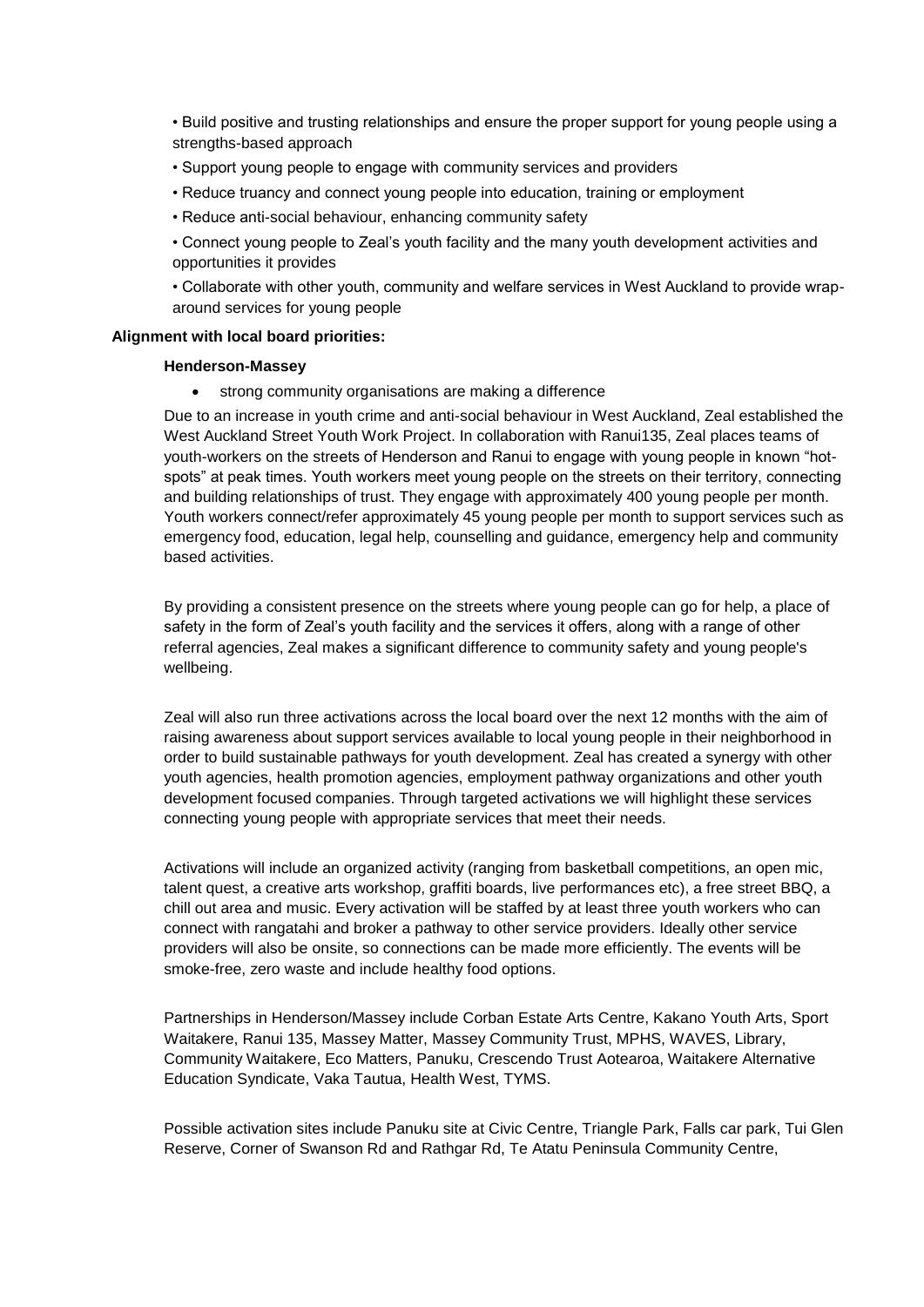Henderson Library, Henderson Air Bridge. Zeal's focus is to provide a strong coordinated community wide response to vulnerable and disconnected young people across the region.

| <b>Collaborating organisation/individual</b>                                              | <b>Role</b>                                 |
|-------------------------------------------------------------------------------------------|---------------------------------------------|
| Ranui 135                                                                                 | Partner in delivery of project in Ranui     |
| Glen Eden Baptist Church                                                                  | Partner in delivery of project in Glen Eden |
| Generation Ignite                                                                         | Partner in delivery of project in New Lynn  |
| A full range of community, youth and social<br>service organisations across West Auckland | Referral agencies, presence at activations  |

# **Demographics**

| <b>Māori outcomes:</b>                    | Māori participation - Māori priority group, target group, high representation or<br>Māori staff delivering                                                                                                                                                                                                                                                                                                                                                                                                                                                                                                                                                                                                                                                                                                                                                                   |
|-------------------------------------------|------------------------------------------------------------------------------------------------------------------------------------------------------------------------------------------------------------------------------------------------------------------------------------------------------------------------------------------------------------------------------------------------------------------------------------------------------------------------------------------------------------------------------------------------------------------------------------------------------------------------------------------------------------------------------------------------------------------------------------------------------------------------------------------------------------------------------------------------------------------------------|
|                                           | Approximately 80% of young people encountered on the streets are Maori or<br>Pasifika. Zeal has a strong commitment to bicultural practice and<br>acknowledges the importance of tikanga Maori when working with Maori.<br>Built into our models of practice is a Maori adaptation of the Circle-of-<br>Courage emphasising a journey from Whanaungatanga (Belonging) to<br>Tohungatanga (Mastery), Tohungatanga to Mana Motuhake (Independence),<br>and Mana Motuhake to Atawhai (Generosity). Zeal also adopts Te Whare<br>Tapa Whā health development model which is informed by the notion that a<br>young person is like a Wharenui (meeting house) and recognises the<br>importance of holistic development across the spheres of taha tinana<br>(physical health), taha wairua (spiritual health), taha whānau (family health)<br>and taha hinengaro (mental health). |
| Accessible to people with<br>disabilities | Yes - The West Auckland Street Youth Work project and community<br>activations are primarily conducted on the streets and in public spaces.<br>Zeal's West Auckland youth facility fully caters to people with disabilities - it<br>is wheelchair accessible with disabled toilets.                                                                                                                                                                                                                                                                                                                                                                                                                                                                                                                                                                                          |
| <b>Target ethnic groups:</b>              | All/everyone                                                                                                                                                                                                                                                                                                                                                                                                                                                                                                                                                                                                                                                                                                                                                                                                                                                                 |
| <b>Promoting SmokeFree:</b>               | Youth workers act as role models for young people. We endeavour that all<br>our youth workers are smoke-free when on the streets.                                                                                                                                                                                                                                                                                                                                                                                                                                                                                                                                                                                                                                                                                                                                            |
| Zero waste minimisation                   | Community activations will be zero waste                                                                                                                                                                                                                                                                                                                                                                                                                                                                                                                                                                                                                                                                                                                                                                                                                                     |

| Percentage of males targeted | Percentage of females targeted   All - not targeted male/female |      |
|------------------------------|-----------------------------------------------------------------|------|
| $\%$                         | %                                                               | 100% |

| 0-5 years | $<$ 15 years | $15-24$ years | $\vert$ 25-44 years | $45-64$ years | $>65$ years | All ages |
|-----------|--------------|---------------|---------------------|---------------|-------------|----------|
| %         | 20%          | 80%           | %                   | %             | %           | %        |

# **Financial information**

| <b>Amount requested:</b>     | \$16127.00                                                    |
|------------------------------|---------------------------------------------------------------|
| <b>Requesting grant for:</b> | • Project Manager hours for street youth work and activations |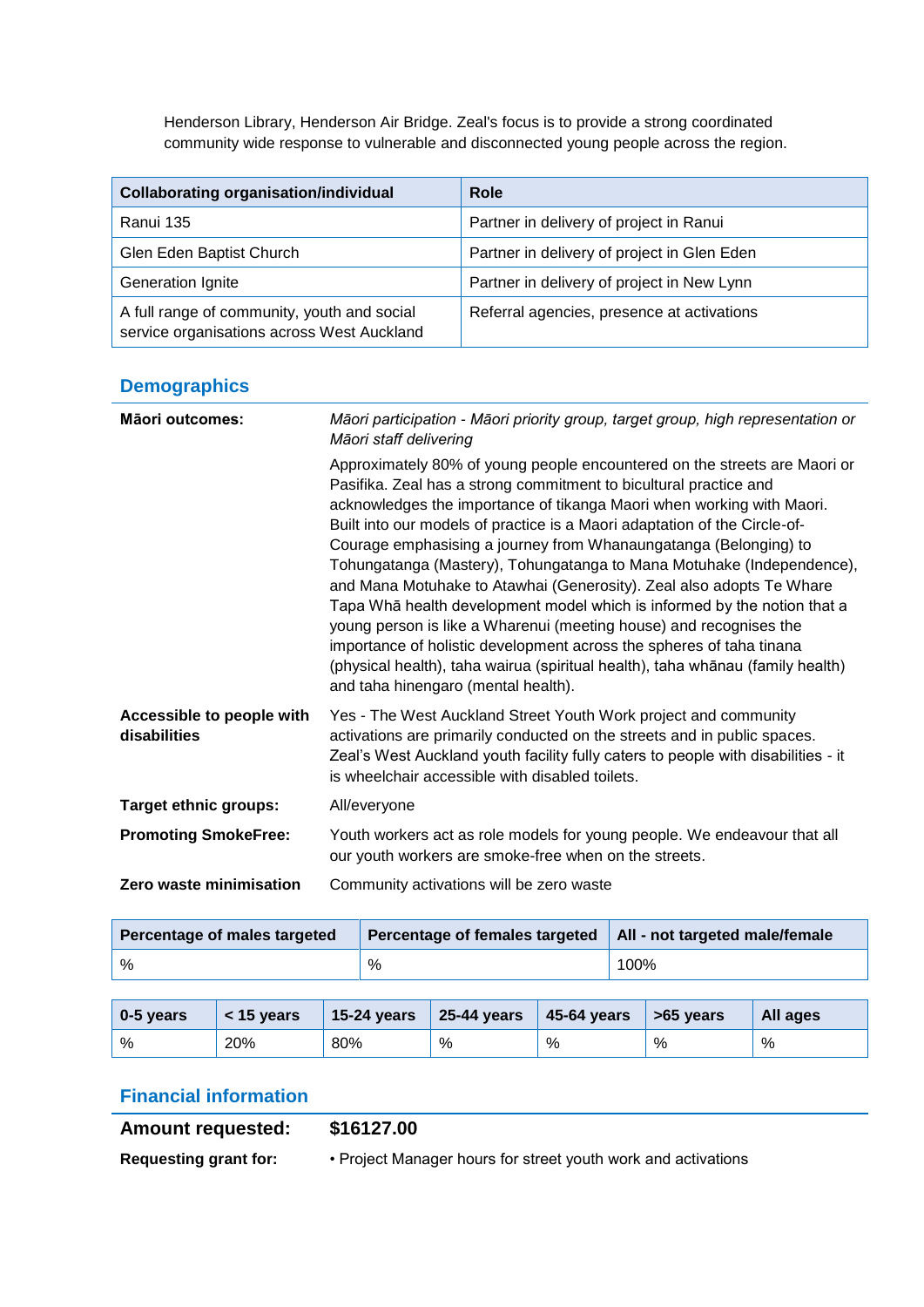- Zeal street youth workers hours in Henderson
- Contract hours (Ranui135) for street youth workers in Ranui
- Community activations in each local board x 3 (9 in total) including activity costs, van hire, youth worker hours, resources and promotional costs
- Data gathering, evaluation and reporting (designed to ensure we are achieving intended outcomes)

### **If part funded, how would you make up the difference:**

The project will still go ahead but with less street youth work hours and less or no community activations.

### **Cost of participation:** Free

| Total expenditure | <b>Total income</b> | Other grants approved | <b>Applicant contribution</b> |
|-------------------|---------------------|-----------------------|-------------------------------|
| \$66,359.00       | \$0.00              | \$50,000.00           | \$232.00                      |

| <b>Expenditure item</b>                                                                     | Amount      |
|---------------------------------------------------------------------------------------------|-------------|
| Project Manager Street Youth Work and Activations (17.5 hrs per week @ \$24 x<br>52 weeks)  | \$21,840.00 |
| Street Youth Worker wages (2 youth worker x 5 hrs per week @ \$20.20)                       | \$10,504.00 |
| Street Youth Work Contractors - Ranui135 (2 youth workers x 10 hrs per week<br>$@$ \$20.20) | \$21,008.00 |
| Street Youth Work Food & Catering                                                           | \$960.00    |
| Street Youth Work Administration costs - 1 hr @ \$27.50 x 52 weeks                          | \$1,430.00  |
| Activation - main activity costs \$400 x 9 activations                                      | \$3,600.00  |
| Activation Van hire - gear and transport \$100 x 9 activations                              | \$900.00    |
| Activation staff costs - 3 youth workers $x$ 5 hrs $@$ \$20.20 $x$ 9 activations            | \$2,727.00  |
| Activation administration costs - 4 hrs $@$ \$27.50 x 9 activations                         | \$990.00    |
| Activation resources (prizes) \$50 x 9 activations                                          | \$450.00    |
| Activation promotional costs \$50 x 9 activations                                           | \$450.00    |
| Data gathering, evaluation and reporting                                                    | \$1,500.00  |

| Income description | Amount |
|--------------------|--------|
|                    | \$0.00 |

| <b>Other funding sources</b> | Amount      | <b>Current Status</b> |
|------------------------------|-------------|-----------------------|
| <b>MSD Contract</b>          | \$50,000.00 | Pending               |

| <b>Donated materials</b>          | Amount     |
|-----------------------------------|------------|
| Zeal - sound gear for activations | \$1,350.00 |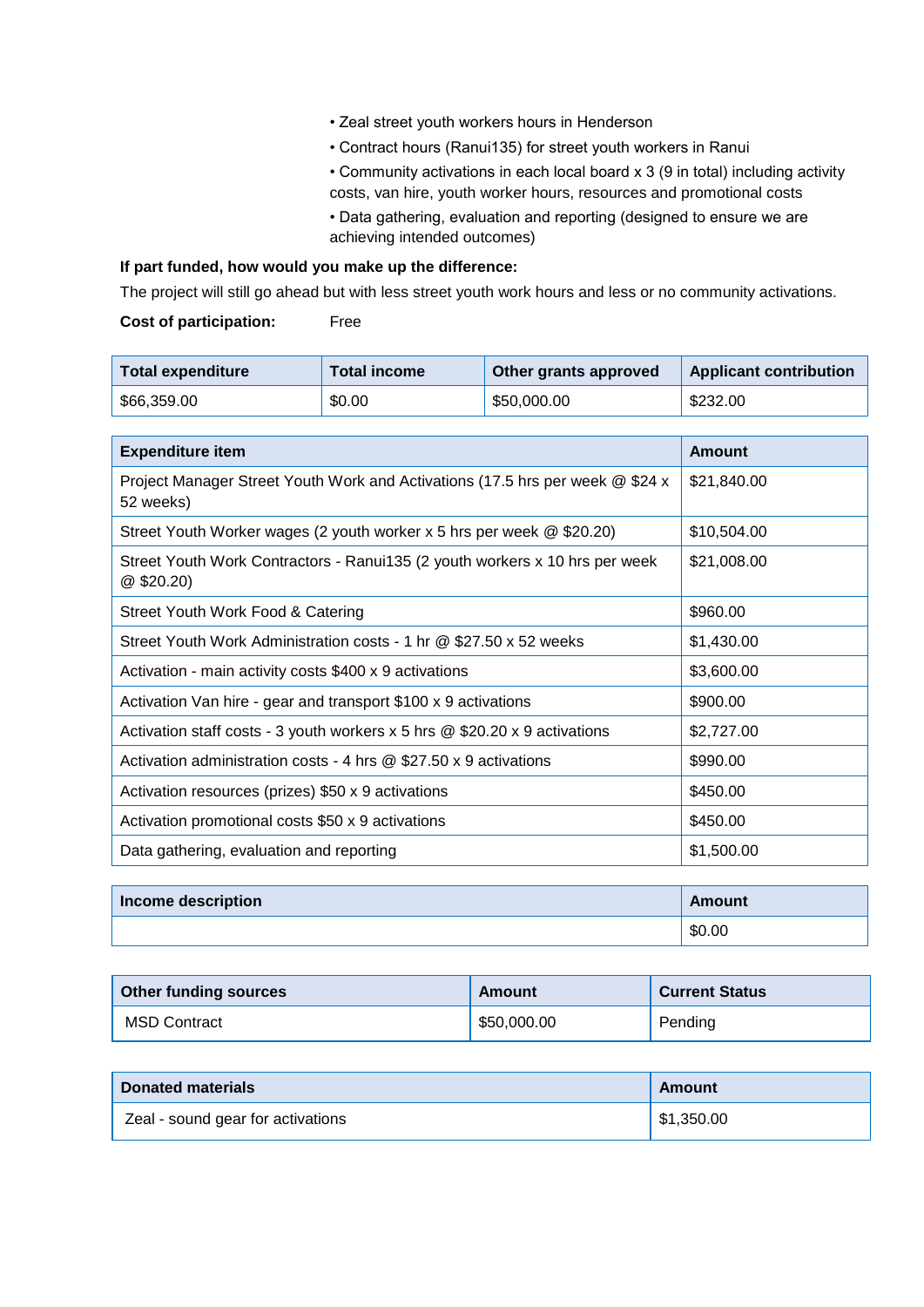| Total number volunteer hours | Total number specialised<br>volunteer hours | Amount   |
|------------------------------|---------------------------------------------|----------|
| None identified              | 45                                          | \$909.00 |

| <b>Application ID</b> | <b>Project title</b><br>Round - Stage                                                                                                                             | <b>Decision</b><br>Allocation  |
|-----------------------|-------------------------------------------------------------------------------------------------------------------------------------------------------------------|--------------------------------|
| MB1819-136            | <b>West Auckland Versus School Tour</b><br>2018/2019 Multi-board Local Grants, Round One - Project in progress                                                    | <b>Approved</b><br>\$3,536.50  |
| QR1805-321            | Zeal X - Celebrating 10 Years<br>2017/2018 Henderson-Massey Quick Response, Round Three - Declined                                                                | <b>Declined</b><br>\$0.00      |
| LG1805-218            | <b>West Auckland Street Youth Work</b><br>2017/2018 Henderson-Massey Local Grants, Round Two - Project in progress                                                | <b>Approved</b><br>\$10,936.00 |
| CCS18_2_119           | <b>Zeal Dance Incentive</b><br>Creative Communities Scheme 18_2 - West 18_2                                                                                       | <b>Approved</b><br>\$1,350.00  |
| QR1805-213            | Le Era Fou - The New Era<br>2017/2018 Henderson-Massey Quick Response, Round Two - Acquitted                                                                      | <b>Approved</b><br>\$781.00    |
| CCS18_1_142           | A Celebration of Diversity by West Auckland Young people<br>Creative Communities Scheme 18_1 - West 18_1                                                          | <b>Approved</b><br>\$3,035.00  |
| LG1819-108            | <b>West Auckland Event Box Schools Tour</b><br>2017/2018 Waitākere Ranges Local Grants, Round One - Review accountability                                         | Approved<br>\$10,943.00        |
| QR1705-307            | Zeal Birthday Party: Celebrating Young People<br>Henderson-Massey Quick Response, Round Three, 2016/17 - Acquitted                                                | <b>Approved</b><br>\$500.00    |
| LG1719-218            | <b>West Auckland Street Youth Work Project</b><br>2016/2017 Waitākere Ranges Local Grant, Round Two - Acquitted                                                   | Approved<br>\$6,775.00         |
| QR1705-205            | Youth development and leadership camp for Zeal Henderson young people<br>2016/2017 Henderson-Massey Quick Response, Round Two - Acquitted                         | <b>Approved</b><br>\$2,000.00  |
|                       |                                                                                                                                                                   |                                |
| CCS17_2_107           | Releasing the creative potential of West Auckland's young people<br>Creative Communities Scheme 2017_2 - West Committee 17_2                                      | <b>Approved</b><br>\$4,481.00  |
| <b>REGCD17-22</b>     | Live for Tomorrow Chapters in Schools - empowering young people to build an<br>inclusive school community<br>Regional Community Development 2016/2017 - Acquitted | <b>Approved</b><br>\$20,000.00 |
| CCS17_1_130           | Creative arts youth festival showcasing local West Auckland talent<br>Creative Communities Scheme 2017_1 - West Assessment Committee Round 1<br>2017              | Approved<br>\$3,150.00         |
| LG1719-106            | <b>Waitakere Ranges Event Box School Tour</b><br>2016/2017 Waitakere Ranges Local Grant, Round One - Acquitted                                                    | Approved<br>\$2,497.00         |
| LG1721-119            | The Melting Pot: Urban Dance Choreographic Lab<br>2016/2017 Whau Local Grants, Round One - Acquitted                                                              | Approved<br>\$2,500.00         |
| LG1705-122            | Exploring the creative potential of Henderson's young people<br>2016/2017 Henderson-Massey Local Grants - Declined                                                | <b>Declined</b><br>\$0.00      |
| LG1712-113            | <b>Orakei Four Schools Event Box Tour</b><br>2016/2017 Ōrākei Local Grants, Round One - Declined                                                                  | <b>Declined</b><br>\$0.00      |
| LG1701-114            | Albert-Eden Four Schools Event Box Tour<br>2016/2017 Albert-Eden Local Grants, Round One - Review accountability                                                  | Approved<br>\$5,000.00         |
| LG1706-141            | <b>North Auckland Event Box Schools Tour</b><br>Hibiscus and Bays Local Grants, Round One, 2016/17 - Acquitted                                                    | <b>Approved</b><br>\$5,000.00  |
| LG1710-111            | <b>South Auckland Event Box Schools Tour</b><br>2016/2017 Manurewa Local Grant, Round One - Acquitted                                                             | <b>Approved</b><br>\$9,994.00  |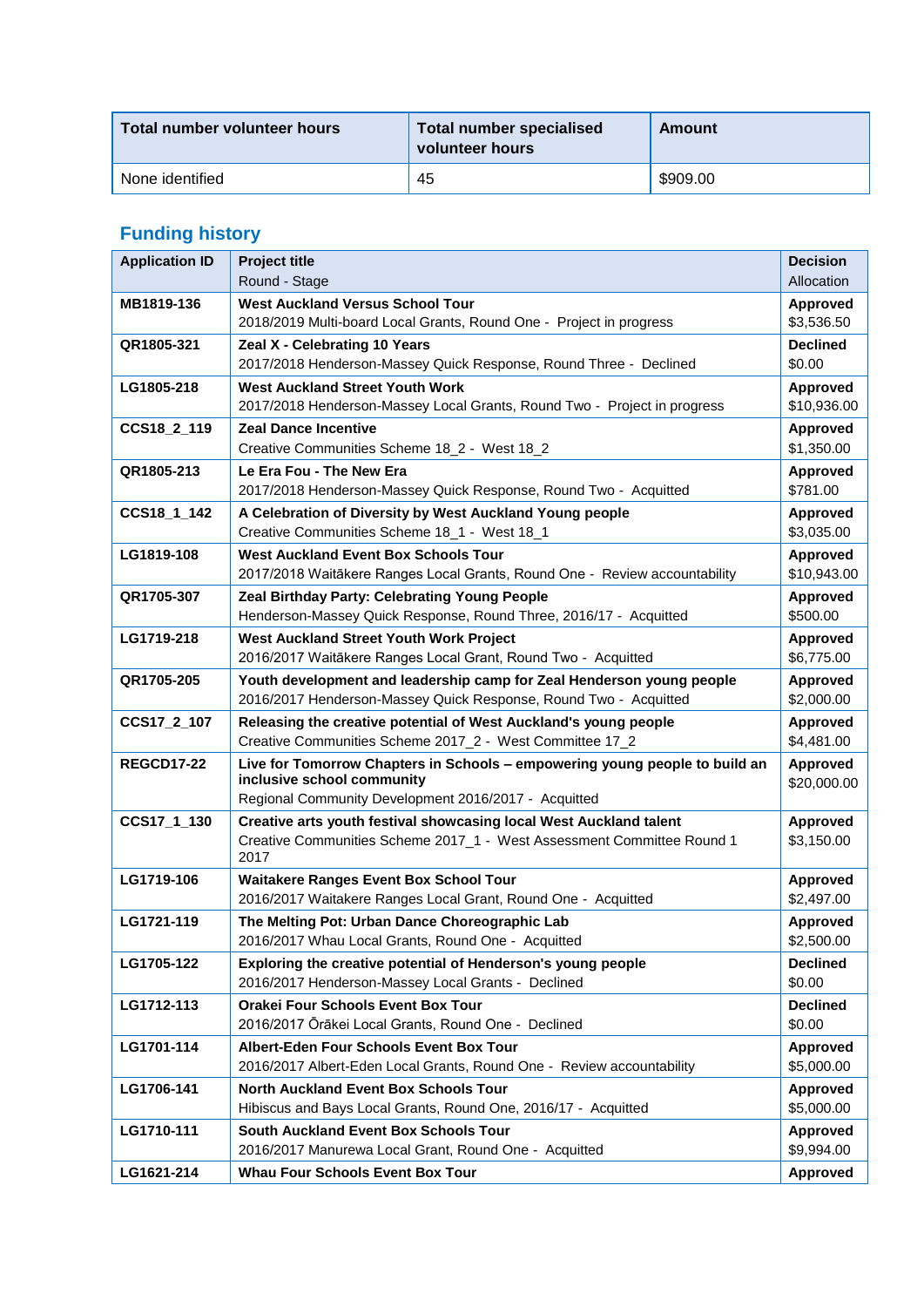|                    | 2015/2016 Whau Local Grants, Round Two - Acquitted                                                           | \$5,000.00      |
|--------------------|--------------------------------------------------------------------------------------------------------------|-----------------|
| LG1605-210         | Releasing the creative potential of Henderson's young people                                                 | <b>Declined</b> |
|                    | 2015/2016 Henderson-Massey Local Grants, Round Two - Declined                                                | \$0.00          |
| CCS16 2 185        | Lifting the Vibrancy - A Series of Murals by West Auckland young people                                      | Approved        |
|                    | Creative Communities Scheme 2016 2 - North/West Assessment Committee Round<br>2 2 0 1 6                      | \$4,000.00      |
| <b>REF16S00011</b> | <b>Zeal Tall Poppy</b>                                                                                       | <b>Declined</b> |
|                    | Regional Event Fund 2015/2016 - Round 2 Strategic Priorities - Application                                   | \$0.00          |
| <b>WHUNC1</b>      | <b>Event Box</b>                                                                                             | <b>Approved</b> |
|                    | Whau non-contestable, 2015/2016 - Aquitted                                                                   | \$10,000.00     |
| HMNC <sub>2</sub>  | <b>Event Box West Auckland events</b>                                                                        | Approved        |
|                    | Henderson-Massey non-contestable, 2015/2016 - Aquitted                                                       | \$40,000.00     |
| <b>REGCD1603</b>   | Zeal Event Box - mobile unit providing creative youth development                                            | <b>Declined</b> |
|                    | opportunities for Auckland's young people                                                                    | \$0.00          |
|                    | Regional Community Development - Declined                                                                    |                 |
| CCS16 1 087        | I Am I - An Exploration of Identity                                                                          | Approved        |
|                    | Creative Communities Scheme 2016_1 - North/West Assessment Committee Round<br>1 2016                         | \$6,225.00      |
| QR1602-113         | <b>The Project</b>                                                                                           | Approved        |
|                    | Devonport-Takapuna Quick Response, Round One, 2015/16 - Review accountability                                | \$2,000.00      |
| QR1620-124         | <b>The Project</b>                                                                                           | <b>Approved</b> |
|                    | 2015/2016 Waitematā Quick Response, Round One - Acquitted                                                    | \$3,000.00      |
| 00005              | <b>Capturing Youth - Youth Photography Academy</b>                                                           | <b>Approved</b> |
|                    | Creative Communities Scheme 2015_1 - Acquitted                                                               | \$5,000.00      |
|                    | Applications prior to the 2015/2016 financial year have all been accounted for and omitted from this summary |                 |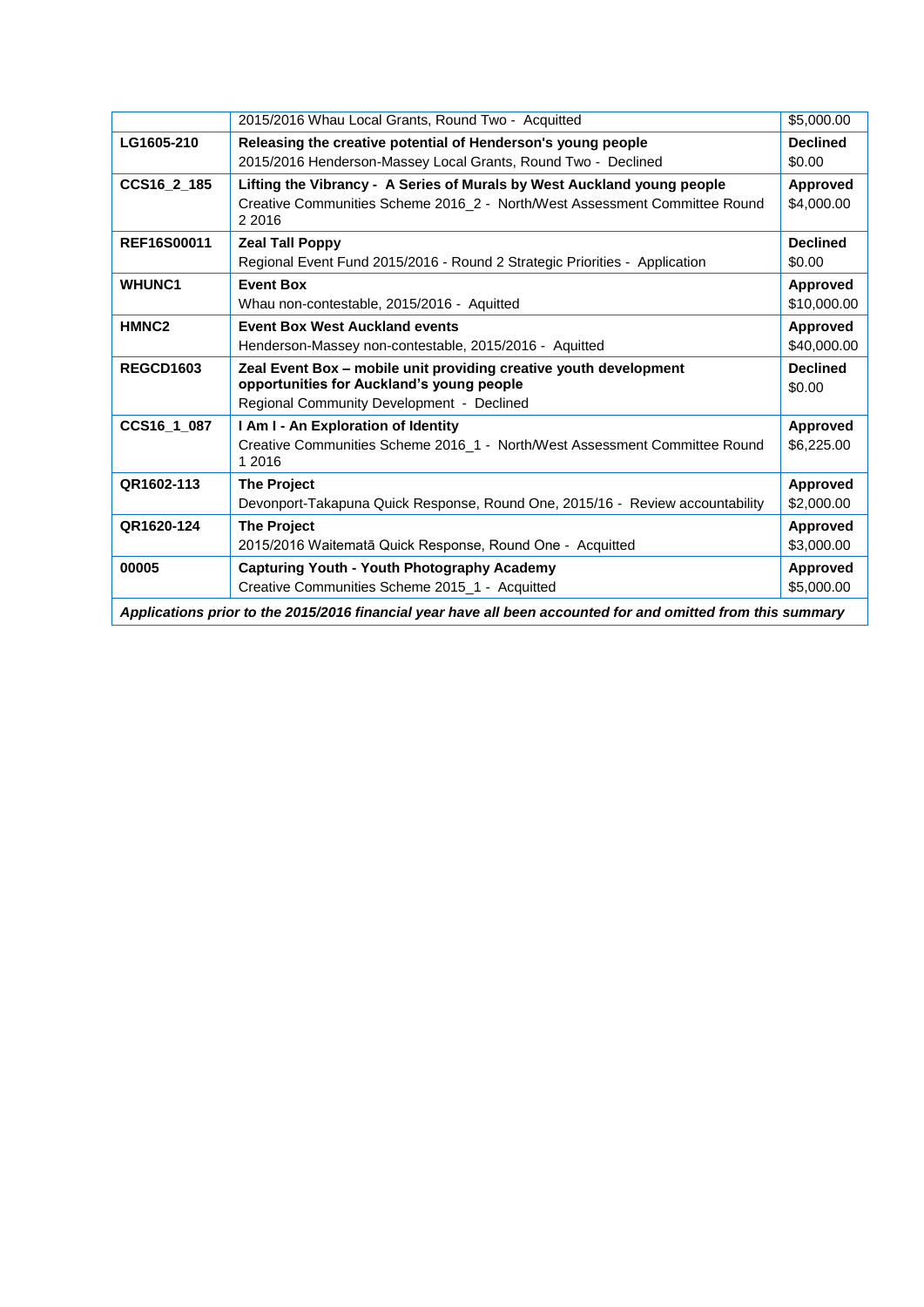# **Waitakere Adult Literacy Incorporated**

| Legal status:                 | <b>Incorporated Society</b> | <b>Activity focus:</b> | Community |
|-------------------------------|-----------------------------|------------------------|-----------|
| <b>Conflicts of interest:</b> | None identified             |                        |           |

| Location:          | Level 1, 3055 Great North Rd, New Lynn and at various locations in the<br>community                                                                                                                                                                                                                                                                                                                                                                                                                                                                                                                                                                                                                                                                   |  |                 |     |
|--------------------|-------------------------------------------------------------------------------------------------------------------------------------------------------------------------------------------------------------------------------------------------------------------------------------------------------------------------------------------------------------------------------------------------------------------------------------------------------------------------------------------------------------------------------------------------------------------------------------------------------------------------------------------------------------------------------------------------------------------------------------------------------|--|-----------------|-----|
| Summary:           | Our programme provides contextualised foundation literacy skills for the target<br>group designed to increase their ability to participate in community life, further<br>study opportunities and eventually access employment. The learning programme<br>of each student is developed from the initial assessment and negotiated learning<br>plan, then content and context are determined by each student's literacy needs<br>and learning priorities. Students enrol and attend as many hours as they can<br>manage according to their life circumstances and stay for as long as they need<br>our help.                                                                                                                                            |  |                 |     |
| Dates:             | 22/07/2019 - 29/11/2019                                                                                                                                                                                                                                                                                                                                                                                                                                                                                                                                                                                                                                                                                                                               |  | Rain dates:     |     |
| People delivering: | 20                                                                                                                                                                                                                                                                                                                                                                                                                                                                                                                                                                                                                                                                                                                                                    |  | People reached: | 200 |
|                    | % of participants from Local Board<br>20%                                                                                                                                                                                                                                                                                                                                                                                                                                                                                                                                                                                                                                                                                                             |  |                 |     |
| <b>Promotion:</b>  | We have a digital marketing plan in place. The last few years have proved, from<br>response statistics, that print media is no longer an effective avenue for<br>marketing. We still do a small amount of advertising in the local papers and in the<br>digital version on Stuff. More effective is the Adult and Continuing Education<br>booklet which goes all over Waitakere, brochure drops to community centres,<br>community houses, librairies and CAB's, other community groups and education<br>providers, as many places as we can, as well as networking and word of mouth.<br>We now have in place a social media marketing strategy and we are working on<br>implementing different ways of raising our profile and recruiting learners. |  |                 |     |

### **Project: Whanau Links**

# **Community benefits**

#### **Identified need:**

Findings from the 2016 PIAAC International Survey of Adult Skills show that, despite some small gains, around 20-30% of New Zealand adults still have insufficient literacy to succeed in their daily lives. 21st century everyday life and work require ever higher levels of literacy

and numeracy and digital skills. The demand for literacy services has increased because greater awareness, promotion of literacy services and joblessness bring people to our door.

#### **Identified community outcomes:**

By accessing literacy assistance, adults learn skills that enable them to become independent and contributing members of society and in their whanau. Adults with literacy needs feel isolated and disconnected. Literacy assistance gives them the confidence to help their children with their homework and support their school, for example, to become job ready and seek employment, to set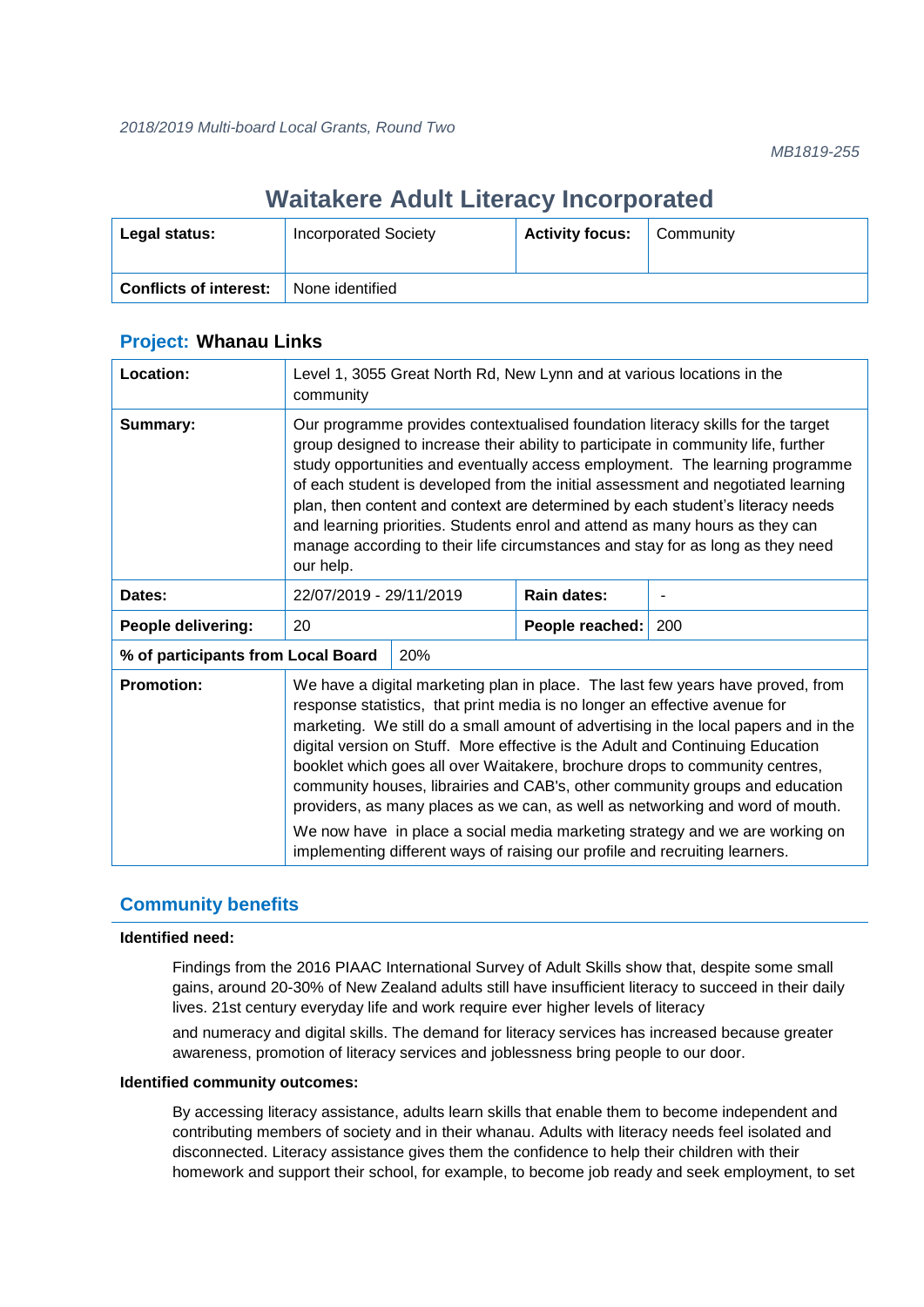new goals for themselves such as accessing higher education, and to break the intergenerational cycle of poverty and disadvantage. Literacy gives people hope.

#### **Alignment with local board priorities:**

#### **Henderson-Massey**

strong community organisations are making a difference

Our literacy, numeracy and specialist programmes are accessible to adults (aged 16 plus) in our community who struggle with literacy in their mother tongue, be they New Zealand-born or refugees and migrants. We also focus on services to people who require literacy support and have a physical, mental or psychiatric disability. We also support adults with the literacy, numeracy and digital literacy demands in the workplace.

We train and support our tutors to become highly skilled adult literacy practitioners who are able to meet the needs of literacy learners.

By supporting us with rent and programme costs, it will enable us to maintain our skilled and experienced workforce and continue our work in the community well into the future.

| <b>Collaborating organisation/individual</b> | Role                                                   |
|----------------------------------------------|--------------------------------------------------------|
| Glendene School                              | Venue, & facilities, recruitment of learners           |
| Living and Learning Young Mums               | Venue, & facilities, recruitment of learners           |
| Mason Clinic                                 | Venue, & facilities, security, recruitment of learners |

# **Demographics**

| <b>Māori outcomes:</b>                    | Māori focus - tikanga (practises), mātauranga (knowledge), reo (language)                                                                                                                                                                                         |
|-------------------------------------------|-------------------------------------------------------------------------------------------------------------------------------------------------------------------------------------------------------------------------------------------------------------------|
|                                           | Partly. We are a bicultural organisation and our kaupapa is based on te ao<br>Maori:                                                                                                                                                                              |
|                                           | # Manaakitanga - Students come to us with a wide range of cultures, life<br>experiences, skills and knowledge to be affirmed and respected. Working<br>relationships are built upon mutual respect and trust.                                                     |
|                                           | # Rangatiratanga - Literacy provision focuses on empowering people to set<br>goals, take control of their own learning. To develop independence, breaking<br>the cycle of dependency.                                                                             |
|                                           | # Whanaungatanga - Provision is informal and community based. It ensures<br>personal care and support for our learners, staff and stakeholders.                                                                                                                   |
|                                           | # Kawanatanga – A wide range of learning opportunities is provided to meet<br>individual and group needs. Provision will be learner-centred, addressing the<br>needs of individual learners.                                                                      |
|                                           | We begin the day with a karakia                                                                                                                                                                                                                                   |
| Accessible to people with<br>disabilities | Yes - There is a lift in our building to our first floor premises, or we have a<br>learning room downstairs. There is an accessible toilet. We take steps to<br>ensure that anyone with a disability (and one of our tutors does) is not at all<br>disadvantaged. |
| <b>Target ethnic groups:</b>              | All/everyone                                                                                                                                                                                                                                                      |
| <b>Promoting SmokeFree:</b>               | Our building is smoke-free. In "Healthy Lifestyles" programmes smoking is<br>addressed and smoking cessation encouraged.                                                                                                                                          |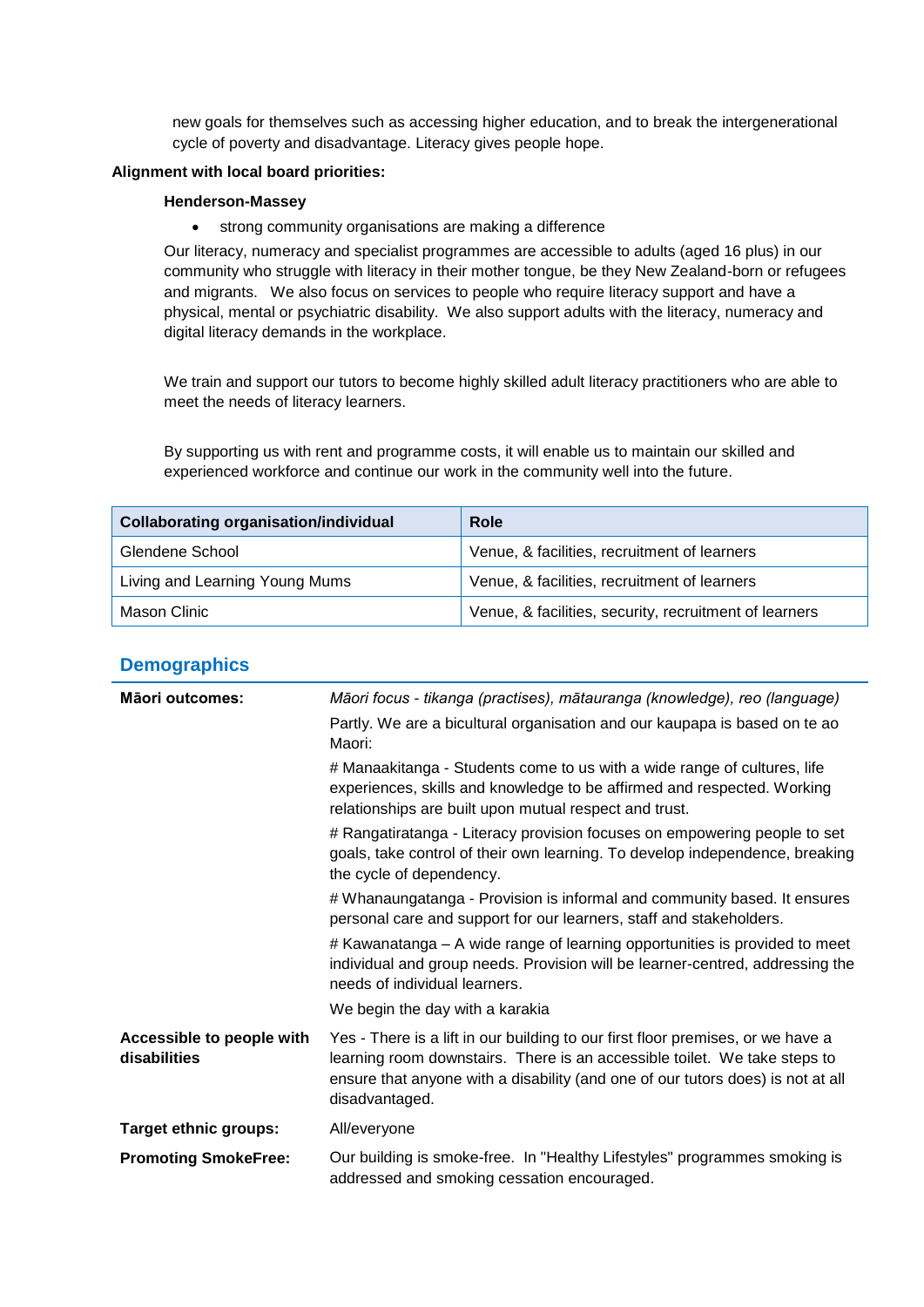**Zero waste minimisation** We provide separate waste bins for compost, recycling and rubbish, use clear signage and encourage staff and students to minimise waste.

| Percentage of males targeted | Percentage of females targeted | All - not targeted male/female |
|------------------------------|--------------------------------|--------------------------------|
| %                            | %                              | 100%                           |
|                              |                                |                                |

| $\vert$ 0-5 years | $<$ 15 years | 15-24 years | $\vert$ 25-44 years | $\vert$ 45-64 years | $\vert$ >65 years | All ages |
|-------------------|--------------|-------------|---------------------|---------------------|-------------------|----------|
| $\%$              | %            | 17.5%       | 74%                 | %                   | 8.5%              | %        |

### **Financial information**

| <b>Amount requested:</b>     | \$10000.00                                                                                                                                                                                                                                                                                                          |
|------------------------------|---------------------------------------------------------------------------------------------------------------------------------------------------------------------------------------------------------------------------------------------------------------------------------------------------------------------|
| <b>Requesting grant for:</b> | We request funding for literacy and numeracy programmes to ensure we can<br>retain our best and most experienced tutors and provide the best quality<br>specialist adult literacy tuition.                                                                                                                          |
|                              | We would also appreciate a contribution towards the rent of our building to<br>maintain our central New Lynn premises which are ideal for our service -<br>accessible by train, bus and car, with a lift and air conditioning and heating to<br>provide a comfortable place to accommodate our tutors and learners. |

### **If part funded, how would you make up the difference:**

In 2019, with the absence of government funding, we are funding the deficit from our reserves.

**Cost of participation:** Our programmes are free to learners who have low literacy as literacy is a basic human right according to the International Declaration of Human Rights

| Total income<br><b>Total expenditure</b> |        | Other grants approved | <b>Applicant contribution</b> |  |
|------------------------------------------|--------|-----------------------|-------------------------------|--|
| \$49,704.00                              | \$0.00 | \$37,104.00           | \$12,600.00                   |  |

| <b>Expenditure item</b>         | <b>Amount</b> |
|---------------------------------|---------------|
| Mileage                         | \$100.00      |
| <b>Resources</b>                | \$300.00      |
| Running costs                   | \$1,500.00    |
| Co-ordinator and admin salaries | \$2,500.00    |
| Tutor wages (six months)        | \$8,000.00    |
| Rent (six months)               | \$37,304.00   |

| <b>Income description</b> | Amount |
|---------------------------|--------|
|                           | \$0.00 |

| Other funding sources | Amount | <b>Current Status</b> |
|-----------------------|--------|-----------------------|
|-----------------------|--------|-----------------------|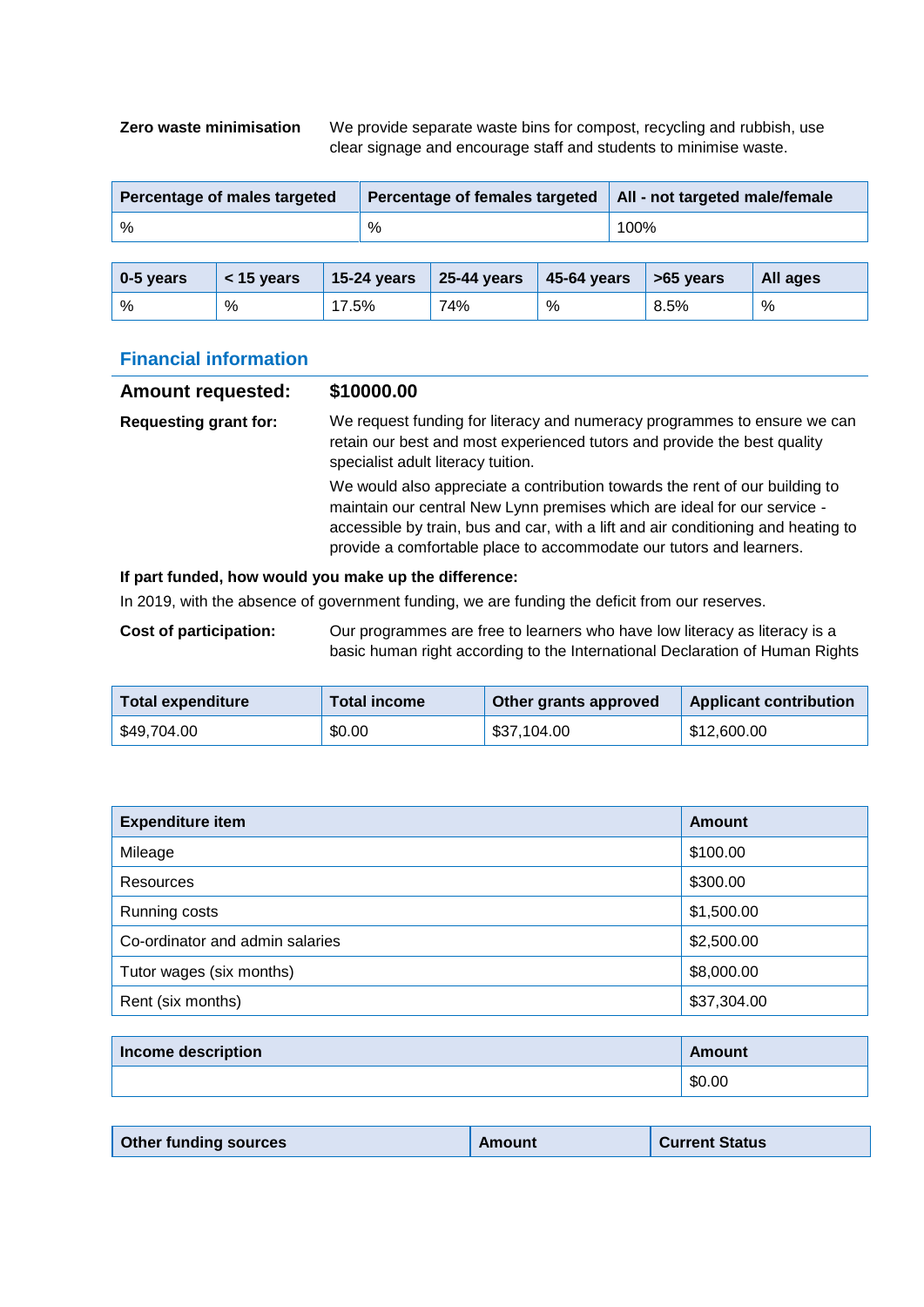| <b>Foundation North</b>       | \$12,000.00. | Approved |
|-------------------------------|--------------|----------|
| Trusts Million Dollar Mission | \$11,00000   | Pending  |
| Lotteries Community           | \$14,104.00  | Approved |

| <b>Donated materials</b> | Amount |
|--------------------------|--------|
| None identified          | \$0.00 |

| Total number volunteer hours | <b>Total number specialised</b><br>volunteer hours | <b>Amount</b> |
|------------------------------|----------------------------------------------------|---------------|
| None identified              | 144                                                | \$3,600.00    |

| <b>Application ID</b>       | <b>Project title</b><br>Round - Stage | <b>Decision</b><br>Allocation |
|-----------------------------|---------------------------------------|-------------------------------|
| No previous funding history |                                       |                               |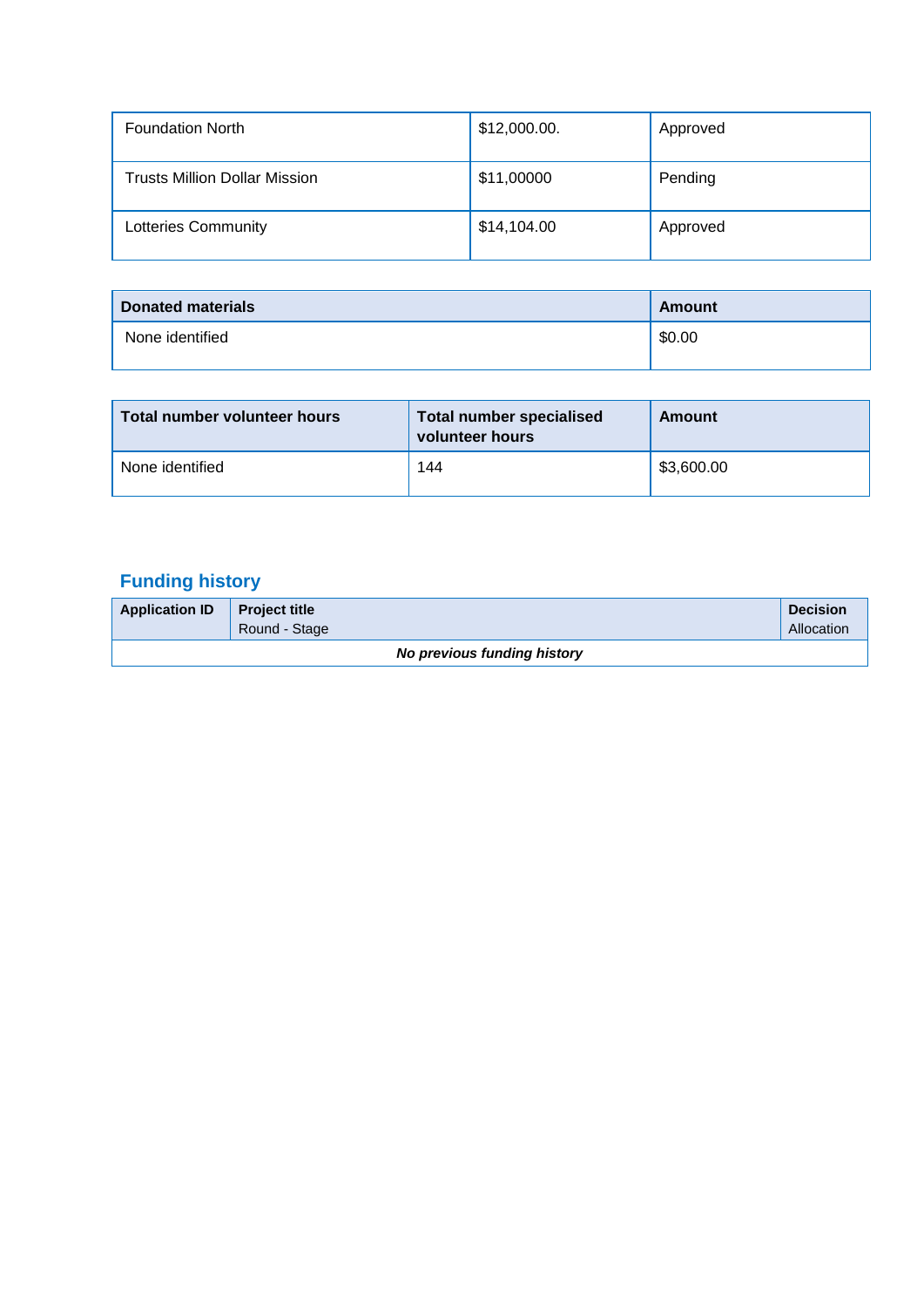# **Children's Autism Foundation**

| Legal status:                 | <b>Incorporated Society</b> | <b>Activity focus:</b> | Community |
|-------------------------------|-----------------------------|------------------------|-----------|
| <b>Conflicts of interest:</b> | None identified             |                        |           |

### **Project: Empowering Our Communities - West and South**

| Location:                          | Families own homes across the West and South regions and community halls<br>across the area                                                                                                                                                                                                                                                                                                                                                                                         |                                              |                 |     |
|------------------------------------|-------------------------------------------------------------------------------------------------------------------------------------------------------------------------------------------------------------------------------------------------------------------------------------------------------------------------------------------------------------------------------------------------------------------------------------------------------------------------------------|----------------------------------------------|-----------------|-----|
| Summary:                           | Empowering communities is a project designed to meet the growing needs of our<br>communities around Autism Awareness, embracing diversity for all and<br>strengthening families through fostering resilience, providing support through a<br>range of Outreach services. Extending these services across West and South<br>Auckland, as and when they are needed, greatly improves positive outcomes for<br>children and youth and reduced stress and isolation many families face. |                                              |                 |     |
| Dates:                             | 01/06/2019 - 01/05/2020                                                                                                                                                                                                                                                                                                                                                                                                                                                             |                                              | Rain dates:     |     |
| People delivering:                 | 12                                                                                                                                                                                                                                                                                                                                                                                                                                                                                  |                                              | People reached: | 500 |
| % of participants from Local Board | 12%                                                                                                                                                                                                                                                                                                                                                                                                                                                                                 |                                              |                 |     |
| <b>Promotion:</b>                  | The project would be promoted in the following ways:                                                                                                                                                                                                                                                                                                                                                                                                                                |                                              |                 |     |
|                                    | 1. Through our large internal database / email list                                                                                                                                                                                                                                                                                                                                                                                                                                 |                                              |                 |     |
|                                    | 2. Flyers and handouts to information centres / expos / community groups                                                                                                                                                                                                                                                                                                                                                                                                            |                                              |                 |     |
|                                    |                                                                                                                                                                                                                                                                                                                                                                                                                                                                                     | 3. Through the CAF website and Facebook page |                 |     |

# **Community benefits**

#### **Identified need:**

CAF are currently working with approximately 400 South and West Auckland families with a further 120 currently wait listed.

Feedback from CAF services is overwhelmingly positive and the organisation have recently received significant feedback from the local DHB, from sitting in on community workshops delivered in Waitakere Hospital and through feedback they're hearing from local families. The CAF clinical team have robust best practice systems in place including weekly team meeting and ongoing professional supervision. The team work alongside other service providers and community partnerships to ensure our families needs are being met and to support one another in reaching the best outcomes possible for community members most at risk.

#### **Identified community outcomes:**

The community outcomes of this project include:

1. Enhancing, celebrating and strengthening diversity in all forms, for the benefit of the wider community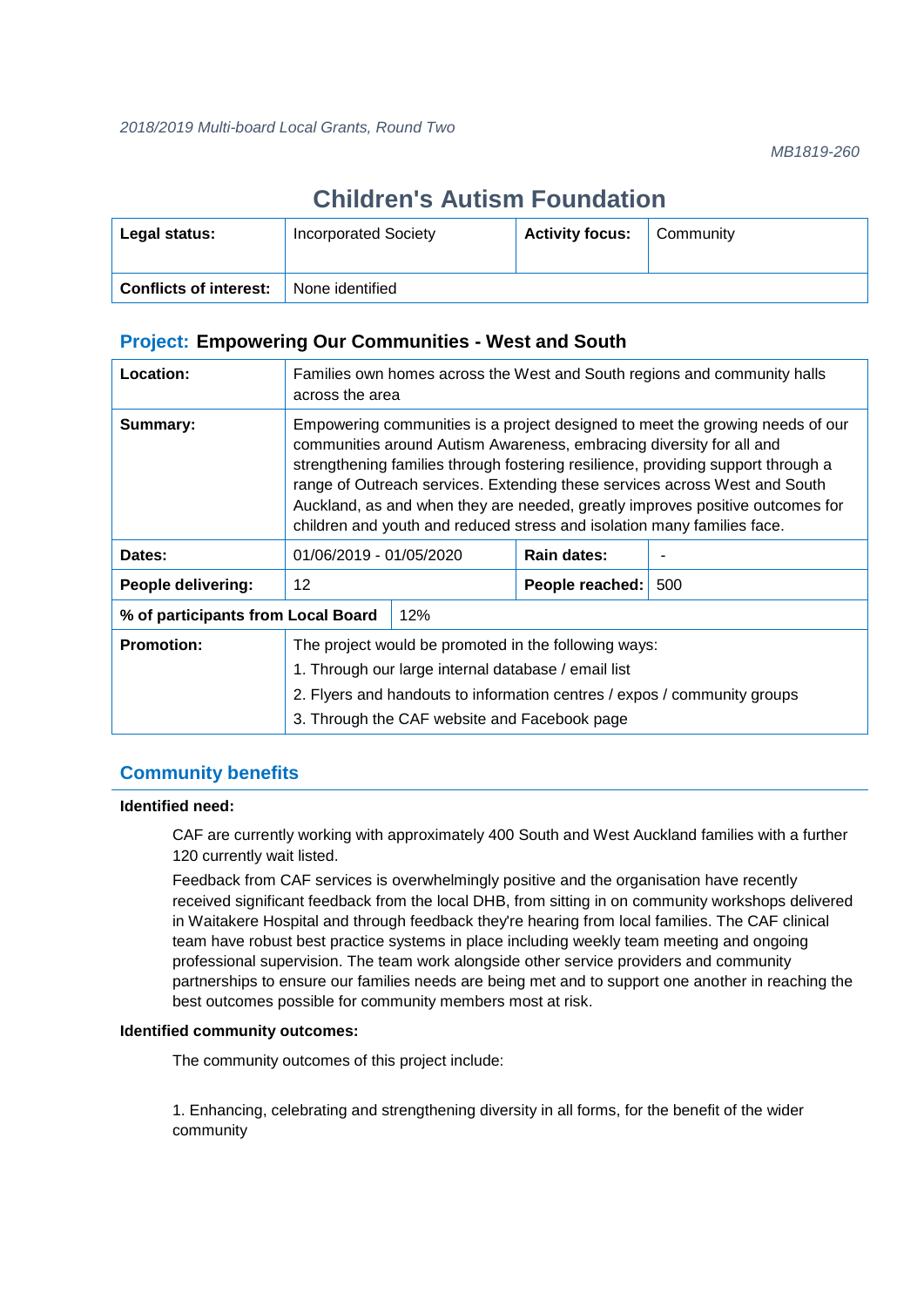2. Strengthening children and young people and developing resilience to improve outcomes in education, behaviour, sleep/eating/routines, interpersonal dynamics and important social and life skills.

3. Supporting families through early intervention, education and resources to improve understanding around autism spectrum disorder, reducing stress on families and improving community engagement and participation opportunities.

4. Connecting local families through workshops and intensive 10 week programmes empowering participants to learn alongside on another, trial evidence based strategies, with the opportunity to feedback to thew group and gain further input from clinical staff.

5. Supporting other service providers and community partners to improve outcomes for families at greater rick of isolation and exclusion.

#### **Alignment with local board priorities:**

#### **Henderson-Massey**

• strong community organisations are making a difference

This project has been designed with the needs of our community in mind.

Families dealing with autism spectrum disorder are at risk of social isolation and exclusion.

This project will target wider community understanding of autism and will foster a more inclusive community, for the benefit of all.

The multi-faceted approach to service delivery provides local families with greater choice and autonomy over service delivery to best meet the needs of their individual families.

Children/young people and their families that are supported and resourced to engage and participate enjoy a greater sense of belonging and safety in their local communities. Workshops and intensive 10 week programmes bring families together from the community, fostering natural support systems and key relationships, further enhancing a sense of belonging.

in their local communities. Workshops and intensive 10 week programmes bring families together from the community, fostering natural support systems and key relationships, further enhancing a sense of belonging and the opportunity for parents/caregivers to meaningfully interact with their children/young people.

| <b>Collaborating organisation/individual</b> | <b>Role</b>     |
|----------------------------------------------|-----------------|
| N/A                                          | None identified |

### **Demographics**

| Māori outcomes:                           | None identified                                                                                                                                            |
|-------------------------------------------|------------------------------------------------------------------------------------------------------------------------------------------------------------|
| Accessible to people with<br>disabilities | Yes - The project is designed to directly support children and youth with<br>autism AND to raise awareness of ASD for families and the wider<br>community. |
|                                           | Age range (below) is open as we frequently support families where<br>grandparents and or other family members are raising children.                        |
| Target ethnic groups:                     | None identified                                                                                                                                            |
| <b>Promoting SmokeFree:</b>               | All CAF services are completely smoke-free                                                                                                                 |
| Zero waste minimisation                   | None identified                                                                                                                                            |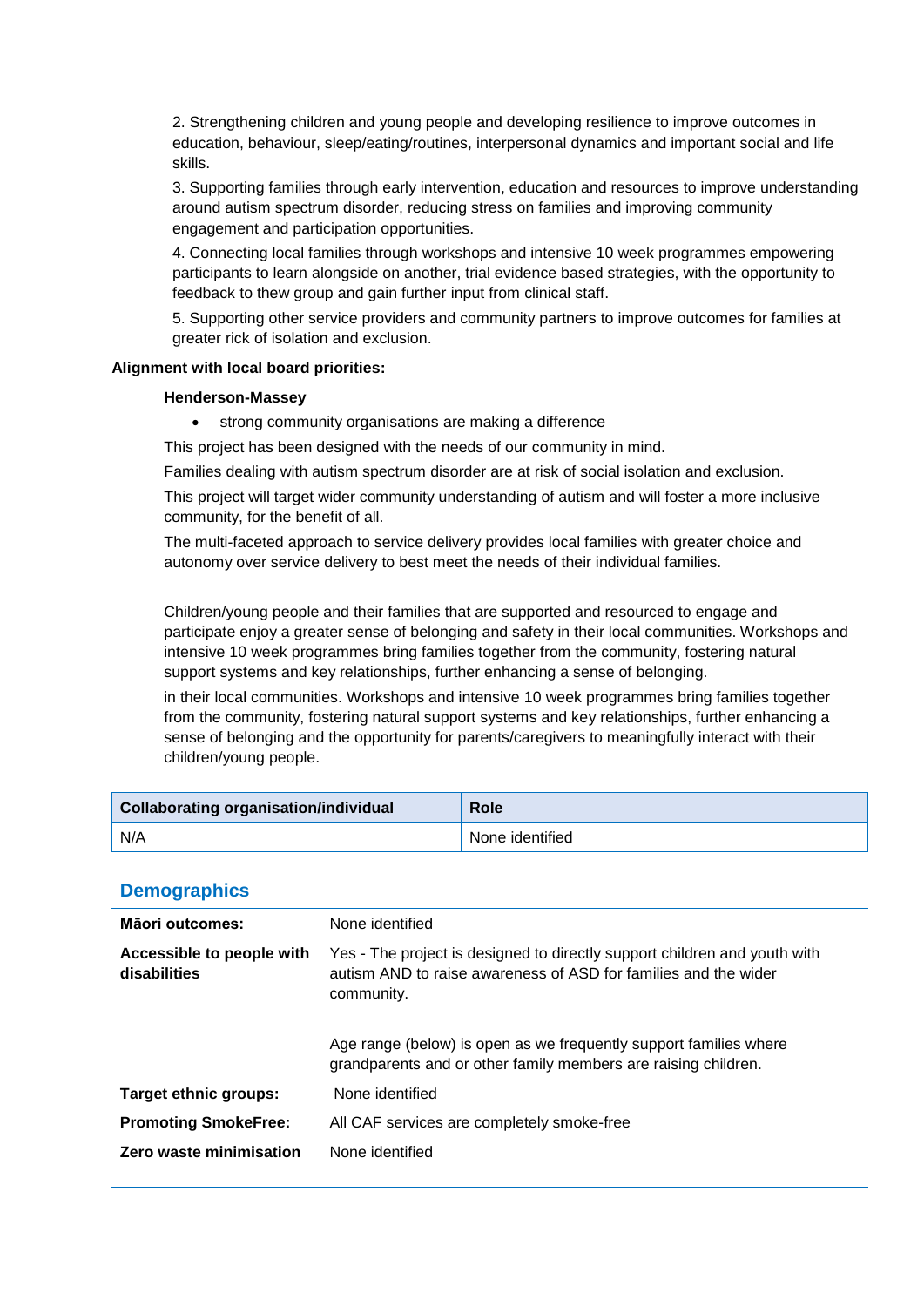| Percentage of males targeted | Percentage of females targeted   All - not targeted male/female |      |
|------------------------------|-----------------------------------------------------------------|------|
| %                            | %                                                               | 100% |

| 0-5 years | $<$ 15 vears | <b>15-24 years</b> | $\vert$ 25-44 years | $\vert$ 45-64 years $\vert$ >65 years |   | All ages |
|-----------|--------------|--------------------|---------------------|---------------------------------------|---|----------|
| %         | %            | %                  | %                   | %                                     | % | 100%     |

# **Financial information**

| <b>Amount requested:</b>     | \$24000.00                                                                                          |
|------------------------------|-----------------------------------------------------------------------------------------------------|
| <b>Requesting grant for:</b> | The grant is requesting funding to extend Outreach Service Delivery where<br>demand is the greatest |

**If part funded, how would you make up the difference:**

The project would be scaled back proportionate to funding approval amount

**Cost of participation:** Home based outreach services are delivered free of charge, workshops are free with a suggested donation and intensive 10 week programmes are offered at a heavily subsidised rate.

| <b>Total expenditure</b> | Total income | Other grants approved | <b>Applicant contribution</b> |
|--------------------------|--------------|-----------------------|-------------------------------|
| \$34,658.40              | \$0.00       | \$0.00                | \$10,658.00                   |

| <b>Expenditure item</b>                                                                                                                                                                                                                                                                            | Amount      |
|----------------------------------------------------------------------------------------------------------------------------------------------------------------------------------------------------------------------------------------------------------------------------------------------------|-------------|
| Outreach Support Sessions x 60 @\$180 each                                                                                                                                                                                                                                                         | \$10,800.00 |
| Community workshops \$972.44 x 10                                                                                                                                                                                                                                                                  | \$9,724.40  |
| Join In - our heavily wait listed 10 week intensive programme delivered to<br>families with children/young people (of a similar age) present to support them<br>with the opportunity for supported social skills development and exercises to<br>enhance interaction among families and with peers | \$14,134.00 |

| Income description | Amount |
|--------------------|--------|
| None identified    | \$0.00 |

| Other funding sources | Amount | <b>Current Status</b> |
|-----------------------|--------|-----------------------|
| None identified       | \$0.00 | None identified       |

| <b>Donated materials</b>                                                                        | Amount     |
|-------------------------------------------------------------------------------------------------|------------|
| Previously sourced information, resources, workshop design (to be<br>tweaked for each workshop) | \$8,000.00 |
| Research participants                                                                           | \$2,500.00 |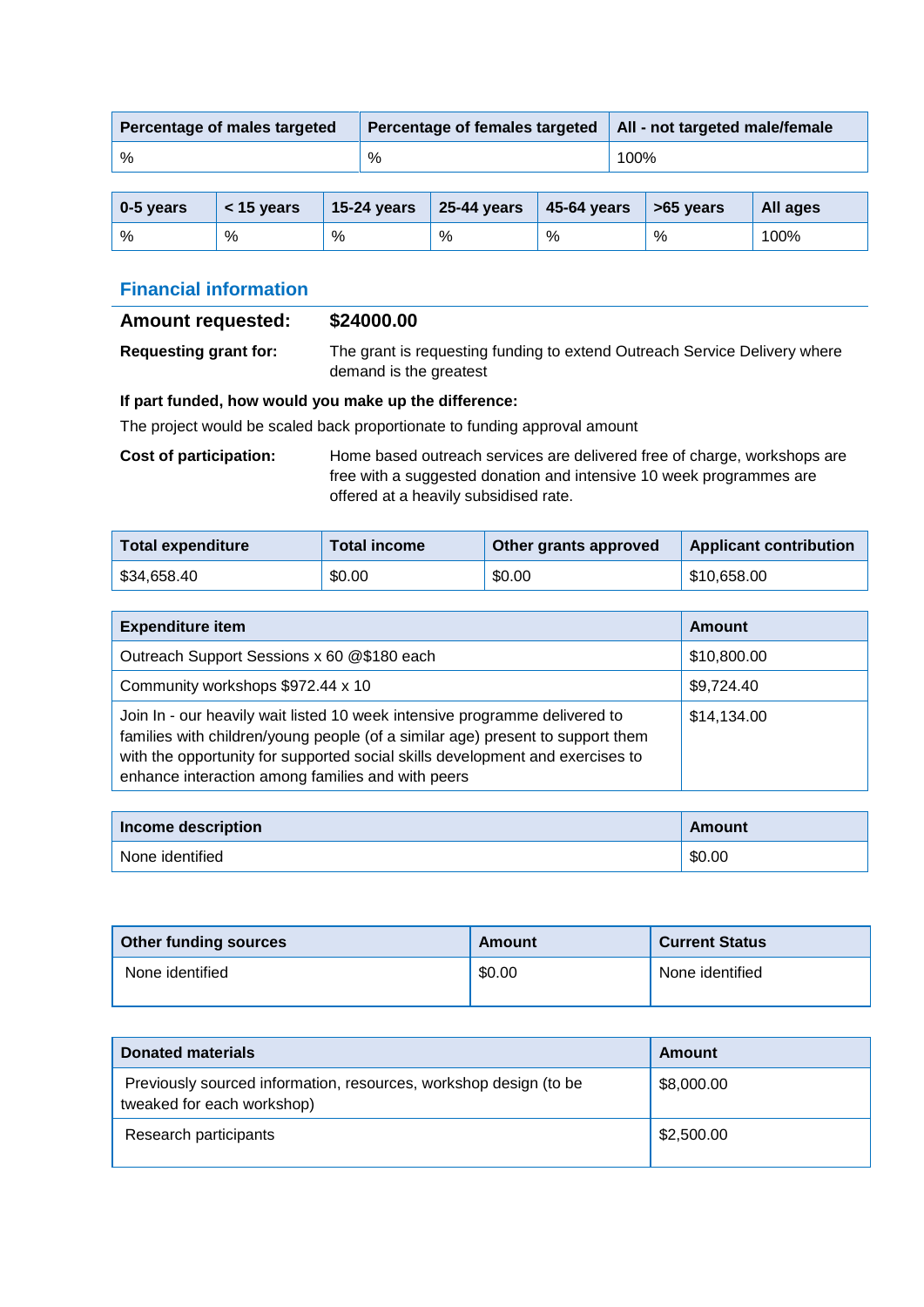| Total number volunteer hours | <b>Total number specialised</b><br>volunteer hours | <b>Amount</b> |
|------------------------------|----------------------------------------------------|---------------|
| -80                          |                                                    | \$2,000.00    |

| <b>Application ID</b> | <b>Project title</b><br>Round - Stage                                                                                                                             | <b>Decision</b><br>Allocation |
|-----------------------|-------------------------------------------------------------------------------------------------------------------------------------------------------------------|-------------------------------|
| MB1819-252            | <b>Empowering Our Communities - Central</b>                                                                                                                       | <b>Undecided</b>              |
|                       | 2018/2019 Multi-board Local Grants, Round Two - Submitted                                                                                                         | \$0.00                        |
| MB1819-249            | <b>Empowering Our Communities - North</b><br>2018/2019 Multi-board Local Grants, Round Two - Submitted                                                            | <b>Undecided</b><br>\$0.00    |
| <b>REGCD19-23</b>     | In It Together<br>Regional Community Development 2018/2019 - Submitted                                                                                            | <b>Declined</b><br>\$0.00     |
| QR1907-132            | Support services for autistic children and their families in need<br>2018/2019 Howick Quick Response, Round One - Project in progress                             | <b>Approved</b><br>\$2,966.00 |
| QR1913-3-1001         | Outreach Family Support: families of children with Autism Spectrum Disorder                                                                                       | <b>Declined</b>               |
|                       | 2018/2019 Otara-Papatoetoe Quick Response, Round One - Declined                                                                                                   | \$0.00                        |
| LG1803-204            | Autism training - support for young people, their families and community<br>2017/2018 Franklin Local Grants, Round Two - Declined                                 | <b>Declined</b><br>\$0.00     |
| LG1807-303            | Raising autism awareness, understanding and specialised support for families                                                                                      | <b>Approved</b>               |
|                       | 2017/2018 Howick Local Grants, Round Three - Review accountability                                                                                                | \$2,966.00                    |
| LG1808-328            | Raising autism awareness, understanding and specialised support for families                                                                                      | Approved                      |
|                       | 2017/2018 Kaipātiki Local Grants, Round Three - Project in progress                                                                                               | \$7,145.00                    |
| LG1806-229            | Raising autism awareness, understanding and specialised support for families<br>2017/2018 Hibiscus and Bays Local Grants, Round Two - Acquitted                   | <b>Approved</b><br>\$5,000.00 |
| LG1817-114            | Support services for autistic children and their families                                                                                                         | <b>Approved</b>               |
|                       | 2017/2018 Upper Harbour Local Grants, Round One - Acquitted                                                                                                       | \$5,000.00                    |
| QR1820-102            | Outreach Support Autism Community Workshops Social Skills Join In<br>2017/2018 Waitematā Quick Response, Round One - Review accountability                        | <b>Approved</b><br>\$1,000.00 |
| QR1710-413            | Community support programmes for families who have children living with<br>autism and the Manurewa community                                                      | <b>Approved</b><br>\$2,000.00 |
|                       | 2016/2017 Manurewa Quick Response, Round Four - Review accountability                                                                                             |                               |
| QR1713-416            | <b>Outreach Family Support &amp; Community Workshop</b>                                                                                                           | Approved                      |
|                       | 2016/2017 Otara-Papatoetoe Quick Response, Round Four - Review accountability                                                                                     | \$2,000.00                    |
| LG1711-246            | Social Skills, Community services supporting autistic children and their families<br>Maungakiekie-Tāmaki Local Grants, Round Two, 2016/17 - Review accountability | <b>Approved</b><br>\$1,500.00 |
| QR1721-409            | <b>Outreach Family Support and Community Workshops</b><br>2016/2017 Whau Quick Response, Round Four - Submitted                                                   | <b>Declined</b><br>\$0.00     |
| LG1714-217            | Social Skills, Community services supporting autistic children and their families<br>2016/2017 Papakura Local Grant, Round Two - Review accountability            | <b>Approved</b><br>\$3,000.00 |
| LG1702-228            | Community workshops about Understanding our young people with Autism                                                                                              | Approved                      |
|                       | Devonport-Takapuna Local Grants, Round Two 2016/2017 - Review accountability                                                                                      | \$3,850.00                    |
| LG1706-238            | Social & Friendship Skills. Skills Through Play. Outreach. Workshops<br>Hibiscus and Bays Local Grants, Round Two, 2016/17 - Review accountability                | Approved<br>\$1,000.00        |
| LG1719-225            | Support services for autistic children and their families in need<br>2016/2017 Waitākere Ranges Local Grant, Round Two - Acquitted                                | <b>Approved</b><br>\$3,330.00 |
| LG1712-213            | Social Skills programmes and support for autistic children and families<br>2016/2017 Ōrākei Local Grants, Round Two - Declined                                    | <b>Declined</b><br>\$0.00     |
| LG1703-215            | Social skills programmes and support for autistic children in Franklin.                                                                                           | <b>Declined</b>               |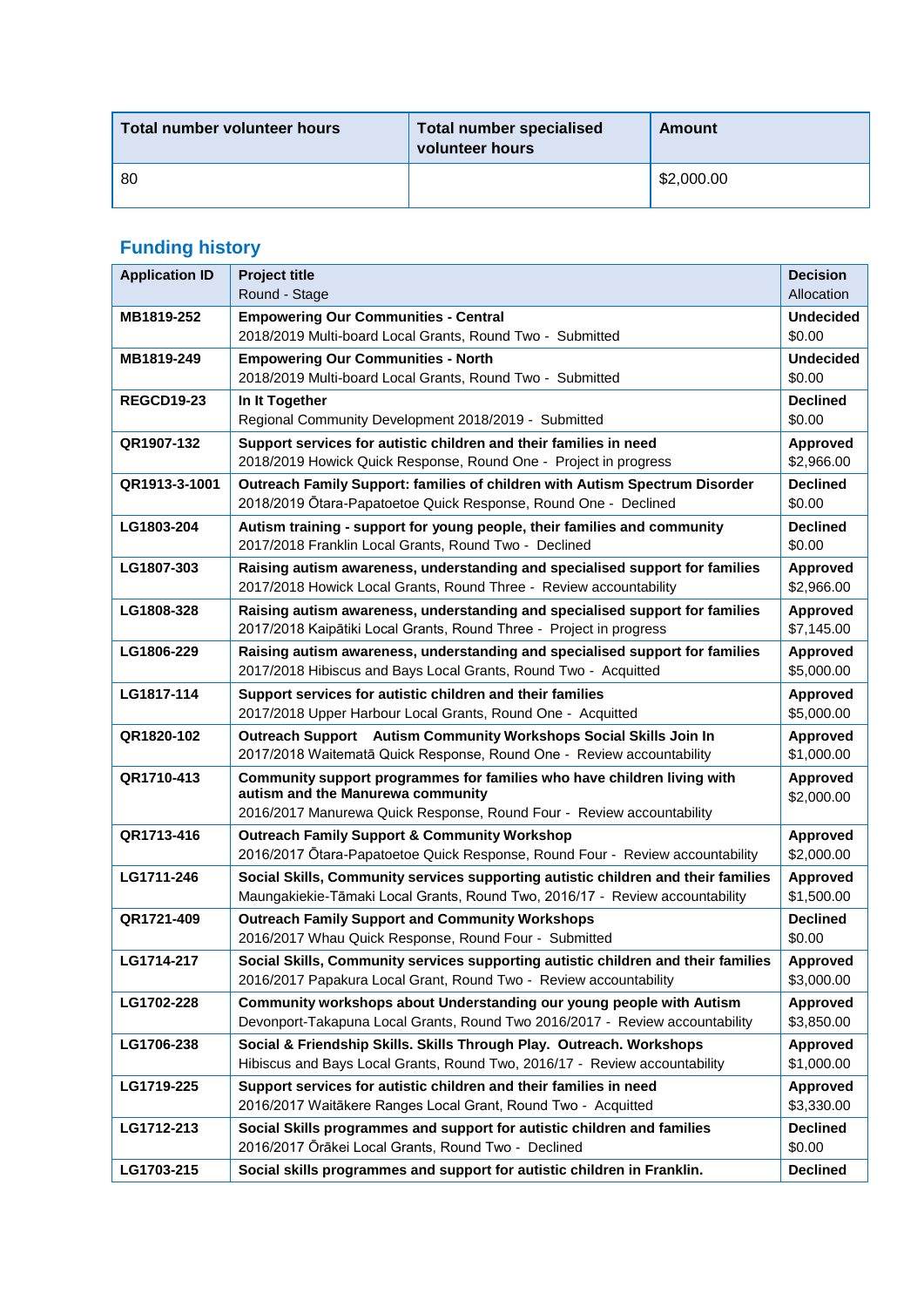|                                                                                                              | 2016/2017 Franklin Local Grant, Round Two - Declined                                                                                                                                | \$0.00                        |
|--------------------------------------------------------------------------------------------------------------|-------------------------------------------------------------------------------------------------------------------------------------------------------------------------------------|-------------------------------|
| LG1707-236                                                                                                   | Social Skills programmes for autistic children, families and their communities.                                                                                                     | <b>Approved</b>               |
|                                                                                                              | 2016/2017 Howick Local Grants, Round Two - Acquitted                                                                                                                                | \$5,000.00                    |
| LG1708-221                                                                                                   | Community support services for Kaipatiki families of children with autism<br>Kaipātiki Local Grants, Round Two, 2016/2017 - Acquitted                                               | Approved<br>\$2,500.00        |
| QR1716-311                                                                                                   | Community workshops and Autism support for families in the Rodney region<br>Rodney Quick Response, Round Three, 2016/2017 - Declined                                                | <b>Declined</b><br>\$0.00     |
| <b>REGCD17-67</b>                                                                                            | 'Light It Up Blue' for World Autism Awareness<br>Regional Community Development 2016/2017 - Declined                                                                                | <b>Declined</b><br>\$0.00     |
| LG1716-132                                                                                                   | Community services for families and young people affected by autism<br>Rodney Local Grants, Round One, 2016/2017 - Declined                                                         | <b>Declined</b><br>\$0.00     |
| LG1703-133                                                                                                   | Community services for families and young people affected by autism<br>2016/2017 Franklin Local Grant, Round One - Declined                                                         | <b>Declined</b><br>\$0.00     |
| LG1712-117                                                                                                   | Community Support services for families with children affected by autism<br>2016/2017 Ōrākei Local Grants, Round One - Acquitted                                                    | <b>Approved</b><br>\$2,000.00 |
| LG1711-128                                                                                                   | Community support services for families with children affected by autism<br>Maungakiekie-Tāmaki Local Grants, Round One, 2016/17 - Declined                                         | <b>Declined</b><br>\$0.00     |
| LG1717-108                                                                                                   | Community support services for families with children affected by autism<br>Upper Harbour Local Grants, Round One, 2016/17 - Acquitted                                              | <b>Approved</b><br>\$5,000.00 |
| QR1620-526                                                                                                   | Community support programmes for families who have children living with<br>autism and the Waitemata community<br>2015/2016 Waitematā Quick Response, Round Four - Acquitted         | Approved<br>\$2,150.00        |
| LG1616-256                                                                                                   | Community support programmes for families who have children living with<br>autism and their communities<br>Rodney Local Grants, Round Two, 2015/16 - Declined                       | <b>Declined</b><br>\$0.00     |
| QR1602-326                                                                                                   | Community workshops to support and encourage inclusion in the community of<br>families with autistic children<br>Devonport-Takapuna Quick Response, Round Three, 2015/16 - Declined | <b>Declined</b><br>\$0.00     |
| LG1620-230                                                                                                   | Community support programmes, to support families who have children<br>affected by autism and their communities<br>2015/2016 Waitematā Local Grants, Round Two - Declined           | <b>Declined</b><br>\$0.00     |
| <b>REGCD1680</b>                                                                                             | Outreach services, Join In programmes and Community workshops for families<br>with autistic children<br>Regional Community Development - Declined                                   | <b>Declined</b><br>\$0.00     |
| LG1605-117                                                                                                   | Community support programmes, for families with children affected by autism<br>and their community<br>2015/2016 Henderson-Massey Local Grants, Round One - Acquitted                | <b>Approved</b><br>\$5,500.00 |
| LG1615-104                                                                                                   | Community support programmes, to support families who have children<br>affected by autism and their communities<br>Puketāpapa Local Grants, Round One, 2015/16 - Acquitted          | <b>Approved</b><br>\$5,000.00 |
| LG1608-112                                                                                                   | Community support programmes to reduce isolation experienced by families of<br>children with autism<br>Kaipātiki Local Grants, Round One, 2015/16 - Acquitted                       | <b>Approved</b><br>\$2,170.00 |
| LG1603-125                                                                                                   | Community support programmes to prevent isolation of families with children<br>affected by autism<br>2015/2016 Franklin Local Grants, Round One - Acquitted                         | Approved<br>\$7,529.15        |
| Applications prior to the 2015/2016 financial year have all been accounted for and omitted from this summary |                                                                                                                                                                                     |                               |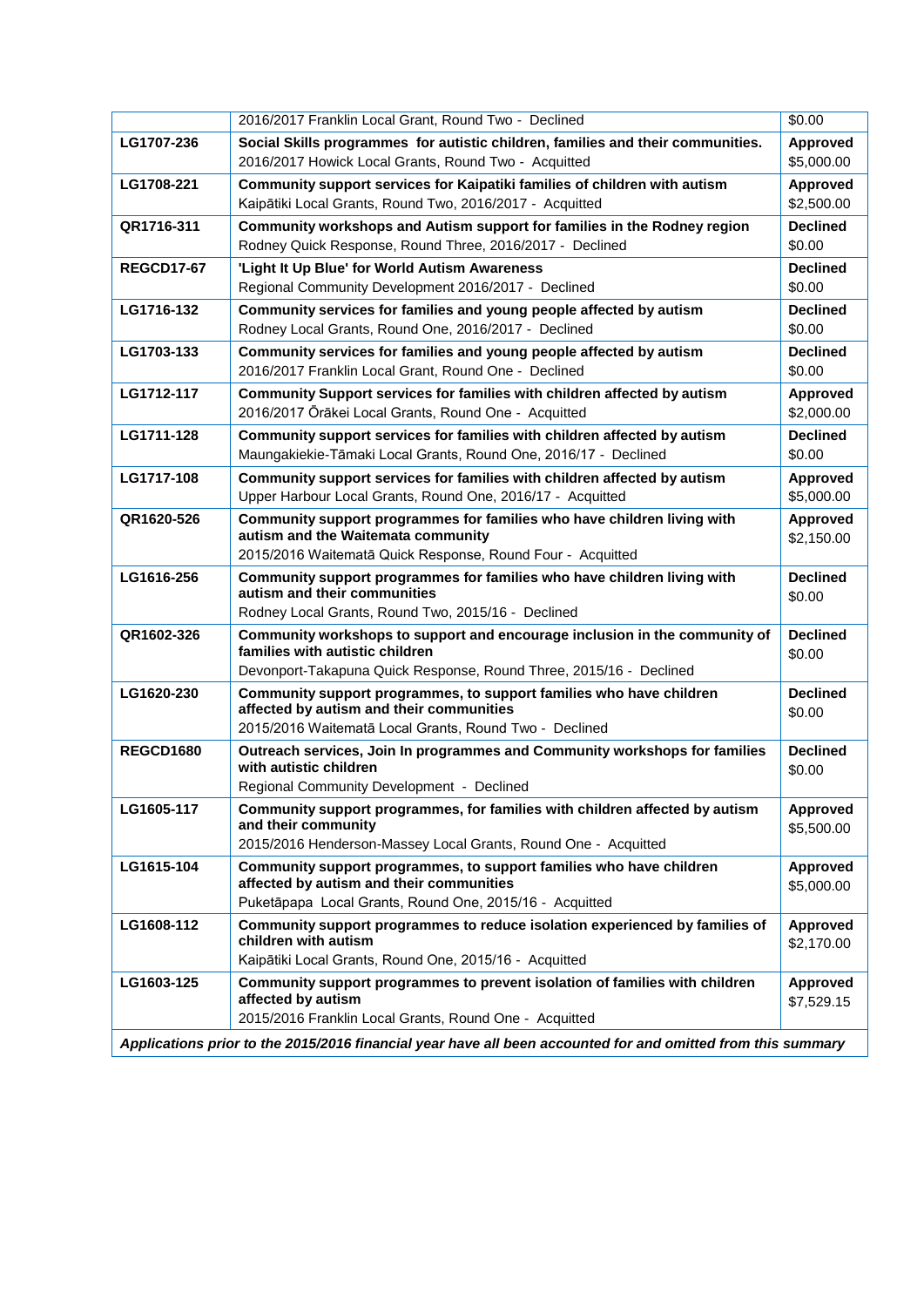# **PHAB Association (Auckland) Incorporated**

| Legal status:                 | <b>Incorporated Society</b> | <b>Activity focus:</b> | Community |
|-------------------------------|-----------------------------|------------------------|-----------|
| <b>Conflicts of interest:</b> | None identified             |                        |           |

### **Project: Diversity For All - Central and West**

| Location:                          |                         | Across the community, Mt Rosill War Memorial Hall, MPHS Henderson, Te Atatu<br>Community Centre, St Johns Church (Royal Oak), Sandringham                                                                                                                                                                                                                                                                                                                                                                                                                                                                                                        |  |  |
|------------------------------------|-------------------------|--------------------------------------------------------------------------------------------------------------------------------------------------------------------------------------------------------------------------------------------------------------------------------------------------------------------------------------------------------------------------------------------------------------------------------------------------------------------------------------------------------------------------------------------------------------------------------------------------------------------------------------------------|--|--|
| Summary:                           |                         | Diversity For All is a project where PHAB will capture the uniqueness of PHAB<br>members through varied and interactive methods with the aim of raising public<br>awareness for the value diversity in all forms. The project will embrace and<br>celebrate what is special about members in an empowering way. Methods for<br>capturing this will include art, storytelling, SpokenWord (highly popular in PHAB),<br>film and photography.<br>This project will focus on community engagement and participation.<br>Participants will have greater connection to their local communities, increasing a<br>sense of place, belonging and safety. |  |  |
| Dates:                             | 03/06/2019 - 20/12/2019 | Rain dates:                                                                                                                                                                                                                                                                                                                                                                                                                                                                                                                                                                                                                                      |  |  |
| People delivering:                 | 25                      | 300<br>People reached:                                                                                                                                                                                                                                                                                                                                                                                                                                                                                                                                                                                                                           |  |  |
| % of participants from Local Board | 20%                     |                                                                                                                                                                                                                                                                                                                                                                                                                                                                                                                                                                                                                                                  |  |  |
| <b>Promotion:</b>                  |                         | Advertising would happen through social media and the PHAB website.<br>Further advertising will happen through email list and community contacts.                                                                                                                                                                                                                                                                                                                                                                                                                                                                                                |  |  |

### **Community benefits**

### **Identified need:**

Feedback from PHAB members demonstrates the need for opportunities for meaningful participation and engagement for youth and adults with disabilities through supportive and fun activities. Youth and adults who are engaged and participation in their local communities enjoy improved outcomes in further social/community engagement opportunities, study/employment and education/work experience situations.

Consultation with members shows the need for recognition of talents and skills and the means to be active and give back to local communities.

#### **Identified community outcomes:**

Community Outcomes for this project include:

1. Communities that embrace diversity, including those with disabilities, fostering a sense of place and belonging for all.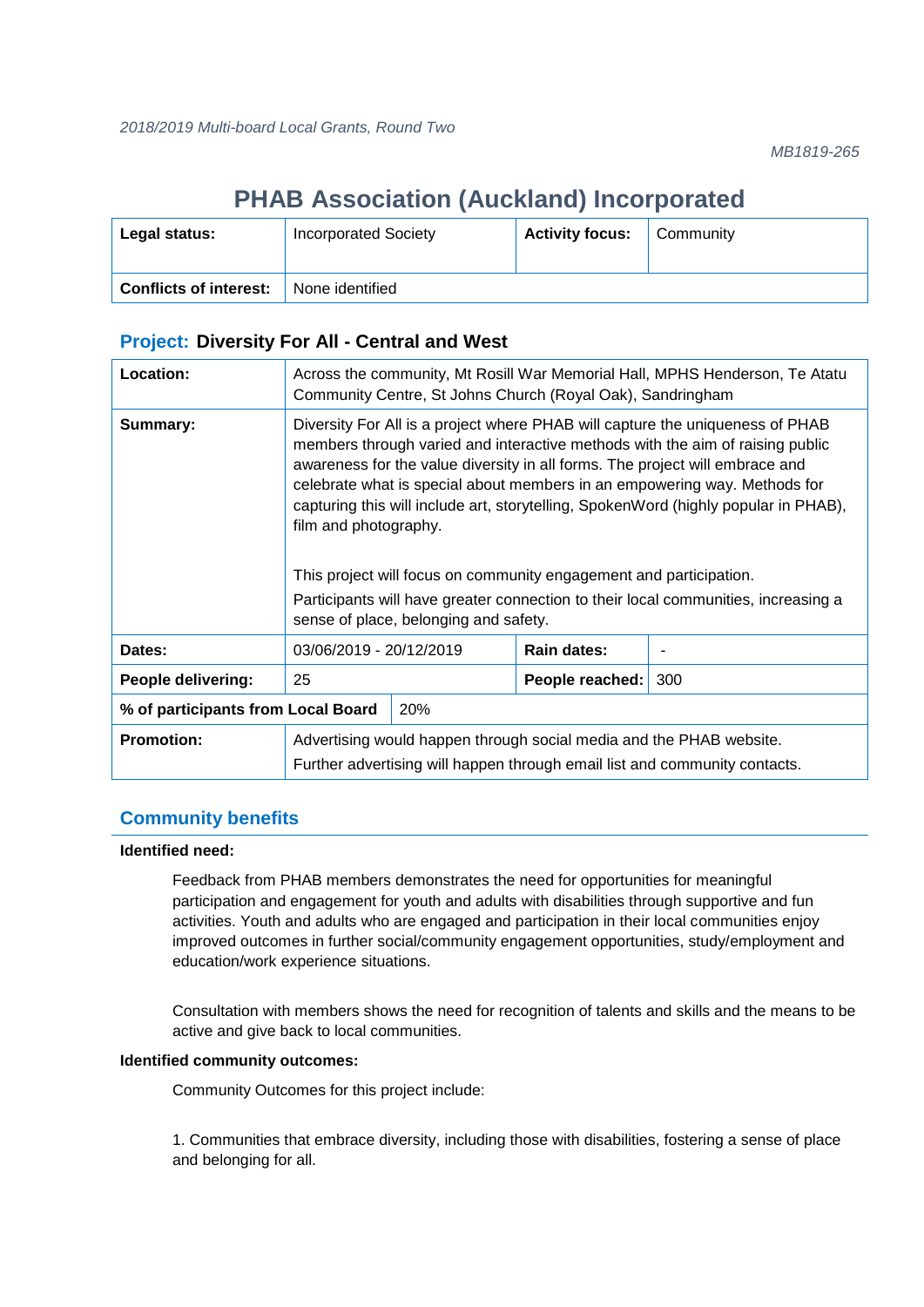2. Young people and adults with disabilities who recognise their talents and unique contributions and have a tangible way to share this with the wider community.

3. Young people and adults who's voices are heard, who have community events and activities that meet their needs.

4. Young people and adults with greater resilience, who are strengthened and supported to be their own best drivers of success.

5. Families who are strengthened and supported through appropriate social service delivery.

6. Young people and adults who are connected to their peers, who have the opportunity to develop leadership skills and confidence and autonomy over their own lives.

#### **Alignment with local board priorities:**

#### **Henderson-Massey**

• diversity and difference is embraced and valued

PHABs primary focus is one of positive community integration and participation for youth and adults with disabilities, building resilience, confidence and autonomy.

Providing a range of creative and artistic opportunities is an appropriate platform for PHAB members to both develop and highlight their unique skills and talents. The best outcomes in youth engagement come from a foundation of fun, peer-based activities. This project will use a range of tools to enhance positive outcomes for youth and adults with disabilities, drawing on the skills of external facilitators.

Celebrating diversity and providing opportunities for greater community inclusion benefits everyone.

Youth and adults with disabilities that are connected and supported enjoy greater resilience, develop independence and have an increase in positive outcomes regarding education, employment, independent living, social opportunities and more able to access further community supports.

When adults and young people are confident and independent families report that they are strengthened with improved interpersonal relationships, benefiting the immediate and wider family/whanau unit.

| <b>Collaborating organisation/individual</b> | <b>Role</b>     |
|----------------------------------------------|-----------------|
| N/A                                          | None identified |

### **Demographics**

| <b>Māori outcomes:</b>                    | None identified                                                                                                                                                                                                                                                        |
|-------------------------------------------|------------------------------------------------------------------------------------------------------------------------------------------------------------------------------------------------------------------------------------------------------------------------|
| Accessible to people with<br>disabilities | Yes - All PHAB services are 100% accessible for people with disabilities.<br>All external facilitators are experienced in using multiple techniques to<br>engage participants despite individual needs. PHAB support staff are all<br>trained to support this as well. |
|                                           | PHAB are committed to delivering projects that accessible in other ways:<br>Financially, Location wise (services delivered in members' own<br>communities), ease (we work with schools, education providers, families,<br>support staff, residential homes).           |
| Target ethnic groups:                     | All/everyone                                                                                                                                                                                                                                                           |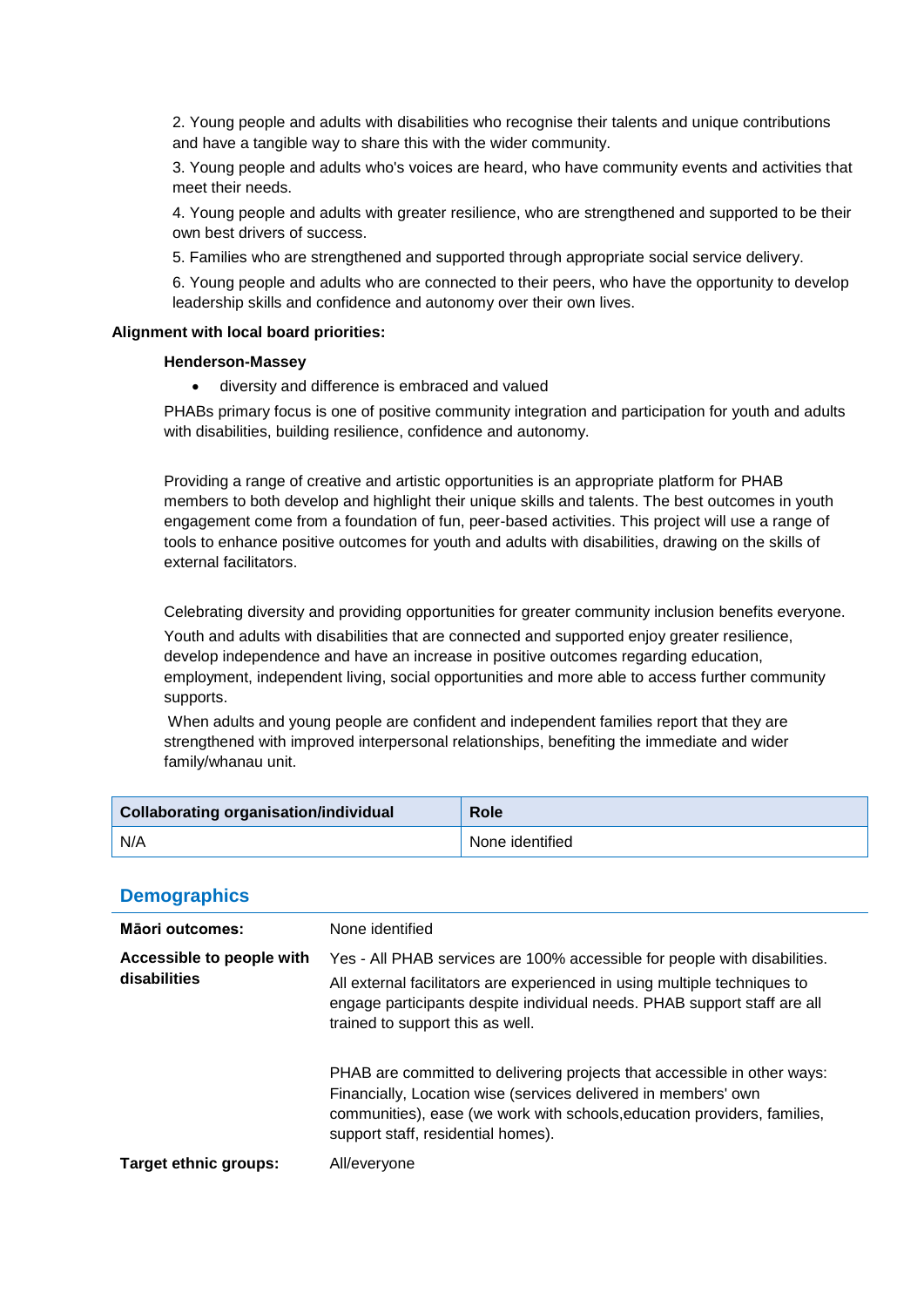**Promoting SmokeFree:** This project will be smoke-free

**Zero waste minimisation** None identified

| Percentage of males targeted | Percentage of females targeted | All - not targeted male/female |
|------------------------------|--------------------------------|--------------------------------|
| $\%$                         | %                              | 100%                           |

| 0-5 years | $<$ 15 years | $15-24$ years | $\vert$ 25-44 years | $\vert$ 45-64 years | $\sim$ 55 years | All ages |
|-----------|--------------|---------------|---------------------|---------------------|-----------------|----------|
| %         | %            | 70%           | 30%                 | %                   | %               | %        |

### **Financial information**

| <b>Amount requested:</b>     | \$18000.00                     |
|------------------------------|--------------------------------|
| <b>Requesting grant for:</b> | <b>Project Coordination</b>    |
|                              | <b>Activity Costs</b>          |
|                              | <b>External Facilitators</b>   |
|                              | <b>Support Staff</b>           |
|                              | Small administration surcharge |
|                              |                                |

### **If part funded, how would you make up the difference:**

The project would be down scaled

**Cost of participation:** Suggested membership cost of \$20 per term to access PHAB, although this is never enforced to ensure PHAB remain financially accessible. There will be no cost to access this project.

| <b>Total expenditure</b> | Total income | Other grants approved | <b>Applicant contribution</b> |
|--------------------------|--------------|-----------------------|-------------------------------|
| \$26,280.00.             | \$1,30000    | \$0.00                | \$6,932.00                    |

| <b>Expenditure item</b>                                                                  | Amount      |
|------------------------------------------------------------------------------------------|-------------|
| Project Co-ordination 4 hours per week @ \$25.00 p/h x 20 weeks                          | \$2,000.00  |
| Support Staff \$70 per session x 4 clubs x 2 staff x 20                                  | \$11,200.00 |
| SpokenWord facilitators: 4 x \$320                                                       | \$1,280.00  |
| Art Workshops 4 x \$180                                                                  | \$720.00    |
| Maori Facilitator / art / weaving 4 x \$200                                              | \$800.00    |
| Photographer / Story Researcher - 4x (clubs) @ \$250 per session (materials<br>included) | \$1,000.00  |
| Printing / Photo books 100 x \$25.00 (each)                                              | \$2,500.00  |
| Mobility Transport 4 x \$120 (approx) x 10                                               | \$4,800.00  |
| Administration Surcharge - 15%                                                           | \$2,700.00  |

| Income description     | Amount   |
|------------------------|----------|
| Sponsorship - Printing | \$600.00 |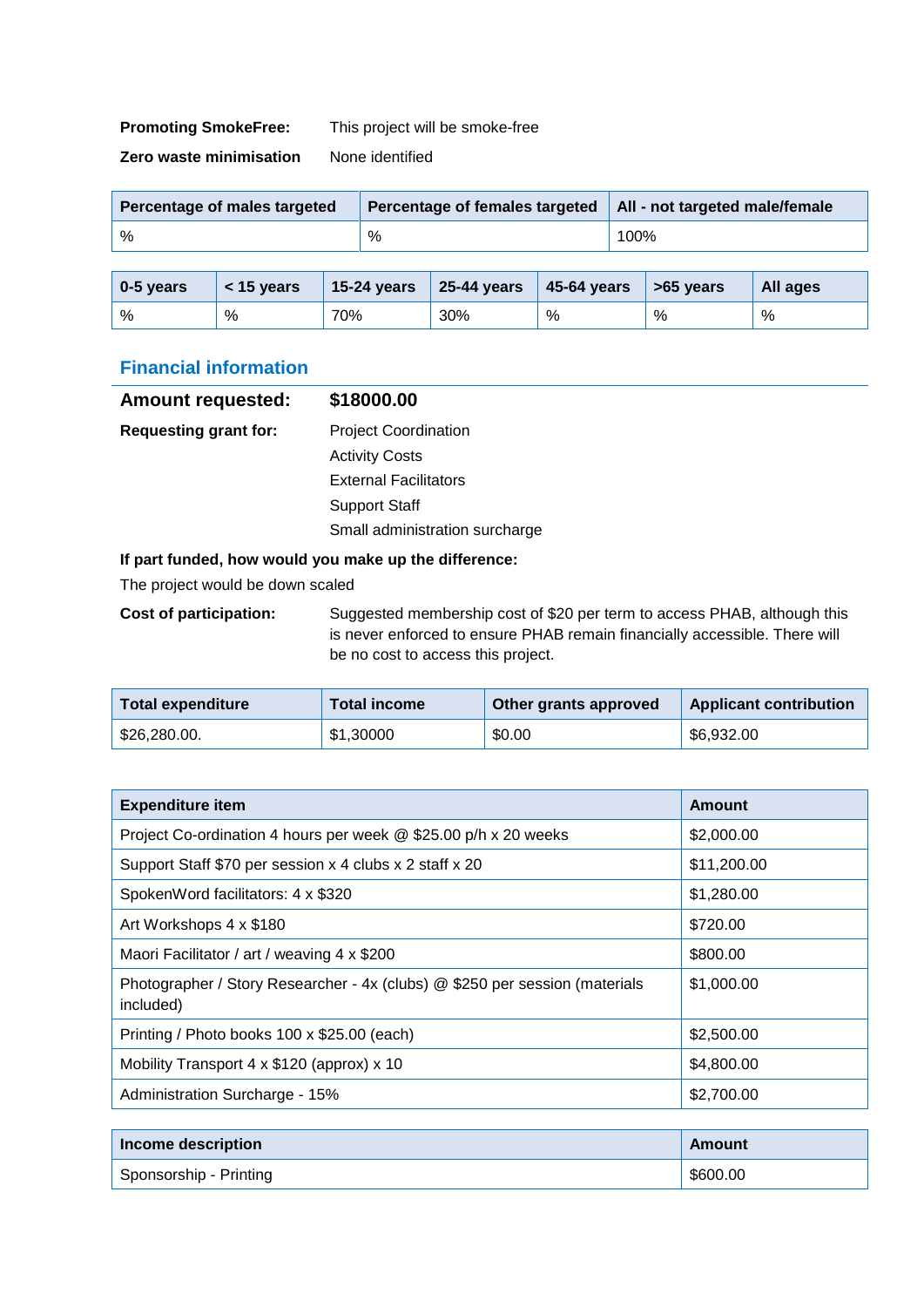| Sales of art (anticipated) | \$700.00 |
|----------------------------|----------|
|----------------------------|----------|

| <b>Other funding sources</b> | Amount | <b>Current Status</b> |
|------------------------------|--------|-----------------------|
| None identified              | \$0.00 | None identified       |

| <b>Donated materials</b>                      | Amount     |
|-----------------------------------------------|------------|
| <b>Materials</b>                              | \$500.00   |
| Venue Hire - 4 clubs x 10 weeks x \$50 approx | \$2,000.00 |

| Total number volunteer hours | <b>Total number specialised</b><br>volunteer hours | <b>Amount</b> |
|------------------------------|----------------------------------------------------|---------------|
|                              |                                                    | \$4,932.00    |

| <b>Application ID</b> | <b>Project title</b>                                                                | <b>Decision</b>  |
|-----------------------|-------------------------------------------------------------------------------------|------------------|
|                       | Round - Stage                                                                       | Allocation       |
| MB1819-266            | <b>Diversity For All - South</b>                                                    | <b>Undecided</b> |
|                       | 2018/2019 Multi-board Local Grants, Round Two - Submitted                           | \$0.00           |
| MB1819-263            | <b>Diversity For All - North Shore</b>                                              | <b>Undecided</b> |
|                       | 2018/2019 Multi-board Local Grants, Round Two - Submitted                           | \$0.00           |
| LG1901-168            | <b>Movement For All</b>                                                             | <b>Declined</b>  |
|                       | 2018/2019 Albert-Eden Local Grants, Round One - SME assessment completed            | \$0.00           |
| MB1819-191            | <b>Movement For All</b>                                                             | <b>Approved</b>  |
|                       | 2018/2019 Multi-board Local Grants, Round One - Project in progress                 | \$9,500.00       |
| LG1902-136            | <b>InclusionForAll</b>                                                              | <b>Approved</b>  |
|                       | 2018/2019 Devonport-Takapuna Local Grants, Round One - Project in progress          | \$3,600.00       |
| QR1813-321            | <b>PHAB Pasifika ArtSpace</b>                                                       | <b>Approved</b>  |
|                       | 2017/2018 Otara-Papatoetoe Quick Response, Round Three - Review accountability      | \$2,000.00       |
| QR1802-312            | <b>PHAB ArtSpace</b>                                                                | <b>Approved</b>  |
|                       | 2017/2018 Devonport-Takapuna Quick Response, Round Three - Review<br>accountability | \$2,000.00       |
| LG1813-232            | Pasifika Embrace                                                                    | <b>Approved</b>  |
|                       | 2017/2018 Ōtara-Papatoetoe Local Grants, Round Two - Acquitted                      | \$3,000.00       |
| LG1801-132            | <b>Skills For All</b>                                                               | <b>Declined</b>  |
|                       | 2017/2018 Albert-Eden Local Grants, Round One - Declined                            | \$0.00           |
| LG1813-127            | <b>Skills For All</b>                                                               | Approved         |
|                       | 2017/2018 Otara-Papatoetoe Local Grants, Round One - Review accountability          | \$6,000.00       |
| LG1805-124            | <b>Skills For All</b>                                                               | Approved         |
|                       | 2017/2018 Henderson-Massey Local Grants, Round One - Review accountability          | \$1,500.00       |
| QR1806-113            | <b>Skills For All</b>                                                               | <b>Declined</b>  |
|                       | 2017/2018 Hibiscus and Bays Quick Response, Round One - Declined                    | \$0.00           |
| QR1821-112            | <b>Access All</b>                                                                   | Approved         |
|                       | 2017/2018 Whau Quick Response, Round One - Acquitted                                | \$1,000.00       |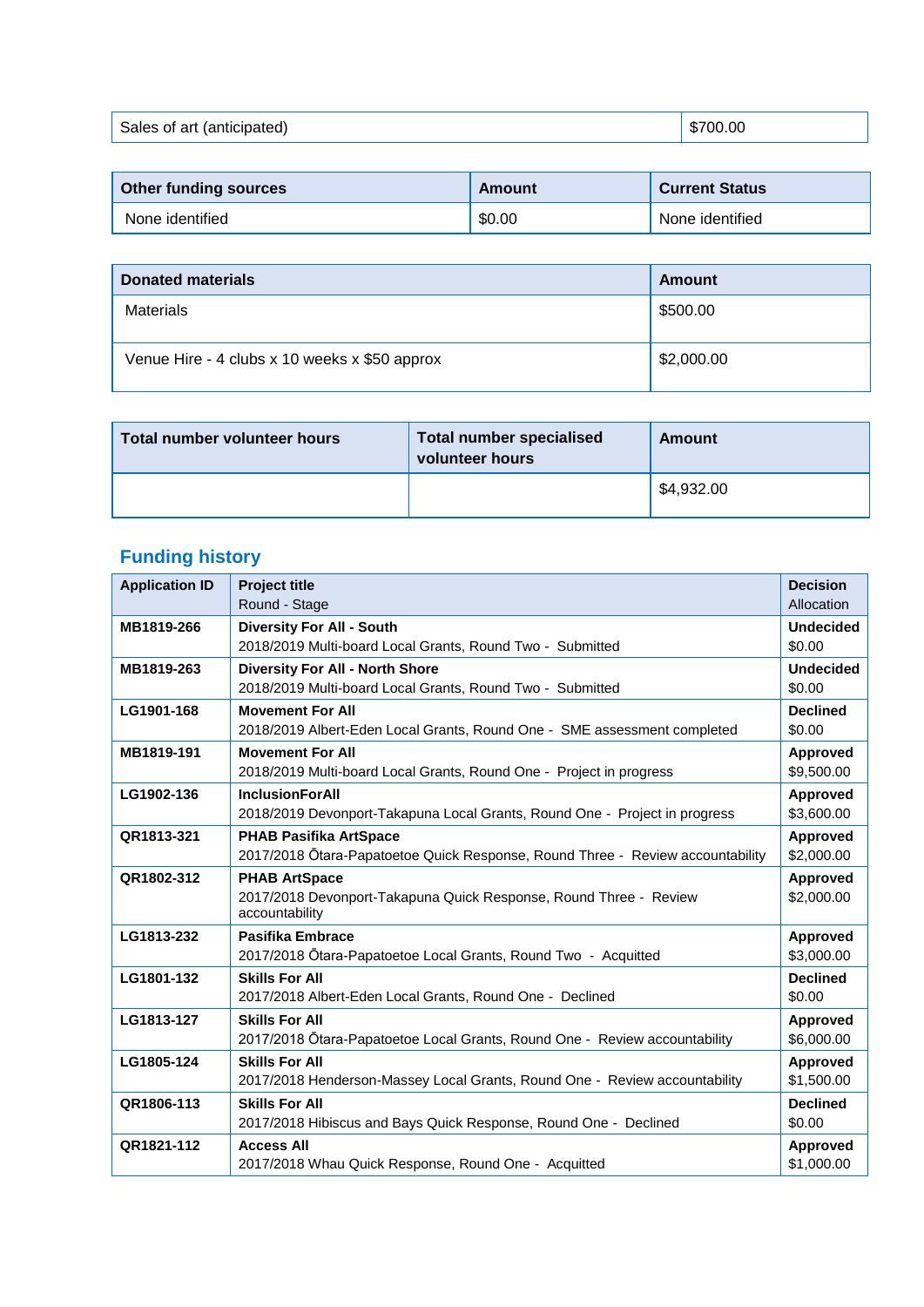| QR1813-116         | <b>Phusion Inclusion</b><br>2017/2018 Ōtara-Papatoetoe Quick Response, Round One - Acquitted                                         | <b>Approved</b><br>\$2,000.00 |
|--------------------|--------------------------------------------------------------------------------------------------------------------------------------|-------------------------------|
| LG1702-233         | <b>PHAB Takapuna Social Clubs</b>                                                                                                    | <b>Approved</b>               |
|                    | Devonport-Takapuna Local Grants, Round Two 2016/2017 - Review accountability                                                         | \$1,400.00                    |
| LG1715-215         | PHAB Royal Oak Social Club<br>Puketāpapa Local Grants, Round Two, 2016/17 - Declined                                                 | <b>Declined</b><br>\$0.00     |
| QR1706-322         | <b>Albany Social Club</b><br>Upper Harbour Quick Response, Round Four, 2016/17 - Declined                                            | <b>Declined</b><br>\$0.00     |
| QR1708-317         | <b>PHAB Social Clubs</b><br>Kaipātiki Quick Response, Round Three, 2016/2017 - Declined                                              | <b>Declined</b><br>\$0.00     |
| LG1701-240         | <b>PHAB Social Clubs</b><br>2016/2017 Albert-Eden Local Grants, Round Two - Declined                                                 | <b>Declined</b><br>\$0.00     |
| LG1713-236         | <b>PHAB Social Clubs</b><br>2016/2017 Otara-Papatoetoe Local Grant, Round Two - Acquitted                                            | <b>Approved</b><br>\$600.00   |
| QR1705-230         | <b>PHAB Henderson Social Clubs</b>                                                                                                   |                               |
|                    | 2016/2017 Henderson-Massey Quick Response, Round Two - Acquitted                                                                     | <b>Approved</b><br>\$400.00   |
| QR1717-315         | <b>Albany Social Clubs</b>                                                                                                           | <b>Approved</b>               |
|                    | Upper Harbour Quick Response, Round Three, 2016/17 - Acquitted                                                                       | \$1,000.00                    |
| CCS17 2 186        | <b>Art For All</b><br>Creative Communities Scheme 2017_2 - Regional Committee 17_2                                                   | Approved<br>\$4,500.00        |
| <b>REGCD17-65</b>  | <b>PHAB Youth and Young Adult Groups</b>                                                                                             | <b>Declined</b>               |
|                    | Regional Community Development 2016/2017 - Declined                                                                                  | \$0.00                        |
| <b>RENH16/1768</b> | <b>Sustainability For All</b><br>Regional Environment and Natural Heritage Fund 2016 - 2017 - Project completed -<br>report received | Approved<br>\$6,000.00        |
| LG1708-112         | <b>PHAB Social and Recreational Clubs</b>                                                                                            | <b>Approved</b>               |
|                    | Kaipatiki Local Grants, Round One, 2016/2017 - Acquitted                                                                             | \$4,000.00                    |
| QR1701-103         | <b>PHAB Social Clubs</b>                                                                                                             | <b>Approved</b>               |
|                    | 2016/2017 Albert-Eden Quick Response, Round One - Acquitted                                                                          | \$1,000.00                    |
| LG1702-116         | <b>PHAB Employment Workshops</b>                                                                                                     | Approved                      |
|                    | Devonport-Takapuna Local Grants, Round One 2016/2017 - Acquitted                                                                     | \$5,000.00                    |
| LG1715-107         | <b>PHAB Development Workshops</b><br>Puketāpapa Local Grants, Round One, 2016/17 - Acquitted                                         | Approved<br>\$3,000.00        |
| LG1611-229         | <b>PHAB Development Workshops</b>                                                                                                    | Approved                      |
|                    | Maungakiekie-Tāmaki Local Grants, Round Two, 2015/16 - Acquitted                                                                     | \$5,000.00                    |
| QR1613-421         | PHAB Pasifika work-ready workshops<br>2015/2016 Ōtara-Papatoetoe Quick Response, Round Four - Acquitted                              | Approved<br>\$1,000.00        |
| QR1620-535         | <b>Engaging With Our City</b><br>2015/2016 Waitematā Quick Response, Round Four - Declined                                           | <b>Declined</b><br>\$0.00     |
| AENC3              | Youth with Disabilities Disco<br>Albert Eden non-contestable, 2015/2016 - Review accountability                                      | Approved<br>\$8,000.00        |
| <b>PKTNC3</b>      | <b>Youth with Disabilities Disco</b><br>Puketapapa non-contestable, 2015/2016 - Submitted                                            | <b>Undecided</b><br>\$0.00    |
| QR1602-407         | <b>PHAB Social Clubs</b>                                                                                                             | Approved                      |
|                    | Devonport-Takapuna Quick Response, Round Four, 2015/16 - Acquitted                                                                   | \$2,000.00                    |
| LG1610-211         | <b>PHAB Pasifika Social Clubs</b>                                                                                                    | Approved                      |
|                    | 2015/2016 Manurewa Local Grant, Round Two - Acquitted                                                                                | \$5,000.00                    |
| LG1609-222         | <b>Pasifika Youth Social Clubs</b>                                                                                                   | <b>Declined</b>               |
|                    | 2015/2016 Mangere-Otahuhu Local Grant, Round Two - Declined                                                                          | \$0.00                        |
| QR1610-317         | <b>Pasifika Youth Social Club</b><br>2015/2016 Manurewa Quick Response, Round Three - Acquitted                                      | Approved<br>\$2,000.00        |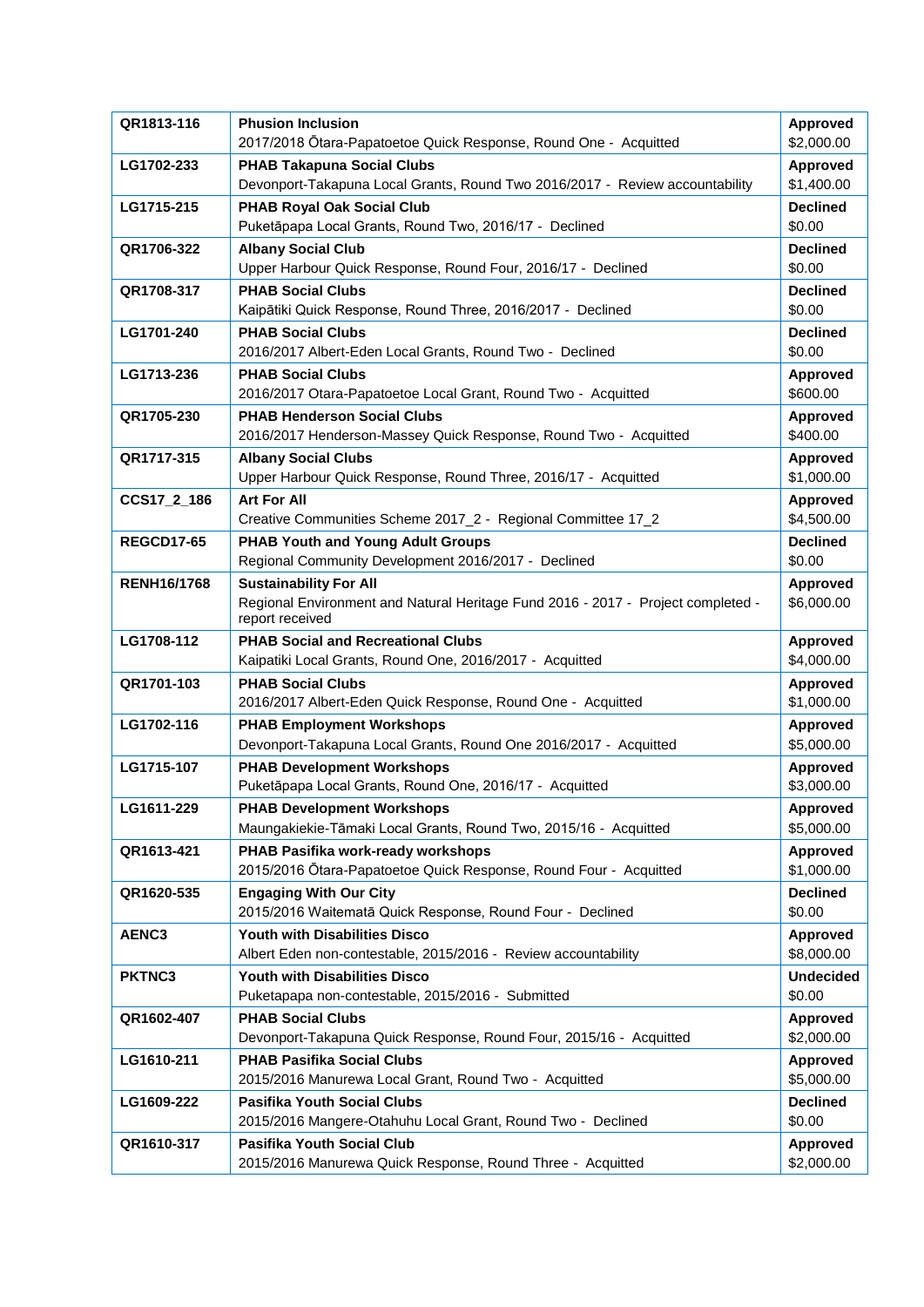| QR1606-324        | <b>Orewa Social Group</b><br>Hibiscus and Bays Quick Response, Round Three, 2015/16 - Acquitted              | Approved<br>\$700.00           |
|-------------------|--------------------------------------------------------------------------------------------------------------|--------------------------------|
| QR1617-301        | PHAB Albany social group<br>Upper Harbour Quick Response, Round Three, 2015/16 - Declined                    | <b>Declined</b><br>\$0.00      |
| QR1605-216        | <b>West Auckland Social Clubs</b><br>Henderson-Massey Quick Response, Round Two, 2015/16 - Acquitted         | <b>Approved</b><br>\$500.00    |
| <b>REGCD16157</b> | <b>PHAB Youth and Young Adult Groups</b><br>Regional Community Development - Acquitted                       | <b>Approved</b><br>\$25,000.00 |
| LG1610-05         | <b>PHAB Pasifika</b><br>2015/2016 Manurewa Local Grants, Round One - Multiboard                              | <b>Declined</b><br>\$0.00      |
| LG1611-142        | PHAB Youth and Young Adult groups<br>Maungakiekie-Tāmaki Local Grants, Round One, 2015/16 - Declined         | <b>Declined</b><br>\$0.00      |
| RegRSR1643        | <b>Active Choice Exercise (ACE)</b><br>Regional Sport and Recreation Grant 2015/2016 Round One - Declined    | <b>Declined</b><br>\$0.00      |
| LG1602-138        | <b>PHAB Youth and Young Adult groups</b><br>Devonport-Takapuna Local Grants, Round One, 2015/16 - Acquitted  | <b>Approved</b><br>\$2,600.00  |
| LG1606-155        | <b>PHAB Youth and Young Adult groups</b><br>Hibiscus and Bays Local Grants, Round One, 2015/16 - Declined    | <b>Declined</b><br>\$0.00      |
| LG1609-151        | <b>PHAB Pasifika</b><br>2015/2016 Mängere-Ōtāhuhu Local Grants, Round One - Declined                         | <b>Declined</b><br>\$0.00      |
| LG1608-135        | <b>PHAB Youth and Young Adult groups</b><br>Kaipātiki Local Grants, Round One, 2015/16 - Declined            | <b>Declined</b><br>\$0.00      |
| CCS16_1_189       | <b>PHAB Phusion</b><br>Creative Communities Scheme 2016_1 - North/West Assessment Committee Round<br>1 2016  | Approved<br>\$4,000.00         |
|                   | Applications prior to the 2015/2016 financial year have all been accounted for and omitted from this summary |                                |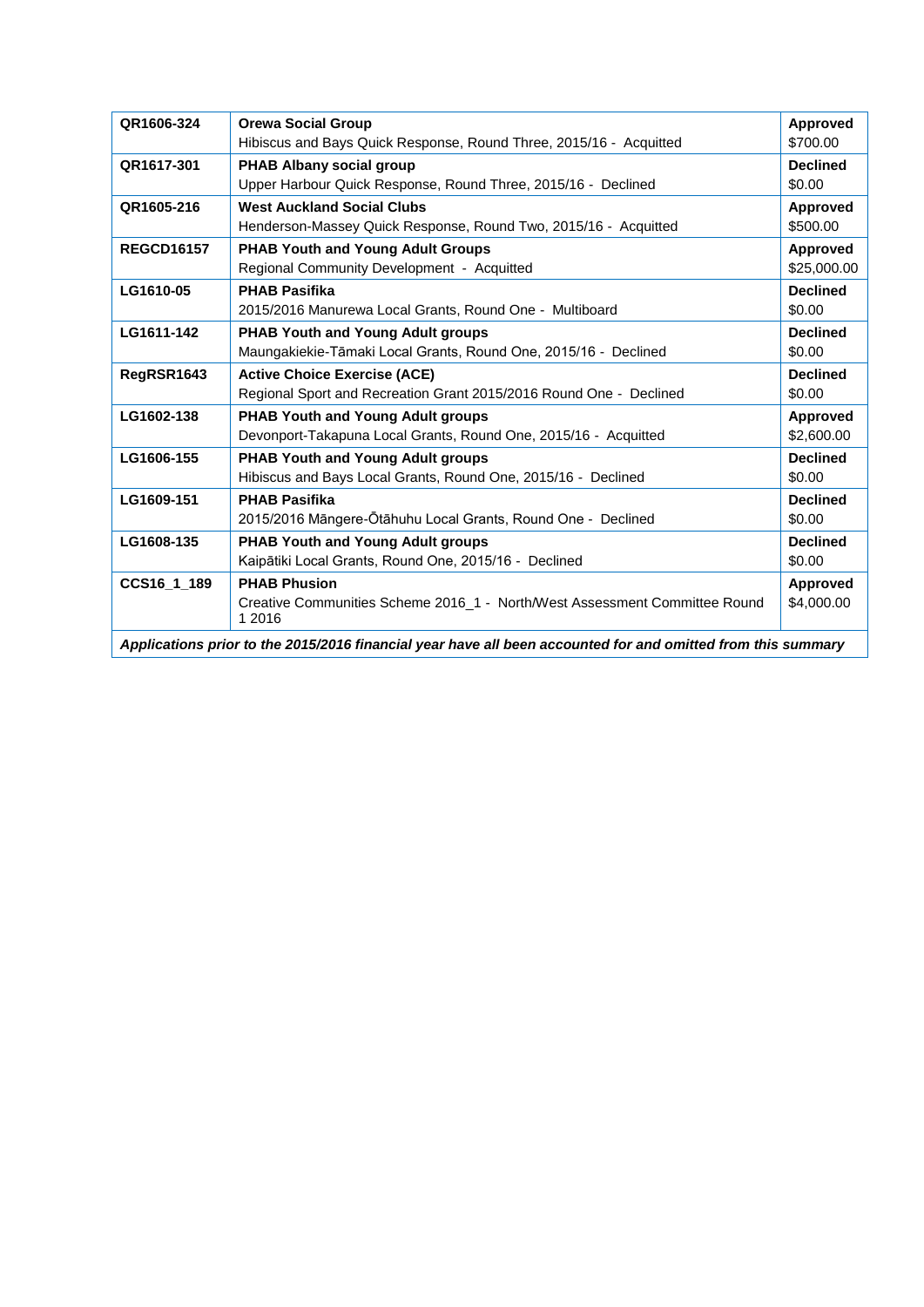# **New Zealand Council of Victim Support Groups Incorporated**

| Legal status:                 | <b>Incorporated Society</b> | <b>Activity focus:</b> | Community |
|-------------------------------|-----------------------------|------------------------|-----------|
| <b>Conflicts of interest:</b> | None identified             |                        |           |

| Location:                          | Victim Support Auckland East, Victim Support North Shore, Victim Support<br>Counties Manuka u Pukekohe, Victim Support Tamaki East, Victim Support<br>Counties Manukau Central, Victim Support Counties Manukau South.                                                              |      |                 |      |
|------------------------------------|-------------------------------------------------------------------------------------------------------------------------------------------------------------------------------------------------------------------------------------------------------------------------------------|------|-----------------|------|
| Summary:                           | We're seeking funding towards the recruitment, training, expenses and<br>supervision of our Volunteer Support Workers who provide our frontline service in<br>your local communities. The main components of our Volunteer Programme,<br>which we seek funding support for include: |      |                 |      |
|                                    | • Recruitment and Initial Training Programme - With an average Volunteer tenure<br>of just over three years, we must constantly recruit and train new volunteers to<br>ensure we have sufficient numbers to maintain our 24/7 roster.                                               |      |                 |      |
|                                    | • Ongoing Training, Support, and Supervision - Ensuring all our Volunteers, both<br>new and experienced, continue to receive regular training and supervision on the<br>job.                                                                                                        |      |                 |      |
|                                    | • Reimbursement for Volunteer Expenses - includes mileage, parking fees and<br>phone expenses related to their case work.                                                                                                                                                           |      |                 |      |
| Dates:                             | 01/06/2019 - 31/12/2019<br>Rain dates:                                                                                                                                                                                                                                              |      |                 |      |
| People delivering:                 | 136                                                                                                                                                                                                                                                                                 |      | People reached: | 7500 |
| % of participants from Local Board |                                                                                                                                                                                                                                                                                     | 100% |                 |      |
| <b>Promotion:</b>                  | We invite people to volunteer via our Facebook page and website                                                                                                                                                                                                                     |      |                 |      |

### **Project: Volunteer Programme**

### **Community benefits**

### **Identified need:**

Evidence demonstrates that crime is most often experienced by those who are in some way already marginalised and are also at the highest risk of repeat victimisation. It's widely accepted that victims of crime who are not provided adequate support in the immediate

aftermath, are at greater risk of experiencing post-traumatic stress disorder, depression and repeat victimisation. Figures show (NZ Crime and Safety Survey 2013) that 4 out of 10 New Zealanders will experience some form of crime in a given year. This demonstrates a pressing need to ensure adequate support is provided. People who receive adequate support and information are more likely to remain positively connected with family and local community and are better placed to re-build their lives.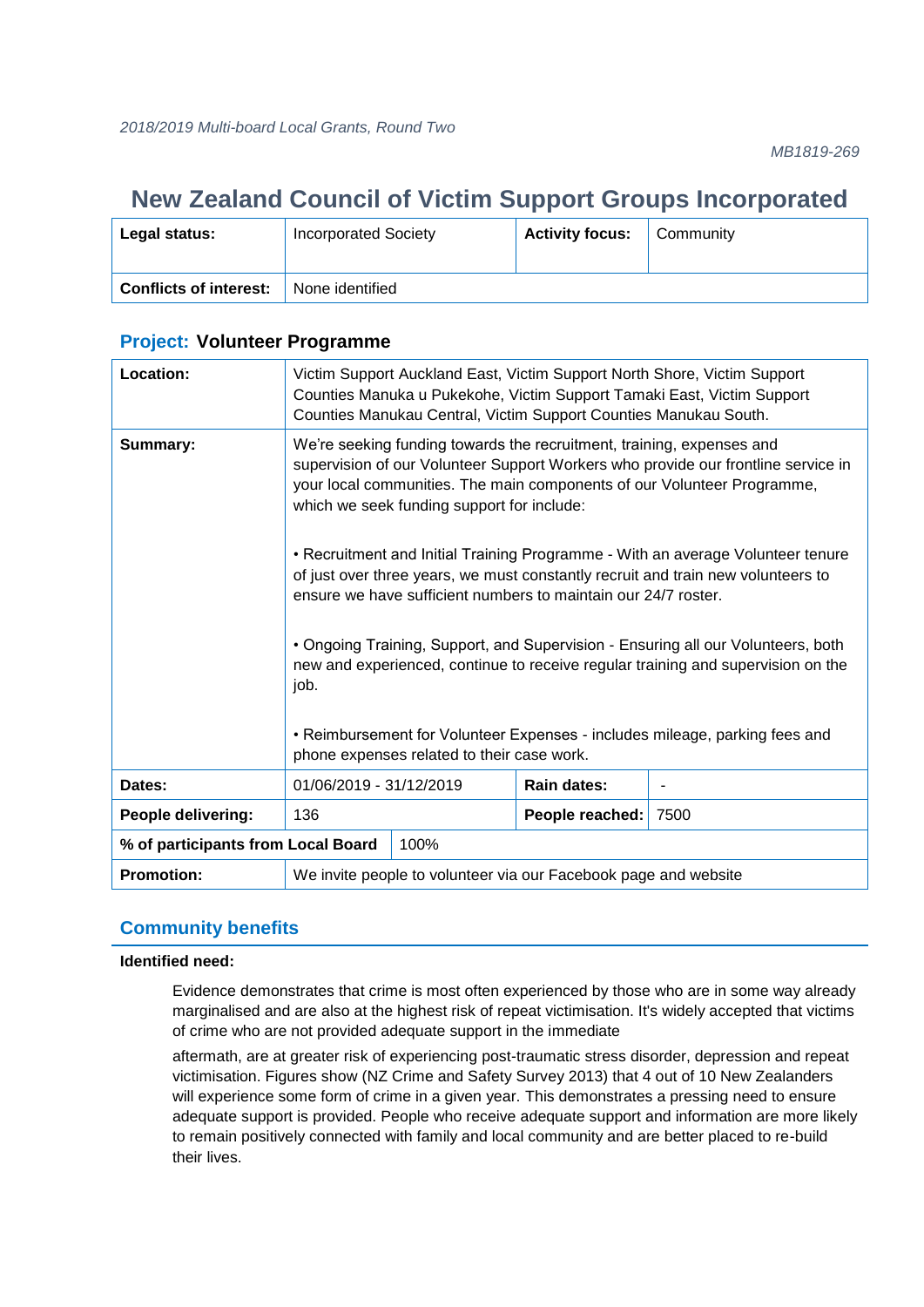#### **Identified community outcomes:**

Fatal accidents, suicide, sexual attacks, and other serious crime can all turn people's lives upside down, disrupt families and careers, and leave people battling through a justice system which can feel bureaucratic and indifferent at a time when compassion is needed most.

Our Volunteers provide quality practical and emotional support 24/7, 365 days a year, to help people cope through trauma and participate fully and fairly in the justice system.

Our service means:

• Victims have access to free, in-home emotional support after trauma

• Victims have access to practical support and advice to confront the many challenges and processes which happen after a serious incident.

• The justice system is fairer and more accessible to victims, they have independent support to deal with Police and the Courts, and they are supported to find strength to participate.

• Community services are more accessible, we refer victims to a wide range of government and non-government agencies.

• The long term social costs of harm are reduced – our work helps to identify and address risks of poor mental health and repeat harm, violence, and loss.

We're a vital community service. We help people to get through the most challenging times of their lives.

### **Alignment with local board priorities:**

#### **Henderson-Massey**

strong community organisations are making a difference

Victim Support volunteers make a big difference everyday in our community.

Our volunteers are critical to our service. They are men and women of different ages, cultures and socio-economic backgrounds who come together in our local community to give back to those who need help to get through some of the

worst times of their lives.

By providing comprehensive support and information to victims, we give victims the confidence to report crime, participate in the justice system, and take informed steps to make themselves and their family/whanau safer.

| <b>Collaborating organisation/individual</b> | <b>Role</b>     |
|----------------------------------------------|-----------------|
| N/A                                          | None identified |

### **Demographics**

**Māori outcomes:** None identified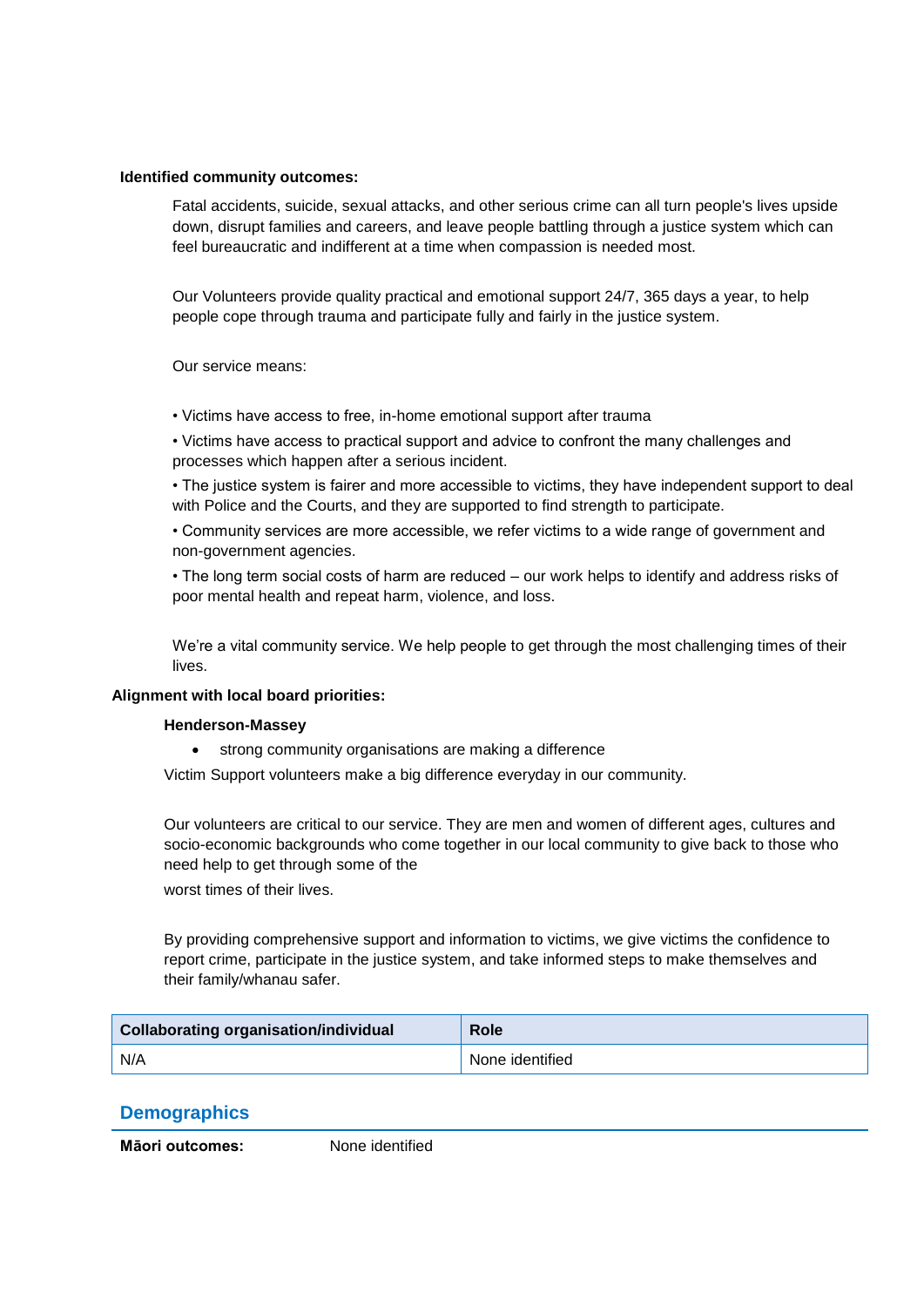| disabilities                | Accessible to people with Yes - Our free services are available to all |
|-----------------------------|------------------------------------------------------------------------|
| Target ethnic groups:       | All/everyone                                                           |
| <b>Promoting SmokeFree:</b> | None identified                                                        |
| Zero waste minimisation     | None identified                                                        |

| Percentage of males targeted | Percentage of females targeted   All - not targeted male/female |      |
|------------------------------|-----------------------------------------------------------------|------|
| %                            | %                                                               | 100% |

| 0-5 years | $<$ 15 years | $15-24$ years |   | 25-44 years   45-64 years   >65 years |   | All ages |
|-----------|--------------|---------------|---|---------------------------------------|---|----------|
| %         | %            | %             | % | %                                     | % | 100%     |

### **Financial information**

| <b>Amount requested:</b> | \$48500.00                                                                                                                                                                           |
|--------------------------|--------------------------------------------------------------------------------------------------------------------------------------------------------------------------------------|
| Requesting grant for:    | We are seeking funding towards the recruitment, training, expenses &<br>supervision of our Volunteer Support Workers who provide our frontline<br>service in your local communities. |

### **If part funded, how would you make up the difference:**

Fundraising - we receive are reliant on fundraising to ensure we can be there to support victims of crime every hour of every day. We will continue to apply to other funding sources.

### **Cost of participation:** No

| <b>Total expenditure</b> | Total income | Other grants approved | <b>Applicant contribution</b> |
|--------------------------|--------------|-----------------------|-------------------------------|
| \$1,264,099.00           | \$0.00       | \$132,165.00          | \$1,083,425.00                |

| <b>Expenditure item</b>                                                              | <b>Amount</b> |
|--------------------------------------------------------------------------------------|---------------|
| Rodney/Hibiscus Coast Victim Support Volunteer Programme (Hibiscus Board)            | \$104,175.00  |
| North Shore Victim Support Volunteer Programme (Devonport Board)                     | \$103,123.00  |
| Waitakere/Henderson Victim Support Volunteer Programme (Henderson Board)             | \$134,959.00  |
| Albert Eden Victim Support Volunteer Programme (Albert Eden Board)                   | \$136,063.00  |
| Tamaki East Victim Support Volunteer Programme (Maungakiekie-Tamaki<br>Board)        | \$133,994.00  |
| Counties Manukau West Victim Support Volunteer Programme (Otara<br>Papatoetoe Board) | \$161,130.00  |
| Pukekoke Victim Support Volunteer Programme (Franklin Board)                         | \$166,041.00  |
| Counties Manukau Central Victim Support Volunteer Programme (Manurewa<br>Board)      | \$162,164.00  |
| Counties Manukau South Victim Support Volunteer Programme (Papakura<br>Board)        | \$162,450.00  |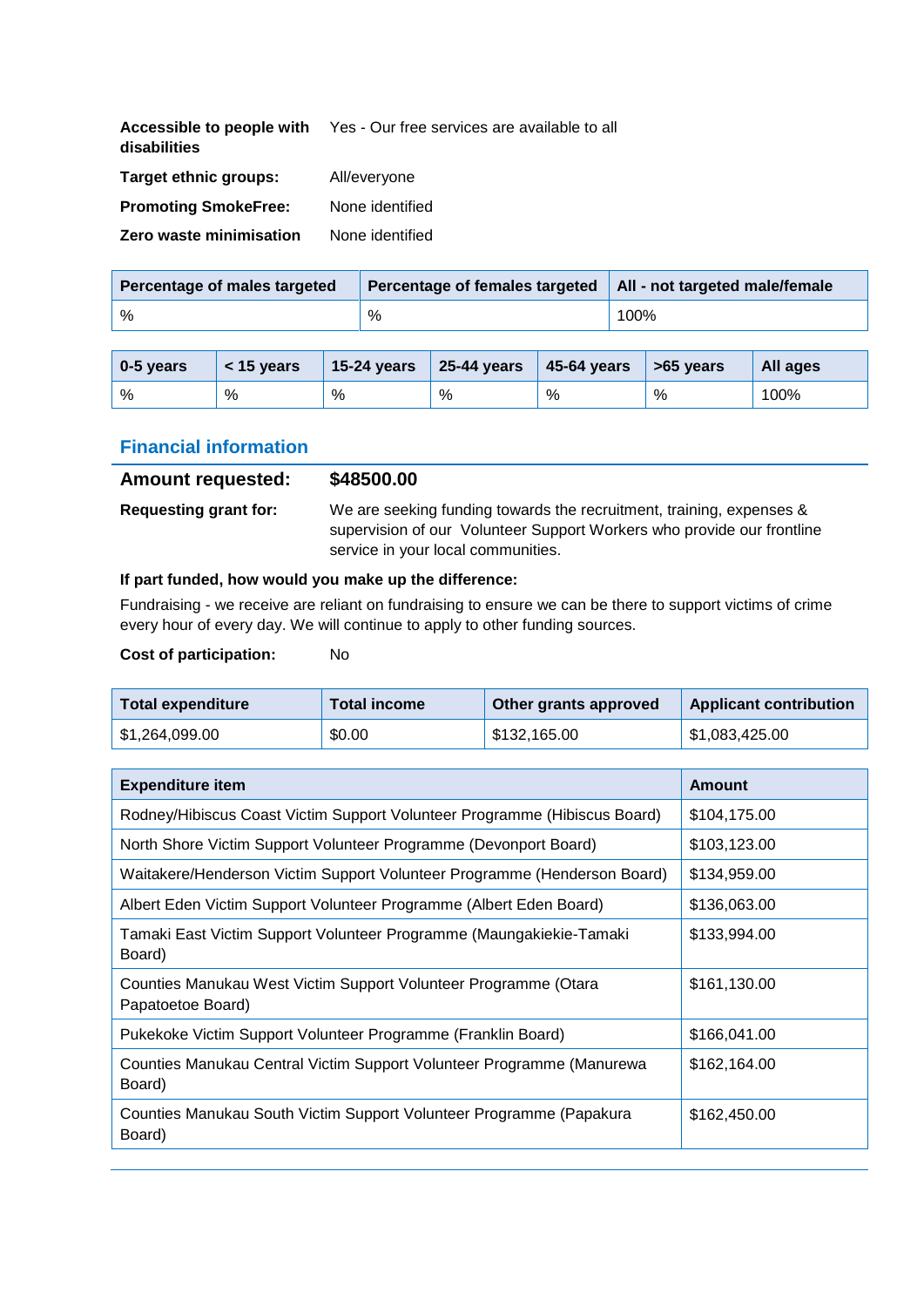| Income description                       | Amount |
|------------------------------------------|--------|
| Our services are provided free of charge | \$0.00 |

| <b>Other funding sources</b>         | <b>Amount</b> | <b>Current Status</b> |
|--------------------------------------|---------------|-----------------------|
| Sky City Auckland Charitable Trust   | \$20,000.00   | Pending               |
| <b>Akarana Community Trust</b>       | \$4,038.00    | Pending               |
| <b>Auckland Foundation</b>           | \$5,000.00    | Pending               |
| <b>Bluesky Community Trust</b>       | \$28,269.00   | Pending               |
| <b>Dragon Community Trust</b>        | \$12,115.00   | Pending               |
| One Foundation                       | \$8,076.00    | Pending               |
| Four Winds Foundation                | \$16,153.00   | Pending               |
| North & South Trust                  | \$8,076.00    | Pending               |
| The Trusts Community Foundation      | \$4,038.00    | Pending               |
| The Trusts Million Dollar Mission    | \$5,000.00    | Approved              |
| Victim Support 2019 National Lottery | \$14,400.00   | Approved              |
| Z Energy - Good in the Hood          | \$7,000.00    | Pending               |

| Donated materials | Amount |
|-------------------|--------|
| N/A               | \$0.00 |

| Total number volunteer hours | <b>Total number specialised</b><br>volunteer hours | Amount       |
|------------------------------|----------------------------------------------------|--------------|
| 9300                         | None identified                                    | \$191,115.00 |

| <b>Application ID</b> | <b>Project title</b>       | <b>Decision</b> |
|-----------------------|----------------------------|-----------------|
|                       | Round - Stage              | Allocation      |
| MB1819-162            | <b>Volunteer Programme</b> | Approved        |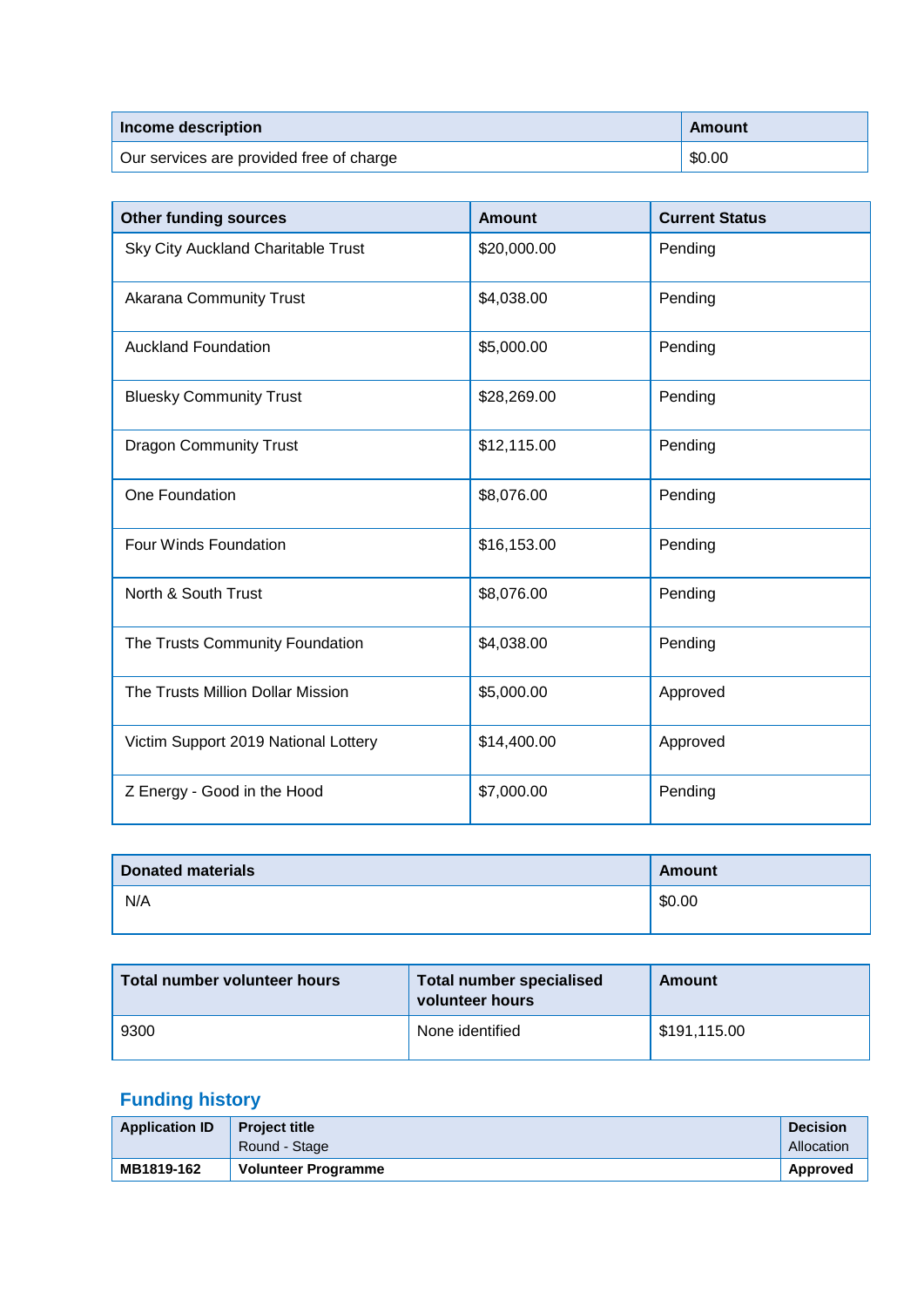|                                                                                                              | 2018/2019 Multi-board Local Grants, Round One - Project in progress                                                                            | \$10,000.00            |  |
|--------------------------------------------------------------------------------------------------------------|------------------------------------------------------------------------------------------------------------------------------------------------|------------------------|--|
| LG1809-253                                                                                                   | Volunteer Programme - Training, Recruitment & Expenses<br>2017/2018 Mängere-Otähuhu Local Grants, Round Two - Project in progress              | Approved<br>\$3,500.00 |  |
|                                                                                                              |                                                                                                                                                |                        |  |
| LG1806-238                                                                                                   | <b>Volunteer Programme - Training, Recruitment &amp; Expenses</b><br>2017/2018 Hibiscus and Bays Local Grants, Round Two - Project in progress | Approved<br>\$1,875.00 |  |
| LG1801-223                                                                                                   | Volunteer Programme - Recruitment & Expenses                                                                                                   | <b>Approved</b>        |  |
|                                                                                                              | 2017/2018 Albert-Eden Local Grants, Round Two - Project in progress                                                                            | \$1,505.00             |  |
| LG1802-223                                                                                                   | <b>North Shore Volunteer Programme</b>                                                                                                         | <b>Approved</b>        |  |
|                                                                                                              | 2017/2018 Devonport-Takapuna Local Grants, Round Two - Project in progress                                                                     | \$2,500.00             |  |
| LG1805-228                                                                                                   | <b>Volunteer Programme</b>                                                                                                                     | Approved               |  |
|                                                                                                              | 2017/2018 Henderson-Massey Local Grants, Round Two - Project in progress                                                                       | \$1,000.00             |  |
| LG1807-227                                                                                                   | Volunteer Programme - Volunteers are at the heart of our service                                                                               | <b>Approved</b>        |  |
|                                                                                                              | 2017/2018 Howick Local Grants, Round Two - Acquitted                                                                                           | \$5,000.00             |  |
| LG1803-129                                                                                                   | <b>Volunteer Programme</b>                                                                                                                     | Approved               |  |
|                                                                                                              | 2017/2018 Franklin Local Grants, Round One - Acquitted                                                                                         | \$7,000.00             |  |
| QR1713-427                                                                                                   | <b>Volunteer Recruitment and Mileage Expenses</b>                                                                                              | <b>Approved</b>        |  |
|                                                                                                              | 2016/2017 Ōtara-Papatoetoe Quick Response, Round Four - Acquitted                                                                              | \$1,500.00             |  |
| QR1705-324                                                                                                   | <b>Volunteer Recruitment and Mileage Expenses</b><br>Henderson-Massey Quick Response, Round Three, 2016/17 - Review accountability             | Approved<br>\$1,000.00 |  |
| LG1721-216                                                                                                   | <b>Volunteer Programme</b>                                                                                                                     | <b>Declined</b>        |  |
|                                                                                                              | 2016/2017 Whau Local Grants, Round Two - Declined                                                                                              | \$0.00                 |  |
| LG1714-230                                                                                                   | <b>Volunteer Programme</b>                                                                                                                     | Approved               |  |
|                                                                                                              | 2016/2017 Papakura Local Grant, Round Two - Review accountability                                                                              | \$2,000.00             |  |
| QR1702-512                                                                                                   | <b>Volunteer Recruitment and Mileage Expenses</b>                                                                                              | <b>Approved</b>        |  |
|                                                                                                              | Devonport-Takapuna Quick Response, Round Five, 2016/17 - Review accountability                                                                 | \$1,000.00             |  |
| LG1716-234                                                                                                   | <b>Volunteer Programme</b>                                                                                                                     | <b>Declined</b>        |  |
|                                                                                                              | Rodney Local Grants, Round Two, 2016/2017 - Declined                                                                                           | \$0.00                 |  |
| LG1706-243                                                                                                   | <b>Volunteer Programme</b>                                                                                                                     | Approved               |  |
|                                                                                                              | Hibiscus and Bays Local Grants, Round Two, 2016/17 - Acquitted                                                                                 | \$1,500.00             |  |
| LG1712-217                                                                                                   | <b>Volunteer Introductory Training Programme</b>                                                                                               | Approved               |  |
|                                                                                                              | 2016/2017 Ōrākei Local Grants, Round Two - Acquitted                                                                                           | \$3,000.00             |  |
| QR1701-330                                                                                                   | providing a first response service & on-going support for victims of crime,<br>trauma & suicide.                                               | <b>Declined</b>        |  |
|                                                                                                              | 2016/2017 Albert-Eden Quick Response, Round Three - Declined                                                                                   | \$0.00                 |  |
| LG1603-227                                                                                                   | <b>Volunteers and resources</b>                                                                                                                | <b>Approved</b>        |  |
|                                                                                                              | 2015/2016 Franklin Local Grants, Round Two - Acquitted                                                                                         | \$1,805.00             |  |
|                                                                                                              |                                                                                                                                                |                        |  |
| Applications prior to the 2015/2016 financial year have all been accounted for and omitted from this summary |                                                                                                                                                |                        |  |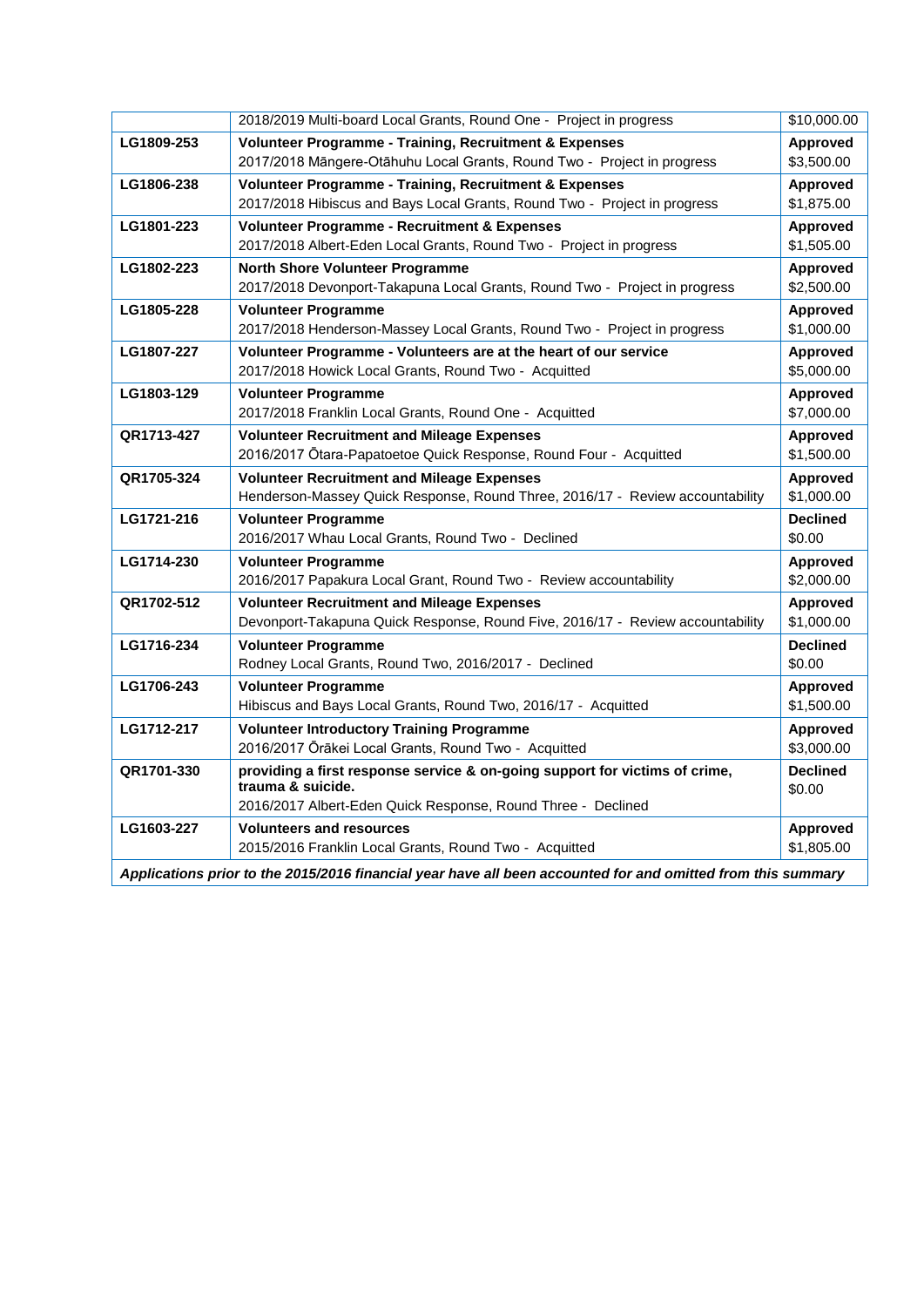# **Hearts & Minds NZ Incorporated**

| Legal status:                 | <b>Incorporated Society</b> | <b>Activity focus:</b> | Community |
|-------------------------------|-----------------------------|------------------------|-----------|
| <b>Conflicts of interest:</b> | None identified             |                        |           |

### **Project: Support Services Directory 2019-21 - North Shore, Waitakere and Rodney**

| Location:                          | Hearts & Minds Hub, Level 1, 65 Pearn Crescent, Northcote, Auckland 0627                                                                                                                                                                                                                                                                                                                     |       |                 |        |
|------------------------------------|----------------------------------------------------------------------------------------------------------------------------------------------------------------------------------------------------------------------------------------------------------------------------------------------------------------------------------------------------------------------------------------------|-------|-----------------|--------|
| Summary:                           | Hearts & Minds will update the Support Services Directory for the North Shore,<br>Waitakere and Rodney communities, ensuring that important support information<br>is easily accessible to diverse populations across the region. All services listed in<br>the directory offer no-cost support, this information will be made available to<br>communities both online and in hardcopy form. |       |                 |        |
| Dates:                             | 01/05/2019 - 30/09/2019                                                                                                                                                                                                                                                                                                                                                                      |       | Rain dates:     |        |
| People delivering:                 | 5                                                                                                                                                                                                                                                                                                                                                                                            |       | People reached: | 50,000 |
| % of participants from Local Board |                                                                                                                                                                                                                                                                                                                                                                                              | 12.5% |                 |        |
| <b>Promotion:</b>                  | The Support Services is promoted extensively across the region through<br>community, health, social and education networks. The directory is also promoted<br>on our website, receiving 50,000+ hits per year. Hard copies of the directory are<br>distributed widely across the region.                                                                                                     |       |                 |        |

### **Community benefits**

#### **Identified need:**

Now in its 22nd edition, the Support Services Directory is widely recognised as the only community resource of its kind in our region. Over 50,000 people accessed the directory's information in the past year, with access rates continuing to grow. Feedback from community members and professionals alike remains consistent: the directory is an invaluable tool for supporting, connecting and empowering individuals, family/whanau and communities.

### **Identified community outcomes:**

Communities are informed, resourced and supported to improve individual and family/whanau wellbeing at a local level. Communities are aware of the support in their local area and can exercise greater choice in achieving their wellbeing objectives. The Community Sector is strengthened and promoted through their free listings in a reputable resource that is distributed extensively across the region.

#### **Alignment with local board priorities:**

#### **Henderson-Massey**

• diversity and difference is embraced and valued

The Support Services Directory contains 400+ listings of free community services, support and activities offered at a local level across 20 categories, including: Migrants & Refugees, Language Support, Children & Young People, Maori, Pacific Island People, Older Adults, Disability and more.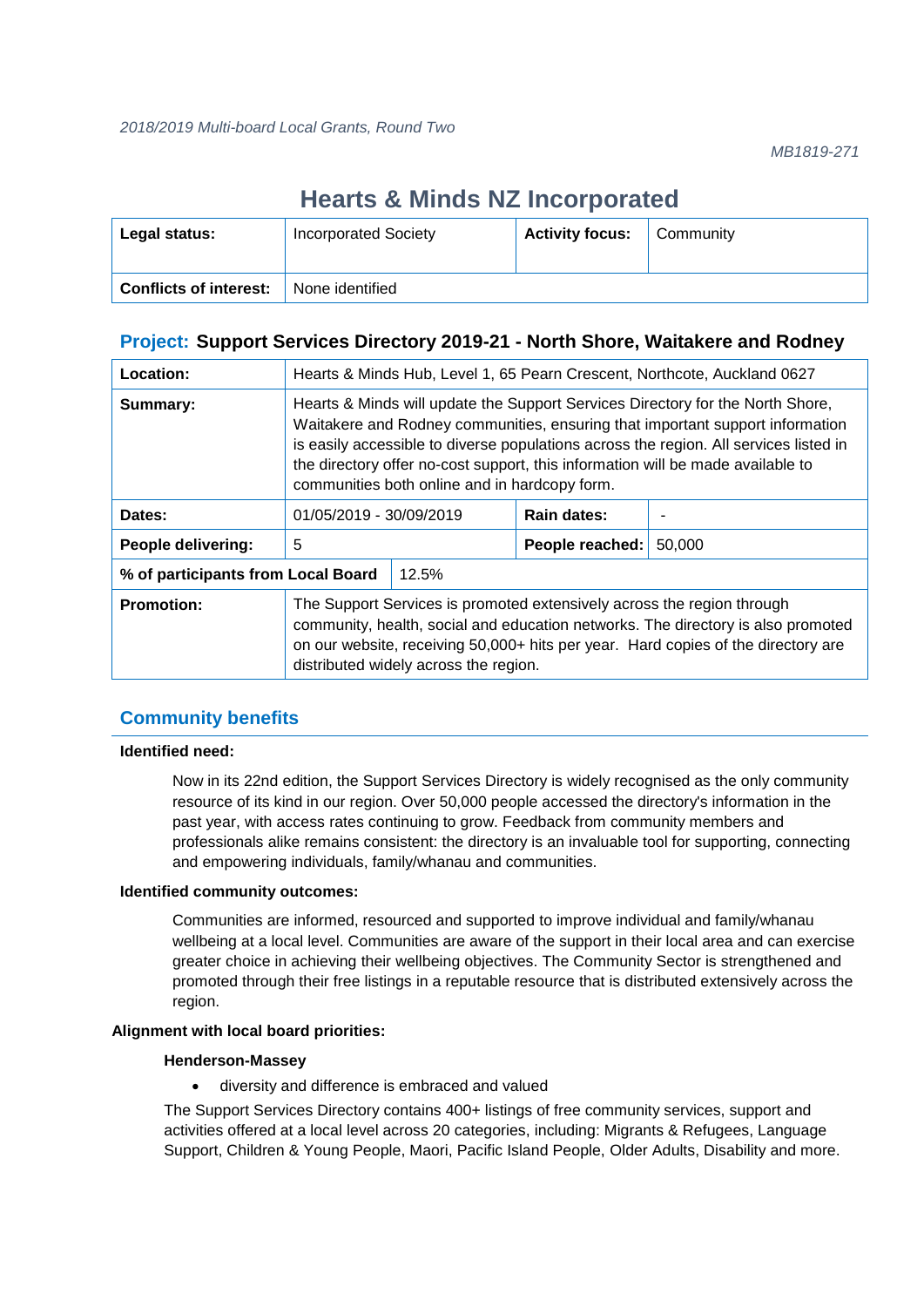The directory is available at no cost to communities both electronically and in hardcopy form, making an important contribution towards informing, supporting and engaging diverse populations.

| <b>Collaborating organisation/individual</b> | <b>Role</b>     |
|----------------------------------------------|-----------------|
| N/A                                          | None identified |

### **Demographics**

| Māori outcomes:                           | None identified                                                                                                                        |
|-------------------------------------------|----------------------------------------------------------------------------------------------------------------------------------------|
| Accessible to people with<br>disabilities | Yes - This directory is available online and in hard copy form, complementary<br>copies are also provided to the disability sector.    |
| <b>Target ethnic groups:</b>              | All/everyone                                                                                                                           |
| <b>Promoting SmokeFree:</b>               | The Support Services Directory contains information about Smoke Free<br>services and is developed in a totally Smoke Free environment. |
| Zero waste minimisation                   | n/a                                                                                                                                    |

| Percentage of males targeted | Percentage of females targeted   All - not targeted male/female |      |
|------------------------------|-----------------------------------------------------------------|------|
| %                            | %                                                               | 100% |

| 0-5 years | $<$ 15 vears | $15-24$ years | $\vert$ 25-44 years | 45-64 years | $\sim$ 55 years | All ages |
|-----------|--------------|---------------|---------------------|-------------|-----------------|----------|
| %         | %            | %             | %                   | %           | %               | 100%     |

### **Financial information**

| <b>Amount requested:</b>     | \$3000.00                                                                                                                                                                                                                                                                                                                                                                                                                                                                                                                                                                                                                   |
|------------------------------|-----------------------------------------------------------------------------------------------------------------------------------------------------------------------------------------------------------------------------------------------------------------------------------------------------------------------------------------------------------------------------------------------------------------------------------------------------------------------------------------------------------------------------------------------------------------------------------------------------------------------------|
| <b>Requesting grant for:</b> | Hearts & Minds is requesting a small contribution from each of the Local<br>Boards who feature in the 'Local Board Promotion' page of the directory<br>(please see attached - separate full-colour page) towards to costs of<br>updating and publishing the directory. The total cost of production is approx.<br>\$50,000 - we receive funding from the Waitemata District Health Board and<br>the Kaipatiki Local Board towards the directory (\$30,000 combined) and are<br>requesting a contribution from the Local Boards operating in the North Shore,<br>Rodney and Waitakere areas to meet the cost of publication. |

### **If part funded, how would you make up the difference:**

If we do not receive the full funding requested from each Local Board, we will necessarily have to reduce the level of distribution in those Local Board Areas.

#### **Cost of participation:** no

| <b>Total expenditure</b> | Total income | Other grants approved | <b>Applicant contribution</b> |
|--------------------------|--------------|-----------------------|-------------------------------|
| \$50,282.00              | \$000        | \$30,000.00           | \$3,500.00                    |

| <b>Expenditure item</b>                | Amount      |
|----------------------------------------|-------------|
| <b>Staff Time - Updating Directory</b> | \$9,600.00  |
| IT - Database & Website                | \$10,000.00 |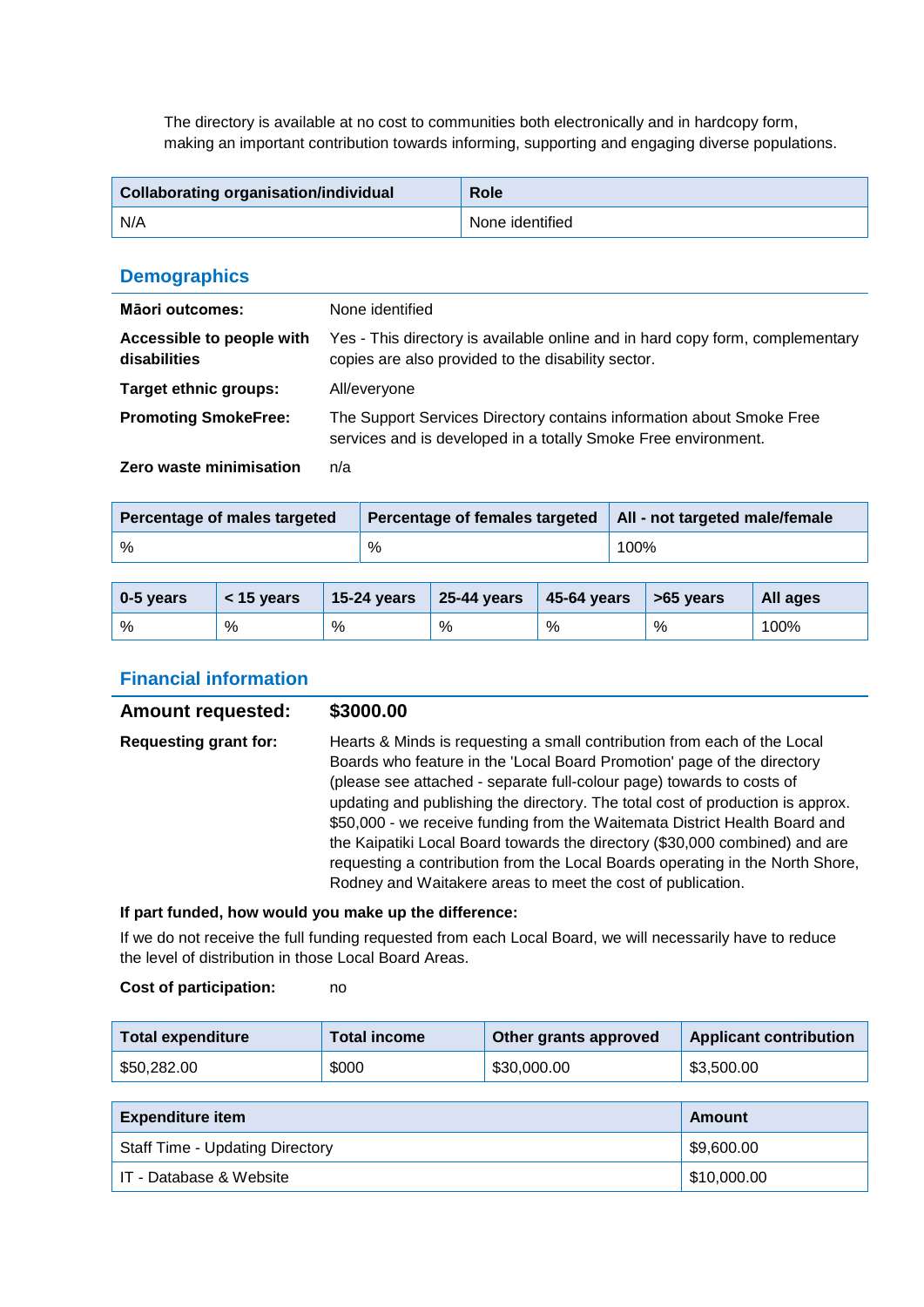| Printing - 750 copies              | \$13,182.00 |
|------------------------------------|-------------|
| Graphic Design - Hardcopy & Online | \$7,000.00  |
| Promotion & Distribution           | \$6,000.00  |
| <b>Volunteer Expenses</b>          | \$1,000.00  |
| Infrastructure/Management          | \$3,500.00  |

| Income description | Amount |
|--------------------|--------|
| None identified    | \$0.00 |

| <b>Other funding sources</b>                              | Amount        | <b>Current Status</b> |
|-----------------------------------------------------------|---------------|-----------------------|
| Waitemata District Health Board                           | \$25,000.00   | Approved              |
| Kaipatiki Local Board (Community Development<br>Contract) | \$5,000.00    | Approved              |
| <b>Donated materials</b>                                  | <b>Amount</b> |                       |
| None identified                                           | \$0.00        |                       |

| <b>Total number specialised</b><br>Total number volunteer hours<br>volunteer hours |     | Amount     |
|------------------------------------------------------------------------------------|-----|------------|
| 100                                                                                | 100 | \$5,500.00 |

| <b>Application ID</b>                                                                                        | <b>Project title</b>                                                         | <b>Decision</b> |  |
|--------------------------------------------------------------------------------------------------------------|------------------------------------------------------------------------------|-----------------|--|
|                                                                                                              | Round - Stage                                                                | Allocation      |  |
| LG1908-220                                                                                                   | <b>Community Hub - Operational Expenses</b>                                  | Approved        |  |
|                                                                                                              | 2018/2019 Kaipātiki Local Grants, Round Two - Project in progress            | \$10,000.00     |  |
| LG1702-237                                                                                                   | Directory of Support Services 2017-19: North Shore, Rodney & Waitakere       | Approved        |  |
|                                                                                                              | Devonport-Takapuna Local Grants, Round Two 2016/2017 - Review accountability | \$4,500.00      |  |
| LG1708-226                                                                                                   | <b>Operational Expenses - Norman King Community Hub/Raeburn House</b>        | <b>Approved</b> |  |
|                                                                                                              | Kaipātiki Local Grants, Round Two, 2016/2017 - Review accountability         | \$5,000.00      |  |
| Applications prior to the 2015/2016 financial year have all been accounted for and omitted from this summary |                                                                              |                 |  |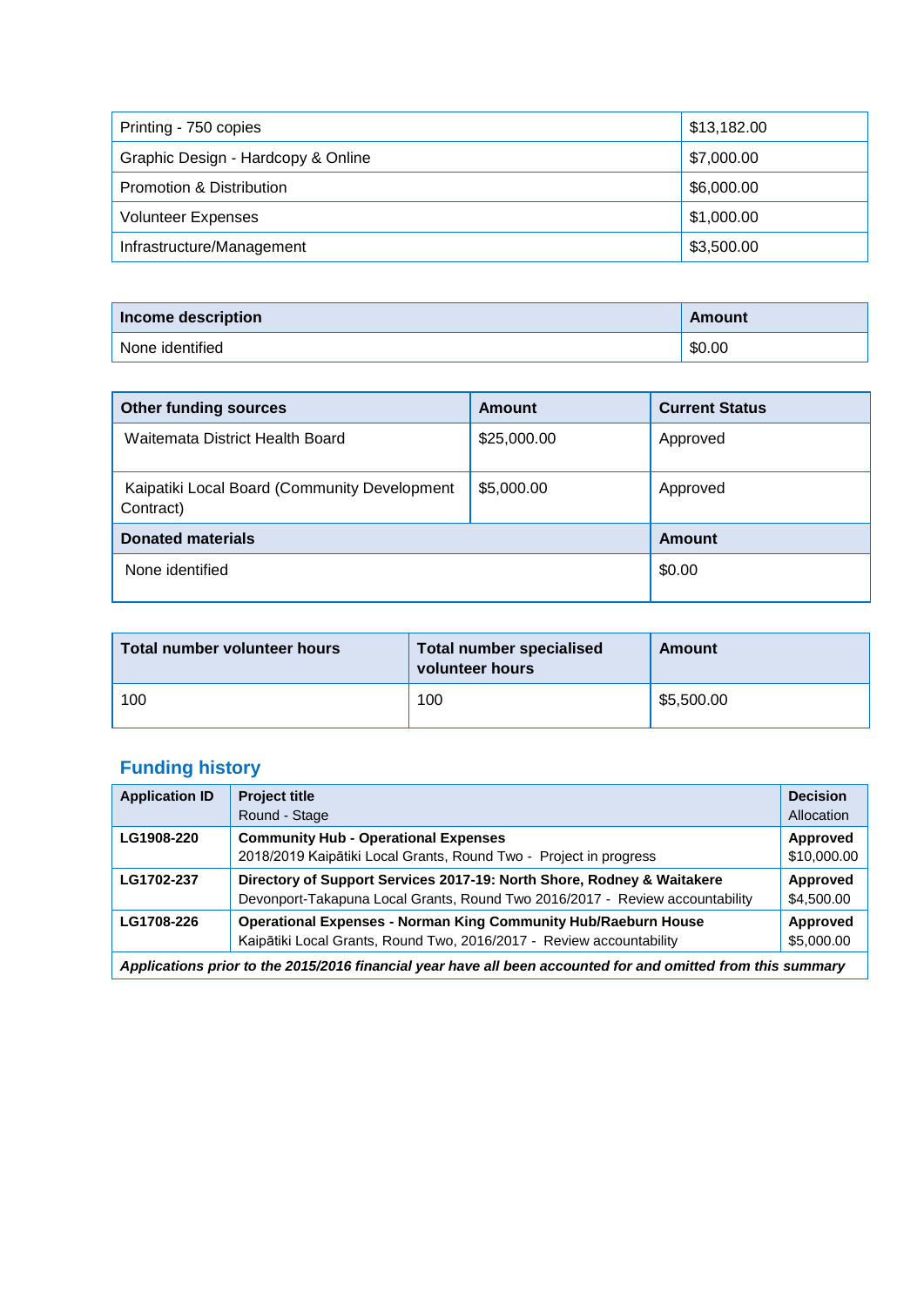# **Project Litefoot Trust**

| Legal status:                 | <b>Charitable Trust</b> | <b>Activity focus:</b> | Environment |
|-------------------------------|-------------------------|------------------------|-------------|
| <b>Conflicts of interest:</b> | None identified         |                        |             |

| Location:                          | Henderson-Massey: Waitemata Rowing Club (Taikata Rd, Te Atatau Peninsula),<br>Te Atatu AFC (Neil Ave, Te Atatau Peninsula).                                                                                                                                                                                                                                                                                                                                                                                                                                                                                                                                                                                                                                                                             |  |  |  |
|------------------------------------|---------------------------------------------------------------------------------------------------------------------------------------------------------------------------------------------------------------------------------------------------------------------------------------------------------------------------------------------------------------------------------------------------------------------------------------------------------------------------------------------------------------------------------------------------------------------------------------------------------------------------------------------------------------------------------------------------------------------------------------------------------------------------------------------------------|--|--|--|
| Summary:                           | Our team will visit the 38 clubs to install energy efficient light bulbs, fridge timers,<br>hot water cylinder and pipe insulation, water-saving devices and a waste<br>minimisation programme. Our Sustainability Adviser assesses the buildings<br>looking for efficiency opportunities beyond the immediate changes we make, ie.<br>heating, ventilation, and appliance efficiency. These ideas are then turned into an<br>Efficiency Action Plan, which sets out a list of specific actions the club could take<br>to further reduce its environmental impact and running costs. We also reach out to<br>club members by installing posters and light switch stickers to inspire members to<br>take the same positive actions at home. We offer support and advice to clubs on<br>an ongoing basis. |  |  |  |
| <b>Focus specific:</b>             | Environmental benefits: Less pressure upon national electricity, water and<br>landfills systems; reduced carbon dioxide emissions from electricity generation;<br>reduced methane emissions from compostable waste; decreasing consumption of<br>heavy impact materials and non-reusable/recyclable packaging; improved reuse of<br>materials.<br>The environmental benefits are first realised at the implemented clubs and then at<br>club members' homes in the wider community as members are encouraged to<br>adopt sustainable practices, as seen at their club.                                                                                                                                                                                                                                  |  |  |  |
| Dates:                             | Rain dates:<br>01/06/2019 - 31/12/2019                                                                                                                                                                                                                                                                                                                                                                                                                                                                                                                                                                                                                                                                                                                                                                  |  |  |  |
| People delivering:                 | 17000<br>People reached:<br>17000                                                                                                                                                                                                                                                                                                                                                                                                                                                                                                                                                                                                                                                                                                                                                                       |  |  |  |
| % of participants from Local Board | 11%                                                                                                                                                                                                                                                                                                                                                                                                                                                                                                                                                                                                                                                                                                                                                                                                     |  |  |  |
| <b>Promotion:</b>                  | we work closely with the local sports organisations and national sports<br>organisations to promote the programme to eligible community sports clubs.                                                                                                                                                                                                                                                                                                                                                                                                                                                                                                                                                                                                                                                   |  |  |  |

### **Project: LiteClub Auckland**

### **Community benefits**

### **Identified need:**

The demand for LiteClub is huge: 137 clubs registered and are waiting for our service, including 19 of the 38 nominated clubs in this application. Community sports clubs are facing difficult financial times. Many are experiencing membership decline, decreasing profits from bar facilities, and club operating costs are rising. Leading scientists conclude that we're depleting Earth's resources faster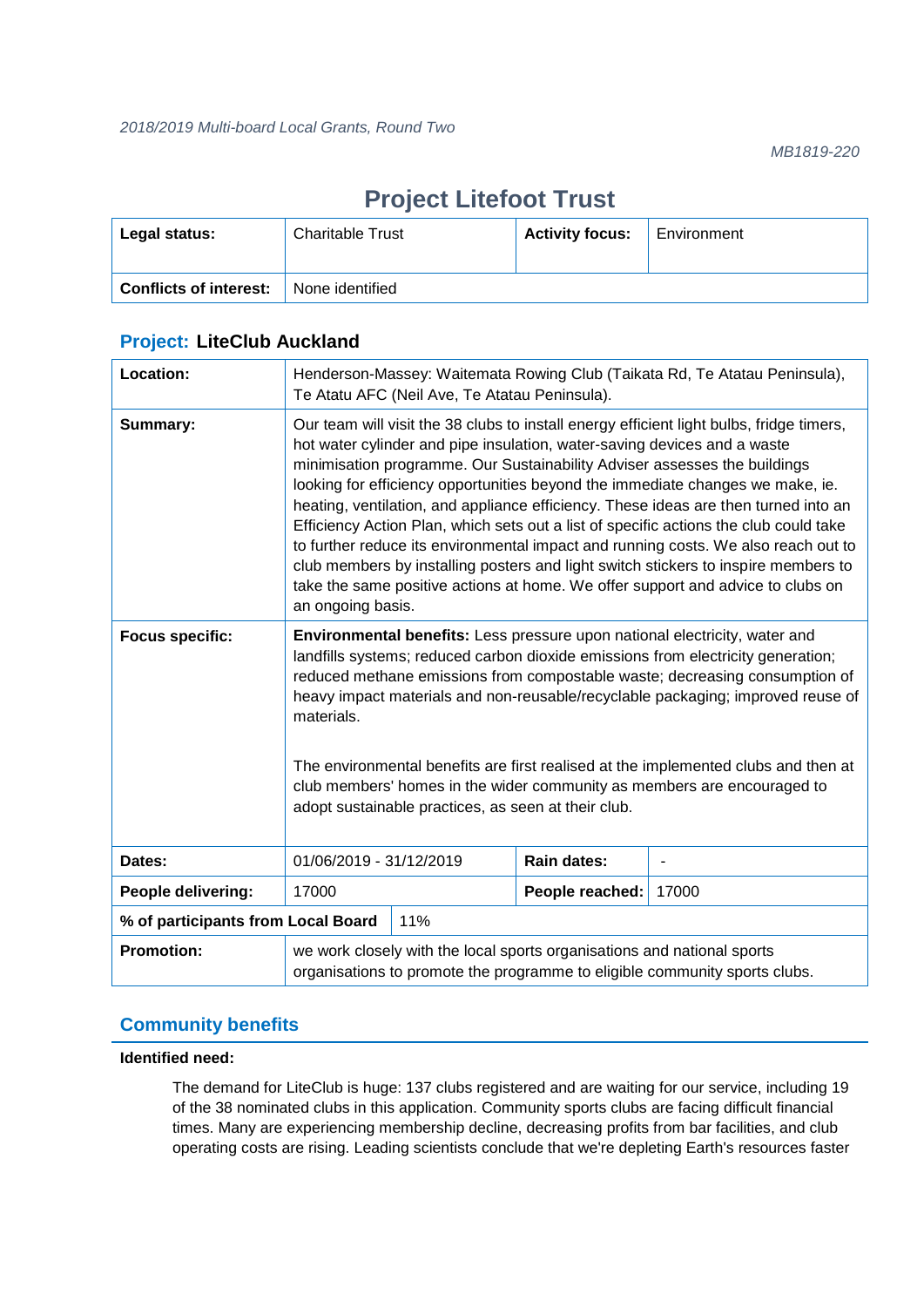than nature is able to replenish them. LiteClub is measuring genuine impact reductions by reducing electricity consumption and emissions from waste sent to landfills.

### **Identified community outcomes:**

By implementing the 38 community sports clubs across the Henderson-Massey, Howick, Hibiscus & Bays, Devonport-Takapuna, Albert Eden, Orakei, Papakura, Upper Harbour, Waitakere Ranges, Whau and Franklin Local Board areas approximately 17,000 club officials and club members will be exposed to our messages. We believe these people and their clubs will benefit in terms of: Improved infrastructure for community sport; reduced electricity, water and waste disposal costs for clubs; improved human health and safety; improved aesthetics and functionality; enhanced 'feel good' via Litefoot Ambassadors inspiring change; enhanced cultural awareness of sustainability issues; increased awareness and uptake of electricity, water and waste minimisation practices.

#### **Alignment with local board priorities:**

#### **Henderson-Massey**

• strong community organisations are making a difference

- LiteClub helps reduce overhead costs of community sport facilities, enabling clubs to spend more on sports, thereby lowering barriers to participation, encouraging an active and healthy lifestyle; LiteClub physically improves clubroom facilities - they are warmer, dryer, healthier and safer places for communities to gather as well as being more efficient.

- LiteClub's Waste Minimisation Programme helps clubs capture recyclables and reduce the amount of waste sent to landfill; members are educated on environmental and financial benefits of good recycling practices.

- LiteClub identifies larger efficiency opportunities and supports clubs in future-proofing their club rooms, while further reducing sport's impact on the environment.

•

| <b>Collaborating organisation/individual</b> | <b>Role</b>                   |
|----------------------------------------------|-------------------------------|
| Harbour Sport                                | Club recruitment & liaison    |
| <b>Counties Manukau Sport</b>                | Club recruitment & liaison    |
| Sport Auckland                               | Club recruitment & liaison    |
| NZ Golf                                      | Club recruitment & liaison    |
| <b>EECA</b>                                  | <b>Technical Advice</b>       |
| Sport NZ                                     | Sports infrastructure Partner |

### **Demographics**

| <b>Māori outcomes:</b>                    | None identified                                                                                                                                                                                              |
|-------------------------------------------|--------------------------------------------------------------------------------------------------------------------------------------------------------------------------------------------------------------|
| Accessible to people with<br>disabilities | Yes - LiteClub has been designed to be inclusive of, and sensitive to,<br>multiple cultural groups and communities, therefore removing any current<br>barriers to environmental awareness and participation. |
| <b>Target ethnic groups:</b>              | All/everyone                                                                                                                                                                                                 |
| <b>Promoting SmokeFree:</b>               | None identified                                                                                                                                                                                              |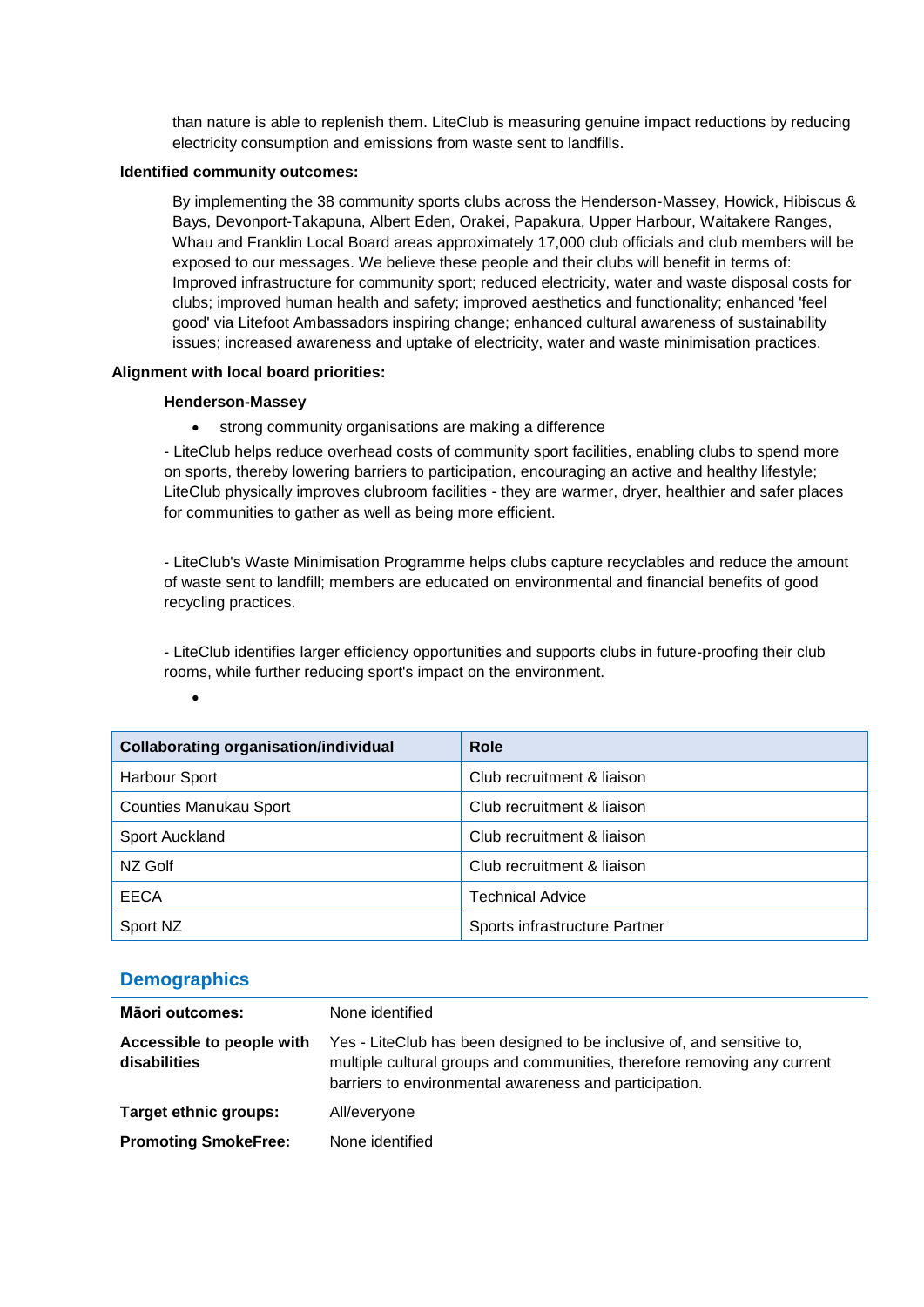**Zero waste minimisation** Our programme aims to educate members of community sports clubs in best practice waste minimisation, as well as supply the clubs with the infrastructure to capture recyclables.

| Percentage of males targeted | Percentage of females targeted   All - not targeted male/female |      |
|------------------------------|-----------------------------------------------------------------|------|
| %                            | %                                                               | 100% |

| $\overline{0.5}$ years | $\sim$ 15 vears |      | 15-24 years 25-44 years 45-64 years $>65$ years |   |   | All ages |
|------------------------|-----------------|------|-------------------------------------------------|---|---|----------|
| %                      | %               | $\%$ | %                                               | % | % | 100%     |

### **Financial information**

| <b>Amount requested:</b>     | \$31591.00                                                                                                                                                                                                                                                                                                                                                                                                                                                                                                         |
|------------------------------|--------------------------------------------------------------------------------------------------------------------------------------------------------------------------------------------------------------------------------------------------------------------------------------------------------------------------------------------------------------------------------------------------------------------------------------------------------------------------------------------------------------------|
| <b>Requesting grant for:</b> | So far, we have secured \$72,712 towards the general costs of the<br>implementation from Auckland Council's RENH grant, New Zealand<br>Community Trust, The Trust's Million Dollar Mission, and donated materials<br>by a variety of suppliers. In this application we request that the respective<br>Local Boards consider funding a contribution towards the overall costs of the<br>project. The costs include salaries, materials installed at the club,<br>administration costs, travel costs, and promotion. |

### **If part funded, how would you make up the difference:**

If we cannot raise the full amount that we require to implement 38 clubs into our LiteClub programme, then we will reduce the number of clubs we visit based on the amount of funding that we are able to raise. Each club implementations costs \$3,515.

**Cost of participation:** Our service is completely free for community sports clubs.

| Total expenditure | Total income | Other grants approved | <b>Applicant contribution</b> |
|-------------------|--------------|-----------------------|-------------------------------|
| \$133,568.00      | \$0.00       | \$92,162.00           | \$0.00                        |

| <b>Expenditure item</b>                  | <b>Amount</b> |
|------------------------------------------|---------------|
| Personnel - Frontline (Field Team)       | \$45,164.00   |
| Personnel - Office                       | \$34,743.00   |
| ACC, Kiwisaver etc                       | \$2,649.00    |
| LED light bulbs                          | \$12,540.00   |
| Water-saving devices                     | \$1,656.00    |
| Recycling stations                       | \$5,211.00    |
| Equipment storage                        | \$730.00      |
| Posters, stickers, leaflets (collateral) | \$1,811.00    |
| Insulation material                      | \$356.00      |
| Other materials                          | \$1,179.00    |
| Administration                           | \$16,984.00   |
| Travel & accommodation                   | \$10,085.00   |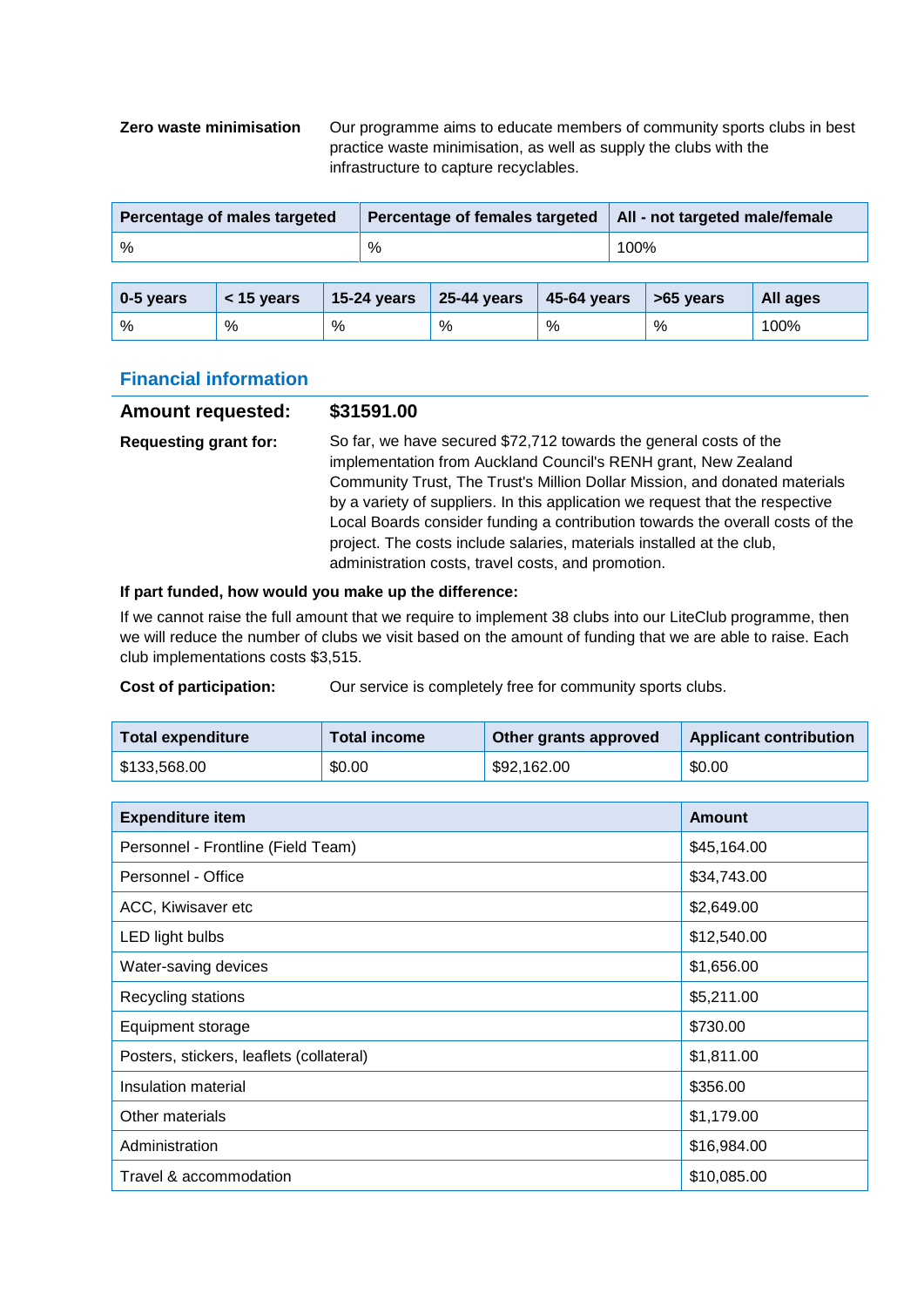| Promotion          | \$460.00.00   |
|--------------------|---------------|
|                    |               |
| Income description | <b>Amount</b> |
|                    | \$0.00        |

| <b>Other funding sources</b>       | <b>Amount</b> | <b>Current Status</b> |
|------------------------------------|---------------|-----------------------|
| Auckland Council RENH grant        | \$22,000.00   | Approved              |
| The Trust's Million Dollar Mission | \$14,265.00   | Approved              |
| <b>New Zealand Community Trust</b> | \$25,897.00   | Approved              |
| The Lion Foundation                | \$15,000.00   | Pending               |
| COGS (various)                     | \$6,000.00    | Pending               |
| Infinity Foundation                | \$4,000.00    | Pending               |
| <b>Bluesky Foundation</b>          | \$2,500.00    | Pending               |
| <b>Blue Waters Community Trust</b> | \$2,500.00    | Pending               |

| <b>Donated materials</b> | <b>Amount</b> |
|--------------------------|---------------|
| Cylinder wraps           | \$326.21      |
| Pipe lagging             | \$30.16       |
| Water-saving devices     | \$1,348.92    |
| LED light bulbs          | \$8,110.18    |

| Total number volunteer hours | <b>Total number specialised</b><br>volunteer hours | Amount |
|------------------------------|----------------------------------------------------|--------|
| None identified              |                                                    | \$0.00 |

| <b>Application ID</b> | Proi<br><b>iect title</b> | лыон |
|-----------------------|---------------------------|------|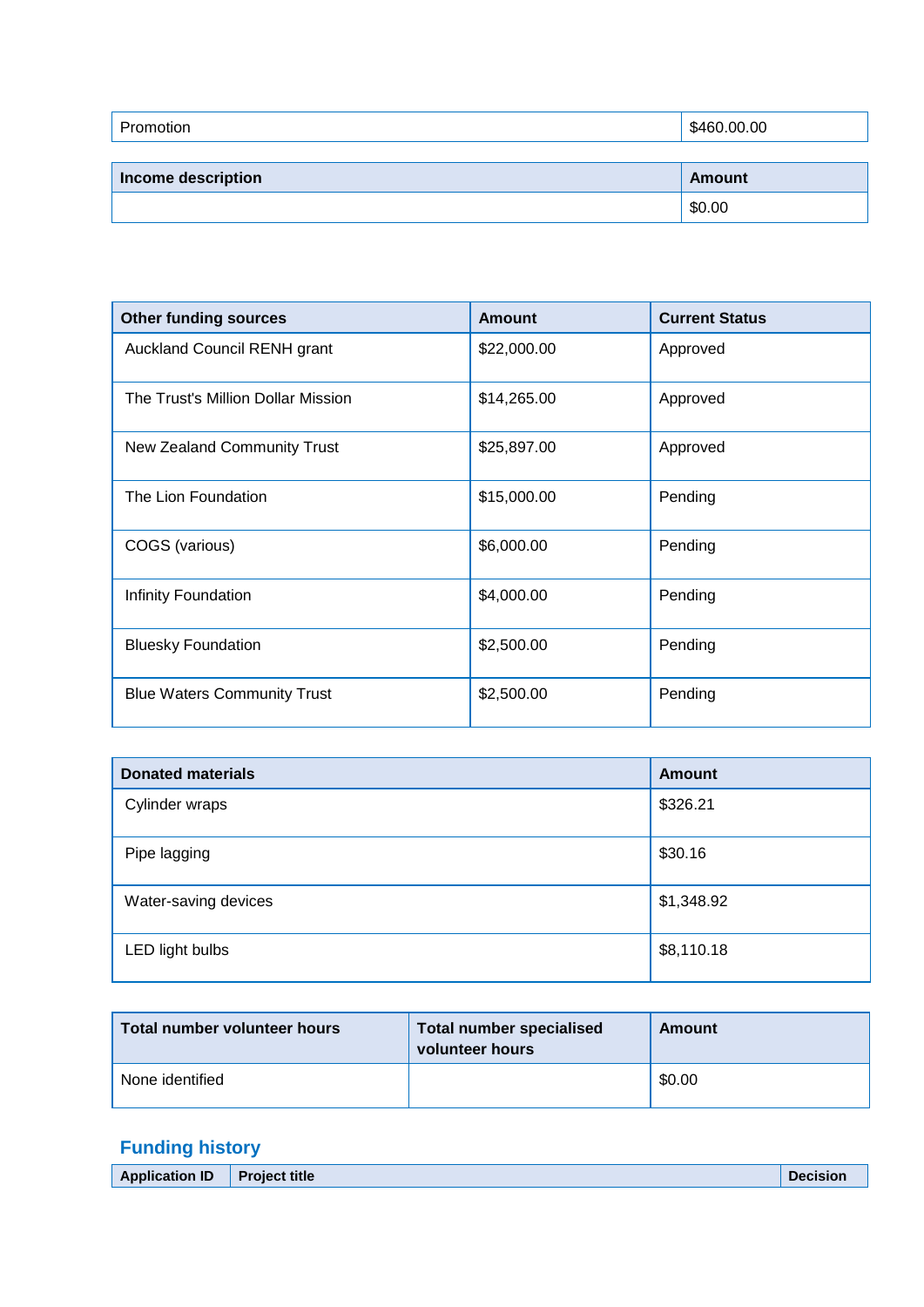|                     | Round - Stage                                                                                                                     | Allocation                     |
|---------------------|-----------------------------------------------------------------------------------------------------------------------------------|--------------------------------|
| <b>RENH18/19002</b> | <b>LiteClub - Auckland</b><br>Regional Environment and Natural Heritage Grant 2018 - 2019 - Paid - awaiting<br>completion report  | <b>Approved</b><br>\$22,000.00 |
| QR1914-101          | LiteClub - Papakura<br>2018/2019 Papakura Small Grants, Round One - Acquitted                                                     | <b>Approved</b><br>\$1,219.00  |
| <b>WMIF1801-040</b> | <b>LiteClub - Waste Minimisation Academies</b><br>WMIF April 2018 - 5a. Declined                                                  | <b>Declined</b><br>\$0.00      |
| LG1815-212          | <b>LiteClub Auckland</b><br>2017/2018 Puketāpapa Local Grants, Round Two - Acquitted                                              | <b>Approved</b><br>\$21,024.00 |
| <b>WMIF1702-081</b> | <b>Organic Waste Diversion - Remuera Golf Club</b><br>WMIF September 2017 - 5a. Declined                                          | <b>Declined</b><br>\$0.00      |
| <b>RENH17/1804</b>  | <b>LiteClub - Auckland</b><br>Regional Environment and Natural Heritage Fund 2017 - 2018 - Project completed -<br>report received | <b>Approved</b><br>\$23,000.00 |
| <b>REGCD18-15</b>   | <b>LiteClub - Auckland</b><br>Regional Community Development 2017/2018 - Declined                                                 | <b>Declined</b><br>\$0.00      |
| QR1818-111          | <b>LiteClub Waiheke</b><br>2017/2018 Waiheke Quick Response, Round One - Declined                                                 | <b>Declined</b><br>\$0.00      |
| QR1812-118          | <b>LiteClub Orakei</b><br>2017/2018 Öräkei Quick Response, Round One - Declined                                                   | <b>Declined</b><br>\$0.00      |
| QR1810-127          | <b>LiteClub Manurewa</b><br>2017/2018 Manurewa Quick Response, Round One - Acquitted                                              | <b>Approved</b><br>\$1,378.00  |
| LG1703-203          | <b>LiteClub Auckland</b><br>2016/2017 Franklin Local Grant, Round Two - Acquitted                                                 | <b>Approved</b><br>\$1,000.00  |
| LG1718-201          | <b>LiteClub Waiheke</b><br>Waiheke Local Grants, Round Two, 2016/2017 - Declined                                                  | <b>Declined</b><br>\$0.00      |
| LG1719-204          | <b>LiteClub Waitakere</b><br>2016/2017 Waitākere Ranges Local Grant, Round Two - Acquitted                                        | <b>Approved</b><br>\$1,418.00  |
| LG1716-202          | <b>LiteClub Rodney</b><br>Rodney Local Grants, Round Two, 2016/2017 - Declined                                                    | <b>Declined</b><br>\$0.00      |
| LG1706-203          | <b>LiteClub Hibiscus and Bays</b><br>Hibiscus and Bays Local Grants, Round Two, 2016/17 - Acquitted                               | <b>Approved</b><br>\$3,500.00  |
| LG1701-227          | LiteClub Albert-Eden<br>2016/2017 Albert-Eden Local Grants, Round Two - Declined                                                  | <b>Declined</b><br>\$0.00      |
| LG1713-203          | LiteClub Otara-Papatoetoe<br>2016/2017 Otara-Papatoetoe Local Grant, Round Two - Declined                                         | <b>Declined</b><br>\$0.00      |
| <b>RENH16/1717</b>  | <b>LiteClub - Auckland</b><br>Regional Environment and Natural Heritage Fund 2016 - 2017 - Project completed -<br>report received | Approved<br>\$25,000.00        |
| LG1607-239          | <b>LiteClub - Howick</b><br>2015/2016 Howick Local Grant, Round Two - Declined                                                    | <b>Declined</b><br>\$0.00      |
| LG1619-218          | <b>LiteClub - Waitakere Ranges</b><br>2015/2016 Waitākere Ranges Local Grant, Round Two - Acquitted                               | <b>Approved</b><br>\$1,000.00  |
| LG1611-227          | LiteClub - Maungakiki-Tamaki<br>Maungakiekie-Tāmaki Local Grants, Round Two, 2015/16 - Acquitted                                  | <b>Approved</b><br>\$3,030.67  |
| LG1606-253          | <b>Liteclub - Hibiscus and Bays</b><br>Hibiscus and Bays Local Grants, Round Two, 2015/16 - Acquitted                             | Approved<br>\$3,031.00         |
| LG1614-212          | LiteClub Papakura<br>2015/2016 Papakura Local Grant, Round Two - Acquitted                                                        | <b>Approved</b><br>\$4,546.00  |
| LG1616-251          | LiteClub - Rodney<br>Rodney Local Grants, Round Two, 2015/16 - Declined                                                           | <b>Declined</b><br>\$0.00      |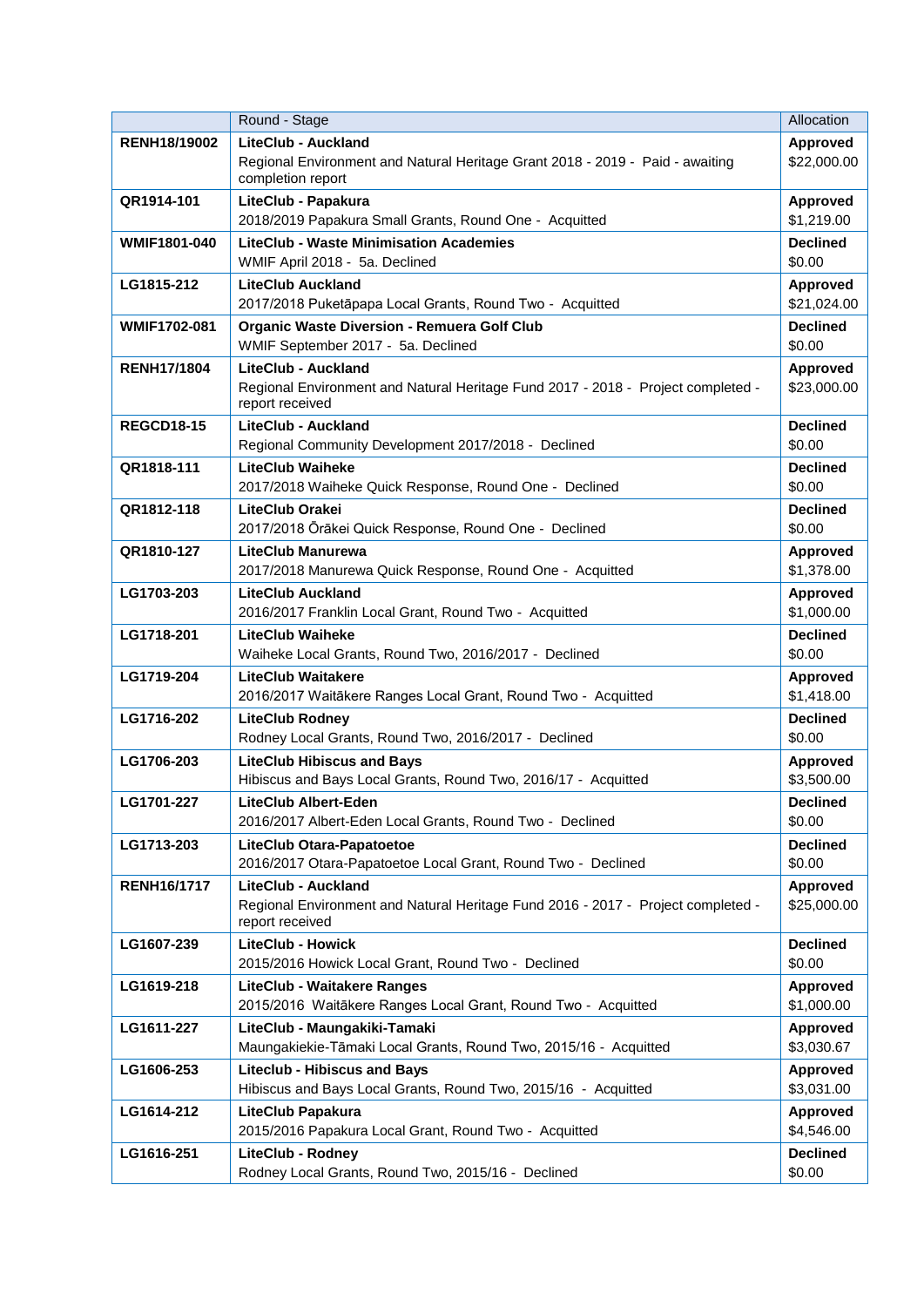| LG1621-228       | LiteClub - Whau<br>2015/2016 Whau Local Grants, Round Two - Acquitted                                        | Approved<br>\$1,000.00 |
|------------------|--------------------------------------------------------------------------------------------------------------|------------------------|
|                  |                                                                                                              |                        |
| LG1605-214       | LiteClub - Henderson-Massey                                                                                  | <b>Declined</b>        |
|                  | 2015/2016 Henderson-Massey Local Grants, Round Two - Declined                                                | \$0.00                 |
| LG1615-210       | LiteClub Puketapapa                                                                                          | Approved               |
|                  | Puketāpapa Local Grants, Round Two, 2015/16 - Acquitted                                                      | \$3,031.00             |
| LG1602-210       | LiteClub Devonport-Takapuna                                                                                  | Approved               |
|                  | Devonport-Takapuna Local Grants, Round Two, 2015/16 - Acquitted                                              | \$3,000.00             |
| LG1617-205       | <b>LiteClub Upper Harbour</b>                                                                                | <b>Declined</b>        |
|                  | Upper Harbour Local Grants, Round Two, 2015/16 - Declined                                                    | \$0.00                 |
| QR1601-419       | <b>LiteClub Albert-Eden</b>                                                                                  | Approved               |
|                  | 2015/2016 Albert-Eden Quick Response, Round Five - Acquitted                                                 | \$3.049.00             |
| LG1612-216       | <b>LiteClub Orakei</b>                                                                                       | <b>Declined</b>        |
|                  | 2015/2016 Ōrākei Local Grants, Round Two - Declined                                                          | \$0.00                 |
| LG1603-238       | <b>LiteClub Franklin</b>                                                                                     | <b>Declined</b>        |
|                  | 2015/2016 Franklin Local Grants, Round Two - Declined                                                        | \$0.00                 |
| LG1609-230       | LiteClub Mangere-Otahuhu                                                                                     | Approved               |
|                  | 2015/2016 Mangere-Otahuhu Local Grant, Round Two - Acquitted                                                 | \$500.00               |
| LG1608-221       | LiteClub Kaipātiki                                                                                           | <b>Declined</b>        |
|                  | Kaipātiki Local Grants, Round Two, 2015/16 - Declined                                                        | \$0.00                 |
| LG1613-217       | <b>LiteClub Otara-Papatoetoe</b>                                                                             | Approved               |
|                  | 2015/2016 Otara-Papatoetoe Local Grant, Round Two - Acquitted                                                | \$2,103.00             |
| RegRSR16/233     | LiteClub Programme - Auckland                                                                                | <b>Approved</b>        |
|                  | Regional Sport and Recreation Grant - 2016/17 Round One - Project in progress                                | \$15,700.00            |
| LG1620-201       | LiteClub - helping community sports clubs reduce their environmental impact                                  | Approved               |
|                  | while saving money for sport                                                                                 | \$4,166.00             |
|                  | 2015/2016 Waitematā Local Grants, Round Two - Acquitted                                                      |                        |
| <b>REGCD1695</b> | LiteClub - helping community sports clubs reduce their environmental impact                                  | <b>Declined</b>        |
|                  | while saving money for sport                                                                                 | \$0.00                 |
|                  | Regional Community Development - Declined                                                                    |                        |
|                  | Applications prior to the 2015/2016 financial year have all been accounted for and omitted from this summary |                        |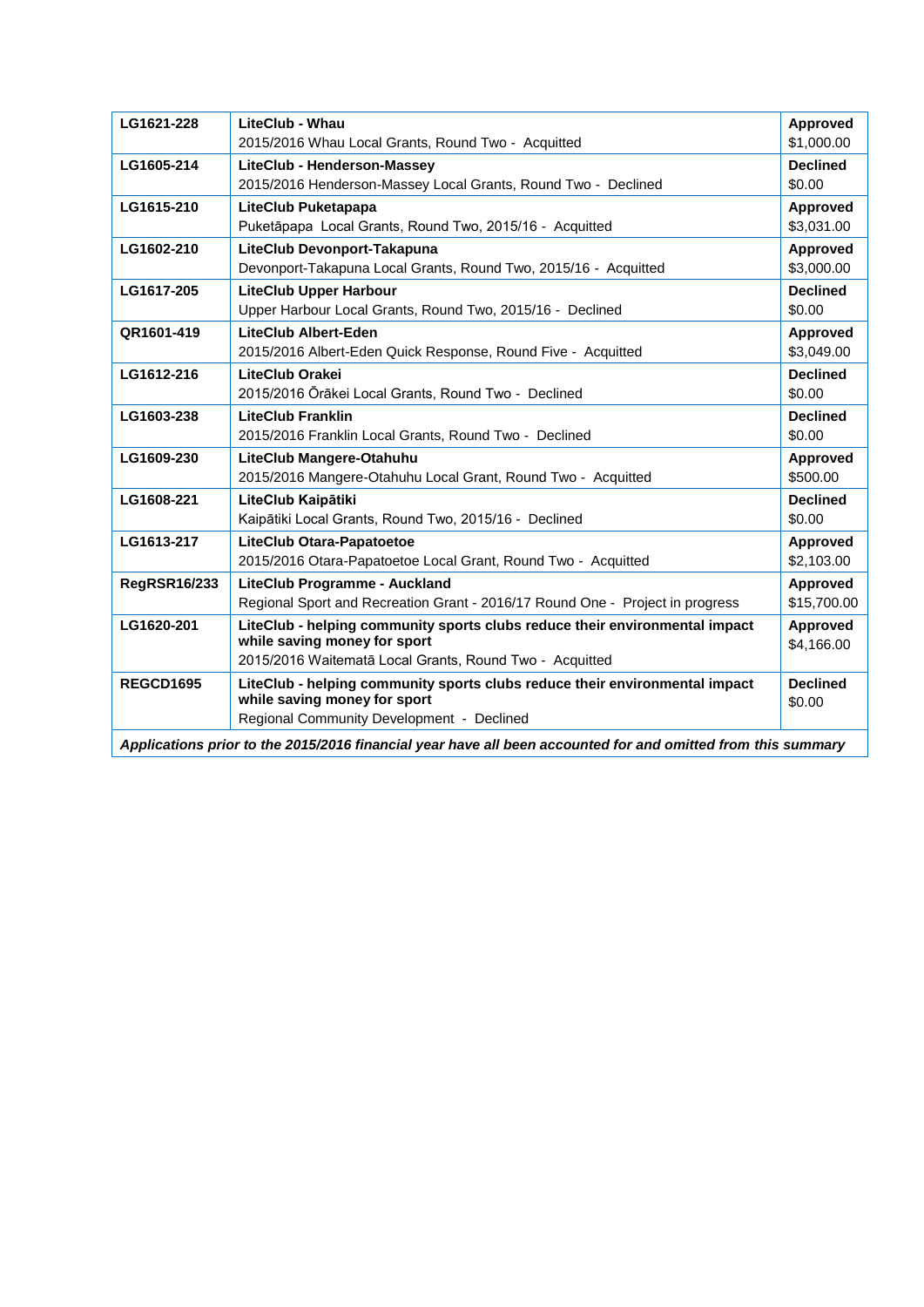# **The Auckland King Tides Initiative**

## *Under the umbrella of The Institution of Professional Engineers New Zealand Inc (IPENZ)*

| Legal status:                 | <b>Other: Community Group</b><br>Incorporated society                                                                                                                                                                      | <b>Activity focus:</b> | Environment |
|-------------------------------|----------------------------------------------------------------------------------------------------------------------------------------------------------------------------------------------------------------------------|------------------------|-------------|
| <b>Conflicts of interest:</b> | None identified In the interests of full disclosure my spouse is an employee of<br>Auckland Council (Sustainable Schools Advisor Environmental Services Unit). I<br>am not aware of any conflict of interest this creates. |                        |             |

### **Project: Auckland King Tides Initiative Community Water Level (Tidal) Gauges**

| Location:                          | Tamaki Drive; Kiwi Esplanade, Manukau Harbour; Hobsonville or Greenhithe<br>Wharf/Pontoon; Te Atatu Peninsula                                                                                                                                                                                                                                                                                                                                                                                                                                                                                                                                                                                                                                                                            |                                                                                                                                                                                                                                                                                                                  |                 |                |
|------------------------------------|------------------------------------------------------------------------------------------------------------------------------------------------------------------------------------------------------------------------------------------------------------------------------------------------------------------------------------------------------------------------------------------------------------------------------------------------------------------------------------------------------------------------------------------------------------------------------------------------------------------------------------------------------------------------------------------------------------------------------------------------------------------------------------------|------------------------------------------------------------------------------------------------------------------------------------------------------------------------------------------------------------------------------------------------------------------------------------------------------------------|-----------------|----------------|
| Summary:                           | Construct and install water level (tidal) gauges at public coastal locations that can<br>be monitored by local communities. The process of capturing and providing water<br>level data to the Auckland King Tides Initiative provides an opportunity for<br>communities to learn about the causes and impacts of sea level rise on their<br>coastline. Water level gauges provide a focal point for communities, where<br>information about sea level rise can be communicated via a process educators<br>call "provocation". The water level on any given tide can be measured against tide<br>levels marked on the gauge that include historic high tides, current day mean high<br>tides and projected high tides in 2120 under 2018 sea level rise projections<br>developed by NIWA. |                                                                                                                                                                                                                                                                                                                  |                 |                |
| <b>Focus specific:</b>             | Environmental benefits: Additional staff gauges are required to validate radar-<br>based data already being collected by the Council. This proposal provides<br>additional staff gauges at a relatively low cost to validate existing data. Data<br>collected via this proposal is of a lower level of confidence than radar-collected<br>data, but will be at an agreed and acceptable error level (as defined by Auckland<br>Council and NIWA) to still be valuable in validating Council collected data.<br>Data collected by communities has a valuable purpose in validating Council<br>collected data in order to assess inundation risk from sea level rise as outlined<br>above.                                                                                                 |                                                                                                                                                                                                                                                                                                                  |                 |                |
| Dates:                             | 01/06/2019 - 01/01/2020                                                                                                                                                                                                                                                                                                                                                                                                                                                                                                                                                                                                                                                                                                                                                                  |                                                                                                                                                                                                                                                                                                                  | Rain dates:     | $\blacksquare$ |
| People delivering:                 | $50 - 100$                                                                                                                                                                                                                                                                                                                                                                                                                                                                                                                                                                                                                                                                                                                                                                               |                                                                                                                                                                                                                                                                                                                  | People reached: | 24782          |
| % of participants from Local Board |                                                                                                                                                                                                                                                                                                                                                                                                                                                                                                                                                                                                                                                                                                                                                                                          | 25%                                                                                                                                                                                                                                                                                                              |                 |                |
| <b>Promotion:</b>                  |                                                                                                                                                                                                                                                                                                                                                                                                                                                                                                                                                                                                                                                                                                                                                                                          | Promotion via Auckland King Tides Initiative website and social media platform,<br>including infographics, photos and other visual material.<br>Promotion via media (previous national press coverage includes TV1, TV3, RNZ,<br>The Listener, NZ Geographic, NZ Herald, stuff.co.nz, fairfax local newspapers). |                 |                |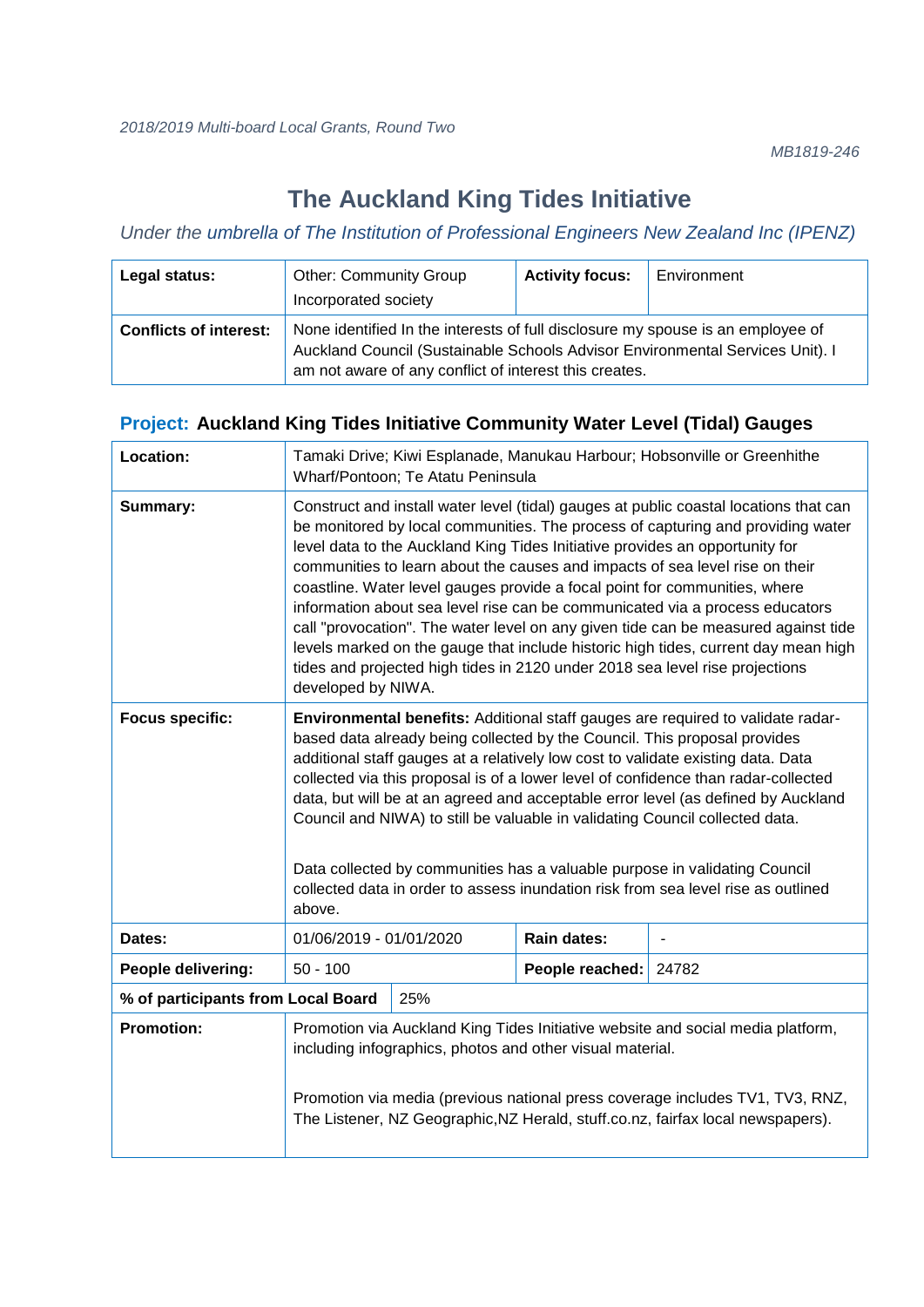| Will seek promotion via Auckland Council publications (e.g. OURAUCKLAND),<br>and publications by NIWA, New Zealand Coastal Society).                              |
|-------------------------------------------------------------------------------------------------------------------------------------------------------------------|
| Our content has been used free of charge by Auckland Council, NIWA, and the<br>Parliamentary Commissioner for the Environment for their publications in the past. |

### **Community benefits**

#### **Identified need:**

Water level gauges provide a focal point for communities, where information about sea level rise can be communicated via a process educators call "provocation", where the gauge's presence make people curious to investigate what they are looking at.

The water level (tide) gauges will also provide context to the photos that community participants are capturing of king tides. Participants often ask for longer term trends around how mean sea levels have changed over time, and a distinction between historic background (natural) changes in sea levels versus future human induced sea level rise projections. Water level measurements will allow participants to look at the impacts of an extreme weather event, and to consider the variation in water level that caused it.

#### **Identified community outcomes:**

Auckland residents become aware of the potential impacts of sea level rise in the next 30-50 years on the wider region and their own local coastal environment.

We create and maintain a water level (tidal) gauge network (supported by an exisiting website and social media platform) that continues a conversation around what sea level rise might mean for local communities and Auckland as a whole. 2014 saw the creation of a portal to capture king tide event images and associated information relating to sea level rise.

Users of this portal become part of an active network of individuals, communities, businesses and authorities that take actions that allow communities to adapt to sea level rise (e.g. location and nature of future development, erosion protection works, community response to impacts).

Specific measured outcomes for participants would include:

1. Involvement with the programme that is "hands-on"; involving an action component (e.g. photo and/or water level measurement).

- 2. Greater importance and value of capturing the impacts of king tide events on coastal locations.
- 3. Talking to others about sea level rise.
- 4. Getting involved in a citizen science project.
- 5. Looking after their local part of the coast.

#### **Alignment with local board priorities:**

#### **Henderson-Massey**

• people are central to maintaining our environment

Communities, agencies and businesses need good information on which to base decisions around managing our coast, now and in the future. This includes information on past and future projected sea levels in order to gain an appreciation of coastal inundation risk across the region, taking into account coastal dynamics that include tide, storm surges and wave set up.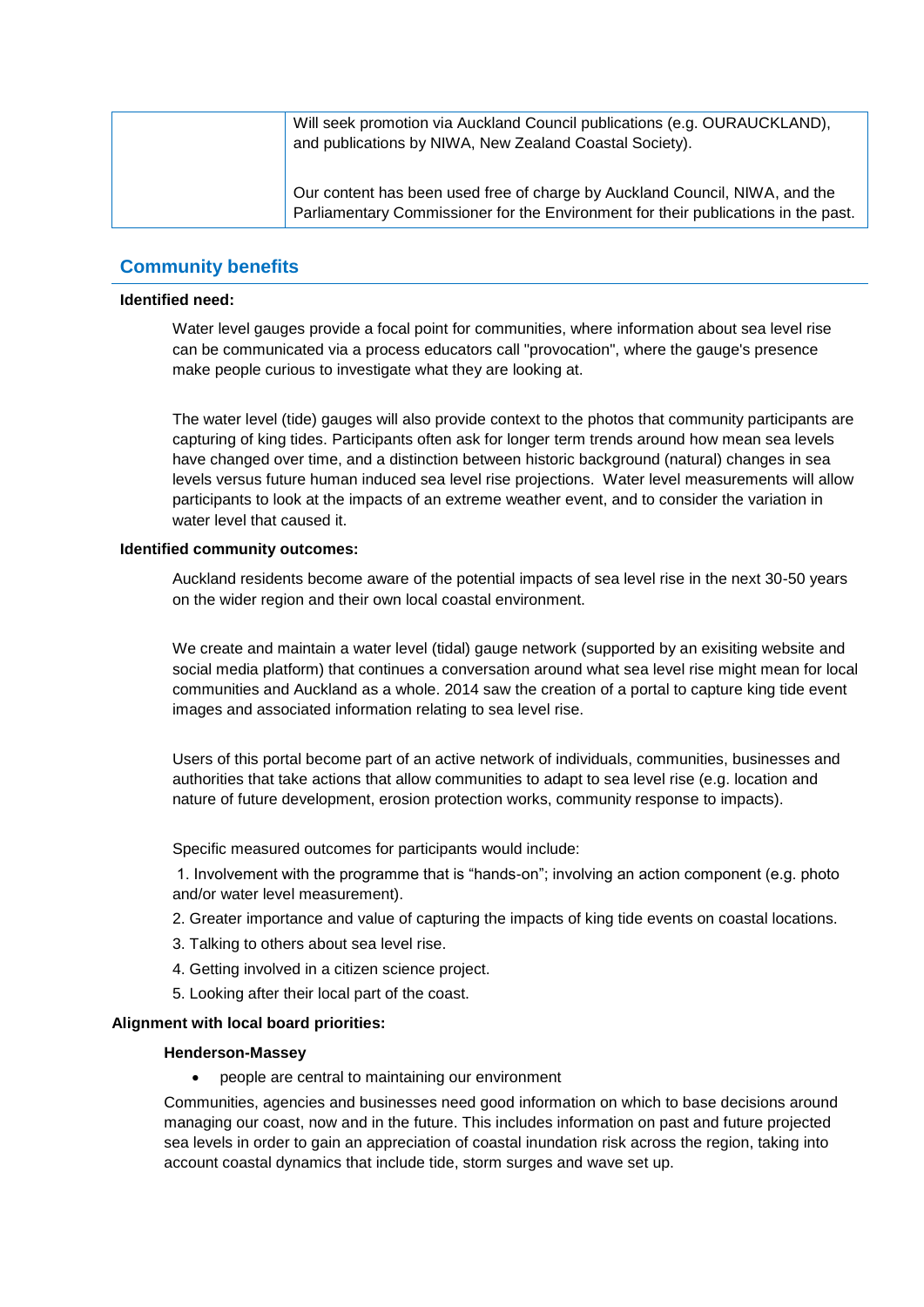While Auckland Council captures much of this information via radar-based tide gauges, this project encourages a community-led approach that captures the required supplementary data via water level (tidal) gauges that also provides a means to engage the public around sea level rise.

| <b>Collaborating organisation/individual</b>     | Role                                                                                            |
|--------------------------------------------------|-------------------------------------------------------------------------------------------------|
| NIWA - Rob Bell                                  | Technical assistance (provides tide date/time data;<br>advice on error levels and chart datums) |
| New Zealand Coastal Society                      | Partner organisation since 2014                                                                 |
| Auckland Council Coastal & Geotechnical<br>Group | Technical assistance (water level (tidal) gauge<br>methodology and installation                 |
| Seaweek                                          | Have previously run king tide events as part of Seaweek                                         |
| <b>Auckland Emergency Management</b>             | Share our social media content                                                                  |
| <b>Foundation North</b>                          | Funder (website)                                                                                |
| Individual Aucklander's                          | Provide photos and/or water level measurements                                                  |

### **Demographics**

| <b>Māori outcomes:</b>                    | Māori focus - tikanga (practises), mātauranga (knowledge), reo (language)<br>Use of mātauranga (knowledge) maori would be valuable in understanding<br>historic sea levels. We have historic background data on sea levels going<br>back to the 1800's, but understanding practices and patterns of use and<br>settlement on the coast by maori in the past would provide valuable context<br>to the western scientific data that we have. Communities in the coastal<br>locations outlined in the proposal will have this knowledge. |
|-------------------------------------------|---------------------------------------------------------------------------------------------------------------------------------------------------------------------------------------------------------------------------------------------------------------------------------------------------------------------------------------------------------------------------------------------------------------------------------------------------------------------------------------------------------------------------------------|
| Accessible to people with<br>disabilities | Yes - Water level (tidal) gauges will be located in public spaces that have<br>vantage points that are accessible to people with disabilities.                                                                                                                                                                                                                                                                                                                                                                                        |
| Target ethnic groups:                     | All/everyone                                                                                                                                                                                                                                                                                                                                                                                                                                                                                                                          |
| <b>Promoting SmokeFree:</b>               | Water level (tidal) gauges will be located in smoke-free public spaces,<br>providing an opportunity to take part in the project in a smoke free<br>environment.                                                                                                                                                                                                                                                                                                                                                                       |
| Zero waste minimisation                   | None identified                                                                                                                                                                                                                                                                                                                                                                                                                                                                                                                       |

| Percentage of males targeted | Percentage of females targeted | All - not targeted male/female |
|------------------------------|--------------------------------|--------------------------------|
| %                            | %                              | 100%                           |

| 0-5 years | $<$ 15 years | 15-24 years | $\vert$ 25-44 years | $\vert$ 45-64 years | $\vert$ >65 years | All ages |
|-----------|--------------|-------------|---------------------|---------------------|-------------------|----------|
| %         | %            | %           | %                   | %                   | %                 | 100%     |

### **Financial information**

### **Amount requested: \$22945.00**

**Requesting grant for:** 1. Design and production of water level (tidal) gauge signage.

2. Installation of of water level (tidal) gauges, including chart datum calculation.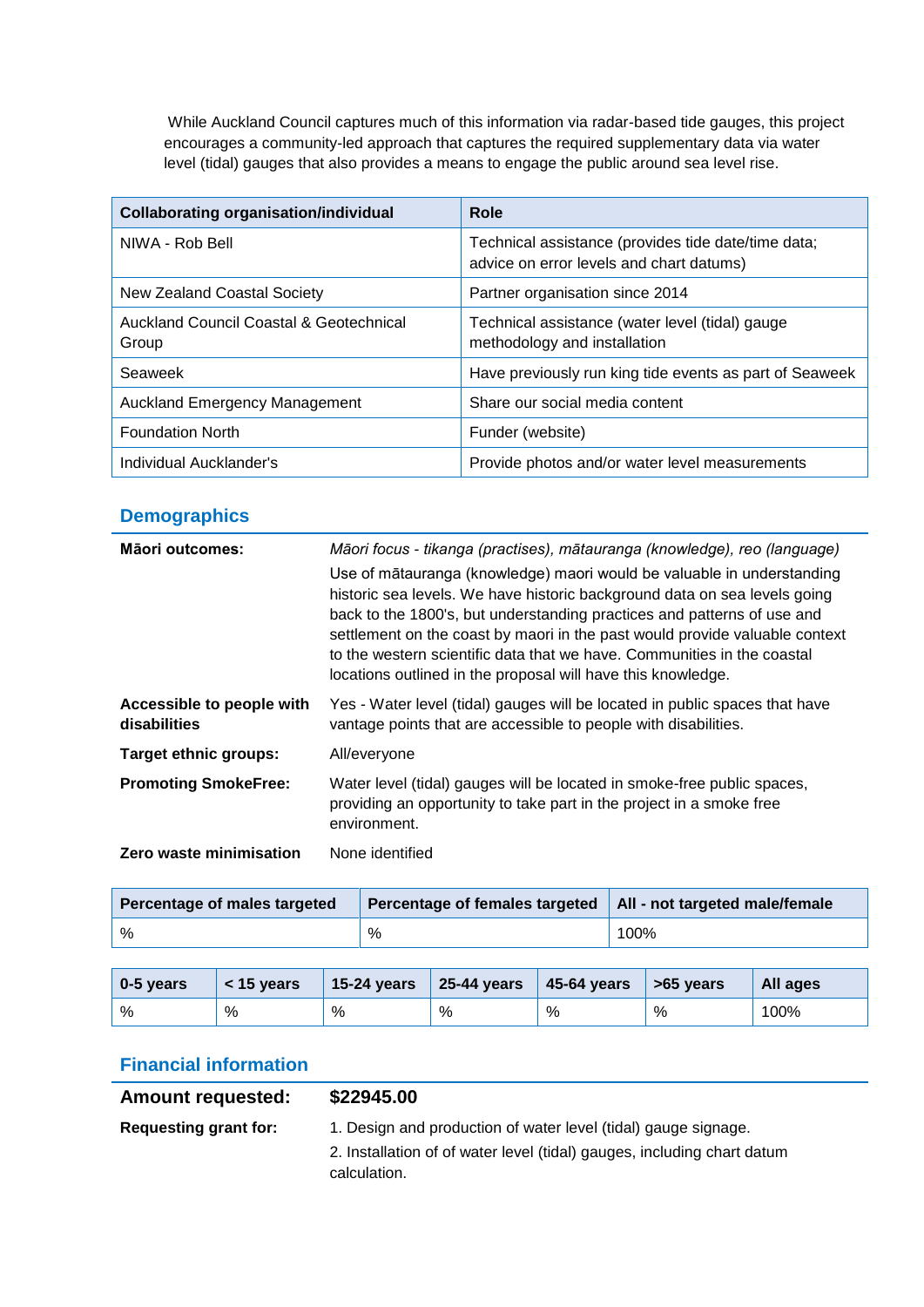3. Create website page and water level monitoring sheet for community to upload data.

4. Create water level reporter to digitise data and upload to GIS system.

5. Coordinate a public launch of water level (tide) gauges.

### **If part funded, how would you make up the difference:**

Focus on tide gauge design, production and installation.

#### **Cost of participation:** No

| <b>Total expenditure</b> | Total income | Other grants approved | <b>Applicant contribution</b> |
|--------------------------|--------------|-----------------------|-------------------------------|
| \$32,885.00              | \$0.00.      | \$000.                | \$9,94000                     |

| <b>Expenditure item</b>                                                                                      | Amount     |
|--------------------------------------------------------------------------------------------------------------|------------|
| Design and produce water level (tide) gauges                                                                 | \$6,525.00 |
| Install water level (tide) gauges, including calculating required datums                                     | \$2,880,00 |
| Create new website page, and water level monitoring data sheet for<br>communities to upload water level data | \$3,600.00 |
| Create water level reporter to digitise data and QGIS system creation and<br>upload                          | \$7,200.00 |
| Communications developed and delivered to advertise public launch (print;<br>social media)                   | \$6,200.00 |
| Coordination and delivery of public launch (September 2018)                                                  | \$6,480.00 |

| Income description | Amount |
|--------------------|--------|
|                    | \$0.00 |

| <b>Other funding sources</b> | Amount | Current Status |  |
|------------------------------|--------|----------------|--|
| None identified              | \$0.00 |                |  |

| <b>Donated materials</b> | Amount |
|--------------------------|--------|
| None identified          | \$0.00 |

| Total number volunteer hours | <b>Total number specialised</b><br>volunteer hours | Amount |
|------------------------------|----------------------------------------------------|--------|
| None identified              |                                                    | \$0.00 |

| <b>Application ID</b> | <b>Project title</b><br>Round - Stage                                                                                                    | <b>Decision</b><br>Allocation |
|-----------------------|------------------------------------------------------------------------------------------------------------------------------------------|-------------------------------|
| LG1908-204            | Auckland King Tides Initiative Community Water Level (Tidal) Gauges<br>2018/2019 Kaipātiki Local Grants, Round Two - Project in progress | Approved<br>\$5,000.00        |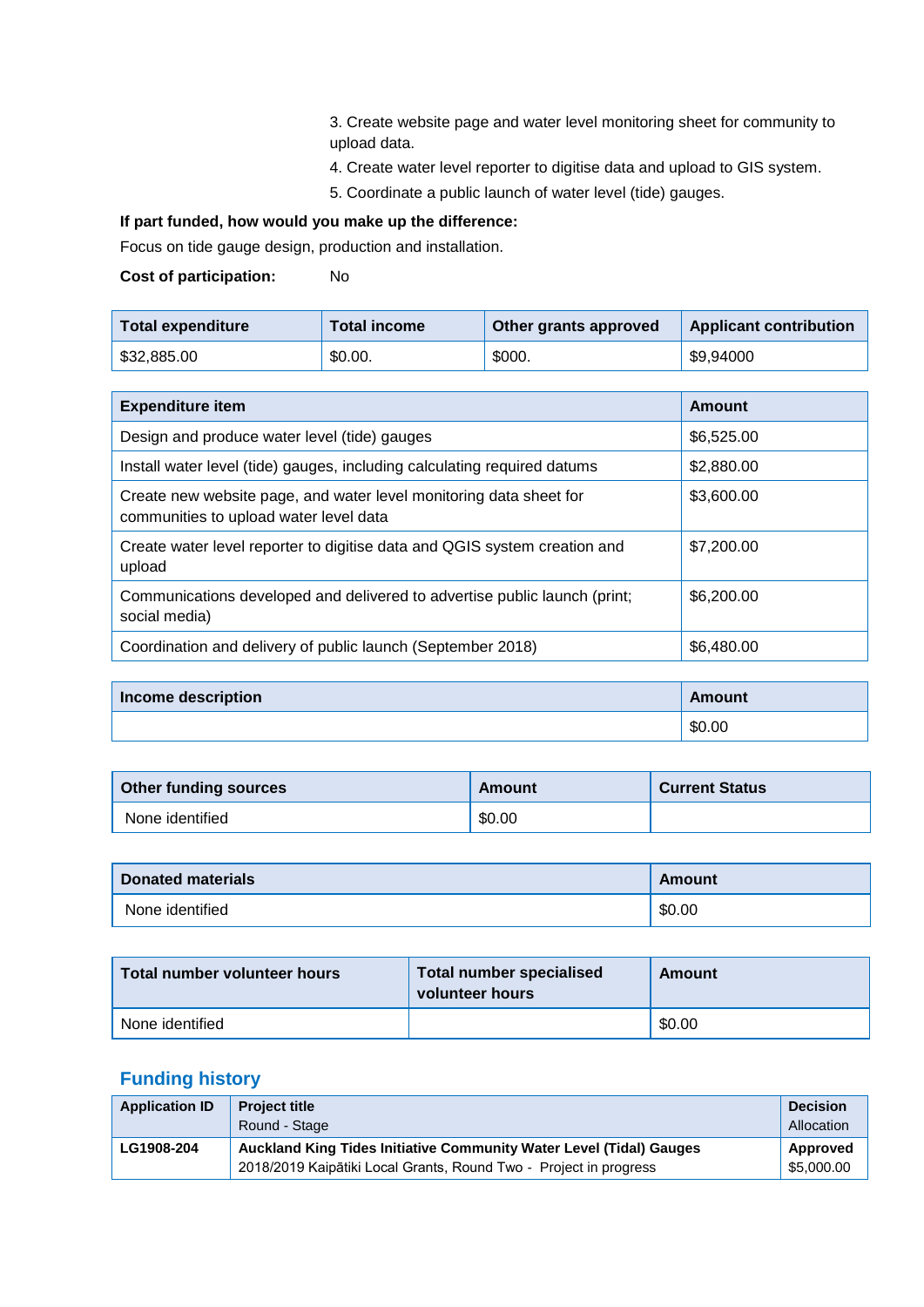| LG1906-154 | Auckland King Tides Initiative Community Water Level (Tidal) Gauges<br>2018/2019 Hibiscus and Bays Local Grants, Round One - Project in progress | Approved<br>\$5,736.25 |
|------------|--------------------------------------------------------------------------------------------------------------------------------------------------|------------------------|
| LG1820-228 | Auckland King Tides Initiative Community Water Level (Tidal) Gauges<br>2017/2018 Waitematā Local Grants, Round Two - Project in progress         | Approved<br>\$9,736.25 |
|            | Applications prior to the 2015/2016 financial year have all been accounted for and omitted from this summary                                     |                        |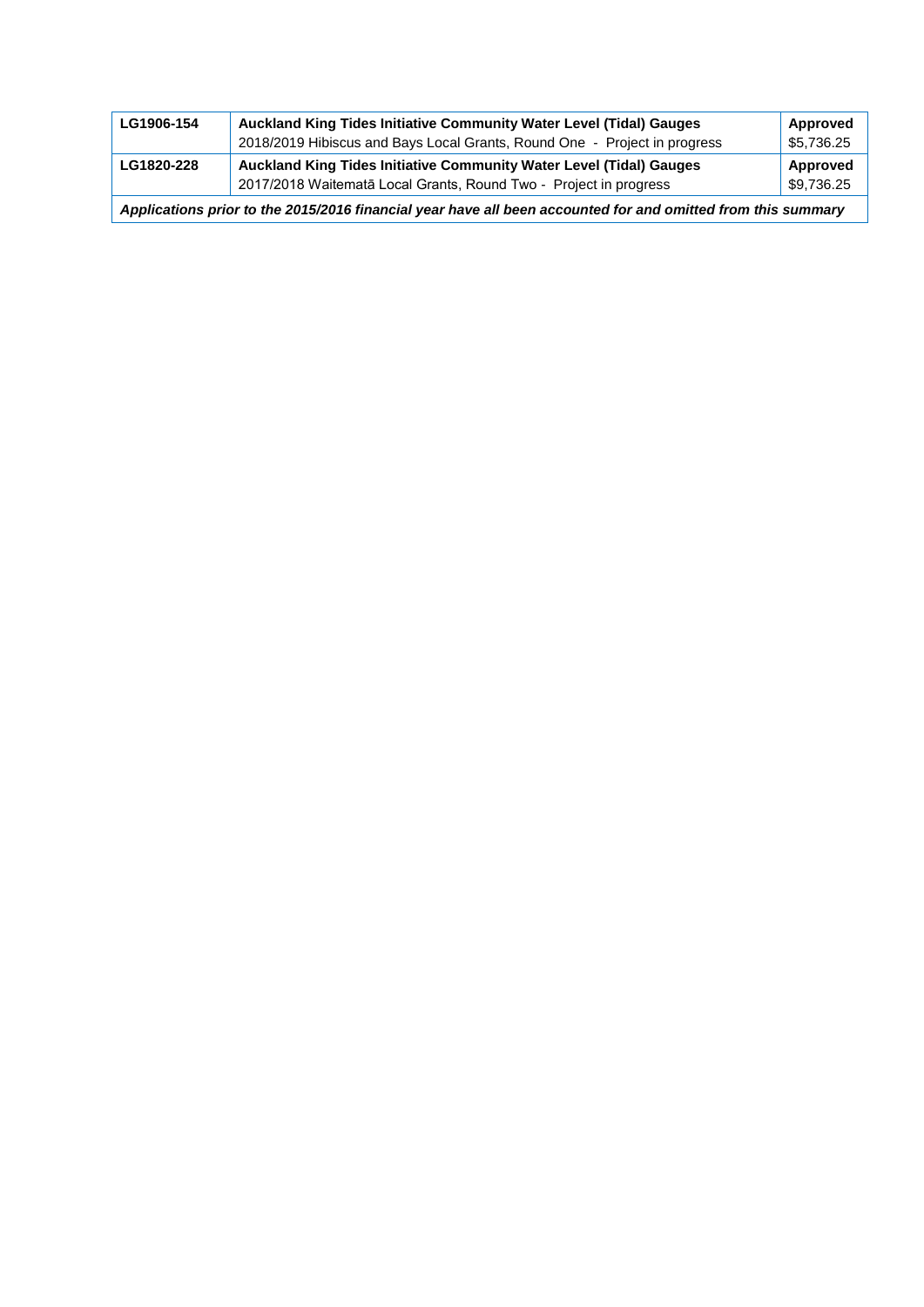# **The Kids for Kids Charitable Trust**

| Legal status:                 | <b>Charitable Trust</b> | <b>Activity focus:</b> | Events |
|-------------------------------|-------------------------|------------------------|--------|
| <b>Conflicts of interest:</b> | None identified         |                        |        |

### **Project: Kids for Kids - Auckland North**

| Location:                          | Bruce Mason Centre, The Promenade, Takapuna, Takapuna Beach 0622                                                                                                                                                      |                                          |                    |                                                                                  |
|------------------------------------|-----------------------------------------------------------------------------------------------------------------------------------------------------------------------------------------------------------------------|------------------------------------------|--------------------|----------------------------------------------------------------------------------|
| Summary:                           | - Kids for Kids is a unique opportunity for primary aged school children to<br>participate in an inspirational mass choir performance singing wonderful New<br>Zealand songs (both past and present).                 |                                          |                    |                                                                                  |
|                                    |                                                                                                                                                                                                                       | 24 years Kids for Kids has been running. |                    | - To date we have now seen an estimated 300,000 kiwi kids participate across the |
|                                    | - In 2018 Auckland North was one of our strongest regions, with 2095 primary<br>aged school children (representing 58 schools) performing to friends and family<br>across five nights at the Bruce Mason Centre.      |                                          |                    |                                                                                  |
| Dates:                             | 18/11/2019 - 21/11/2019                                                                                                                                                                                               |                                          | <b>Rain dates:</b> |                                                                                  |
| People delivering:                 | 2 Artists, 2 Music Directors, 4<br>Touring Team, 4 Local<br>Helpers, 200 Teachers/Parent<br>Helpers and 2000+ primary<br>ages students                                                                                |                                          | People reached:    | 2000+ kids participating,<br>4200 audience supporting                            |
| % of participants from Local Board |                                                                                                                                                                                                                       | 9%                                       |                    |                                                                                  |
| <b>Promotion:</b>                  | The event is promoted on our Kids for Kids website, flyers are passed onto<br>schools for kids to give to parents, posters are also at venues and schools, and<br>event information is online via ticketing websites. |                                          |                    |                                                                                  |

### **Community benefits**

### **Identified need:**

- Yes, Kids for Kids acts as a great event to help introduce children to the creative arts, with each event creating a sense of community and pride amongst all involved, teaching our kids on what it means to be a kiwi.

- In the past we only visited each region bi-annually across NZ, however, the overwhelming support of schools asking for the event to be produced in Auckland-North annually was overwhelming (evident with 50+ schools, 2000+ children participating + performing in Kids for Kids).

- Feedback from teachers thanks the Kids for Kids team on making the event so enjoyable for all involved, with comments on how valuable the event is as part of introducing their students to kiwi music and creative arts.

### **Identified community outcomes:**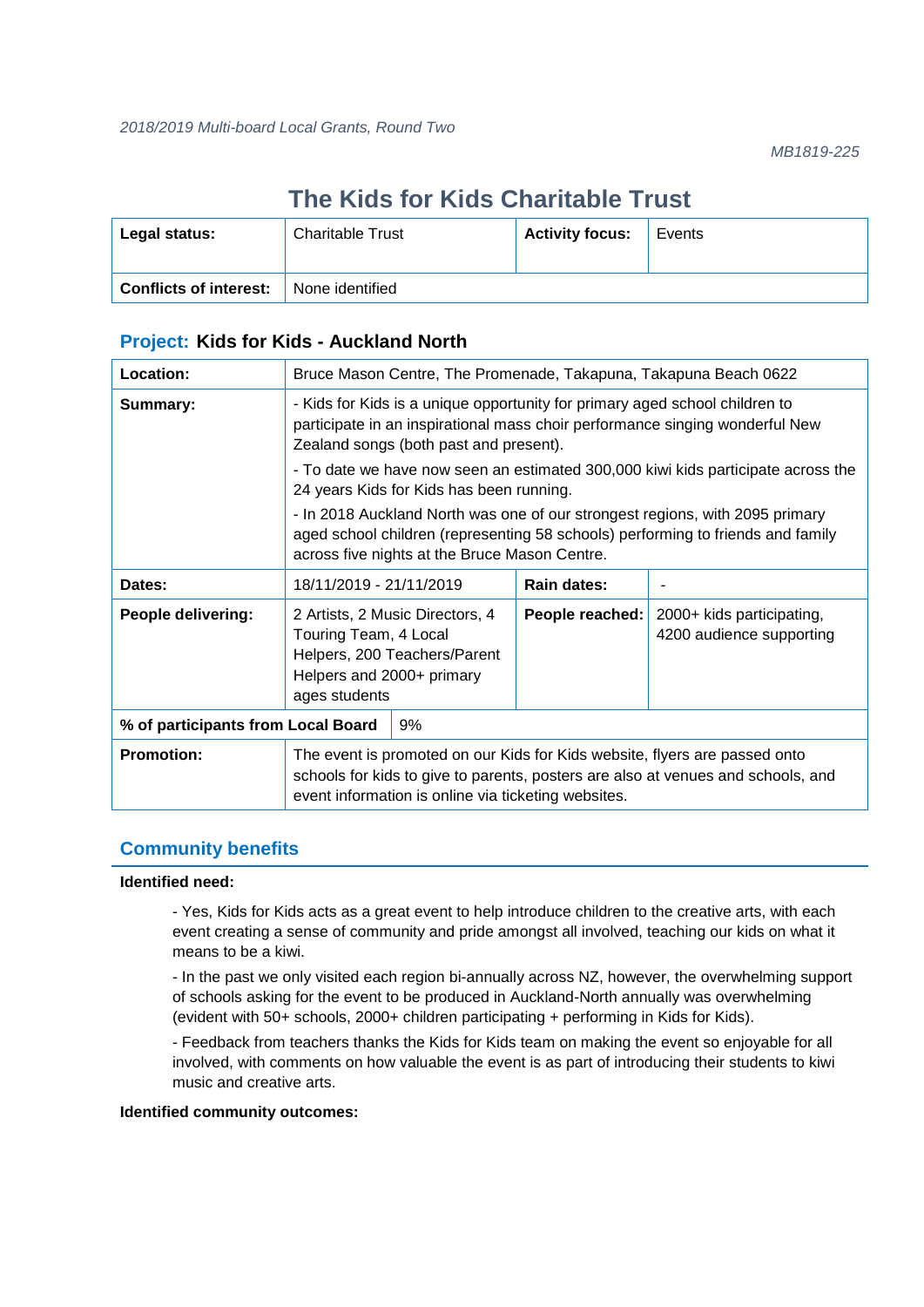• Approximately 2000+ primary aged children from 50+ schools will participate in our Kids for Kids North Auckland event, with 56% of children involved experiencing and participating in a creative show like this for the first time.

• Introduce all primary aged children to NZ Music through our 'Big Aroha' theme. (All songs performed are written and produced by New Zealand artists).

• Assist primary school-aged children to develop self-confidence and teamwork skills through their participation in Kids for Kids concerts;

• Encourage primary school aged children to acquire knowledge and skills in choir performances, becoming musically aware and appreciative of kiwi songs;

• Educate and inform primary aged school children about global citizenship through their participation in Kids for Kids.

• Advance and promote global citizenship within the community by encouraging schools and communities to participate in the Kids for Kids concerts.

#### **Alignment with local board priorities:**

#### **Henderson-Massey**

• arts, events and cultural activities reflect our many heritages

Kids for Kids is an all-inclusive event that embraces our kiwi culture, with songs performed on the night both performed in English and Te Reo of incredible New Zealand songs both new and the classics.

Just as our community is diverse within Henderson-Massey, so is our choir with our students participating. On surveying in 2018, we found out our choir is made up of 56% European, 11% Maori, 12% Pacific Island, 15% Asian, 3% Middle Eastern/African/Latin and 5% other. Kids for Kids is a unique event, that encourages our kids to embrace our heritage through a friendly and noncompetitive event.

One of our teachers puts it perfectly:

Just absolutely delighted for my kids to have been involved in such a wonderful event. My choir aren't the sporty kids or the cool kids who are noticed for other things in the school, but they had their chance to shine and show their talents and new-learned skills in such a warm and fun environment. The staff and stars made each and every one of my kids feel so special and included that it will last them for a long time to come and, for some, it will even be a major punctuation mark in their personal development. Such a special thing for them - and their parents, too, who seldom see their kids up amongst the "recognised" kids at school. There were some moist-eyed proud parents who were so grateful to see their kids at their best. It did as much for the parents' hearts as it did for the kids.

| <b>Collaborating organisation/individual</b>                                                           | <b>Role</b>                                                                                                                                                                                                   |
|--------------------------------------------------------------------------------------------------------|---------------------------------------------------------------------------------------------------------------------------------------------------------------------------------------------------------------|
| Our Artists (Jackie Clarke and Nathan King) and<br>Music Directors (Brooke Baker and Chris Lam<br>Sam) | Our artirsts and our MD's help create the show, carefully<br>selecting songs, re-writing music, putting together<br>resource to be sent to schools to dive into each song as<br>they learn ahead of the show. |

### **Demographics**

**Māori outcomes:** *Māori focus - tikanga (practises), mātauranga (knowledge), reo (language)*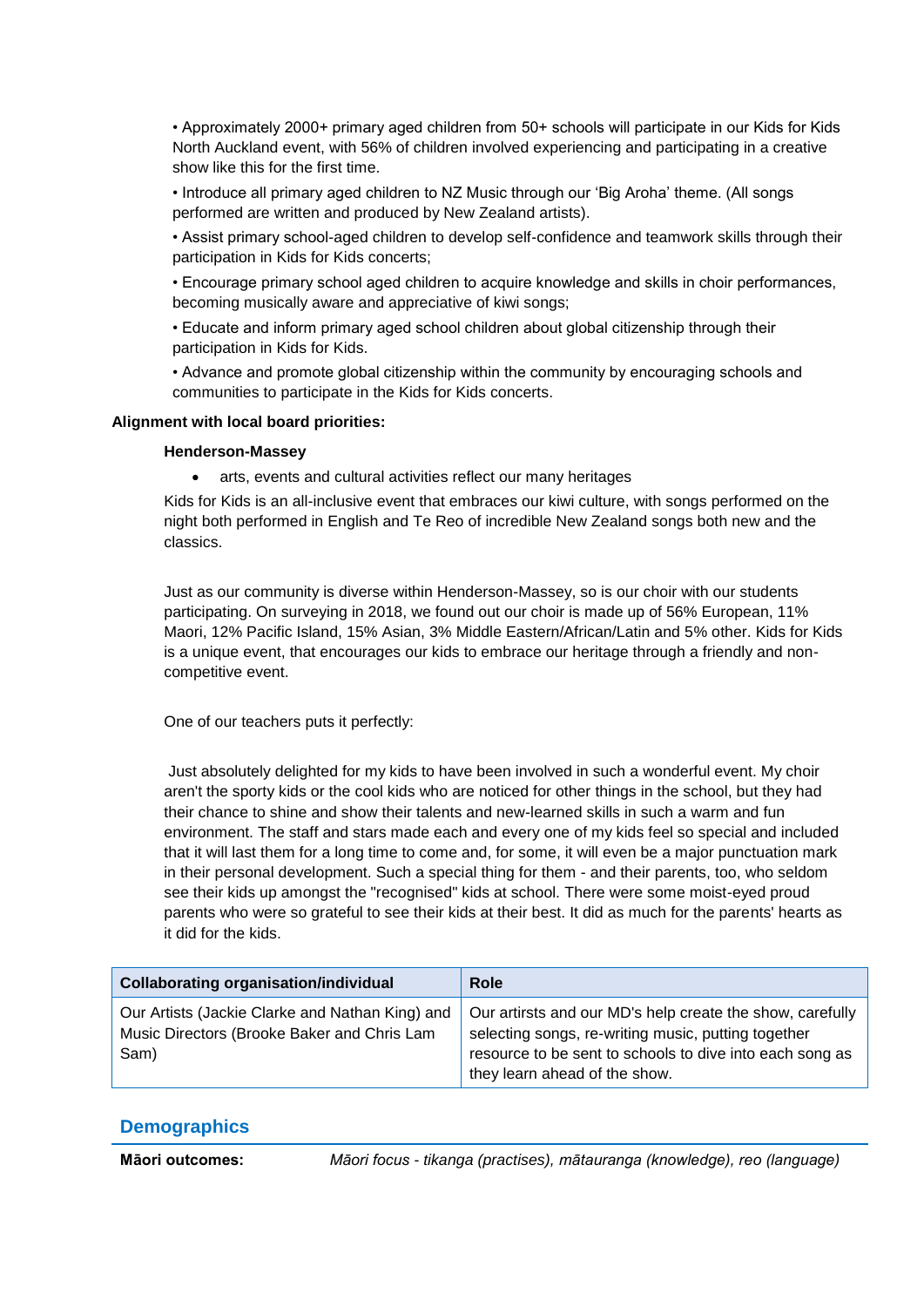|                                           | This year's Kids for Kids is all about celebrating Aotearoa's 'Big Aroha',<br>seeing young people come together to celebrate some of the best of Kiwi<br>music and participate in a mass choir performance. Our Artists and Music<br>Directors aspire to integrate Te Reo language across the performance, with<br>some song lyrics that are 100% in Te Reo like Tarakihi, and other songs that<br>have a kiwi / te reo balance like Big Aroha by The Slacks and Whaling / We<br>Know The Way Dave Dobbyn / Lin-Manuel Miranda & Opetaia Foa'i. |
|-------------------------------------------|-------------------------------------------------------------------------------------------------------------------------------------------------------------------------------------------------------------------------------------------------------------------------------------------------------------------------------------------------------------------------------------------------------------------------------------------------------------------------------------------------------------------------------------------------|
| Accessible to people with<br>disabilities | Yes - Our stage is all accessible and frequently includes young people with<br>disabilities participating alongside their mates from school at Kids for Kids.<br>Where needed, carers are also invited on stage to assist, ensuring the young<br>person has a great experience.                                                                                                                                                                                                                                                                 |
| <b>Target ethnic groups:</b>              | All/everyone                                                                                                                                                                                                                                                                                                                                                                                                                                                                                                                                    |
| <b>Promoting SmokeFree:</b>               | As our event champions young people, with rehearsals during school time -<br>the venue is treated like schools grounds with all personnel involved with the<br>event / teachers / schools smoke-free.                                                                                                                                                                                                                                                                                                                                           |
| Zero waste minimisation                   | All schools are asked to take any rubbish created from school lunches back<br>with them.                                                                                                                                                                                                                                                                                                                                                                                                                                                        |

| Percentage of males targeted | Percentage of females targeted   All - not targeted male/female |      |
|------------------------------|-----------------------------------------------------------------|------|
| %                            | %                                                               | 100% |

| 0-5 years | $<$ 15 years | 15-24 years | $\vert$ 25-44 years | $\vert$ 45-64 years $\vert$ >65 years |   | All ages |
|-----------|--------------|-------------|---------------------|---------------------------------------|---|----------|
| 5%        | 95%          | %           | %                   | %                                     | % | %        |

### **Financial information**

| <b>Amount requested:</b>     | \$12000.00                                                                  |
|------------------------------|-----------------------------------------------------------------------------|
| <b>Requesting grant for:</b> | This application requests \$12,000 from Auckland Local Boards to help cover |
|                              | venue hire and production costs.                                            |

### **If part funded, how would you make up the difference:**

Its likely we could still fund any remaining shortfall within our national application to The Lion Foundation and Youthtown.

Cost of participation: School Rego is \$69 p/school (no limit to # of students involved) and tickets average for \$25+booking fees.

| Total expenditure | <b>Total income</b> | Other grants approved | <b>Applicant contribution</b> |
|-------------------|---------------------|-----------------------|-------------------------------|
| \$89,608.83       | \$61,210.40         | \$13,000.00           | \$61,210.00                   |

| <b>Expenditure item</b>            | Amount      |
|------------------------------------|-------------|
| Merchant Fees                      | \$133.33.00 |
| <b>Ticketing Inside Charges</b>    | \$6,800.00  |
| <b>Bank Fees</b>                   | \$3.00      |
| <b>Production Costs - Tour Kit</b> | \$13,776.50 |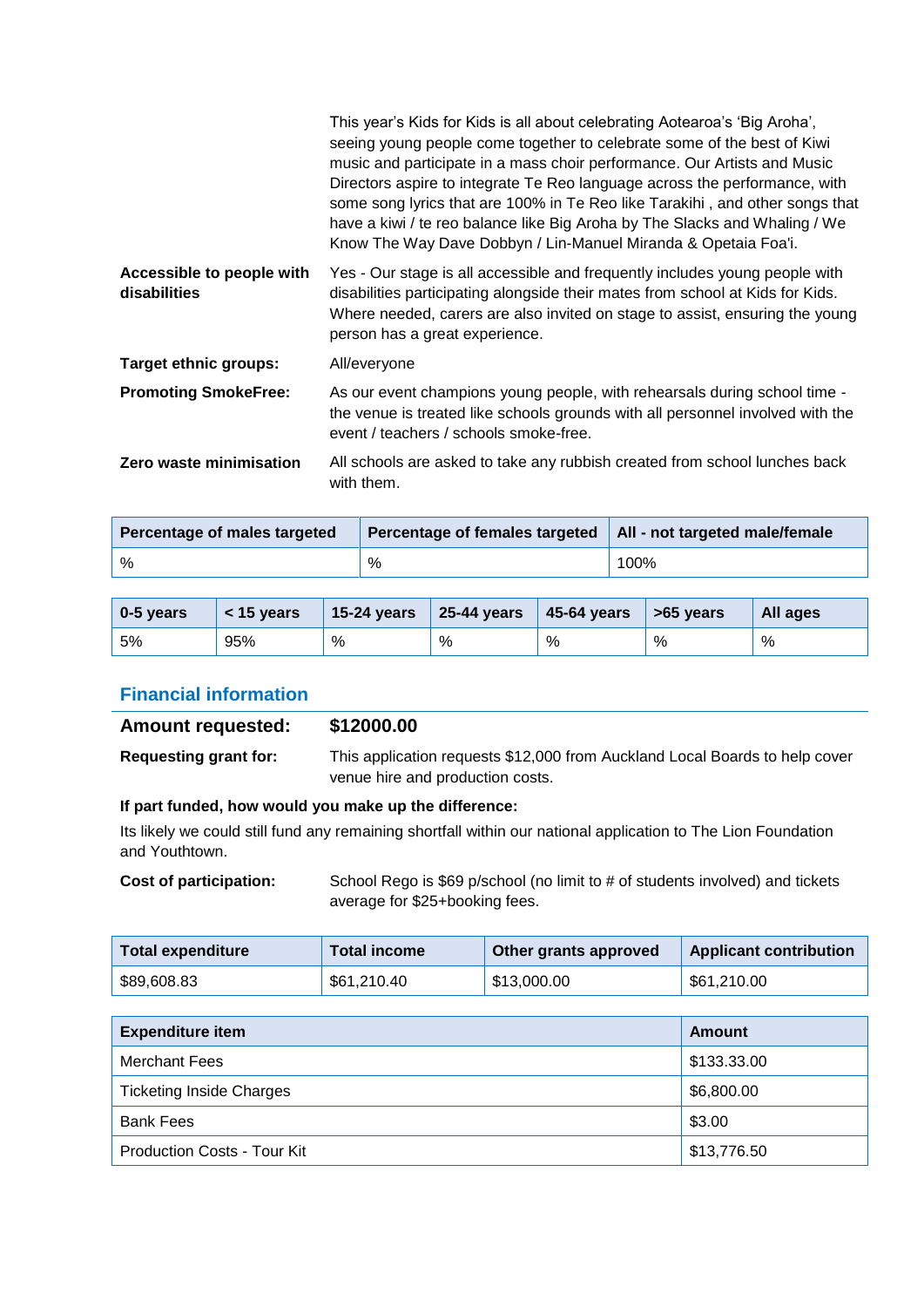| <b>Production Costs - Grandstand</b>          | \$3,987.00  |
|-----------------------------------------------|-------------|
| Travel - Flights                              | \$800.00    |
| Travel - Accomadation                         | \$4,000.00  |
| Travel - Ground                               | \$1,010.00  |
| Venue Hire                                    | \$29,010.00 |
| Artist and MD Feeds                           | \$12,600.00 |
| Per Diems                                     | \$1,200.00  |
| Entertainment (non deductible and deductible) | \$30.00     |
| <b>Equipment Rental</b>                       | \$202.00    |
| <b>Merchandise Costs</b>                      | \$463.00    |
| <b>Advertising and Marketing</b>              | \$521.00    |
| <b>General Expenses</b>                       | \$131.00    |
| Insurance                                     | \$333.00    |
| Legal and Accounting                          | \$390.00    |
| <b>Printing Costs</b>                         | \$976.00    |
| <b>Office Supplies</b>                        | \$71.00     |
| Postage                                       | \$83.00     |
| <b>Office Supplies</b>                        | \$71.00     |
| Postage                                       | \$83.00     |
| <b>Employment - Contractors</b>               | \$12,376.00 |
| <b>Phone Costs</b>                            | \$159.00    |
| <b>APRA</b>                                   | \$400.00    |
|                                               |             |

| Income description      | Amount      |
|-------------------------|-------------|
| Recovery - School Regos | \$3,130.40  |
| Recovery - Merchandise  | \$3,000.00  |
| Recovery - Tickets Sold | \$55,080.00 |

| <b>Other funding sources</b>           | Amount     | <b>Current Status</b> |
|----------------------------------------|------------|-----------------------|
| <b>Auckland Council - CCS</b>          | \$5,000.00 | Pending               |
| <b>Bluesky Community Trust</b>         | \$3,000.00 | Pending               |
| <b>Constellation Communities Trust</b> | \$3,000.00 | Pending               |
| COGS                                   | \$2,000.00 | Pending               |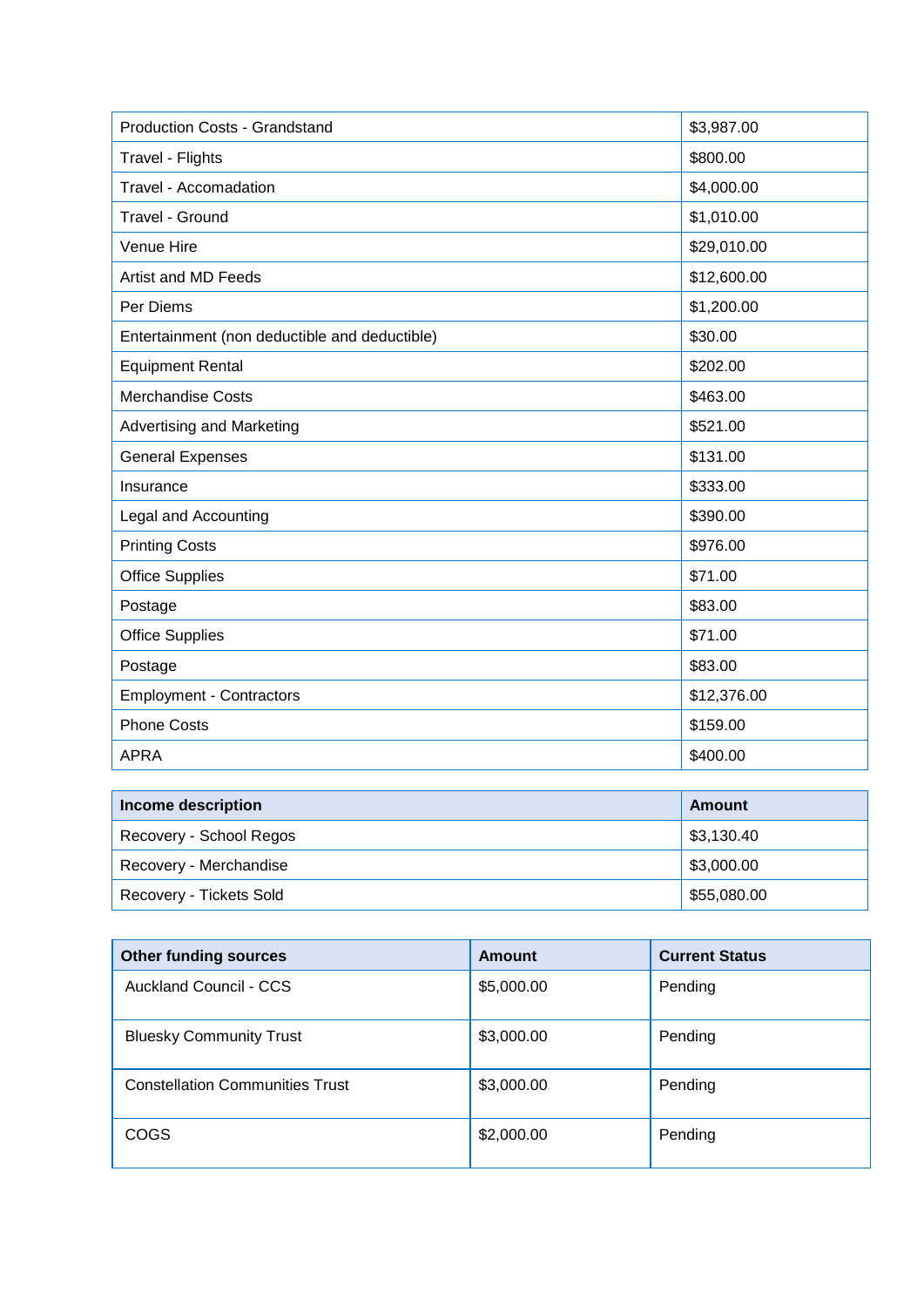| <b>Donated materials</b>                               | Amount     |
|--------------------------------------------------------|------------|
| Production Hire discounted gear                        | \$1,889.50 |
| Free office rent (including wifi, power, printing etc) | \$3,600.00 |
| Free storage of props                                  | \$3,600.00 |

| Total number volunteer hours | <b>Total number specialised</b><br>volunteer hours | Amount |
|------------------------------|----------------------------------------------------|--------|
| None identified              |                                                    | \$0.00 |

| <b>Application ID</b>                                                                                        | <b>Project title</b>                                                               | <b>Decision</b>  |
|--------------------------------------------------------------------------------------------------------------|------------------------------------------------------------------------------------|------------------|
|                                                                                                              | Round - Stage                                                                      | Allocation       |
| MB1819-257                                                                                                   | Kids for Kids - Auckland South                                                     | <b>Undecided</b> |
|                                                                                                              | 2018/2019 Multi-board Local Grants, Round Two - Submitted                          | \$0.00           |
| LG1807-330                                                                                                   | Kids for Kids - Auckland South 2018                                                | <b>Approved</b>  |
|                                                                                                              | 2017/2018 Howick Local Grants, Round Three - Review accountability                 | \$5,789.94       |
| LG1802-205                                                                                                   | Kids for Kids - Auckland North 2018                                                | Approved         |
|                                                                                                              | 2017/2018 Devonport-Takapuna Local Grants, Round Two - Review accountability       | \$4,300.00       |
| CCS18 2 146                                                                                                  | Kids for Kids - Auckland South                                                     | Approved         |
|                                                                                                              | Creative Communities Scheme 18_2 - South 18_2                                      | \$5,000.00       |
| CCS18 2 141                                                                                                  | Kids for Kids - Auckland North                                                     | <b>Declined</b>  |
|                                                                                                              | Creative Communities Scheme 18_2 - North 18_2                                      | \$0.00           |
| CCS15 2 161                                                                                                  | <b>Kids for Kids Auckland Shows</b>                                                | <b>Declined</b>  |
|                                                                                                              | Creative Communities Scheme 2015 2 - Regional Assessment Committee Round 2<br>2015 | \$0.00           |
| Applications prior to the 2015/2016 financial year have all been accounted for and omitted from this summary |                                                                                    |                  |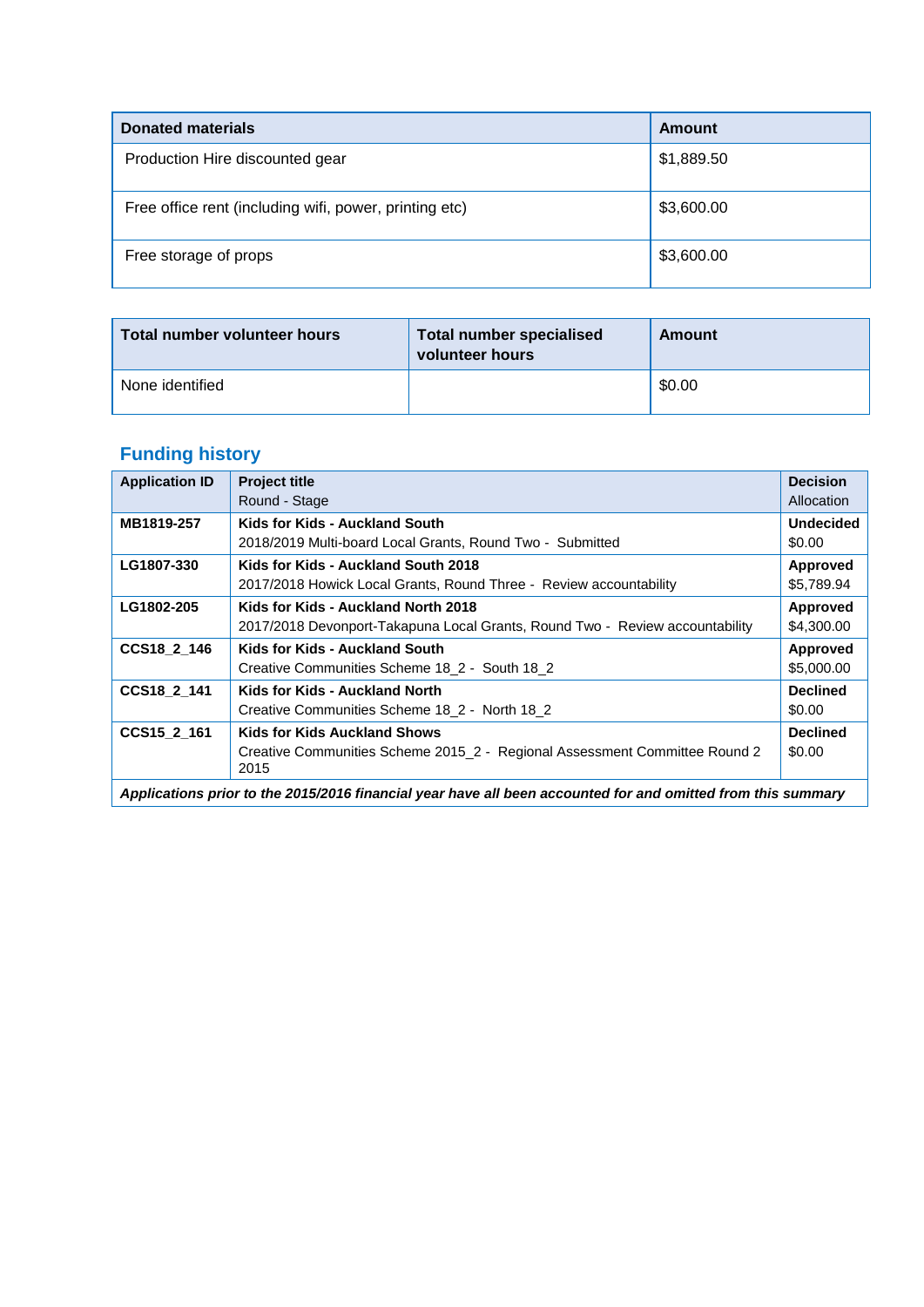# **Interacting**

| Legal status:                 | <b>Charitable Trust</b> | <b>Activity focus:</b> | Events |
|-------------------------------|-------------------------|------------------------|--------|
| <b>Conflicts of interest:</b> | None identified         |                        |        |

### **Project: InterACT Festival 2019**

| Location:                          | Corban's Estate Arts Centre (2 Mt Lebanon Lane, Henderson)                                                                                                                                                                                                                                                                 |  |                 |                                                                                    |
|------------------------------------|----------------------------------------------------------------------------------------------------------------------------------------------------------------------------------------------------------------------------------------------------------------------------------------------------------------------------|--|-----------------|------------------------------------------------------------------------------------|
| Summary:                           | Interact Festival provides people with disabilities the opportunity to perform on<br>stage and share their abilities whether it be dance, songs, mime, kapa haka,<br>poetry, drumming, to name a few.                                                                                                                      |  |                 |                                                                                    |
|                                    | The festival also provides opportunities to learn new skills in an arts and craft<br>activity and try something new.                                                                                                                                                                                                       |  |                 |                                                                                    |
|                                    | It is also a chance to meet new people and make friends and feel a sense of<br>belonging.                                                                                                                                                                                                                                  |  |                 |                                                                                    |
|                                    | participate in.                                                                                                                                                                                                                                                                                                            |  |                 | It is a great 3 day event for schools, groups and the wider community to enjoy and |
| Dates:                             | 23/10/2019 - 25/10/2019<br>Rain dates:<br>23/10/2019 - 25/10/2019                                                                                                                                                                                                                                                          |  |                 |                                                                                    |
| People delivering:                 | 80                                                                                                                                                                                                                                                                                                                         |  | People reached: | $5000+$                                                                            |
| % of participants from Local Board | 45%                                                                                                                                                                                                                                                                                                                        |  |                 |                                                                                    |
| <b>Promotion:</b>                  | We have volunteers who help us mailout and speak to people prior to the event,<br>we use social media Facebook and twitter, word and mouth and posters at local<br>library notice boards.<br>We target the disability community and have found that phoning and emailing is<br>the best way to tell them about this event. |  |                 |                                                                                    |

### **Community benefits**

### **Identified need:**

InterACT Festival is NZ's only disability arts festival.

we have consistently high numbers of people wanting to perform and present and audience attendees are well over 5000

### **Identified community outcomes:**

InterACT is unique in that it is the only festival of this kind held in New Zealand. The event attracts numbers of people from across the region and overseas. It receives good media coverage that often mentions how suitable the West is for festival and other events. Last year it drew record crowds. It creates an atmosphere where people with and without a disability can perform, participate and enjoy together.It should achieve; accessibility, be a safe and fun event that makes people want to return next year

### **Alignment with local board priorities:**

**Henderson-Massey**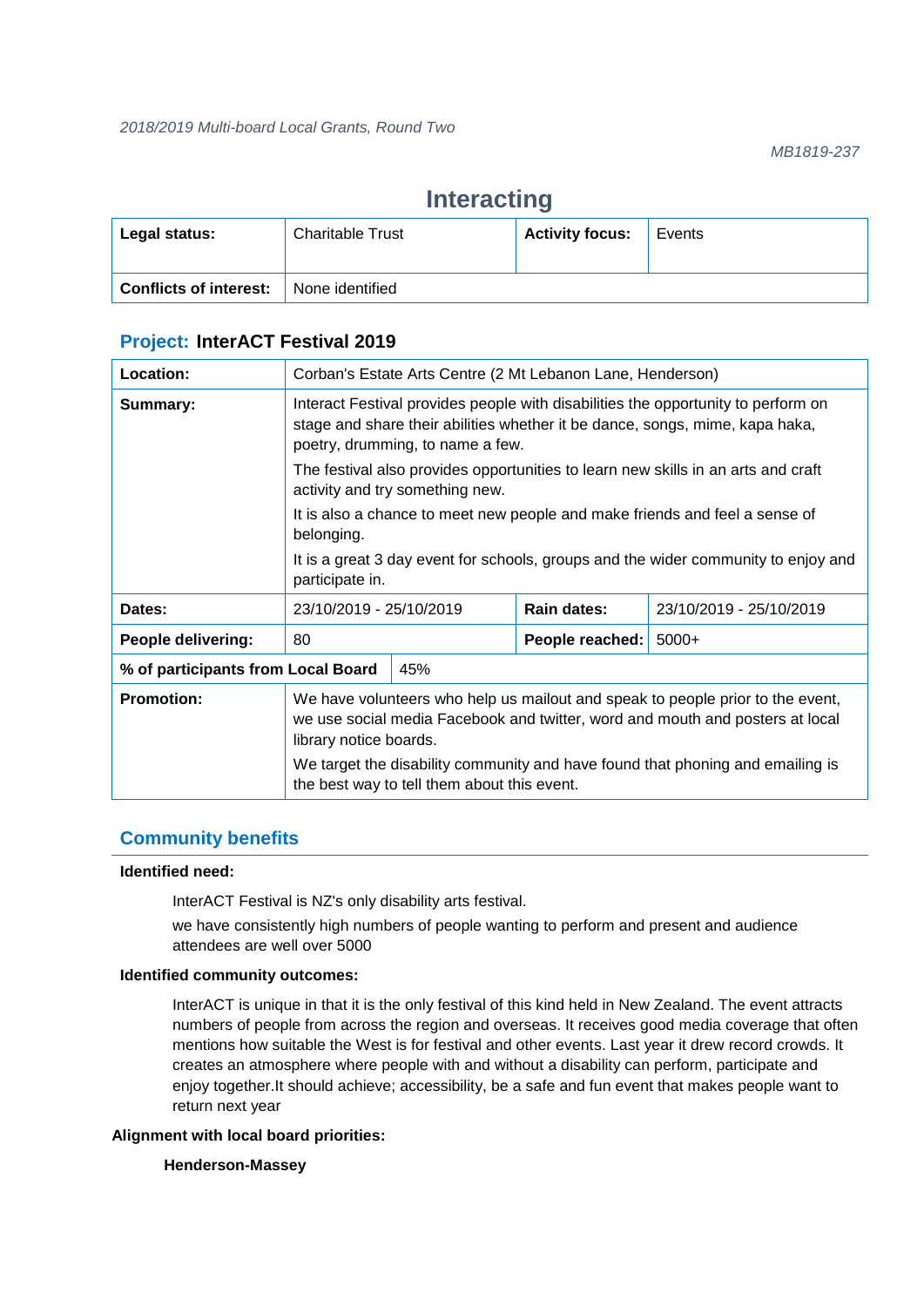• arts, events and cultural activities reflect our many heritages

We have groups and individuals who are working on their art or performance all year so they can present at InterACT and they know they will be in an environment that supports their needs. Our participants consist of different ethnicities and cultures and this is displayed at the interact festival when they perform their cultural pieces such as waiatas, kapa hakas, songs and dances. We rely heavily on local volunteers and church groups to deliver such a big event and approach local businesses for donations or help in kind.Our participants consist of different ethnicities and cultures and this is displayed at the interact festival when they perform their cultural pieces such as waiatas, kapa hakas, songs and dances.

| <b>Collaborating organisation/individual</b> | Role                             |
|----------------------------------------------|----------------------------------|
| Touch Compass dance                          | <b>Providing Tutors</b>          |
| Helensville arts centre                      | Curating art                     |
| <b>Disability Connect</b>                    | <b>Volunteers and Networking</b> |
| <b>Volunteering Auckland</b>                 | Volunteers                       |
| Corbans estate                               | provide arts programmes          |
| Mapura arts trust                            | provide tutors                   |
| <b>Notorious</b>                             | hip hop tutors                   |

### **Demographics**

| <b>Māori outcomes:</b>                    | Māori participation - Māori priority group, target group, high representation or<br>Māori staff delivering<br>we have a number of kapa haka groups that participate each year and we<br>utilise the kamatua at Corbans who previously used Corbans as their home.                                                                                    |
|-------------------------------------------|------------------------------------------------------------------------------------------------------------------------------------------------------------------------------------------------------------------------------------------------------------------------------------------------------------------------------------------------------|
|                                           | They perform the powhiri.                                                                                                                                                                                                                                                                                                                            |
| Accessible to people with<br>disabilities | Yes - We don't charge for admission (we did in our first year and found it<br>was a bar to particpation) We operate a policy of inclusiveness so anyone<br>who wants to run a workshop or perform on stage we support to do so. We<br>hire portaloos and provide a private room for changing facilities for adults.<br>We provide Deaf interpreters. |
| Target ethnic groups:                     | All/everyone                                                                                                                                                                                                                                                                                                                                         |
| <b>Promoting SmokeFree:</b>               | we have very few people within the disability sector who smoke and it has<br>never been an issue at Interact                                                                                                                                                                                                                                         |
| Zero waste minimisation                   | We will hire extra bins and place them at convenient places throughout the<br>event venue                                                                                                                                                                                                                                                            |

| Percentage of males targeted | Percentage of females targeted | All - not targeted male/female |
|------------------------------|--------------------------------|--------------------------------|
| %                            | %                              | 100%                           |

| $0-5$ years | $<$ 15 vears | 15-24 years | $\vert$ 25-44 years | $45-64$ years $\vert$ >65 years |     | All ages |
|-------------|--------------|-------------|---------------------|---------------------------------|-----|----------|
| %           | 30%          | 30%         | 20%                 | %                               | 20% | 100%     |

### **Financial information**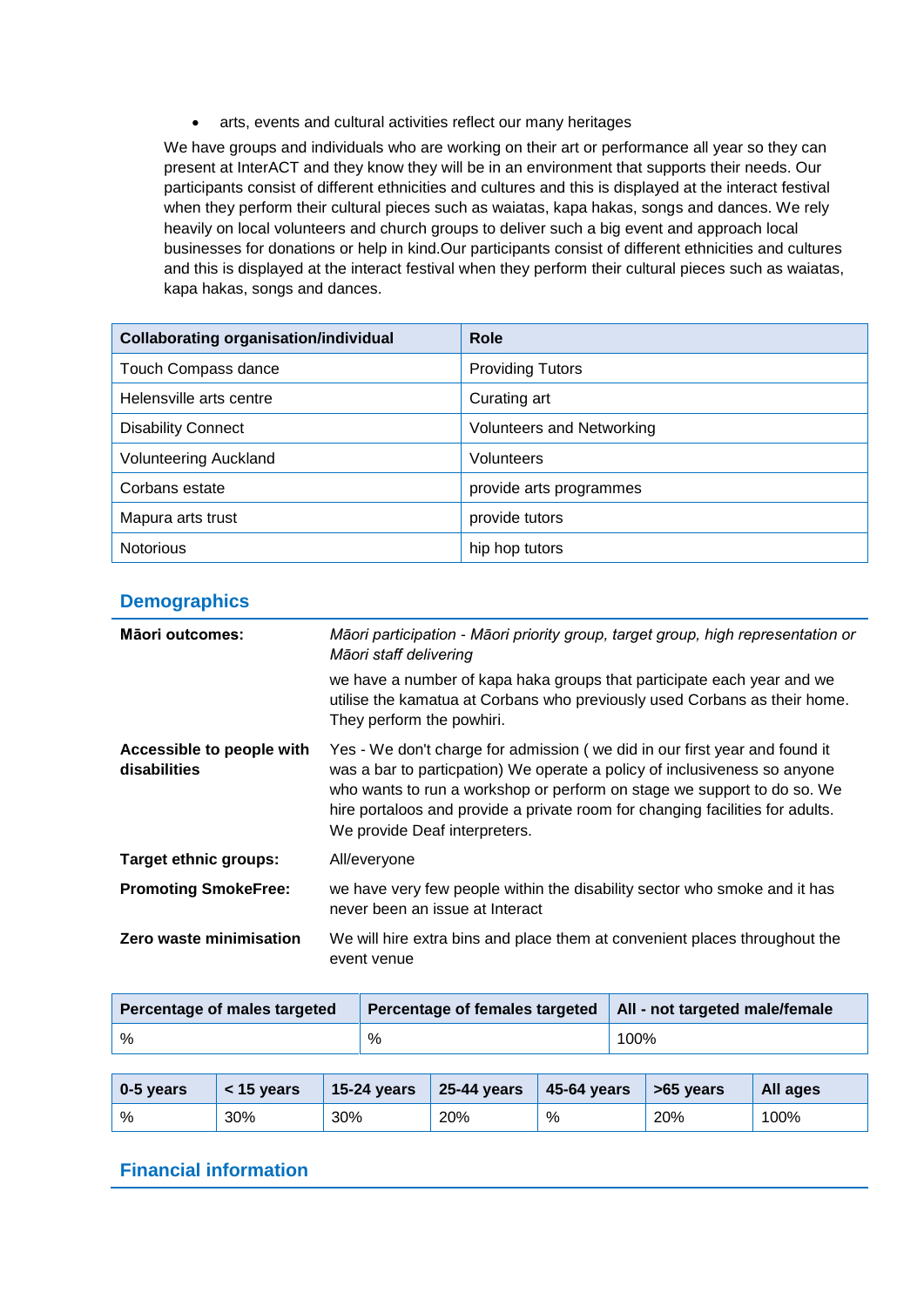### **Amount requested: \$6077.00**

**Requesting grant for:** comms, bins, St Johns, disabled portaloos, face painters, and hire of venue

### **If part funded, how would you make up the difference:**

we would continue to apply for funding as we have sufficient time after the decision of these local boards

**Cost of participation:** no

| Total expenditure | <b>Total income</b> | Other grants approved | <b>Applicant contribution</b> |
|-------------------|---------------------|-----------------------|-------------------------------|
| \$44,589.50       | \$1,000.00          | \$22,000.00           | \$500.00                      |

| <b>Expenditure item</b>      | <b>Amount</b> |
|------------------------------|---------------|
| Venue Hire                   | \$4,000.00    |
| Project Manager              | \$6,000.00    |
| <b>Face Painters</b>         | \$1,280.00    |
| Stage Manager                | \$1,000.00    |
| Assistant Stage Manager      | \$750.00      |
| Site manager                 | \$500.00      |
| <b>Arts Facilitators</b>     | \$3,200.00    |
| Volunteers                   | \$2,000.00    |
| Ramps                        | \$500.00      |
| Portaloos                    | \$750.00      |
| <b>Communication Devices</b> | \$450.00      |
| Insurance                    | \$500.00      |
| Admin                        | \$350.00      |
| deaf interpreters            | \$800.00      |
| St Johns ambulance           | \$427.50      |
| <b>Bins</b>                  | \$282.00      |
| Corbans workshops            | \$950.00      |
| Arts materials               | \$450.00      |
| Catering                     | \$1,000.00    |
| Professional performers      | \$2,500.00    |
| Equipment hire               | \$4,000.00    |
| catering                     | \$900.00      |
| lighting and sound           | \$12,000.00   |

| Income description                                                             | Amount     |
|--------------------------------------------------------------------------------|------------|
| This event has no charge to attend. Our target audience have very little money |            |
| donations                                                                      | \$1,000.00 |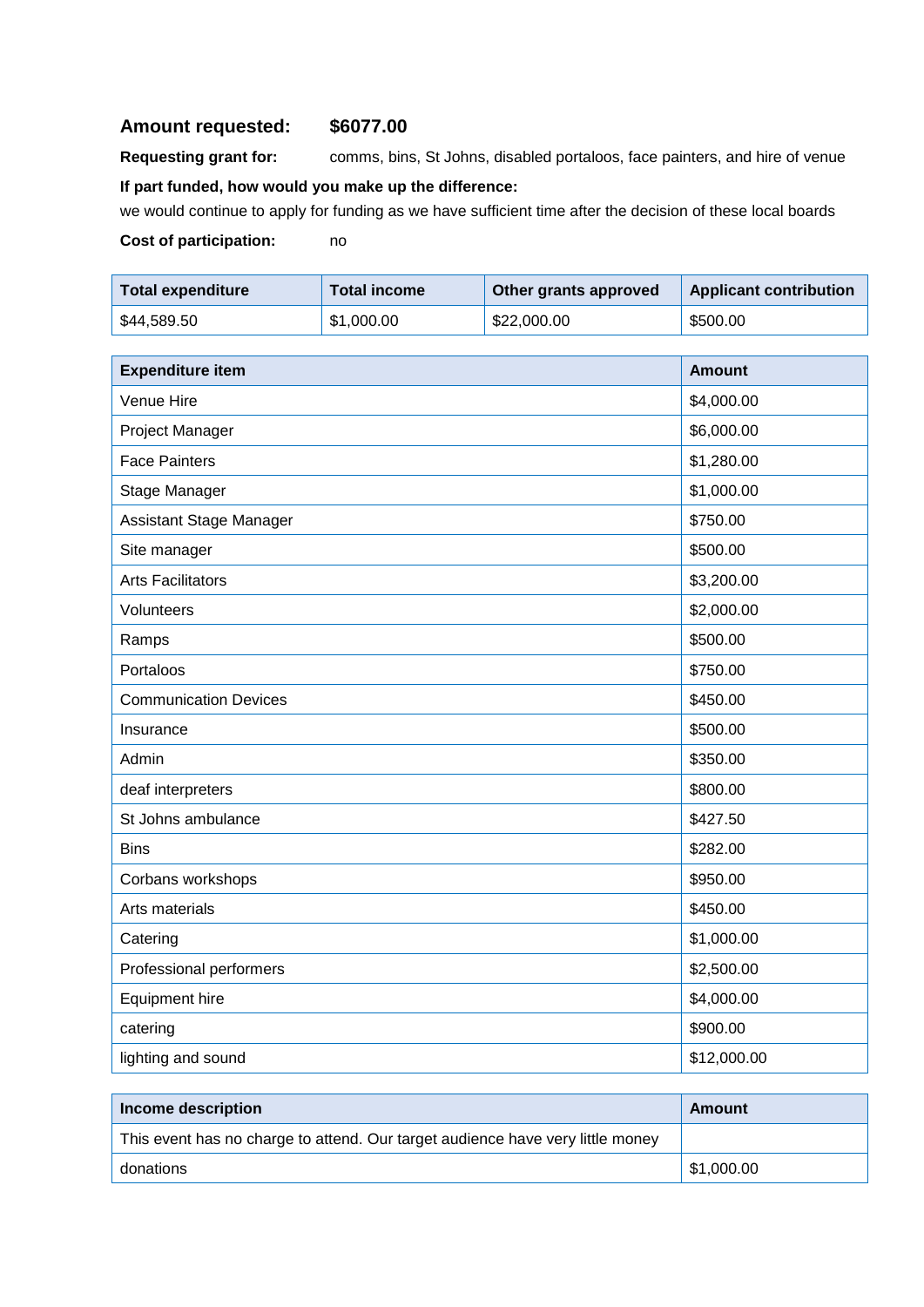| <b>Other funding sources</b>               | Amount       | <b>Current Status</b> |
|--------------------------------------------|--------------|-----------------------|
| <b>Regional Event Fund</b>                 | \$14,000.00. | Approved              |
| <b>Western Districts Community Funding</b> | \$8,00000    | Pending               |

| <b>Donated materials</b>     | <b>Amount</b> |
|------------------------------|---------------|
| Arts and crafts supplies     | \$200.00      |
| Volunteers thank you goodies | \$300.00      |
| Pop up tents                 | \$500.00      |

| Total number volunteer hours | <b>Total number specialised</b><br>volunteer hours | Amount      |
|------------------------------|----------------------------------------------------|-------------|
| 640                          |                                                    | \$13,152.00 |
| None identified              | 12                                                 | \$540.00    |

| <b>Application ID</b> | <b>Project title</b>                                                             | <b>Decision</b> |
|-----------------------|----------------------------------------------------------------------------------|-----------------|
|                       | Round - Stage                                                                    | Allocation      |
| REF19-2-00006         | InterACT 2019!                                                                   | <b>Approved</b> |
|                       | Regional Event Fund 2018/2019 - Round 2 - Application                            | \$14,000.00     |
| LG1805-219            | InterACT 2018                                                                    | Approved        |
|                       | 2017/2018 Henderson-Massey Local Grants, Round Two - Review accountability       | \$3.654.00      |
| CCS18_2_164           | Weekly community classes for young people with a disability                      | <b>Approved</b> |
|                       | Creative Communities Scheme 18_2 - Central 18_2                                  | \$1,500.00      |
| CCS18_2_165           | Weekly community classes for young people with a disability                      | <b>Approved</b> |
|                       | Creative Communities Scheme 18_2 - South 18_2                                    | \$4,200.00      |
| CCS18_2_145           | Weekly community classes for young people with a disability                      | <b>Approved</b> |
|                       | Creative Communities Scheme 18_2 - West 18_2                                     | \$4,400.00      |
| <b>REF18S00005</b>    | InterACT 2018!                                                                   | <b>Approved</b> |
|                       | Regional Event Fund 2017/2018 - Round 2 Strategic Priorities - Application       | \$14,000.00     |
| CCS18_1_257           | Weekly community classes for young people with a disability                      | <b>Approved</b> |
|                       | Creative Communities Scheme 18_1 - South 18_1                                    | \$4,200.00      |
| CCS18_1_254           | Weekly community classes for young people with a disability                      | <b>Approved</b> |
|                       | Creative Communities Scheme 18_1 - West 18_1                                     | \$5,000.00      |
| CCS18_1_250           | Weekly community classes for young people with a disability                      | <b>Declined</b> |
|                       | Creative Communities Scheme 18_1 - Central 18_1                                  | \$0.00          |
| LG1719-206            | <b>InterACT Disability Arts festival</b>                                         | <b>Approved</b> |
|                       | 2016/2017 Waitākere Ranges Local Grant, Round Two - Acquitted                    | \$6,963.00      |
| CCS17_2_115           | Arts for all-holiday programmes for children, youth and adults with a disability | <b>Approved</b> |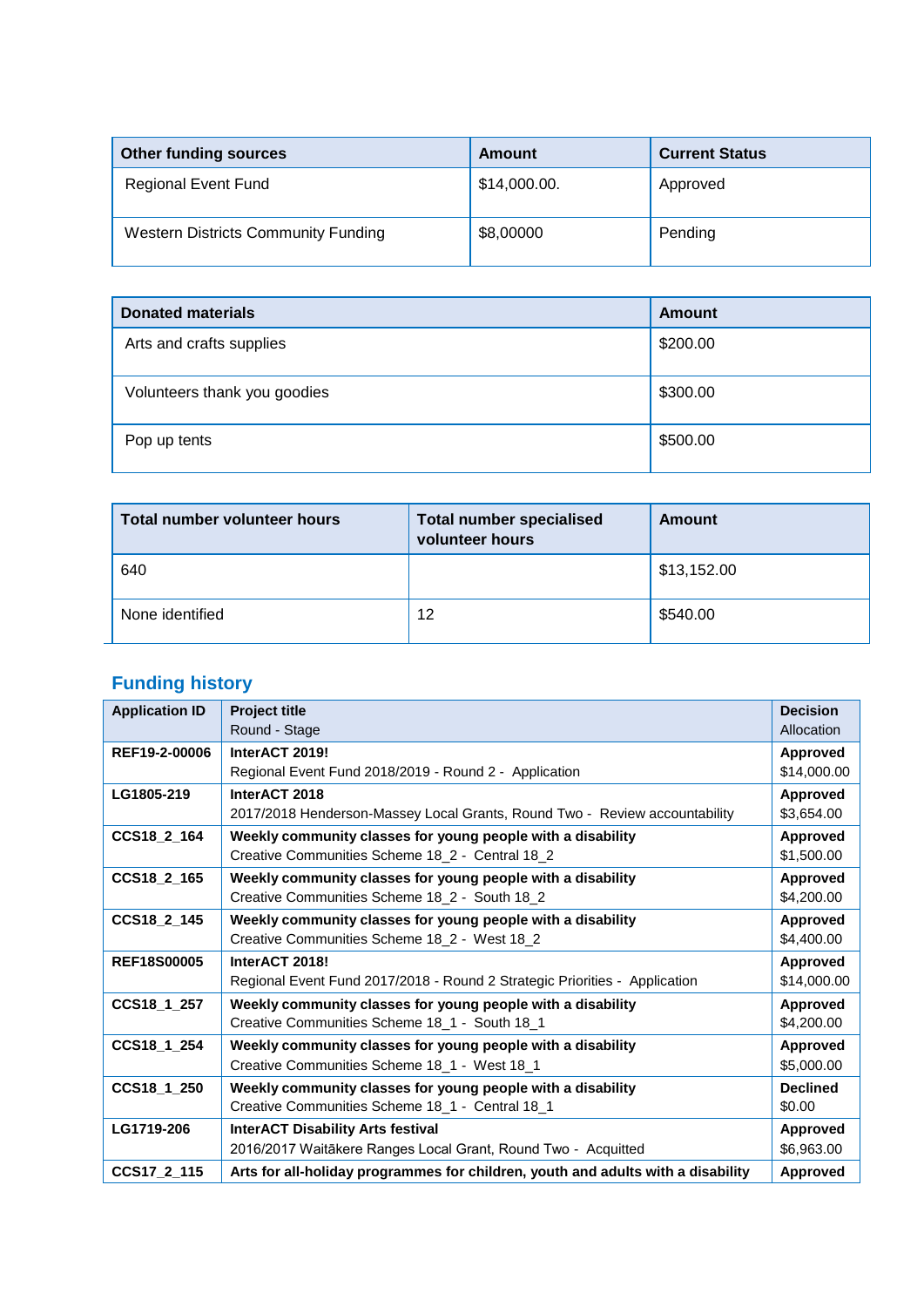|                                                                                                              | Creative Communities Scheme 2017_2 - Central Committee 17_2                        | \$4,072.00      |  |
|--------------------------------------------------------------------------------------------------------------|------------------------------------------------------------------------------------|-----------------|--|
| CCS17 2 140                                                                                                  | community classes for young people with a disability                               | <b>Approved</b> |  |
|                                                                                                              | Creative Communities Scheme 2017_2 - North Committee 17_2                          | \$2,350.00      |  |
| CCS17 2 138                                                                                                  | community classes for young people with a disability                               | <b>Approved</b> |  |
|                                                                                                              | Creative Communities Scheme 2017_2 - Central Committee 17_2                        | \$2,350.00      |  |
| CCS17_2_137                                                                                                  | community classes for young people with a disability                               | <b>Approved</b> |  |
|                                                                                                              | Creative Communities Scheme 2017_2 - South Committee 17_2                          | \$4,200.00      |  |
| CCS17_2_135                                                                                                  | community classes for young people with a disability                               | <b>Approved</b> |  |
|                                                                                                              | Creative Communities Scheme 2017_2 - West Committee 17_2                           | \$8,000.00      |  |
| <b>REF17S00022</b>                                                                                           | Interact 2017!                                                                     | <b>Approved</b> |  |
|                                                                                                              | Regional Event Fund 2016/2017 - Round 2 Strategic Priorities - Application         | \$12,000.00     |  |
| CCS17_1_224                                                                                                  | Community classes for young people with a disability                               | <b>Approved</b> |  |
|                                                                                                              | Creative Communities Scheme 2017_1 - North Assessment Committee Round 1            | \$2,200.00      |  |
|                                                                                                              | 2017                                                                               |                 |  |
| CCS17_1_220                                                                                                  | Community classes for young people with a disability                               | <b>Approved</b> |  |
|                                                                                                              | Creative Communities Scheme 2017_1 - Central Assessment Committee Round 1<br>2017  | \$2,200.00      |  |
| CCS17_1_132                                                                                                  | Community classes for young people with a disability                               | <b>Approved</b> |  |
|                                                                                                              | Creative Communities Scheme 2017_1 - South Assessment Committee Round 1<br>2017    | \$4,032.50      |  |
| CCS17_1_079                                                                                                  | Community classes for young people with a disability                               | Approved        |  |
|                                                                                                              | Creative Communities Scheme 2017_1 - West Assessment Committee Round 1<br>2017     | \$5,868.00      |  |
| LG1621-202                                                                                                   | InterACT 2016!                                                                     | <b>Approved</b> |  |
|                                                                                                              | 2015/2016 Whau Local Grants, Round Two - Acquitted                                 | \$5,500.00      |  |
| CCS16 2 014                                                                                                  | Community performing arts classes for young people with a disability               | Approved        |  |
|                                                                                                              | Creative Communities Scheme 2016_2 - Regional Assessment Committee Round 2<br>2016 | \$12,600.00     |  |
| LESF26                                                                                                       | InterACT 2015                                                                      | <b>Approved</b> |  |
|                                                                                                              | 2015/16 Round 1 Local Events Support Fund - Acquitted                              | \$5,000.00      |  |
| LESF34                                                                                                       | InterACT 2015                                                                      | Approved        |  |
|                                                                                                              | Events Round Zero Apps - Acquitted                                                 | \$4,000.00      |  |
| CCS15_2_149                                                                                                  | Community classes for young people with a disability in drama, songwriting         | Approved        |  |
|                                                                                                              | and film making                                                                    | \$6,566.00      |  |
|                                                                                                              | Creative Communities Scheme 2015_2 - Acquitted                                     |                 |  |
| 00100                                                                                                        | Creative Community classes for young people with a disability                      | Approved        |  |
|                                                                                                              | Creative Communities Scheme 2015_1 - Acquitted                                     | \$17,000.00     |  |
| Applications prior to the 2015/2016 financial year have all been accounted for and omitted from this summary |                                                                                    |                 |  |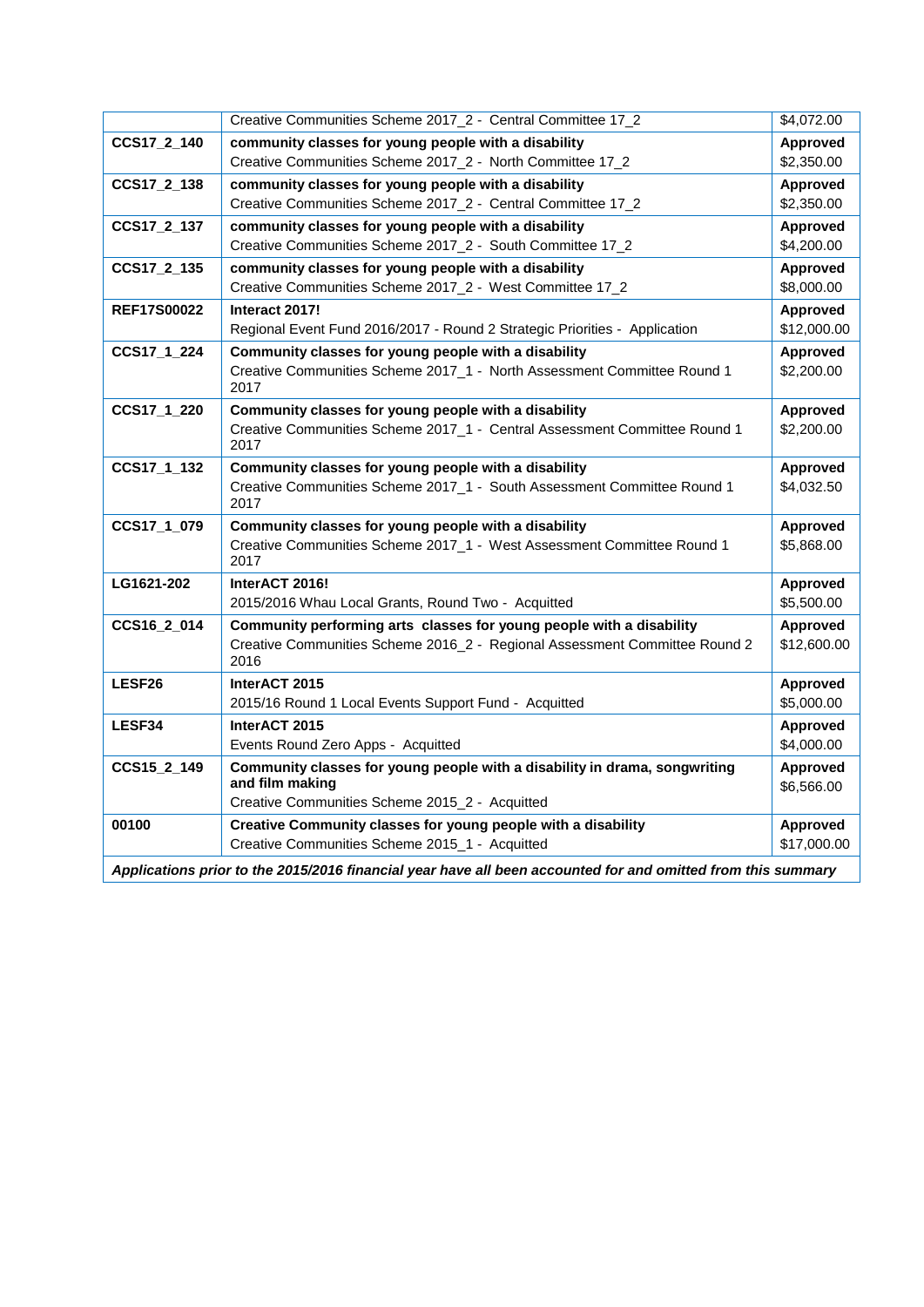# **Auckland Basketball Services Limited**

| Legal status:                 | Incorporated Society,<br>Charitable Trust, Limited<br><b>Liability Company</b> | <b>Activity focus:</b> | Sport and recreation |
|-------------------------------|--------------------------------------------------------------------------------|------------------------|----------------------|
| <b>Conflicts of interest:</b> | None identified                                                                |                        |                      |

### **Project: West Auckland Junior Development Program**

| Location:                          | Whau, Waitakere and Henderson-Massey Local Boards.                                                                                                                                                                                                                                                                                                                                                                                                                                                          |                                                |             |  |  |
|------------------------------------|-------------------------------------------------------------------------------------------------------------------------------------------------------------------------------------------------------------------------------------------------------------------------------------------------------------------------------------------------------------------------------------------------------------------------------------------------------------------------------------------------------------|------------------------------------------------|-------------|--|--|
| Summary:                           | Establishing more skills and opportunities to play in the West Auckland area by<br>coaching in schools, providing new opportunities to play indoor basketball. The<br>aim is to provide easy local access to young people, increase leadership skills of<br>young people, grow new volunteer networks to build local community capacity and<br>increase the support for schools, clubs and community groups in the area. We<br>want to work long term with the local boards to support the local community, |                                                |             |  |  |
| Dates:                             | 04/06/2019 - 17/12/2019                                                                                                                                                                                                                                                                                                                                                                                                                                                                                     |                                                | Rain dates: |  |  |
| People delivering:                 | 4                                                                                                                                                                                                                                                                                                                                                                                                                                                                                                           | People reached:<br>5000                        |             |  |  |
| % of participants from Local Board |                                                                                                                                                                                                                                                                                                                                                                                                                                                                                                             | 30%                                            |             |  |  |
| <b>Promotion:</b>                  |                                                                                                                                                                                                                                                                                                                                                                                                                                                                                                             | Through flyers, posters and our facebook page. |             |  |  |

### **Community benefits**

### **Identified need:**

We have thousands - over 20,000 - of children in West Auckland who want to play basketball. Current limits on capacity mean we cannot delivery to that many so we are putting in place a long term plan to grow more opportunities for young people and make it much easier for them to access the sport. We are keen to ensure that location, cost and time are not barriers to young people being able to get access to the sport. We also want to ensure that the project develops new young leaders and a strong welcoming culture in all of the playing groups to encourage more young people to play and more importantly to feel accepted.

### **Identified community outcomes:**

Community facilities are vibrant and welcoming places at the heart of our communities.

We feel good about where we live.

Great neighbourhoods with strong community connections, capacity and voices.

Community facilities are vibrant and welcoming places at the heart of our communities.

Communities that know each other and work together on common interests.

Our people experience local arts and culture and recognise our heritage.

More active local communities with local access to sport.

Increased junior participation.

Please note although the project is not specifically targeted at Maori, young Maori are very keen on basketball and will be an important part of the overall mix of ethnicities taking part in the project.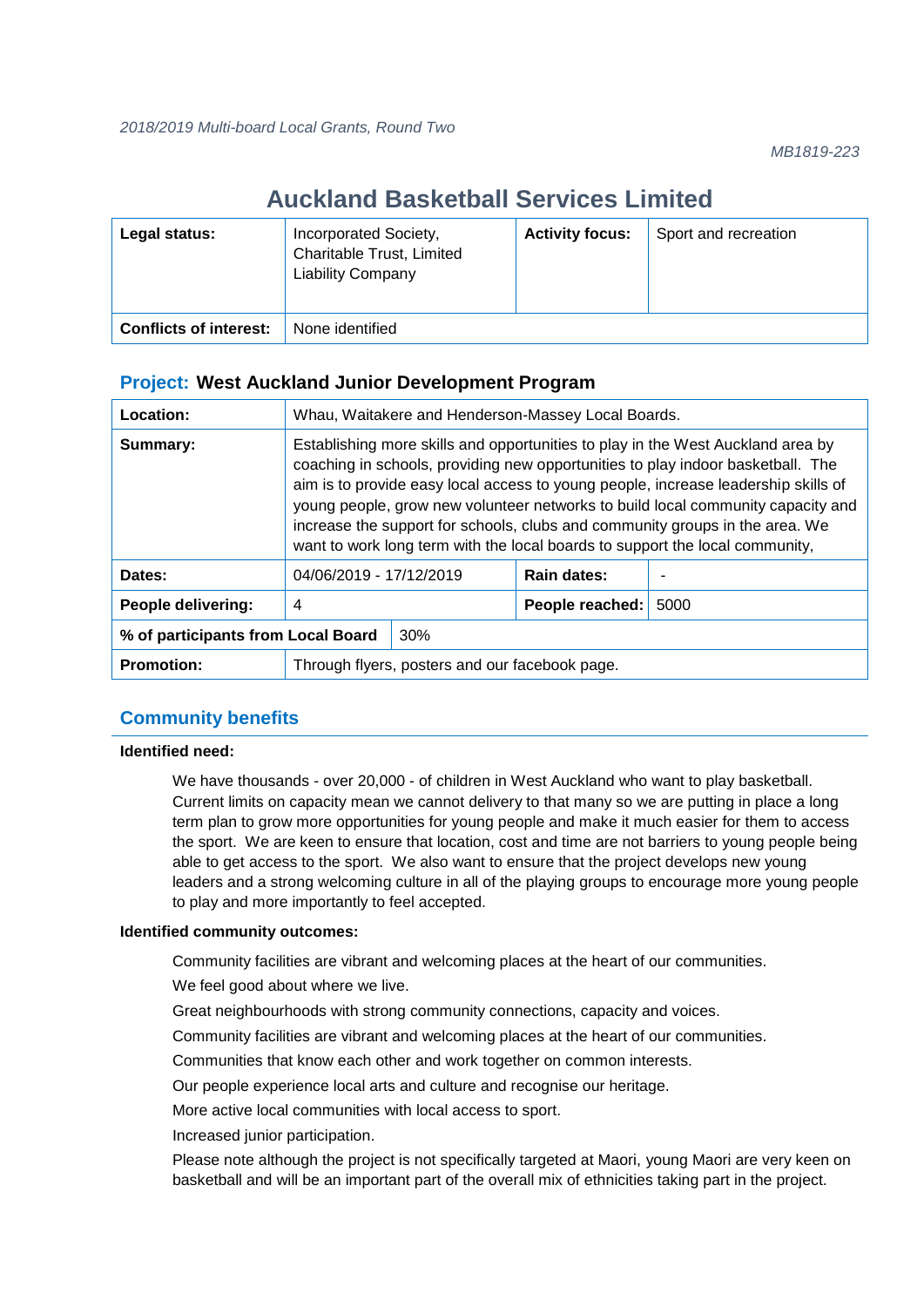### **Alignment with local board priorities:**

### **Henderson-Massey**

• people are more active

We are setting up new playing opportunities for young people wanting to play basketball all across West Auckland. We are looking at ways to ensure more children can access the sport in their local school and their local community. This is a significant project but we need support for some of the local investment. It will remove a lot of the barriers such as travel, time and cost that are preventing young people from accessing the sport locally and is part of a long term approach to bridge the gap between current delivery and high demand from people wanting to play the sport. It includes setting up new long term clubs and support structures, resources and volunteers in the local community.

| <b>Collaborating organisation/individual</b> | <b>Role</b>     |
|----------------------------------------------|-----------------|
| Nil                                          | None identified |

# **Demographics**

| <b>Māori outcomes:</b>                    | None identified                                                                                           |
|-------------------------------------------|-----------------------------------------------------------------------------------------------------------|
| Accessible to people with<br>disabilities | Yes - We include all children in our programs and are used to working with<br>children with disabilities. |
| <b>Target ethnic groups:</b>              | All/everyone                                                                                              |
| <b>Promoting SmokeFree:</b>               | We encourage healthy habits in all of our programs.                                                       |
| Zero waste minimisation                   | No.                                                                                                       |

| Percentage of males targeted | Percentage of females targeted   All - not targeted male/female |      |
|------------------------------|-----------------------------------------------------------------|------|
| %                            | %                                                               | 100% |

| 0-5 years | $<$ 15 vears | 15-24 years | $\vert$ 25-44 years | $\vert$ 45-64 years $\vert$ >65 years |   | All ages |
|-----------|--------------|-------------|---------------------|---------------------------------------|---|----------|
| %         | 70%          | 30%         | %                   | %                                     | % | %        |

# **Financial information**

# **Amount requested: \$20000.00 Requesting grant for:** We are asking for support for Hall Hire at Trusts Arena, to bring people together people from 3 local boards into larger programs and supplement the local school programs. Including an administrator to support schools, clubs and community groups in West Auckland who struggle getting information on what is available locally as well as rules of the sport, getting teams set up and general support.

### **If part funded, how would you make up the difference:**

We would have to scale down the project to suit the funding so this could mean less hours for the administrator, or less hall hire.

### **Cost of participation:** There is a cost for after schools programs at Trust Arena, \$60 per person per term. Please note we have received funding from TTCF for coaching, hall hire and basketballs \$10,000 was put aside for hall hire which will be spent by June with \$27000 of the total fund estimated to be still left by June.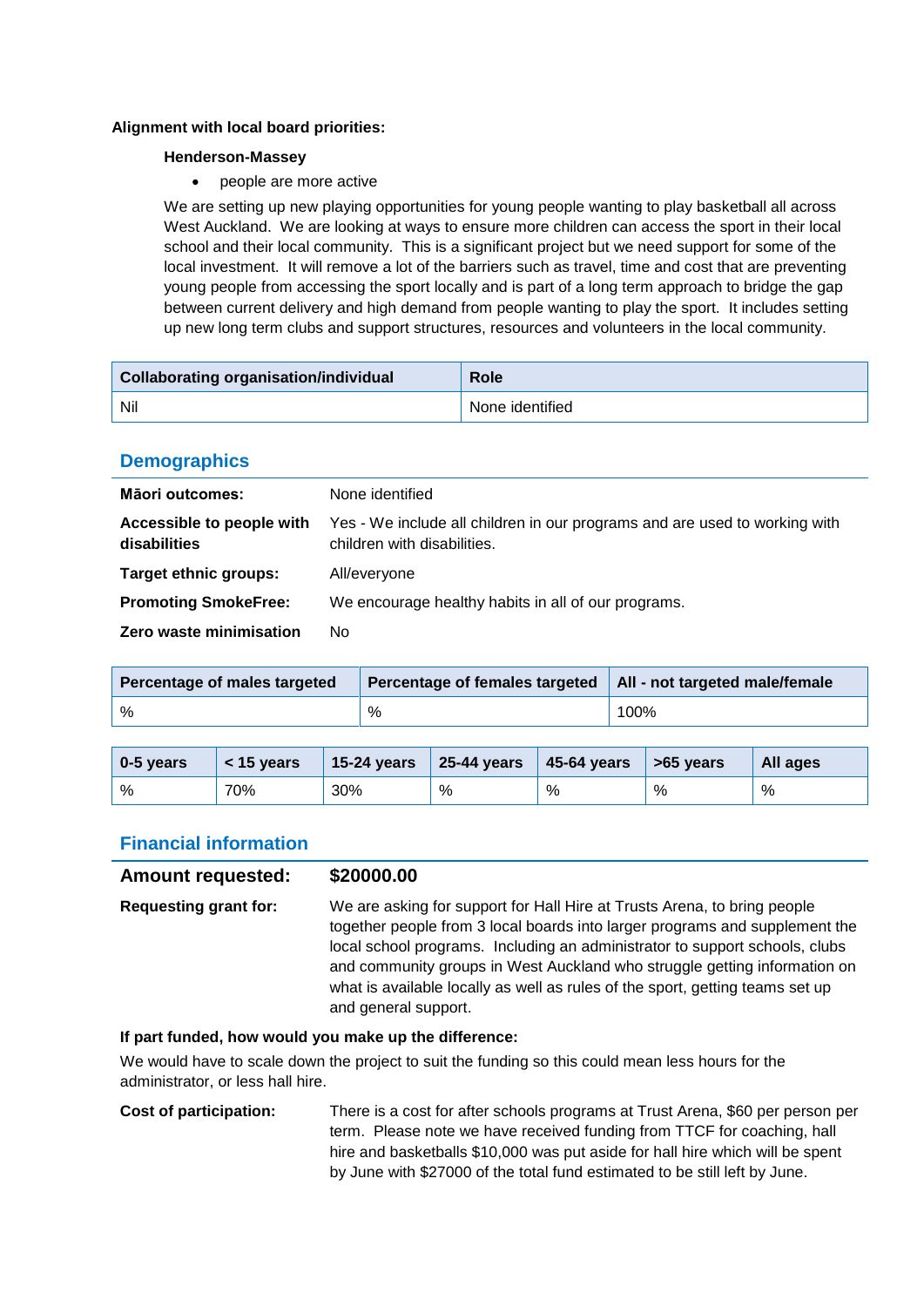| <b>Total expenditure</b> | Total income | Other grants approved | <b>Applicant contribution</b> |
|--------------------------|--------------|-----------------------|-------------------------------|
| \$125,539.38             | \$18,000.00  | \$42,000.00           | \$45,539.00                   |

| <b>Expenditure item</b> | <b>Amount</b> |
|-------------------------|---------------|
| <b>Hall Hire</b>        | \$31,539.38   |
| Administrator           | \$24,000.00   |
| Coaching                | \$42,000.00   |
| Promotion               | \$10,000.00   |
| Development Staff       | \$10,000.00   |
| Equipment               | \$8,000.00    |

| Income description | Amount      |
|--------------------|-------------|
| 300 at \$60 each.  | \$18,000.00 |

| <b>Other funding sources</b>     | Amount       | <b>Current Status</b> |
|----------------------------------|--------------|-----------------------|
| <b>TTCF</b> remainder of funding | \$27,000.00. | Approved              |
| Sport Waitekere Kiwisport        | \$15,00000   | Approved              |

| <b>Donated materials</b> | Amount                |
|--------------------------|-----------------------|
| None identified          | $\frac{1}{2}$ \$0.00. |

| Total number volunteer hours | <b>Total number specialised</b><br>volunteer hours | Amount |
|------------------------------|----------------------------------------------------|--------|
| None identified              |                                                    | \$0.00 |

# **Funding history**

| <b>Application ID</b> | <b>Project title</b><br>Round - Stage                                                                                  | <b>Decision</b><br>Allocation |
|-----------------------|------------------------------------------------------------------------------------------------------------------------|-------------------------------|
| LG1909-246            | Mangere-Otahuhu Junior Development Program<br>2018/2019 Mängere-Otähuhu Local Grants, Round Two - Submitted            | <b>Undecided</b><br>\$0.00    |
| LG1920-210            | <b>Waitemata Junior and Community Participation Program</b><br>2018/2019 Waitematā Local Grants, Round Two - Submitted | <b>Undecided</b><br>\$0.00    |
| LG1914-212            | Papakura School Coaching<br>2018/2019 Papakura Local Grant, Round Two - Submitted                                      | <b>Undecided</b><br>\$0.00    |
| LG1907-301            | <b>Howick Junior Development Program</b><br>2018/2019 Howick Local Grants, Round Three - Submitted                     | <b>Undecided</b><br>\$0.00    |
| LG1913-211            | <b>Otara-Papatoetoe Junior Development Program</b>                                                                     | <b>Undecided</b>              |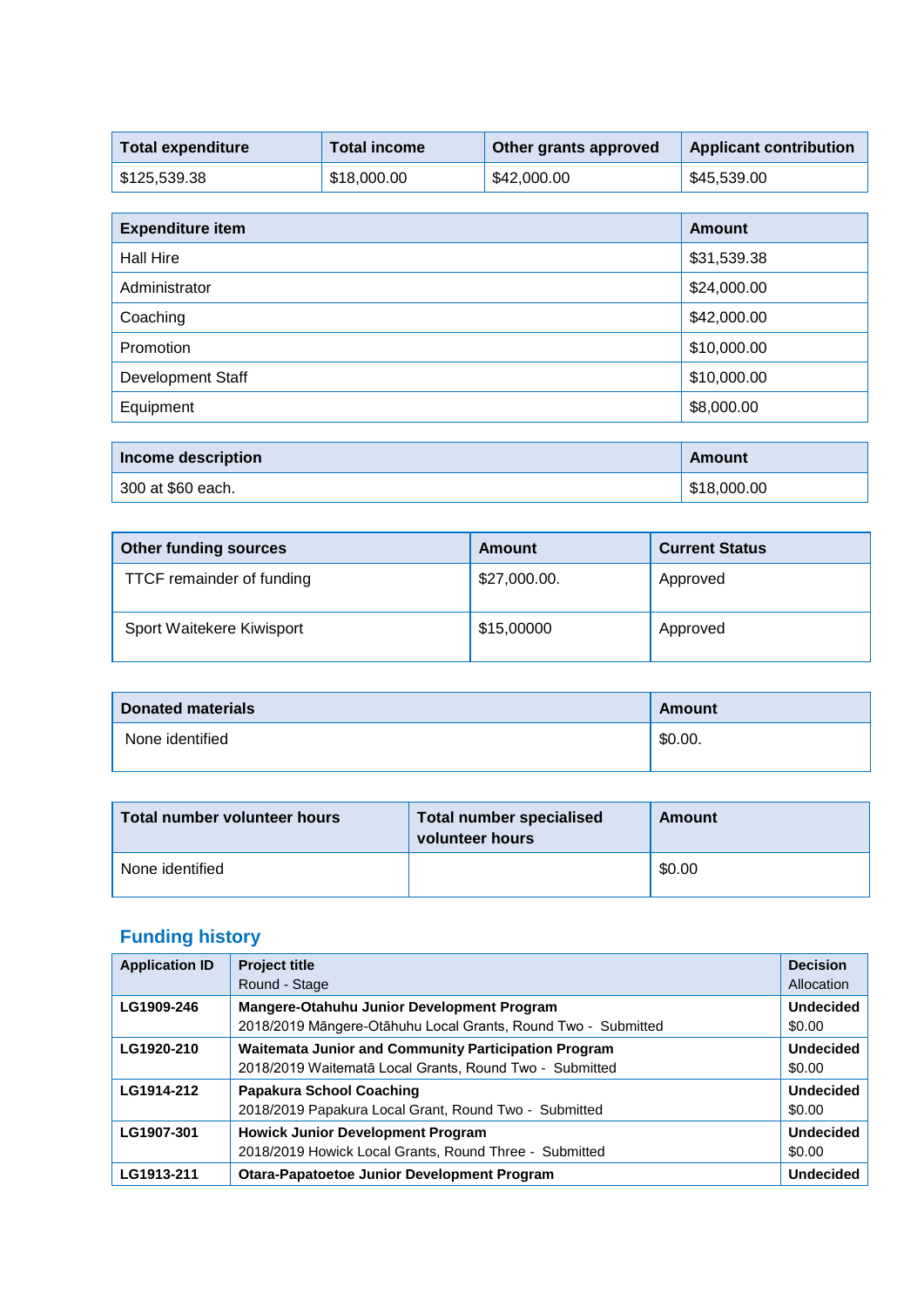|            | 2018/2019 Ōtara-Papatoetoe Local Grants, Round Two - Submitted                                               | \$0.00           |
|------------|--------------------------------------------------------------------------------------------------------------|------------------|
| LG1912-204 | Orakei Basketball Junior Development Program                                                                 | <b>Undecided</b> |
|            | 2018/2019 Ōrākei Local Grants, Round Two - Submitted                                                         | \$0.00           |
| LG1911-118 | Junior Development in Maungakiekie-Tamaki                                                                    | Approved         |
|            | 2018/2019 Maungakiekie-Tāmaki Local Grants, Round One - Project in progress                                  | \$4,000.00       |
| LG1910-129 | <b>Manurewa Maori Youth Development Program</b>                                                              | <b>Declined</b>  |
|            | 2018/2019 Manurewa Local Grants, Round One - Declined                                                        | \$0.00           |
| LG1814-231 | Juinior Coaching in Papakura Schools                                                                         | Approved         |
|            | 2017/2018 Papakura Local Grant, Round 2 - Acquitted                                                          | \$1,000.00       |
| LG1811-331 | Junior Development in Maungakiekie-Tamaki                                                                    | <b>Declined</b>  |
|            | 2017/2018 Maungakiekie-Tāmaki Local Grants, Round Three - Submitted                                          | \$0.00           |
| LG1801-233 | Junior and Youth Development In Albert-Eden                                                                  | <b>Declined</b>  |
|            | 2017/2018 Albert-Eden Local Grants, Round Two - Declined                                                     | \$0.00           |
| LG1820-216 | Growing Youth and Community Basketball in the CBD                                                            | Approved         |
|            | 2017/2018 Waitematā Local Grants, Round Two - Acquitted                                                      | \$2,000.00       |
| LG1813-219 | <b>Coaching Basketball to Juniors in Otara-Papatoetoe Schools</b>                                            | Approved         |
|            | 2017/2018 Otara-Papatoetoe Local Grants, Round Two - Acquitted                                               | \$2,500.00       |
| LG1805-203 | Henderson-Massey Indoor Junior Basketball Programs to Grow Junior                                            | Approved         |
|            | <b>Participation</b>                                                                                         | \$1,500.00       |
|            | 2017/2018 Henderson-Massey Local Grants, Round Two - Project in progress                                     |                  |
| LG1807-311 | Howick Indoor Junior Basketball Programs to Grow Junior Participation                                        | Approved         |
|            | 2017/2018 Howick Local Grants, Round Three - Acquitted                                                       | \$3,000.00       |
| LG1814-101 | Providing Community Programs at the Bruce Pulman Park Centre                                                 | <b>Declined</b>  |
|            | 2017/2018 Papakura Local Grant, Round 1 - Declined                                                           | \$0.00           |
| LG1812-110 | <b>Community Development in Panmure Orakei Area</b>                                                          | Approved         |
|            | 2017/2018 Ōrākei Local Grants, Round One - Acquitted                                                         | \$5,000.00       |
|            | Applications prior to the 2015/2016 financial year have all been accounted for and omitted from this summary |                  |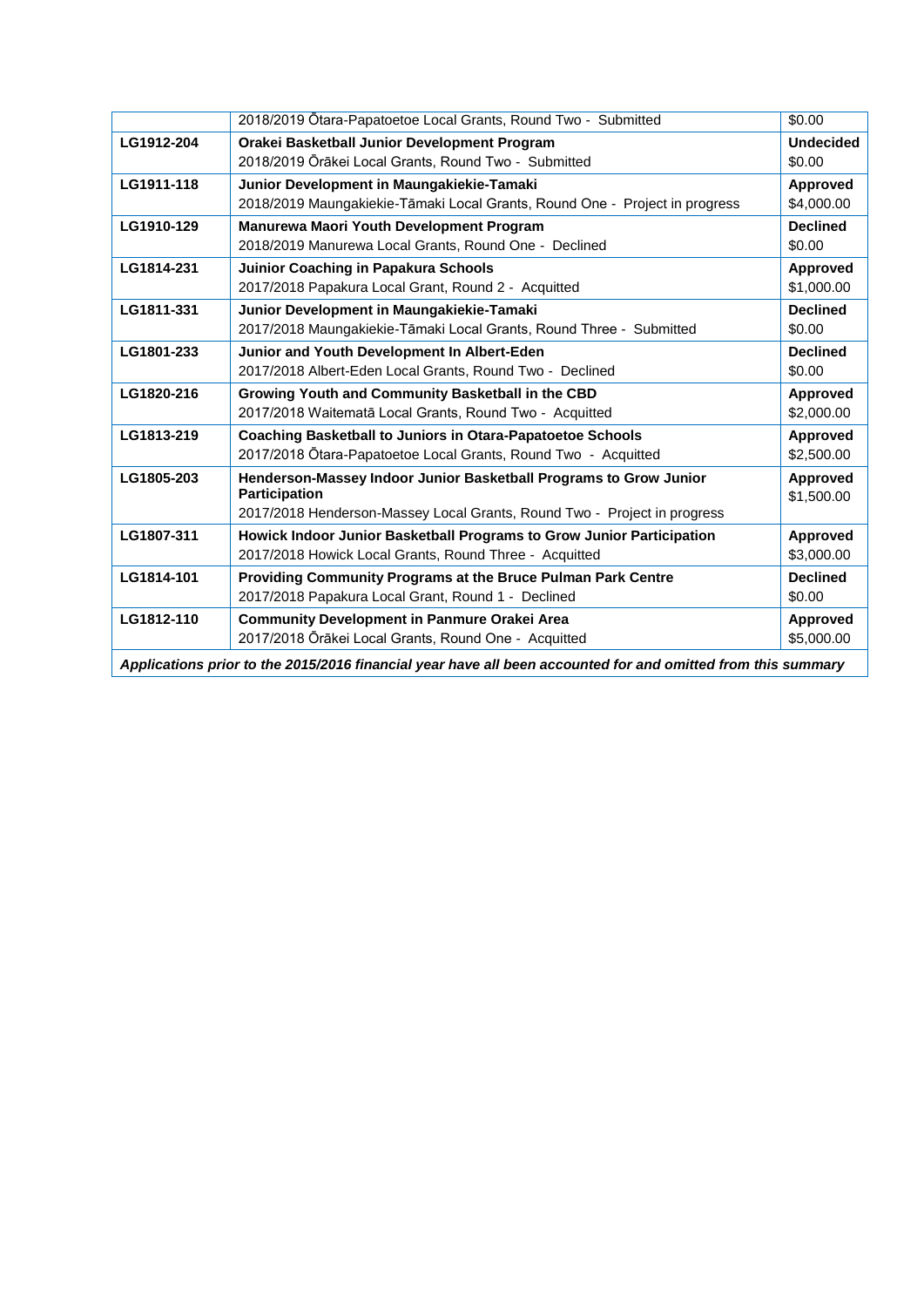# **Te Kura O Hoani Waititi Marae**

| Legal status:                 | School          | <b>Activity focus:</b> |  |
|-------------------------------|-----------------|------------------------|--|
| <b>Conflicts of interest:</b> | None identified |                        |  |

| Location:                          | Training will take place in Glen Eden at Parrs Park. Swimming training at<br>Westwave Pools Henderson, Training with other Auckland Kura Kaupapa for Mau<br>Rakau will take place at Bethells Beach and the week long even will take place in<br>Kaitaia                                                                                                                                                                                                                                                                                                                                                                                                                        |                             |                    |                                                                                                                                                                                                                                                         |
|------------------------------------|---------------------------------------------------------------------------------------------------------------------------------------------------------------------------------------------------------------------------------------------------------------------------------------------------------------------------------------------------------------------------------------------------------------------------------------------------------------------------------------------------------------------------------------------------------------------------------------------------------------------------------------------------------------------------------|-----------------------------|--------------------|---------------------------------------------------------------------------------------------------------------------------------------------------------------------------------------------------------------------------------------------------------|
| Summary:                           | Te Wiki Hākinakina provides an alternative experience for young Māori students,<br>normalizing positive and healthy life choices through Te Reo Māori, tikanga Māori,<br>community connection and sport.<br>Te Kura Kaupapa Maori o Hoani Waititi will implement the teaching of the<br>traditional sports into kura education over a 24 week period. Traditional Maori<br>Games teach Whanaugatanga (relationship building, inclusion and connections),<br>Manaakitanga (kindness and support), Kotahitangi (unity, togetherness,<br>affirmation and praise) Te Reo me ona Tikanga.<br>Please find attached a list of traditional maori sports that this project will include. |                             |                    |                                                                                                                                                                                                                                                         |
| Dates:                             | 29/04/2019 - 13/12/2019                                                                                                                                                                                                                                                                                                                                                                                                                                                                                                                                                                                                                                                         |                             | <b>Rain dates:</b> |                                                                                                                                                                                                                                                         |
| People delivering:                 | 90 people participating at<br>National level representing<br><b>West Auckland Community</b><br>and the program with have an<br>impact on 250 students<br>learning and participating<br>during school. 200 whanau<br>members will also participate.                                                                                                                                                                                                                                                                                                                                                                                                                              |                             | People reached:    | A group of 90 students and<br>whanau members will<br>represent West Auckland at<br>a National Level at a 6 day<br>event however through the<br>use of this project our kura<br>will have a direct impact on<br>250 students plus 200<br>whanau members. |
| % of participants from Local Board | 33%                                                                                                                                                                                                                                                                                                                                                                                                                                                                                                                                                                                                                                                                             |                             |                    |                                                                                                                                                                                                                                                         |
| <b>Promotion:</b>                  | Kura Panui<br>Kura Website<br>Social Media FBK page                                                                                                                                                                                                                                                                                                                                                                                                                                                                                                                                                                                                                             | National Kura Kaupapa Panui |                    |                                                                                                                                                                                                                                                         |

# **Project: Te Wikihakinakina 2019**

# **Community benefits**

### **Identified need:**

It is well-documented that Māori are over-represented in negative statistics such as smoking, drug and alcohol use, obesity and crime. Through this project we will provide opportunities to promote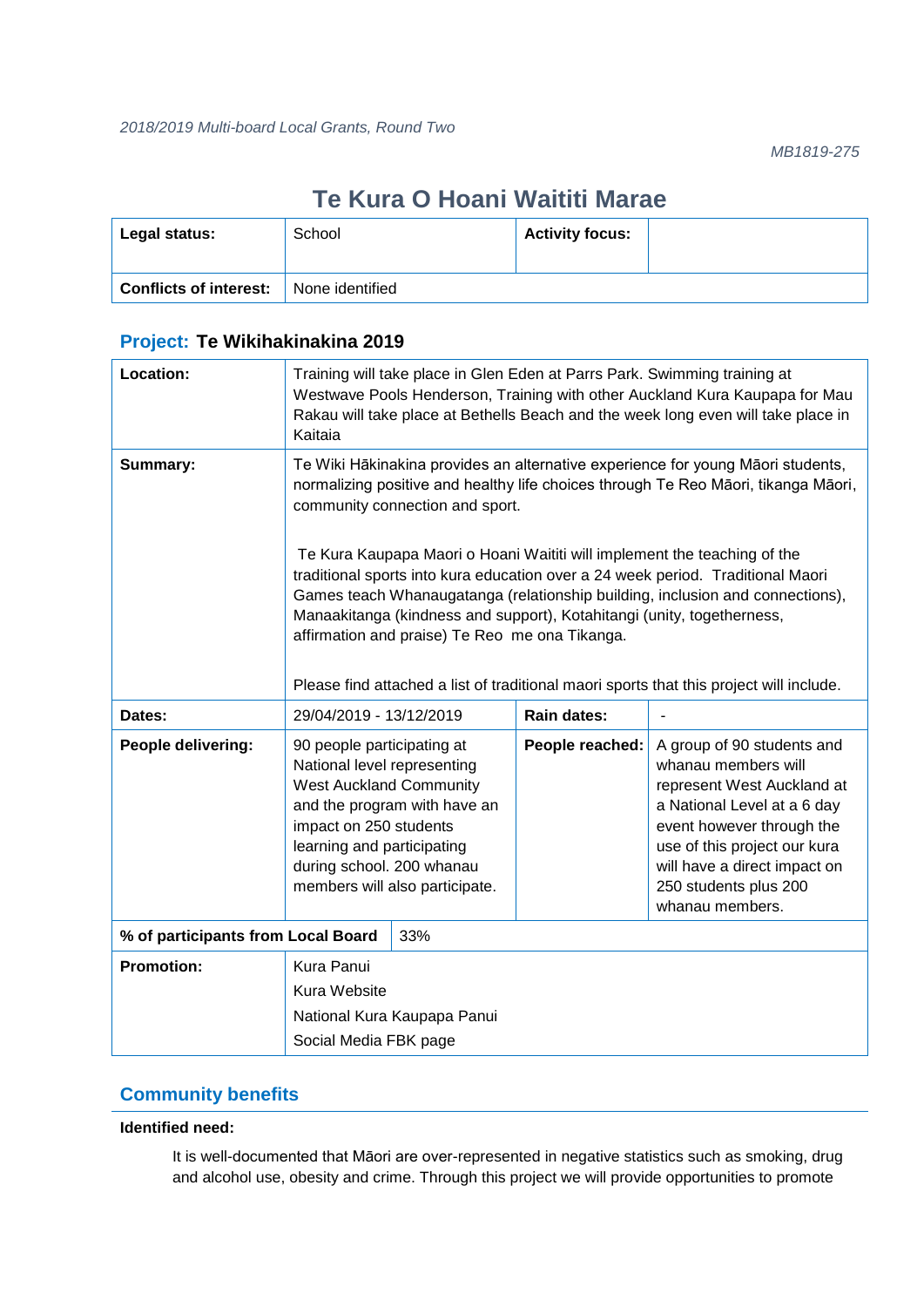positive life choices including knowledge around alcohol and drugs, the impacts of drug and alcohol use on whanau and how it can affect a young person's ability to make good decisions.

This project has the potential to reach rangatahi who are not only marginalized as having problematic drug use, but are systematically disadvantaged.

Te Wiki Hākinakina has proven to be successful at National Level with 40 out of 43 schools from throughout Aotearoa attending, while the numbers of students participating is well over 1200.

#### **Identified community outcomes:**

The project will draw on the 'Whare Tapawhā' programme which aims to increase the following identified protective factors:

- Caring school climate
- Community values
- School engagement and school boundaries
- Positive peer Influence
- Delayed onset of drug and alcohol use
- Positive identity and connection to culture

### **Alignment with local board priorities:**

#### **Henderson-Massey**

• arts, events and cultural activities reflect our many heritages

Te Wiki Hākinakina is a biennial gathering of Kura Kaupapa Māori Aho Matua where Wharekura students (years 9-13) from 43 schools (nationwide) come together once every 2 years to connect, build positive relationships, teamwork and planning and take part in a week-long inclusive sporting experience run completely in Te Reo Māori. Te Wiki Hākinakina engages over 1200 students by building whanaungatanga/connections to their peers and community.

Te Kura Kaupapa Maori o Hoani Waititi Marae will engage 75 Rangatahi and 15 whanau members in Te Wiki Hakinakina 2019. This an opportunity to raise awareness around healthy lifestyles, making good decisions, acceptance of the right support systems.

| <b>Collaborating organisation/individual</b> | Role                             |
|----------------------------------------------|----------------------------------|
| Whare Tu Taua O Aotearoa                     | <b>Facilitators, Coaches</b>     |
| <b>Access Education Limited</b>              | <b>Health and Wellness Coach</b> |
| Waitakere Outriggers Waka Ama Club           | Facilitators, Coaches, Resources |
| Tribal Roots Aotearoa                        | Coaching, Resources              |
| <b>Healthy Families Waitakere</b>            | Mentoring                        |
| Sports Waitakere                             | Coaching, Resources, Mentoring   |
| Aktive Auckland                              | Coaching, Resources, Mentoring   |

### **Demographics**

**Māori outcomes:** *Māori led - either a Māori organisation that is applying or Māori directed (came about as a request from Māori).*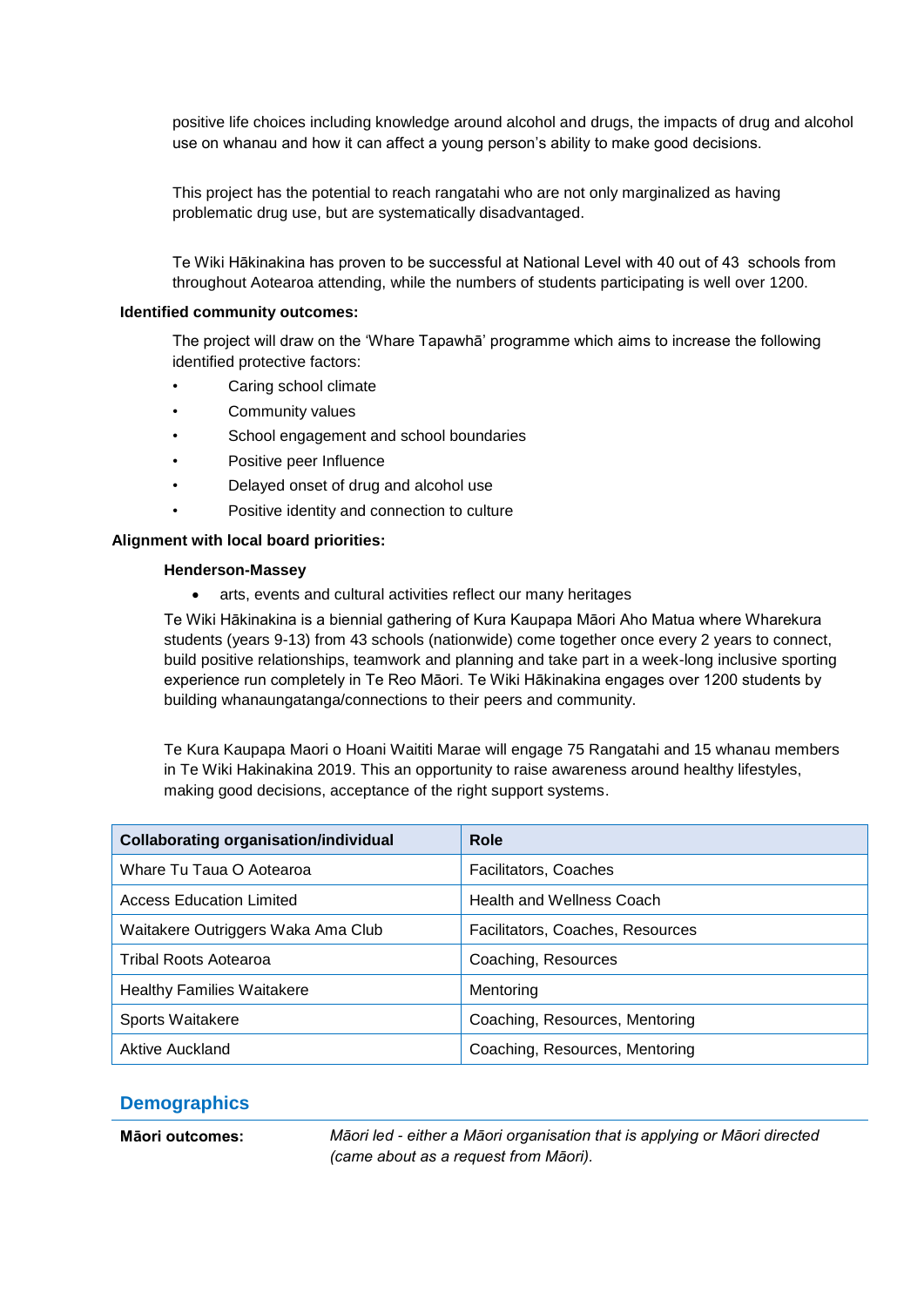|                                           | Rangatahi will have a better matauranga of own identity, recognition of their<br>strengths and weaknesses and the support to improve particular areas of<br>themselves through the use of traditional maori sports.                                            |
|-------------------------------------------|----------------------------------------------------------------------------------------------------------------------------------------------------------------------------------------------------------------------------------------------------------------|
|                                           | Sport and recreation is a positive space for Māori and one in which Māori<br>excel.                                                                                                                                                                            |
|                                           | There are a number of opportunities in this project to better engage with<br>Māori participation in sport and physical activity to achieve wider government<br>outcomes, such as improvements in health and educational outcomes.                              |
|                                           | This is also an opportunity for us as a kura to further increase participation,<br>and impact on multiple social outcomes via sport, especially in communities<br>where there is low participation among Maori, and where there are multiple<br>disadvantages. |
| Accessible to people with<br>disabilities | $No -$                                                                                                                                                                                                                                                         |
| Target ethnic groups:                     | Specific ethnic group Māori                                                                                                                                                                                                                                    |
| <b>Promoting SmokeFree:</b>               | Promote good decision making around healthy lifestyles                                                                                                                                                                                                         |
|                                           | Promote smoke-free, drugs and alcohol.                                                                                                                                                                                                                         |
|                                           | Help our young people to know where they can go if they need help<br>or advice.                                                                                                                                                                                |
|                                           | Smoke free venues where sports activities are played.                                                                                                                                                                                                          |
|                                           | Good quality information about issues that affect youth.                                                                                                                                                                                                       |
| Zero waste minimisation                   | * All registrations will be completed online to save the useage of paper.<br>Students will be asked to bring reusable water bottles rather than<br>supermarket bought water. * Compost and recycling bins are provided at<br>school.                           |

| Percentage of males targeted | Percentage of females targeted   All - not targeted male/female |      |
|------------------------------|-----------------------------------------------------------------|------|
| %                            | %                                                               | 100% |

| $0-5$ years | $\vert$ < 15 vears | 15-24 years   25-44 years   45-64 years   >65 years |   |   |   | All ages |
|-------------|--------------------|-----------------------------------------------------|---|---|---|----------|
| 28%         | %                  | 26%                                                 | % | % | % | 46%      |

## **Financial information**

| <b>Amount requested:</b>                              | \$30294.00                                                                     |
|-------------------------------------------------------|--------------------------------------------------------------------------------|
| <b>Requesting grant for:</b>                          | Shared support with Education Training.                                        |
|                                                       | * Shared support with Kai                                                      |
|                                                       | * Shared support with Accommodation                                            |
|                                                       | * Shared support with Bus and Van hire                                         |
|                                                       | * Shared support with Reporting and evaluation                                 |
|                                                       | * Shared support uniforms                                                      |
| If part funded, how would you make up the difference: |                                                                                |
| We would need to apply to other funders for funds.    |                                                                                |
| <b>Cost of participation:</b>                         | \$50 Registration fee for the week long event in Kaitaia. This includes access |

to play all traditional sports plus attendance to the Celebration Ball.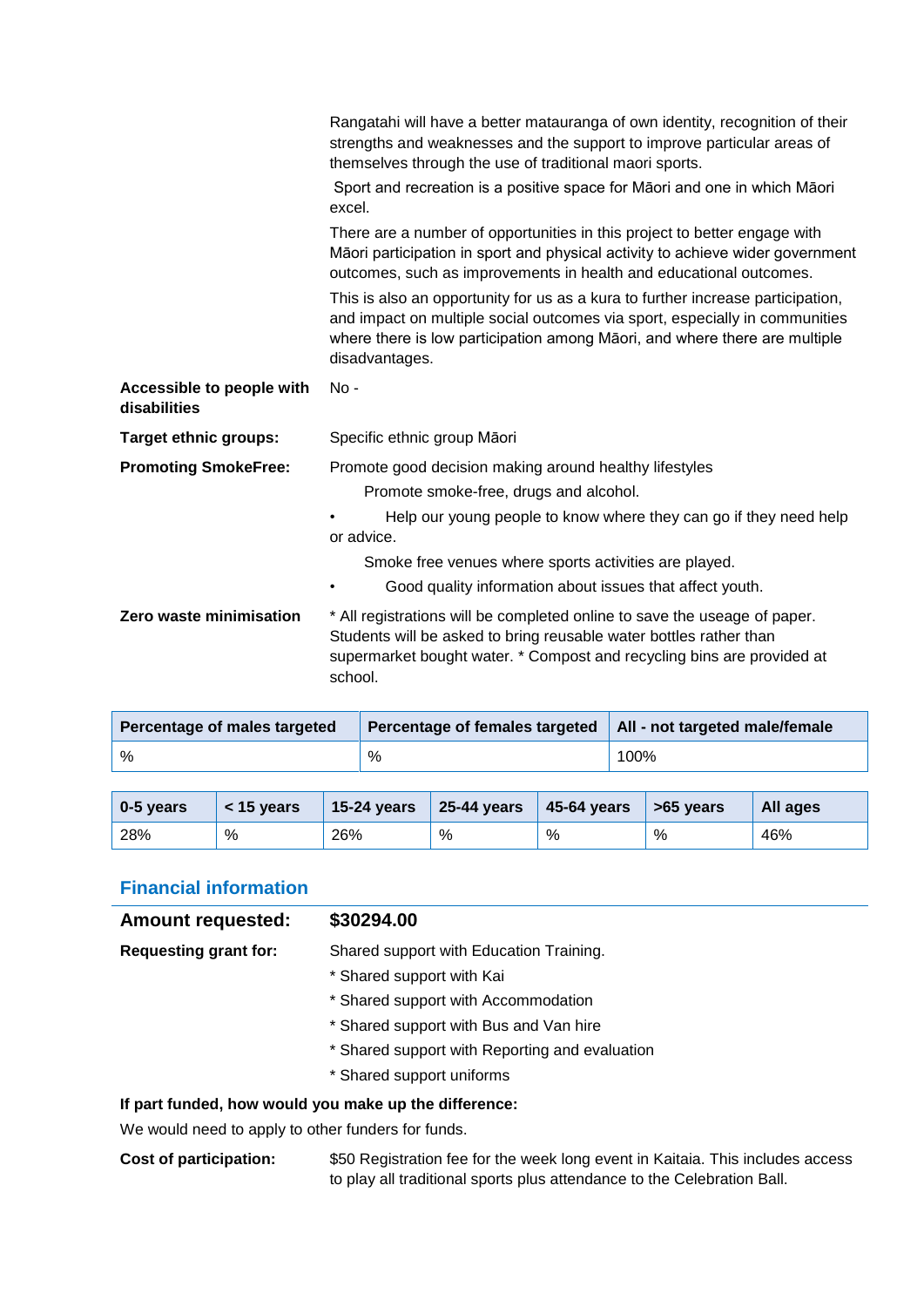| <b>Total expenditure</b> | Total income | Other grants approved | <b>Applicant contribution</b> |
|--------------------------|--------------|-----------------------|-------------------------------|
| \$85,037.11              | \$5,900.00   | \$0.00                | \$48,842.00                   |

| <b>Expenditure item</b>                                                                                                                          | Amount      |
|--------------------------------------------------------------------------------------------------------------------------------------------------|-------------|
| Education and Training Wananga x7 *                                                                                                              | \$12,880.00 |
| Food                                                                                                                                             | \$18,900.00 |
| Travel Bus                                                                                                                                       | \$10,000.00 |
| Travel - Van x3                                                                                                                                  | \$4,620.00  |
| Playing Uniforms - Tee Shirt and Shorts                                                                                                          | \$4,500.00  |
| Accomodation - Kaitaia                                                                                                                           | \$2,000.00  |
| Reporting and Evaluation                                                                                                                         | \$1,200.00  |
| Administration and Programme Planning                                                                                                            | \$500.00    |
| Facilitator/Coach x1 plus Coordinator x1                                                                                                         | \$9,000.00  |
| Registered Teaching Staff (Principal x1, Senior Manager x1, Head of<br>Department x2, Professional Sports Coordinator x1, Registered Teachers x5 | \$15,937.11 |
| Registration @ \$50 each                                                                                                                         | \$4,500.00  |
| Miscellaneous                                                                                                                                    | \$1,000.00  |

| Income description       | Amount     |
|--------------------------|------------|
| <b>Food Contribution</b> | \$900.00   |
| Registration @ \$50 each | \$4,500.00 |
| Uniforms                 | \$500.00   |

| <b>Other funding sources</b> | Amount | <b>Current Status</b> |
|------------------------------|--------|-----------------------|
| None identified              | \$0.00 |                       |

| <b>Donated materials</b> | Amount     |
|--------------------------|------------|
| Mau Rakau x 30           | \$6,000.00 |
| Ki o Rahi Balls x 5      | \$250.00   |

| Total number volunteer hours | <b>Total number specialised</b><br>volunteer hours | <b>Amount</b> |
|------------------------------|----------------------------------------------------|---------------|
| 192                          | 842                                                | \$23,316.00   |